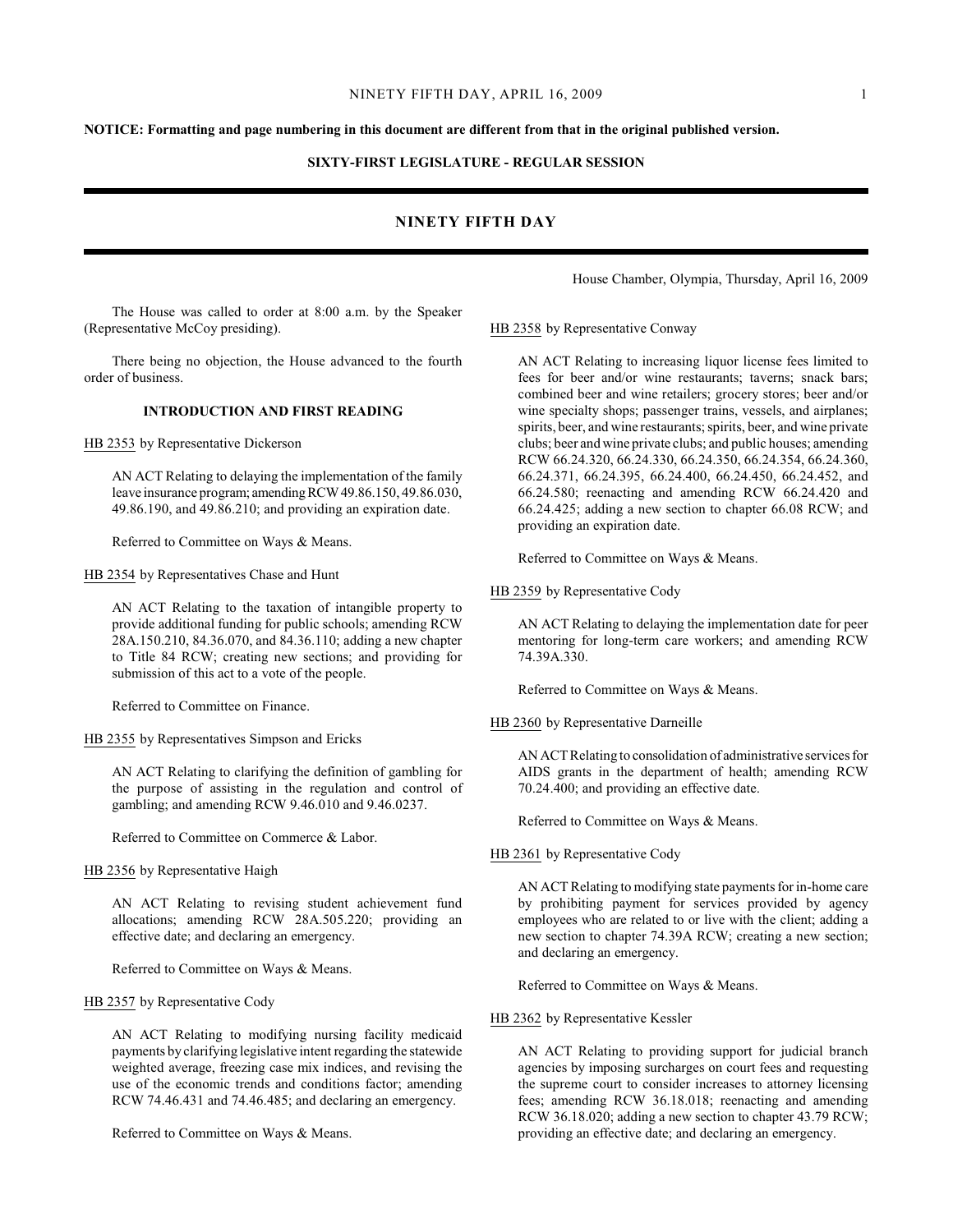Referred to Committee on Ways & Means.

HB 2363 by Representative Linville

AN ACT Relating to temporary suspension of cost-of-living increases for educational employees; amending RCW 28A.400.205, 28B.50.465, and 28B.50.468; providing an effective date; and declaring an emergency.

Referred to Committee on Ways & Means.

HB 2364 by Representative Linville

AN ACT Relating to revisions to health care programs to implement the 2009-2011 operating budget.

Referred to Committee on Ways & Means.

HB 2365 by Representative Linville

AN ACT Relating to revisions to general government programs to implement the 2009-2011 operating budget.

Referred to Committee on Ways & Means.

HB 2366 by Representative Linville

AN ACT Relating to revisions to human services programs to implement the 2009-2011 operating budget.

Referred to Committee on Ways & Means.

HB 2367 by Representative Linville

AN ACT Relating to revisions to higher education programs to implement the 2009-2011 operating budget.

Referred to Committee on Ways & Means.

HB 2368 by Representative Linville

AN ACT Relating to revisions to natural resources programs to implement the 2009-2011 operating budget.

Referred to Committee on Ways & Means.

HB 2369 by Representative Linville

AN ACT Relating to the actuarial funding of the state retirement systems.

Referred to Committee on Ways & Means.

HB 2370 by Representative Linville

AN ACT Relating to revisions to education programs to implement the 2009-2011 operating budget.

Referred to Committee on Ways & Means.

HB 2371 by Representatives Darneille and Kagi

AN ACT Relating to thirty days of positive incentive time for offenders who successfully complete evidence-based programming; amending RCW 9.94A.728 and 9.94A.728; providing an effective date; providing an expiration date; and declaring an emergency.

Referred to Committee on Ways & Means.

HB 2372 by Representatives Hunt and Liias

AN ACT Relating to eliminating the oil spill advisory council; amending RCW 90.56.005 and 90.56.060; and repealing RCW 90.56.120 and 90.56.130.

Referred to Committee on Ways & Means.

HB 2373 by Representatives Morrell and Cody

AN ACT Relating to delaying the implementation of Initiative Measure No. 1029; and creating a new section.

Referred to Committee on Ways & Means.

HB 2374 by Representatives Klippert, Taylor, O'Brien, Kretz, Grant-Herriot, Haler, Shea and Pearson

AN ACT Relating to imposing a mandatory minimum sentence for rape in the third degree; amending RCW 9.94A.540; and prescribing penalties.

Referred to Committee on Public Safety & Emergency Preparedness.

HB 2375 by Representatives Campbell, Morrell, Hunter, Ormsby, Pedersen, Wood, Conway, Simpson and Chase

AN ACT Relating to requiring surgical patients to be tested for multidrug resistant organisms prior to being admitted to the hospital; adding a new section to chapter 18.57 RCW; adding a new section to chapter 18.71 RCW; and adding a new section to chapter 70.41 RCW.

Referred to Committee on Health Care & Wellness.

HB 2376 by Representative Pettigrew

AN ACT Relating to delaying the implementation of Initiative Measure No. 1029; and creating a new section.

Referred to Committee on Ways & Means.

HB 2377 by Representatives Pettigrew, Dickerson, Darneille, Williams and Hunt

AN ACT Relating to funding health care and the working families' tax rebate with a voter-approved temporary sales tax increase; amending RCW 82.08.020; reenacting and amending RCW 82.08.064 and 43.135.035; adding a new section to chapter 43.79 RCW; adding a new section to chapter 82.08 RCW; adding a new section to chapter 82.12 RCW; creating new sections; making appropriations; providing a contingent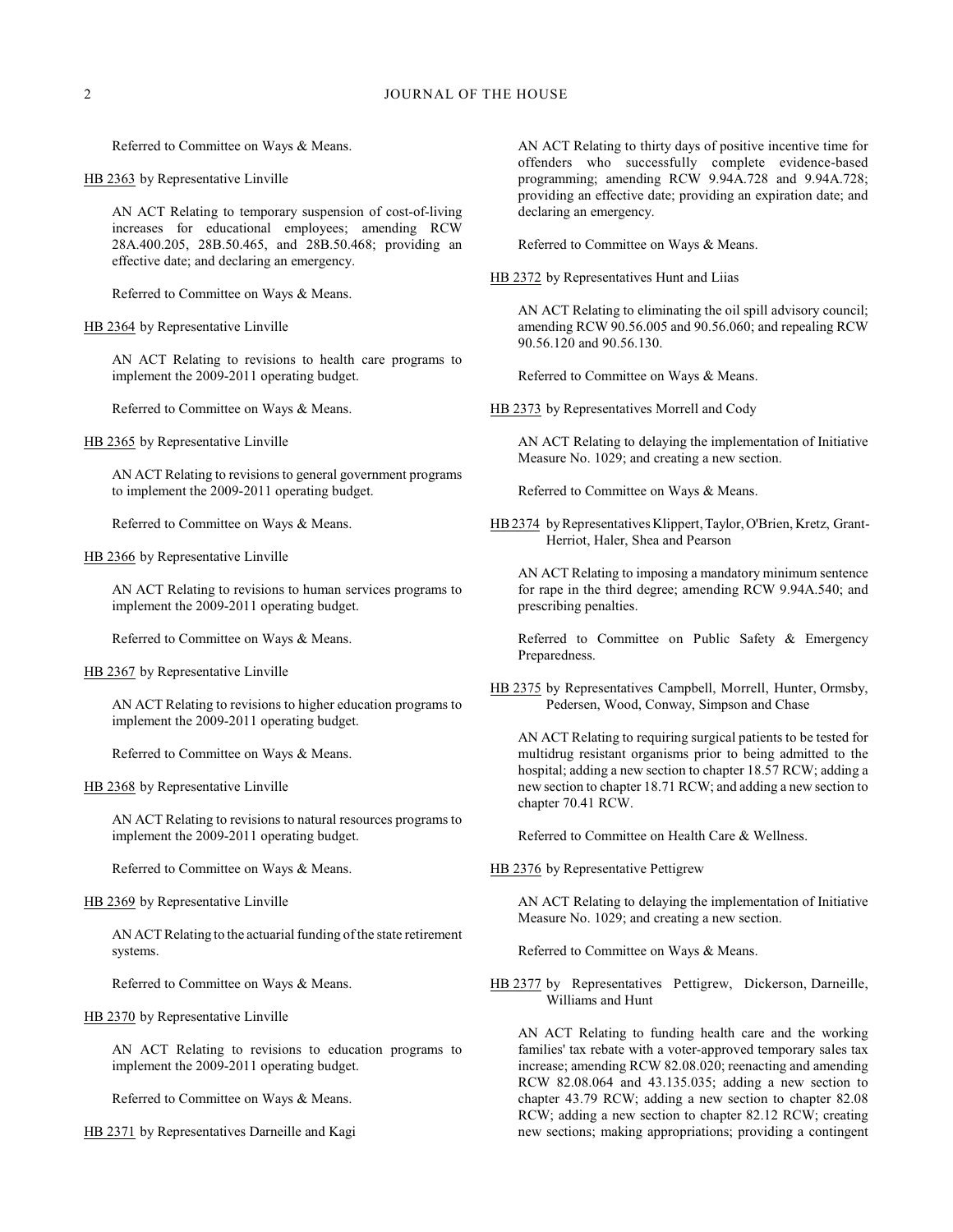effective date; providing expiration dates; and providing for submission of certain sections of this act to a vote of the people.

Referred to Committee on Health & Human Services Appropriations.

HB 2378 by Representatives Haigh, Hunt and Conway

AN ACT Relating to changing the maximum levy percentage for school districts that have a levy approved by the voters prior to May 1, 2009; amending RCW 84.52.0531; providing an expiration date; and declaring an emergency.

Referred to Committee on Ways & Means.

HJM 4019 by Representatives DeBolt and Short

Requesting the implementation of NextGen capabilities to modernize and improve the nation's air transportation system.

Referred to Committee on Transportation.

ESSB 6108 by Senate Committee on Ways & Means (originally sponsored by Senators Prentice, Holmquist and Kohl-Welles)

AN ACT Relating to allowing the state lottery commission to enter into an agreement to conduct an additional shared lottery game; and amending RCW 67.70.044 and 67.70.340.

Referred to Committee on Ways & Means.

There being no objection, the bills and memorial listed on the day's introduction reading sheet under the fourth order of business were referred to the committees so designed.

The House went at ease.

The House was called to order at 1:30 a.m. by the Speaker (Representative Morris presiding).

The Clerk called the roll and a quorum was present. The flags were escorted to the rostrum by a Sergeant at Arms Color Guard, Pages Kendall Fenske and Chelsea Franson. The Speaker (Representative Morris presiding) led the Chamber in the Pledge of Allegiance. The prayer was offered by Representative Tami Green.

Reading of the Journal of the previous day was dispensed with and it was ordered to stand approved.

# **MESSAGES FROM THE SENATE**

Mr. Speaker:

The Senate has passed:

HOUSE BILL NO. 1199, HOUSE BILL NO. 1487, ENGROSSED SUBSTITUTE HOUSE BILL NO. 1664, ENGROSSED SUBSTITUTE HOUSE BILL NO. 1847, SECOND SUBSTITUTE HOUSE BILL NO. 1938, ENGROSSED SECOND SUBSTITUTE HOUSE BILL NO. 1961, and the same are herewith transmitted.

Thomas Hoemann, Secretary

April 15, 2009

Mr. Speaker:

The President has signed the following:

SUBSTITUTE SENATE BILL NO. 5001, SENATE BILL NO. 5028, SENATE BILL NO. 5071, SENATE BILL NO. 5580, SENATE BILL NO. 5642, SENATE BILL NO. 5804, SUBSTITUTE SENATE BILL NO. 5881, ENGROSSED SUBSTITUTE SENATE BILL NO. 5901, SENATE BILL NO. 5909, SENATE BILL NO. 5976, SENATE JOINT MEMORIAL NO. 8001,

and the same are herewith transmitted.

Thomas Hoemann, Secretary

There being no objection, the House advanced to the fifth order of business.

# REPORTS OF STANDING COMMITTEES

April 14, 2009 HB 2334 Prime Sponsor, Representative Dunshee: Creating jobs by funding construction of safety, health, and energy-saving improvements to public facilities. Reported by Committee on Capital Budget

MAJORITY recommendation: The substitute bill be substituted therefor and the substitute bill do pass. Signed by Representatives Dunshee, Chair; Ormsby, Vice Chair; Blake; Chase; Grant-Herriot; Jacks; Maxwell; Orwall and White.

MINORITY recommendation: Do not pass. Signed by Representatives Warnick, Ranking Minority Member; Pearson, Assistant Ranking Minority Member; Anderson; Hope; McCune and Smith.

Passed to Committee on Rules for second reading.

There being no objection, the bill listed on the day's committee reports under the fifth order of business was referred to the committee so designated.

## **SPEAKER'S PRIVILEGE**

The Speaker (Representative Morris presiding) introduced House intern Justin Kjolseth, Pacific Lutheran University, and asked the Chamber to acknowledge his hard work.

# **SECOND READING**

**ENGROSSED SUBSTITUTE SENATE BILL NO. 5321, by Senate Committee on Ways & Means (originally sponsored by Senators Prentice, Kline, Pflug, Berkey, Shin, Hobbs, McAuliffe, Tom, Keiser, Jarrett and Kauffman)**

**Extending a local sales and use tax that is credited against the state sales and use tax.**

The bill was read the second time.

April 15, 2009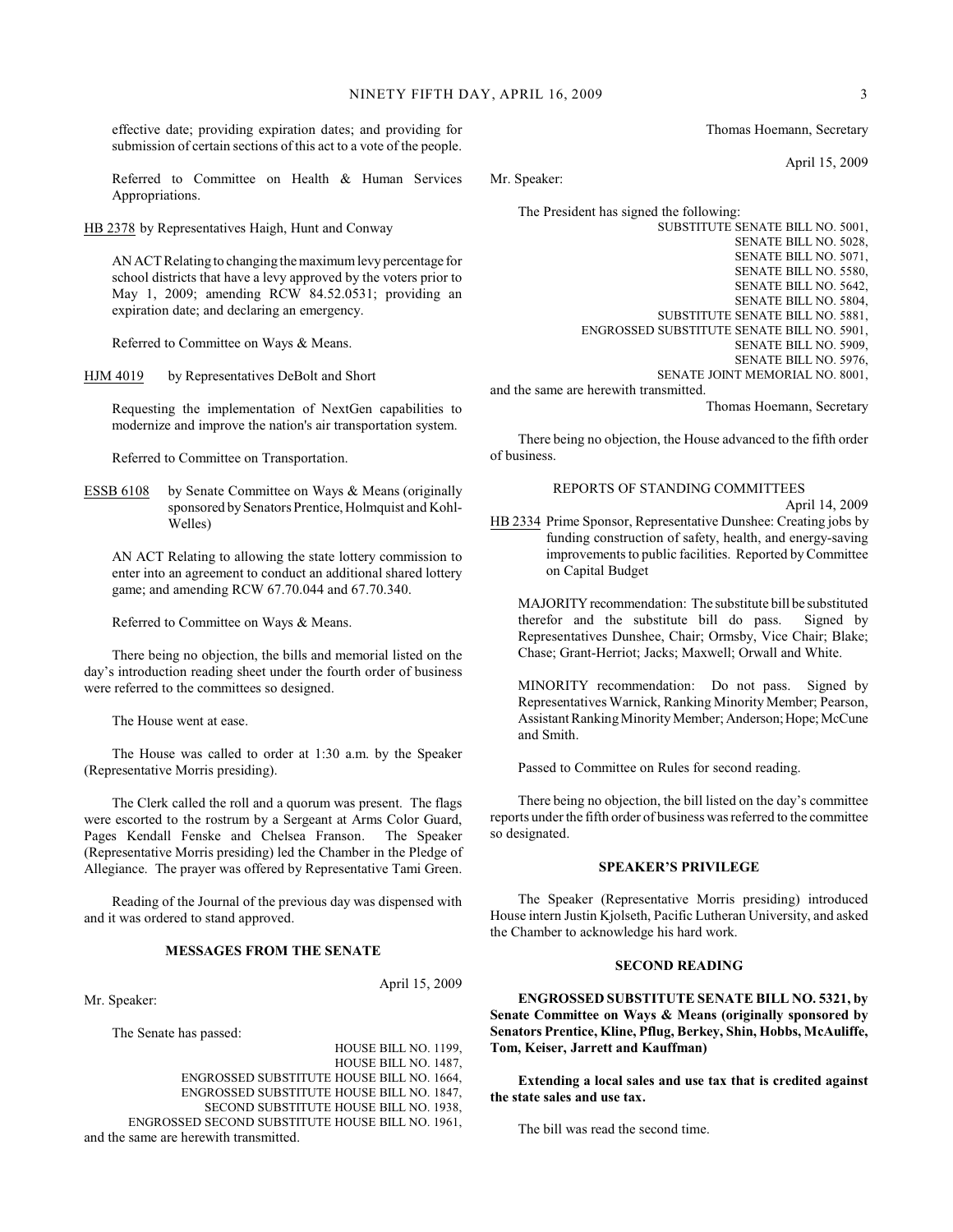There being no objection, the committee amendment by the Committee on Finance was before the body for the purpose of amendment. (For committee amendment, see Journal, Day 78, March 30, 2009.)

With the consent of the House, amendment (536) to the committee amendment was withdrawn.

Representative Hasegawa moved the adoption of amendment (698) to the committee amendment:

On page 2, beginning on line 6 of the amendment, strike all of subsection (b) and insert the following:

"(b) Beginning July 1, 2011, the maximum rate of tax imposed under this section is 0.85 percent for an annexed area in which the population is greater than eighteen thousand if the annexed area was, prior to November 1, 2008, officially designated as a potential annexation area bymore than one city, one of which has a population greater than four hundred thousand."

Representative Hasegawa spoke in favor of the adoption of the amendment to the committee amendment.

Amendment (698) to the committee amendment was adopted.

Representative Huntermoved the adoption of amendment (713) to the committee amendment:

On page 4, line 34 of the amendment, strike "at the time of annexation" and insert "on the effective date of this act"

Representative Hunter spoke in favor of the adoption of the amendment to the committee amendment.

Amendment (713) to the committee amendment was adopted.

The committee amendment as amended was adopted.

There being no objection, the rules were suspended, the second reading considered the third and the bill, as amended by the House, was placed on final passage.

Representatives Hunter, Eddy, Nelson and Maxwell spoke in favor of the passage of the bill.

Representatives Orcutt, Taylor and Hinkle spoke against the passage of the bill.

The Speaker (Representative Morris presiding) stated the question before the House to be the final passage of Engrossed Substitute Senate Bill No. 5321, as amended by the House.

## **ROLL CALL**

The Clerk called the roll on the final passage of Engrossed Substitute Senate Bill No. 5321, as amended by the House, and the bill passed the House by the following vote: Yeas, 56; Nays, 42; Absent, 0; Excused, 0.

Voting yea: Representatives Appleton, Blake, Carlyle, Chase, Clibborn, Cody, Conway, Darneille, Dickerson, Driscoll, Dunshee, Eddy, Ericks, Ericksen, Finn, Flannigan, Goodman, Green, Haigh, Hasegawa, Hudgins, Hunt, Hunter, Jacks, Kagi, Kenney, Kessler,

Kirby, Liias, Linville, Maxwell, McCoy, Miloscia, Moeller, Morrell, Morris, Nelson, O'Brien, Ormsby, Orwall, Pedersen, Pettigrew, Quall, Roberts, Santos, Seaquist, Sells, Simpson, Springer, Sullivan, Takko, Upthegrove, White, Williams, Wood and Mr. Speaker.

Voting nay: Representatives Alexander, Anderson, Angel, Armstrong, Bailey, Campbell, Chandler, Condotta, Cox, Crouse, Dammeier, DeBolt, Grant-Herriot, Haler, Herrera, Hinkle, Hope, Hurst, Johnson, Kelley, Klippert, Kretz, Kristiansen, McCune, Orcutt, Parker, Pearson, Priest, Probst, Roach, Rodne, Rolfes, Ross, Schmick, Shea, Short, Smith, Taylor, Van De Wege, Wallace, Walsh and Warnick.

ENGROSSED SUBSTITUTE SENATE BILL NO. 5321, as amended by the House, having received the necessary constitutional majority, was declared passed.

**SUBSTITUTE SENATE BILL NO. 5556, by Senate Committee on Transportation (originally sponsored by Senators Kilmer, Carrell and Kauffman)**

**Prohibiting the reduction of toll penalties for infractions detected through the use of a photo enforcement system. Revised for 1st Substitute: Concerning toll enforcement for infractions detected through the use of a photo enforcement system.**

The bill was read the second time.

There being no objection, the committee amendment by the Committee on Transportation was not adopted. (For committee amendment, see Journal, Day 85, April 6, 2009.)

Representative Shea moved the adoption of amendment (687):

On page 3, line 34, after "taken" insert ", unless the toll has already been paid"

Representatives Clibborn and Shea spoke in favor of the adoption of the amendment.

Amendment (687) was adopted.

Representative Rolfes moved the adoption of amendment (697):

On page 4, after line 16, insert the following:

"**NEW SECTION. Sec. 2**. The department shall report to the transportation committees of the legislature by December 1, 2009 with recommendations regarding implementing a time period for the payment of tolls after crossing the Tacoma Narrows Bridge in which individuals without a transponder could pay the toll due prior to the issuance of an infraction."

Correct the title.

Representative Rolfes spoke in favor of the adoption of the amendment.

Amendment (697) was adopted.

There being no objection, the rules were suspended, the second reading considered the third and the bill, as amended by the House, was placed on final passage.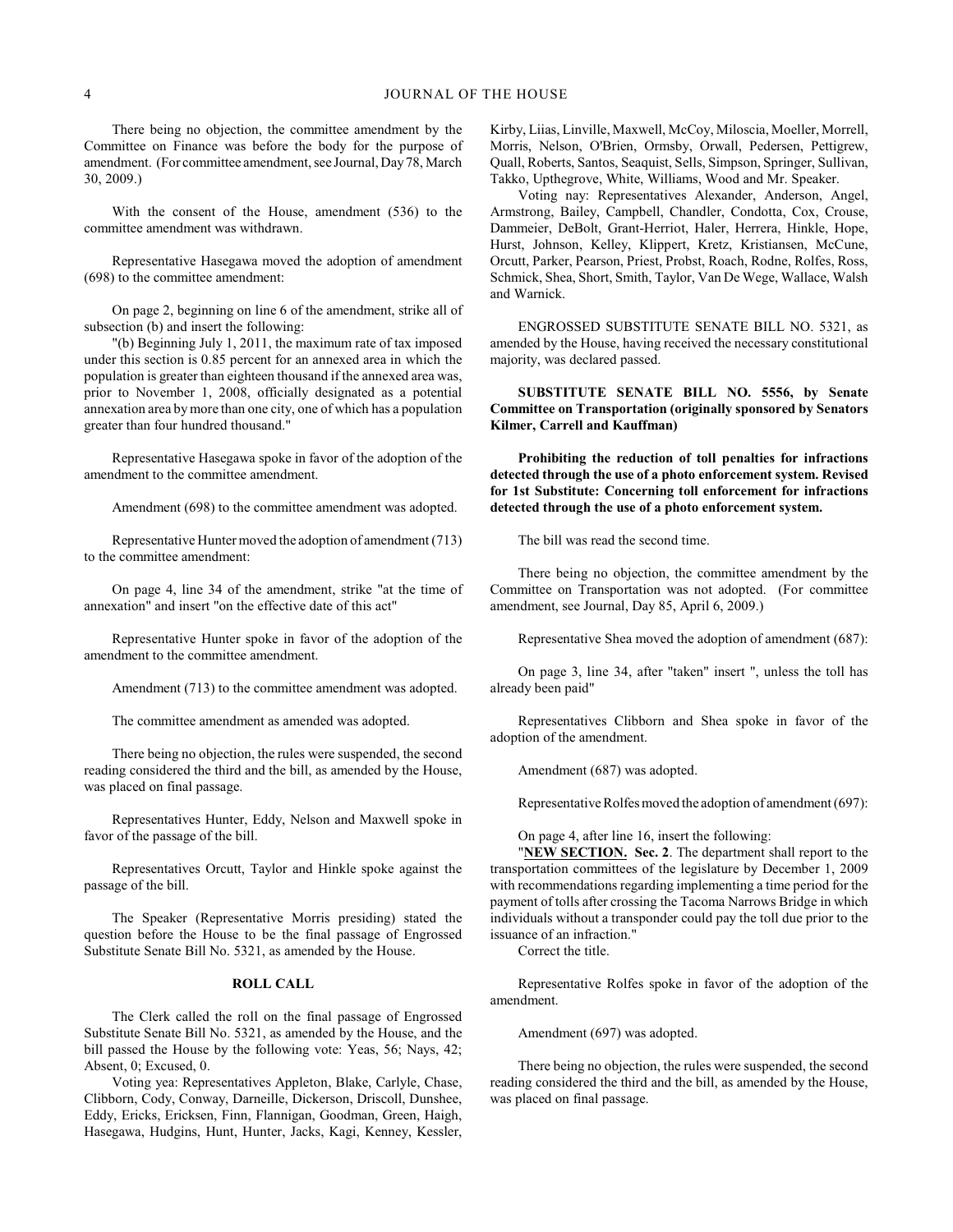Representatives Clibborn and Shea spoke in favor of the passage of the bill.

The Speaker (Representative Morris presiding) stated the question before the House to be the final passage of Substitute Senate Bill No. 5556, as amended by the House.

### **ROLL CALL**

The Clerk called the roll on the final passage of Substitute Senate Bill No. 5556, as amended by the House, and the bill passed the House by the following vote: Yeas, 98; Nays, 0; Absent, 0; Excused, 0.

Voting yea: Representatives Alexander, Anderson, Angel, Appleton, Armstrong, Bailey, Blake, Campbell, Carlyle, Chandler, Chase, Clibborn, Cody, Condotta, Conway, Cox, Crouse, Dammeier, Darneille, DeBolt, Dickerson, Driscoll, Dunshee, Eddy, Ericks, Ericksen, Finn, Flannigan, Goodman, Grant-Herriot, Green, Haigh, Haler, Hasegawa, Herrera, Hinkle, Hope, Hudgins, Hunt, Hunter, Hurst, Jacks, Johnson, Kagi, Kelley, Kenney, Kessler, Kirby, Klippert, Kretz, Kristiansen, Liias, Linville, Maxwell, McCoy, McCune, Miloscia, Moeller, Morrell, Morris, Nelson, O'Brien, Orcutt, Ormsby, Orwall, Parker, Pearson, Pedersen, Pettigrew, Priest, Probst, Quall, Roach, Roberts, Rodne, Rolfes, Ross, Santos, Schmick, Seaquist, Sells, Shea, Short, Simpson, Smith, Springer, Sullivan, Takko, Taylor, Upthegrove, Van De Wege, Wallace, Walsh, Warnick, White, Williams, Wood and Mr. Speaker.

SUBSTITUTE SENATE BILL NO. 5556, as amended by the House, having received the necessary constitutional majority, was declared passed.

**SUBSTITUTE SENATE BILL NO. 5760, by Senate Committee on Ways & Means (originally sponsored by Senators Fraser, Brandland, Zarelli, Shin, Kilmer and Kohl-Welles)**

## **Regarding the University of Washington's and Washington State University's public works contracting procedures.**

The bill was read the second time.

There being no objection, the committee amendment by the Committee on Capital Budget was before the body for the purpose of amendment. (For committee amendment, see Journal, Day 85, April 6, 2009.)

Representative Chase moved the adoption of amendment (613) to the committee amendment:

On page 1, at the beginning of line 1 of the amendment, insert the following:

"On page 1, line 12, after "process," strike "design-bid-build process,""

On page 1, after line 6 of the amendment, insert the following: "On page 3, after line 4, insert the following:

(3) A contractor may appeal the university's determination that the contractor does not meet the qualifications criteria to bid on a project. Appeals must be made in writing and submitted to the board within seven days. The board shall resolve an appeal within forty-five days of receipt of the appeal and shall send a written determination of its decision to the party making the appeal.

Renumber the sections consecutively and correct any internal references accordingly."

On page 6, after line 17 of the amendment, insert the following: "On page 3, line 24, after "process," strike "design-bid-build process,""

On page 6, after line 23 of the amendment, insert the following: "On page 4, after line 36, insert the following:

(3) A contractor may appeal the university's determination that the contractor does not meet the qualifications criteria to bid on a project. Appeals must be made in writing and submitted to the board within seven days. The board shall resolve an appeal within forty-five days of receipt of the appeal and shall send a written determination of its decision to the party making the appeal.

Renumber the sections consecutively and correct any internal references accordingly."

Representatives Chase and Warnick spoke in favor of the adoption of the amendment to the committee amendment.

Amendment (613) to the committee amendment was adopted.

Representative Anderson moved the adoption of amendment (634) to the committee amendment:

On page 1, at the beginning of line 1 of the amendment, insert the following:

"On page 1, line 15, after "public notice and" strike all material through "subcontractors" on page 2, line 4, and insert "in accordance with requirements and procedures in Title 39 RCW""

On page 6, after line 17 of the amendment, insert the following: "On page 3, line 27, after "public notice and" strike all material through "subcontractors" on page 3, line 35, and insert "in accordance with requirements and procedures in Title 39 RCW""

Representative Anderson spoke in favor of the adoption of the amendment to the committee amendment.

Representative Ormsby spoke against the adoption of the amendment to the committee amendment.

Amendment (634) to the committee amendment was not adopted.

Representative Anderson moved the adoption of amendment (635) to the committee amendment:

On page 1, at the beginning of line 1 of the amendment, insert the following:

"On page 2, line 5, after "cost" strike "of the" and insert "after June 1, 2009, of any""

 On page 6, after line 17 of the amendment, insert the following: "On page 3, line 36, after "cost" strike "of the" and insert "after June 1, 2009, of any""

Representative Anderson spoke in favor of the adoption of the amendment to the committee amendment.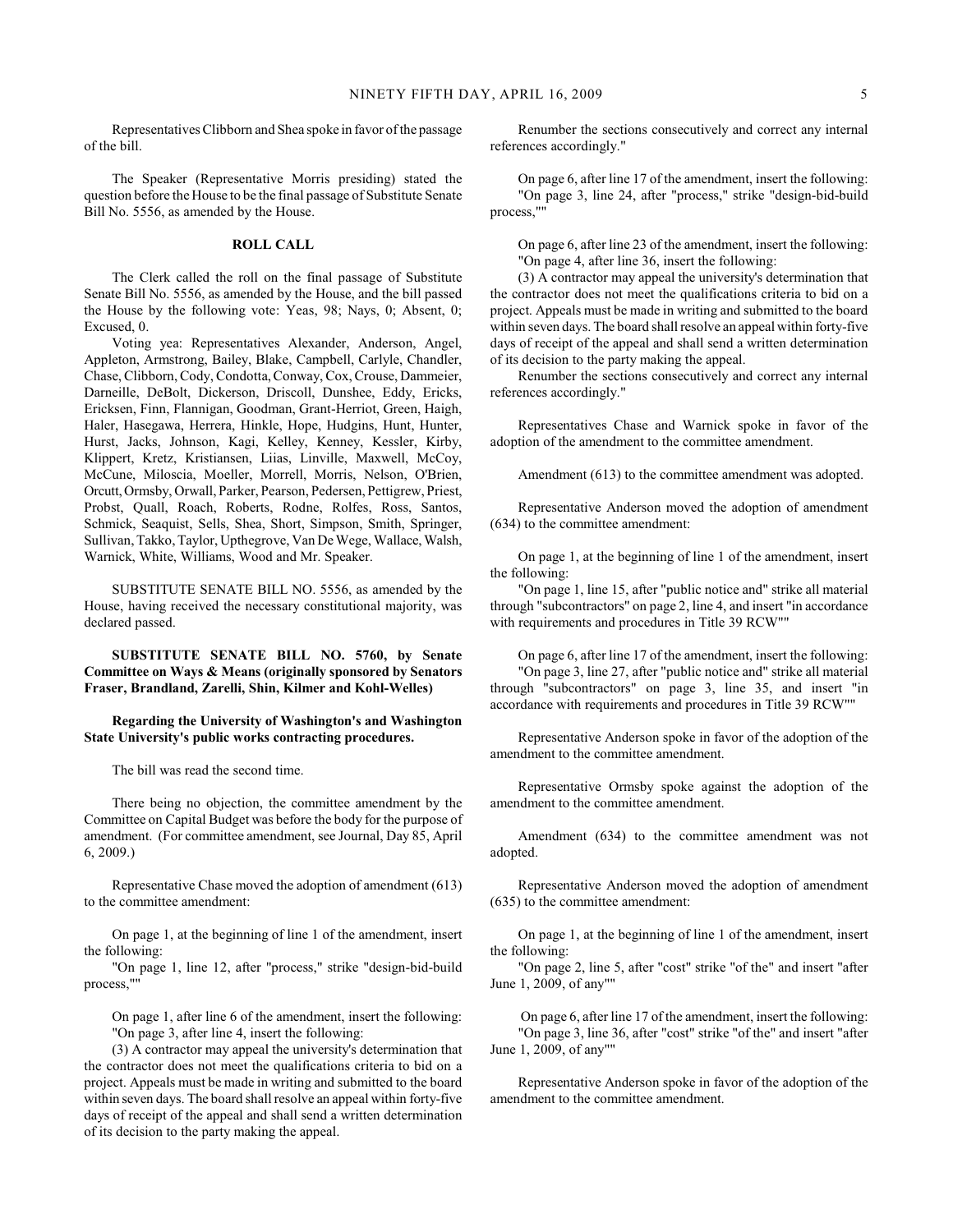Representative Ormsby spoke against the adoption of the amendment to the committee amendment.

Amendment (635) to the committee amendment was not adopted.

Representative Anderson moved the adoption of amendment (633) to the committee amendment:

 On page 1, starting on line 4 of the amendment, strike all material through line 6

On page 1, after line 6 of the amendment, insert the following: "On page 2, beginning on line 16, strike all of subsection (2) Renumber the sections consecutively and correct any internal references accordingly."

On page 6, starting on line 21 of the amendment, strike all material through line 23

On page 6, after line 23 of the amendment, insert the following: "On page 4, beginning on line 10, strike all of subsection (2) Renumber the sections consecutively and correct any internal references accordingly."

Representative Anderson spoke in favor of the adoption of the amendment to the committee amendment.

Representative Ormsby spoke against the adoption of the amendment to the committee amendment.

Amendment (633) to the committee amendment was not adopted.

Representative Anderson moved the adoption of amendment (636) to the committee amendment:

On page 1, after line 6 of the amendment, insert the following: "On page 2, line 6, after "demolition," strike "or" and insert "and""

On page 6, after line 16 of the amendment, insert the following: "On page 2, line 6, after "demolition," strike "or" and insert "and""

Representative Anderson spoke in favor of the adoption of the amendment to the committee amendment.

Representative Ormsby spoke against the adoption of the amendment to the committee amendment.

Amendment (636) to the committee amendment was not adopted.

The committee amendment as amended was adopted.

There being no objection, the rules were suspended, the second reading considered the third and the bill, as amended by the House, was placed on final passage.

Representatives Ormsby and Hasegawa spoke in favor of the passage of the bill.

Representative Anderson spoke against the passage of the bill.

The Speaker (Representative Morris presiding) stated the question before the House to be the final passage of Substitute Senate Bill No. 5760, as amended by the House.

# **ROLL CALL**

The Clerk called the roll on the final passage of Substitute Senate Bill No. 5760, as amended by the House, and the bill passed the House by the following vote: Yeas, 52; Nays, 46; Absent, 0; Excused, 0.

Voting yea: Representatives Blake, Campbell, Carlyle, Chase, Cody,Conway,Cox, Darneille, Dickerson, Driscoll, Dunshee, Eddy, Ericks, Flannigan, Goodman, Green, Haigh, Hasegawa, Hudgins, Hunt, Hunter, Jacks, Kagi, Kenney, Kessler, Kirby, Linville, Maxwell, McCoy, Moeller, Morrell, Nelson, Ormsby, Orwall, Pedersen, Pettigrew, Probst, Quall, Roberts, Santos, Sells, Simpson, Springer, Sullivan, Takko, Upthegrove, Van De Wege, Wallace, White, Williams, Wood and Mr. Speaker.

Voting nay: Representatives Alexander, Anderson, Angel, Appleton, Armstrong, Bailey, Chandler, Clibborn, Condotta, Crouse, Dammeier, DeBolt, Ericksen, Finn, Grant-Herriot, Haler, Herrera, Hinkle, Hope, Hurst, Johnson, Kelley, Klippert, Kretz, Kristiansen, Liias, McCune, Miloscia, Morris, O'Brien, Orcutt, Parker, Pearson, Priest, Roach, Rodne, Rolfes, Ross, Schmick, Seaquist, Shea, Short, Smith, Taylor, Walsh and Warnick.

SUBSTITUTE SENATE BILL NO. 5760, as amended by the House, having received the necessary constitutional majority, was declared passed.

#### **STATEMENT FOR THE JOURNAL**

I intended to vote NAY on SUBSTITUTE SENATE BILL NO. 5760.

REUVEN CARLYLE, 36th District

#### **SECOND READING**

#### **SENATE BILL NO. 5354, by Senators Haugen and Ranker**

#### **Regarding public hospital capital facility areas.**

The bill was read the second time.

There being no objection, the committee amendment by the Committee on Local Government & Housing was adopted. (For committee amendment, see Journal, Day 78, March 30, 2009.)

There being no objection, the rules were suspended, the second reading considered the third and the bill, as amended by the House, was placed on final passage.

Representatives Simpson, Orcutt and Bailey spoke in favor of the passage of the bill.

The Speaker (Representative Morris presiding) stated the question before the House to be the final passage of Senate Bill No. 5354, as amended by the House.

**ROLL CALL**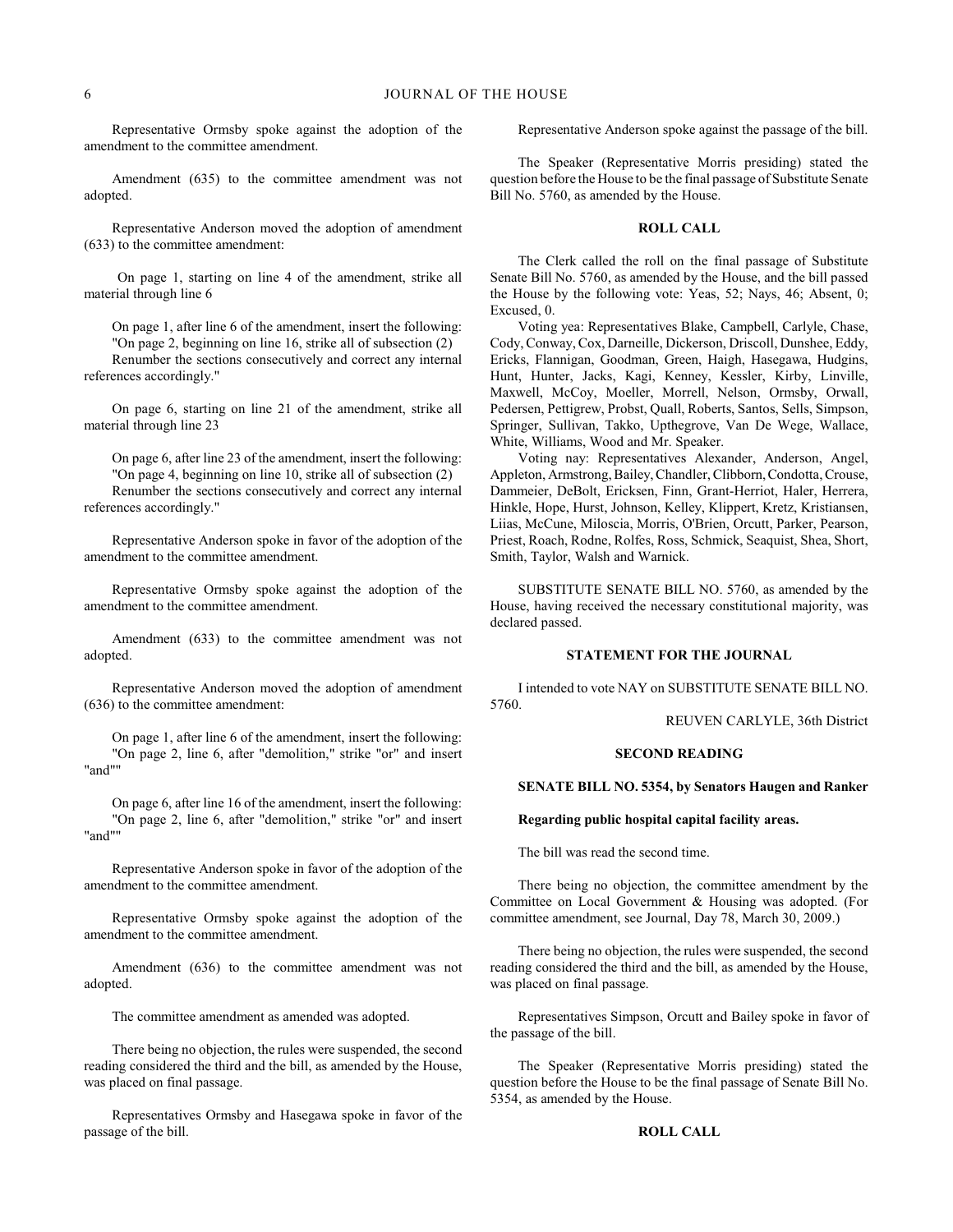The Clerk called the roll on the final passage of Senate Bill No. 5354, as amended by the House, and the bill passed the House by the following vote: Yeas, 98; Nays, 0; Absent, 0; Excused, 0.

Voting yea: Representatives Alexander, Anderson, Angel, Appleton, Armstrong, Bailey, Blake, Campbell, Carlyle, Chandler, Chase, Clibborn, Cody, Condotta, Conway, Cox, Crouse, Dammeier, Darneille, DeBolt, Dickerson, Driscoll, Dunshee, Eddy, Ericks, Ericksen, Finn, Flannigan, Goodman, Grant-Herriot, Green, Haigh, Haler, Hasegawa, Herrera, Hinkle, Hope, Hudgins, Hunt, Hunter, Hurst, Jacks, Johnson, Kagi, Kelley, Kenney, Kessler, Kirby, Klippert, Kretz, Kristiansen, Liias, Linville, Maxwell, McCoy, McCune, Miloscia, Moeller, Morrell, Morris, Nelson, O'Brien, Orcutt, Ormsby, Orwall, Parker, Pearson, Pedersen, Pettigrew, Priest, Probst, Quall, Roach, Roberts, Rodne, Rolfes, Ross, Santos, Schmick, Seaquist, Sells, Shea, Short, Simpson, Smith, Springer, Sullivan, Takko, Taylor, Upthegrove, Van De Wege, Wallace, Walsh, Warnick, White, Williams, Wood and Mr. Speaker.

SENATE BILL NO. 5354, as amended by the House, having received the necessary constitutional majority, was declared passed.

#### **SPEAKER'S PRIVILEGE**

The Speaker (Representative Morris presiding) introduced House intern Tia Ostergren, Washington State University, Vancouver, and asked the Chamber to acknowledge her.

### **MESSAGE FROM THE SENATE**

Mr. Speaker:

April 8, 2009

The Senate has passed SUBSTITUTE HOUSE BILL NO. 1119 with the following amendment:

Strike everything after the enacting clause and insert the following:

"**NEW SECTION. Sec.** 1. SHORT TITLE. This act may be known and cited as the uniform prudent management of institutional funds act.

**NEW SECTION. Sec.** 2. DEFINITIONS. In this chapter:

(1) "Charitable purpose" means the relief of poverty, the advancement of education or religion, the promotion of health, the promotion of a governmental purpose, or any other purpose the achievement of which is beneficial to the community.

(2) "Endowment fund" means an institutional fund or part thereof that, under the terms of a gift instrument, is not wholly expendable by the institution on a current basis. "Endowment fund" does not include assets that an institution designates as an endowment fund for its own use.

(3) "Gift instrument" means a record or records, including an institutional solicitation, under which property is granted to, transferred to, or held by an institution as an institutional fund.

(4) "Institution" means:

(a) A person, other than an individual, organized and operated exclusively for charitable purposes;

(b) A government or governmental subdivision, agency, or instrumentality, to the extent that it holds funds exclusively for a charitable purpose; or

(c) A trust that had both charitable and noncharitable interests, after all noncharitable interests have terminated.

(5) "Institutional fund" means a fund held by an institution exclusively for charitable purposes. "Institutional fund" does not include:

(a) Program-related assets;

(b) A fund held for an institution by a trustee that is not an institution; or

(c) A fund in which a beneficiary that is not an institution has an interest, other than an interest that could arise upon violation or failure of the purposes of the fund.

(6) "Person" means an individual, corporation, business trust, estate, trust, partnership, limited liability company, association, joint venture, public corporation, government or governmental subdivision, agency, or instrumentality, or any other legal or commercial entity.

(7) "Program-related asset" means an asset held by an institution primarily to accomplish a charitable purpose of the institution and not primarily for investment.

(8) "Record" means information that is inscribed on a tangible medium or that is stored in an electronic or other medium and is retrievable in perceivable form.

**NEW SECTION. Sec.** 3. STANDARD OF CONDUCT IN MANAGING AND INVESTING INSTITUTIONAL FUND. (1) Subject to the intent of a donor expressed in a gift instrument, an institution, in managing and investing an institutional fund, shall consider the charitable purposes of the institution and the purposes of the institutional fund.

(2) In addition to complying with the duty of loyalty imposed by law other than this chapter, each person responsible for managing and investing an institutional fund shall manage and invest the fund in good faith and with the care an ordinarily prudent person in a like position would exercise under similar circumstances.

(3) In managing and investing an institutional fund, an institution:

(a) May incur only costs that are appropriate and reasonable in relation to the assets, the purposes of the institution, and the skills available to the institution; and

(b) Shall make a reasonable effort to verify facts relevant to the management and investment of the fund.

(4) An institution may pool two or more institutional funds for purposes of management and investment.

(5) Except as otherwise provided by a gift instrument, the following rules apply:

(a) In managing and investing an institutional fund, the following factors, if relevant, must be considered:

(i) General economic conditions;

(ii) The possible effect of inflation or deflation;

(iii) The expected tax consequences, if any, of investment decisions or strategies;

(iv) The role that each investment or course of action plays within the overall investment portfolio of the fund;

(v) The expected total return from income and the appreciation of investments;

(vi) Other resources of the institution;

(vii) The needs of the institution and the institutional fund to make distributions and to preserve capital; and

(viii) An asset's special relationship or special value, if any, to the charitable purposes of the institution.

(b) Management and investment decisions about an individual asset must be made not in isolation but rather in the context of the institutional fund's portfolio of investments as a whole and as a part of an overall investment strategy having risk and return objectives reasonably suited to the institutional fund and to the institution.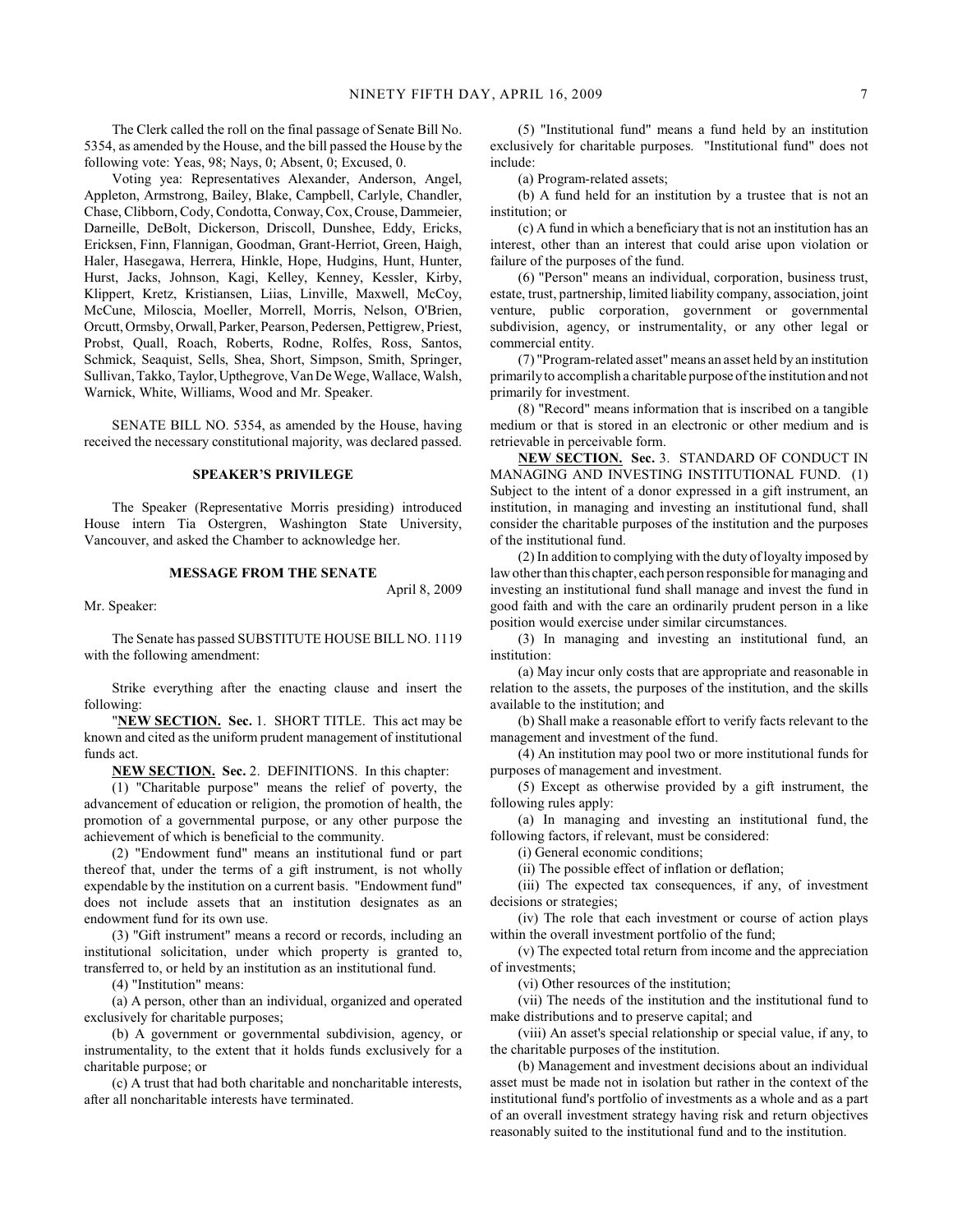(c) Except as otherwise provided by law, an institution may invest in any kind of property or type of investment consistent with this section.

(d) An institution shall diversify the investments of an institutional fund unless the institution reasonably determines that, because of special circumstances, the purposes of the fund are better served without diversification.

(e) Within a reasonable time after receiving property, an institution shall make and carry out decisions concerning the retention or disposition of the property or to rebalance a portfolio, in order to bring the institutional fund into compliance with the purposes, terms, and distribution requirements of the institution as necessary to meet other circumstances of the institution and the requirements of this chapter.

(f) A person that has special skills or expertise, or is selected in reliance upon the person's representation that the person has special skills or expertise, has a duty to use those skills or that expertise in managing and investing institutional funds.

**NEW SECTION. Sec.** 4. APPROPRIATION FOR EXPENDITURE OR ACCUMULATION OF ENDOWMENT FUND--RULES OF CONSTRUCTION. (1) Subject to the intent of a donor expressed in the gift instrument, an institution may appropriate for expenditure or accumulate so much of an endowment fund as the institution determines is prudent for the uses, benefits, purposes, and duration for which the endowment fund is established. Unless stated otherwise in the gift instrument, the assets in an endowment fund are donor-restricted assets until appropriated for expenditure by the institution. In making a determination to appropriate or accumulate, the institution shall act in good faith, with the care that an ordinarily prudent person in a like position would exercise under similar circumstances, and shall consider, if relevant, the following factors:

(a) The duration and preservation of the endowment fund;

(b) The purposes of the institution and the endowment fund;

(c) General economic conditions;

(d) The possible effect of inflation or deflation;

(e) The expected total return from income and the appreciation of investments;

(f) Other resources of the institution; and

(g) The investment policy of the institution.

(2) To limit the authority to appropriate for expenditure or accumulate under subsection (1) of this section, a gift instrument must specifically state the limitation.

(3) Terms in a gift instrument designating a gift as an endowment, or a direction or authorization in the gift instrument to use only "income," "interest," "dividends," or "rents, issues, or profits," or "to preserve the principal intact," or words of similar import:

(a) Create an endowment fund of permanent duration unless other language in the gift instrument limits the duration or purpose of the fund; and

(b) Do not otherwise limit the authority to appropriate for expenditure or accumulate under subsection (1) of this section.

**NEW SECTION. Sec.** 5. DELEGATION OF MANAGEMENT AND INVESTMENT FUNCTIONS. (1) Subject to any specific limitation set forth in a gift instrument or in law other than this chapter, an institution may delegate to an external agent the management and investment of an institutional fund to the extent that an institution could prudently delegate under the circumstances. An institution shall act in good faith, with the care that an ordinarily prudent person in a like position would exercise under similar circumstances, in:

(a) Selecting an agent;

(b) Establishing the scope and terms of the delegation, consistent with the purposes of the institution and the institutional fund; and

(c) Periodically reviewing the agent's actionsin order to monitor the agent's performance and compliance with the scope and terms of the delegation.

(2) In performing a delegated function, an agent owes a duty to the institution to exercise reasonable care to comply with the scope and terms of the delegation.

(3) An institution that complies with subsection (1) of this section is not liable for the decisions or actions of an agent to which the function was delegated.

(4) By accepting delegation of a management or investment function from an institution that is subject to the laws of this state, an agent submits to the jurisdiction of the courts of this state in all proceedings arising from or related to the delegation or the performance of the delegated function.

(5) An institution may delegate management and investment functions to its committees, officers, or employees as authorized by law.

**NEW SECTION. Sec.** 6. RELEASE OR MODIFICATION OF RESTRICTIONS ON MANAGEMENT, INVESTMENT, OR PURPOSE. (1) If the donor consents in a record, an institution may release or modify, in whole or in part, a restriction contained in a gift instrument on the management, investment, or purpose of an institutional fund. A release or modification may not allow a fund to be used for a purpose other than a charitable purpose of the institution.

(2) The court, upon application of an institution, may modify a restriction contained in a gift instrument regarding the management or investment of an institutional fund if the restriction has become impracticable or wasteful, if it impairs the management or investment of the fund, or if, because of circumstances not anticipated by the donor, a modification of a restriction will further the purposes of the fund. The institution shall notify the attorney general of the application, and the attorney general must be given an opportunity to be heard. To the extent practicable, any modification must be made in accordance with the donor's probable intention.

(3) If a particular charitable purpose or a restriction contained in a gift instrument on the use of an institutional fund becomes unlawful, impracticable, impossible to achieve, or wasteful, the court, upon application of an institution, may modify the purpose of the fund or the restriction on the use of the fund in a manner consistent with the charitable purposes expressed in the gift instrument. The institution shall notify the attorney general of the application, and the attorney general must be given an opportunity to be heard.

(4) If an institution determines that a restriction contained in a gift instrument on the management, investment, or purpose of an institutional fund is unlawful, impracticable, impossible to achieve, or wasteful, the institution, sixty days after notification to the attorney general, may release or modify the restriction, in whole or part, if:

(a) The institutional fund subject to the restriction has a total value of less than seventy-five thousand dollars. On the first day of July of each year, beginning on July 1, 2011, the dollar limit provided in this subsection  $(4)(a)$  shall increase by an amount of two thousand five hundred dollars;

(b) More than twenty years have elapsed since the fund was established; and

(c) The institution uses the property in a manner consistent with the charitable purposes expressed in the gift instrument.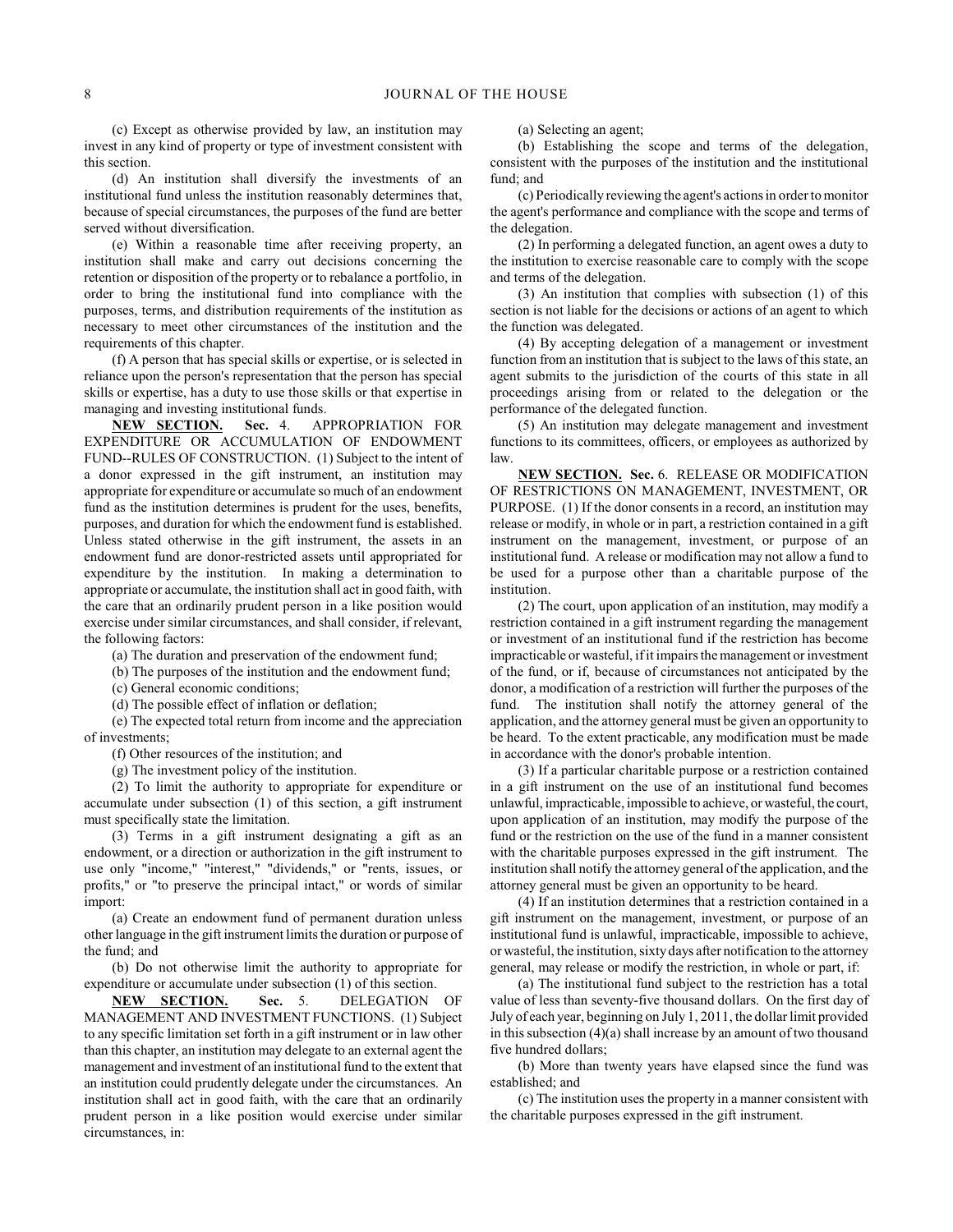**NEW SECTION. Sec.** 7. REVIEWING COMPLIANCE. Compliance with this chapter is determined in light of the facts and circumstances existing at the time a decision is made or action is taken, and not by hindsight.

**NEW SECTION. Sec.** 8. APPLICATION TO EXISTING INSTITUTIONAL FUNDS. This chapter applies to institutional funds existing on or established after the effective date of this act. As applied to institutional funds existing on the effective date ofthis act, this chapter governs only decisions made or actions taken on or after the effective date of this act.

**NEW SECTION. Sec.** 9. RELATION TO ELECTRONIC SIGNATURES IN GLOBAL AND NATIONAL COMMERCE ACT. This chapter modifies, limits, and supersedes the electronic signatures in global and national commerce act (15 U.S.C. Sec. 7001 et seq.), but does not modify, limit, or supersede 15 U.S.C. Sec. 7001(a), or authorize electronic delivery of any of the notices described in 15 U.S.C. Sec. 7003(b).

**NEW SECTION. Sec.** 10. UNIFORMITY OF APPLICATION AND CONSTRUCTION. In applying and construing this uniform act, consideration must be given to the need to promote uniformity of the law with respect to its subject matter among states that enact it.

**NEW SECTION. Sec.** 11. CAPTIONS NOT LAW. Captions used in this act are not any part of the law.

**NEW SECTION. Sec.** 12. Sections 1 through 11 of this act constitute a new chapter in Title 24 RCW.

**NEW SECTION. Sec.** 13. The following acts or parts of acts are each repealed:

1.1.1.1. RCW 24.44.010 (Definitions) and 1973 c 17 s 1;

1.1.1.2. RCW 24.44.020 (Appropriation of appreciation) and 1973 c 17 s 2;

1.1.1.3. RCW 24.44.030 (Investment authority) and 1973 c 17 s 3;

1.1.1.4. RCW 24.44.040 (Delegation of investment management) and 1973 c 17 s 4;

1.1.1.5. RCW 24.44.050 (Standard of conduct) and 1973 c 17 s 5;

1.1.1.6. RCW 24.44.060 (Release of restrictions on use or investments) and 1973 c 17 s 6;

1.1.1.7. RCW 24.44.070 (Uniformity of application and construction) and 1973 c 17 s 8;

1.1.1.8. RCW 24.44.080 (Short title) and 1973 c 17 s 9;

1.1.1.9. RCW 24.44.090 (Section headings) and 1973 c 17 s 10; and

1.1.1.10. RCW 24.44.900 (Severability--1973 c 17) and 1973 c 17 s 7.

**NEW SECTION. Sec.** 14. This act is necessary for the immediate preservation of the public peace, health, or safety, or support of the state government and its existing public institutions, and takes effect immediately."

On page 1, line 2 of the title, after "institutions;" strike the remainder of the title and insert "adding a new chapter to Title 24 RCW; repealing RCW 24.44.010, 24.44.020, 24.44.030, 24.44.040, 24.44.050, 24.44.060, 24.44.070, 24.44.080, 24.44.090, and 24.44.900; and declaring an emergency."

and the same is herewith transmitted.

Thomas Hoemann, Secretary

There being no objection, the House advanced to the seventh order of business.

### **SENATE AMENDMENT TO HOUSE BILL**

There being no objection, the House did not concur in the Senate amendment to SUBSTITUTE HOUSE BILL NO. 1119 and asked the Senate to recede therefrom.

# **MESSAGE FROM THE SENATE**

April 3, 2009

Mr. Speaker:

The Senate has passed ENGROSSED SUBSTITUTE HOUSE BILL NO. 1131 with the following amendment:

Strike everything after the enacting clause and insert the following:

"**Sec.** 1. RCW 43.162.010 and 2007 c 232 s 2 are each amended to read as follows:

(1) The Washington state economic development commission is established ((to oversee the economic development strategies and policies of the department of community, trade, and economic development)) as an independent agency of the state to provide the governor and legislature with policy analysis, strategic planning, program evaluation, and monitoring of the state's economic development system.

(2)(a) The Washington state economic development commission shall consist of eleven voting members appointed by the governor as follows: Six representatives of the private sector, one representative of labor, one representative of port districts, one representative of four-year state public higher education, one representative for state community or technical colleges, and one representative of associate development organizations. The director of the department of community, trade, and economic development, the director of the workforce training and education coordinating board, the commissioner of the employment security department, and the chairs and ranking minority members of the standing committees of the house of representatives and the senate overseeing economic development policies shall serve as nonvoting ex officio members.

The chair of the commission shall be a voting member selected by the governor with the consent of the senate, and shall serve at the pleasure of the governor. In selecting the chair, the governor shall seek a person who understands the future economic needs of the state and nation and the role the state's economic development system has in meeting those needs.

(b) In making the appointments, the governor shall consult with organizations that have an interest in economic development, including, but not limited to, industry associations, labor organizations, minority business associations, economic development councils, chambers of commerce, port associations, tribes, and the chairs of the legislative committees with jurisdiction over economic development.

(c) The members shall be representative of the geographic regions of the state, including eastern and central Washington, as well as represent the ethnic diversity of the state. Private sector members shall represent existing and emerging industries, small businesses, women-owned businesses, and minority-owned businesses. Members of the commission shall serve statewide interests while preserving their diverse perspectives, and shall be recognized leaders in their fields with demonstrated experience in economic development or disciplines related to economic development.

(3) Members appointed by the governor shall serve at the pleasure of the governor for not more than two consecutive three-year terms, except that, as determined by the governor, the terms of four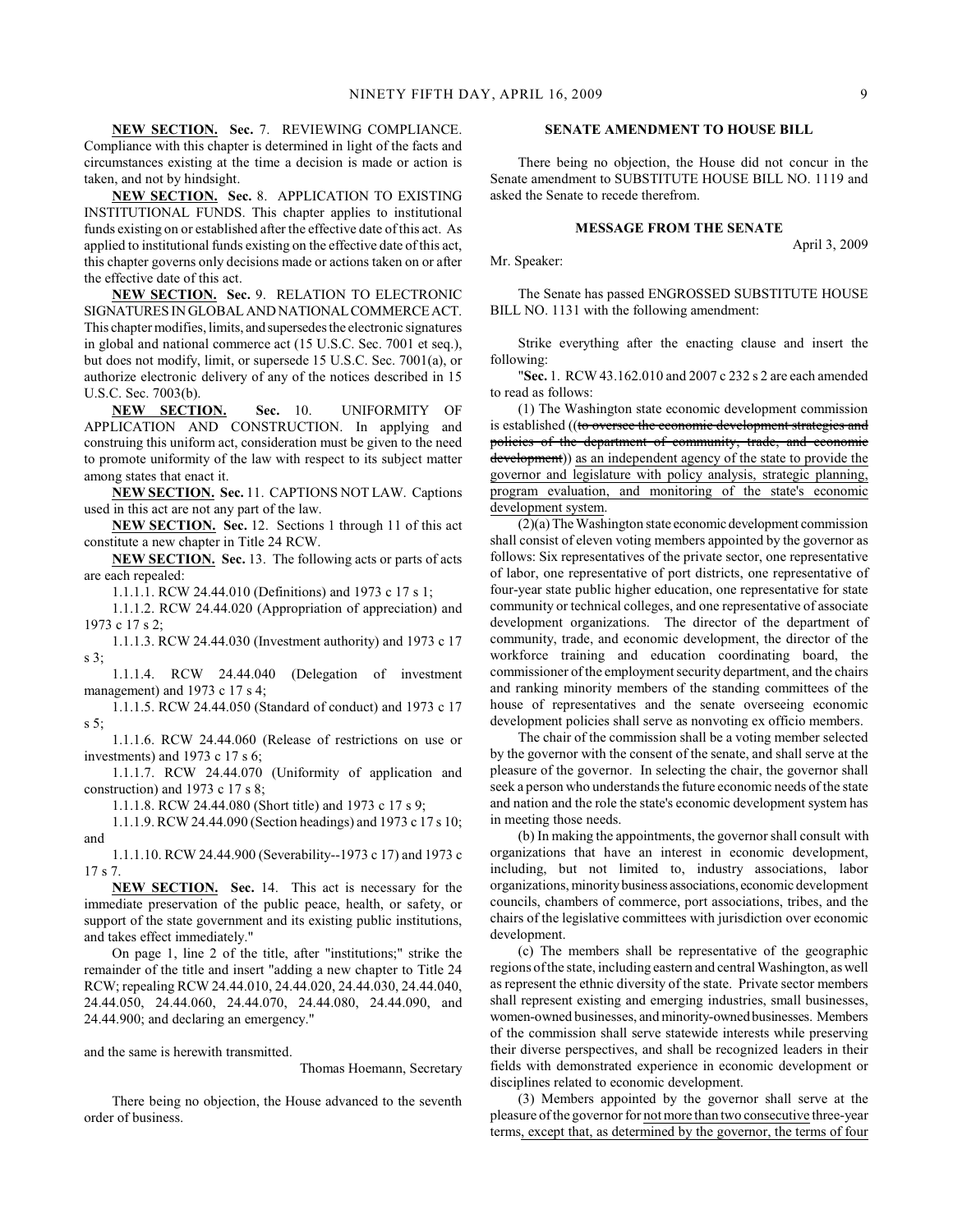of the appointees on the commission on the effective date of this section will expire in 2010, the terms of four of the appointees on the commission on the effective date of this section will expire in 2011, and the terms of three of the appointees on the commission on the effective date of this section will expire in 2012. Thereafter all terms shall be for three years. Vacancies shall be filled in the same manner as the original appointments.

(4) The commission may establish committees as it desires, and may invite nonmembers of the commission to serve as committee members.

(5) The executive director of the commission shall be appointed by the governor with the consent of the voting members of the commission. The salary of the executive director shall be set by the governor with the consent of the commission. The governor may dismiss the executive director only with the approval of a majority vote of the commission. The commission, by a majority vote, may dismiss the executive director with the approval of the governor.

(6) The commission may adopt rules for its own governance.

(7) Members are eligible to receive reimbursement for travel expenses incurred in the performance of their duties in accordance with RCW 43.03.050 and 43.03.060.

(8) A majority of members currently appointed constitutes a quorum for the purpose of conducting business.

**Sec.** 2. RCW 43.162.020 and 2007 c 232 s 4 are each amended to read as follows:

(1) The Washington state economic development commission shall:

 $((\langle 1 \rangle))$  (a) Concentrate its major efforts on planning, coordination, evaluation, policy analysis, and recommending improvements to the state's economic development system using, but not limited to, the "Next Washington" plan and the global competitiveness council recommendations;

 $((2))$  (b) Develop and maintain on a biennial basis a state comprehensive plan for economic development, including but not limited to goals, objectives, and priorities for the state economic development system; identify the elements local associate development organizations must include in their countywide economic development plans; and review the state system for consistency with the state comprehensive plan. In developing the state comprehensive plan for economic development, the commission shall use, but may not be limited to: Economic, labor market, and populations trend reports in office of financial management forecasts; the annual state economic climate report prepared by the economic climate council; joint office of financial management and employment security department labor force, industry employment, and occupational forecasts; the results of scientifically based outcome evaluations; the needs of industry associations, industry clusters, businesses, and employees as evidenced in formal surveys and other input;

 $((\langle 3 \rangle))$  (c) Establish and maintain an inventory of the programs of the state economic development system and related state programs; perform a biennial assessment of the ongoing and strategic economic development needs of the state; and assess the extent to which the economic development system and related programs represent a consistent, coordinated, efficient, and integrated approach to meet such needs;  $((\text{and}$ 

(4))) (d) Produce a biennial report to the governor and the legislature on progress by the commission in coordinating the state's economic development system and meeting the other obligations of this chapter, as well as include recommendations for any statutory changes necessary to enhance operational efficiencies or improve coordination;

(e) Consult, collaborate, and coordinate with other state agencies and local organizations when developing plans, inventories, and assessments so as to avoid duplication of effort; and

(f) Have the authority to accept gifts, grants, donations, sponsorships, or contributions from any federal, state, or local governmental agency or program or any private source and expend the same for any purpose consistent with the provisions of this chapter.

(2) The commission may delegate to the executive director any of the functions of this section.

(3) The executive director must present a fiscal report to the commission quarterly for its review and approval.

(4) To maintain its leadership and concentration on strategic planning, coordination, and assessment of the economic development system as a whole, the commission shall not take an administrative role in the delivery of services.

**Sec.** 3. 2007 c 232 s 6 (uncodified) is amended to read as follows:

(1) ((The commission must develop and update a state comprehensive plan for economic development and an initial inventory of economic development programs, as required under section 4 of this act, by June 30, 2008.

 $(2)$ )) Using the information from  $((the))$  its initial inventory of economic development programs, public input, and such other information as it deems appropriate, the commission shall, by ((September 1, 2008)) November 1, 2009, provide a report with findings, analysis, and recommendations to the governor and the legislature on the appropriate state role in economic development and the appropriate administrative and regional structures for the provision of economic development services. The report shall address how best to organize the state system to ensure that the state's economic development efforts:

(a) Are organized around a clear central mission and aligned with the state's comprehensive plan for economic development;

(b) Are capable of providing focused and flexible responses to changing economic conditions;

(c) Generate greater local capacity to respond to local opportunities and needs;

(d) Face no administrative barriers to efficiency and effectiveness;

(e) Maximize results through partnerships and the use of intermediaries; and

(f) Provide increased accountability to the public, the executive branch, and the legislature.

 $((\rightarrow{(\rightarrow)})$  (2) The report should address the potential value of creating or consolidating specific programs if doing so would be consistent with an agency's core mission, and the potential value of removing specific programs from an agency if the programs are not central to the agency's core mission.

**Sec.** 4. RCW 43.330.280 and 2007 c 227 s 2 are each amended to read as follows:

(1) The Washington state economic development commission shall, with the advice of an innovation partnership advisory group selected by the commission, have oversight responsibility for the implementation of the state's efforts to further innovation partnerships throughout the state. The commission shall:

(a) Provide information and advice to the department of community, trade, and economic development to assist in the implementation of the innovation partnership zone program, including criteria to be used in the selection of grant applicants for funding;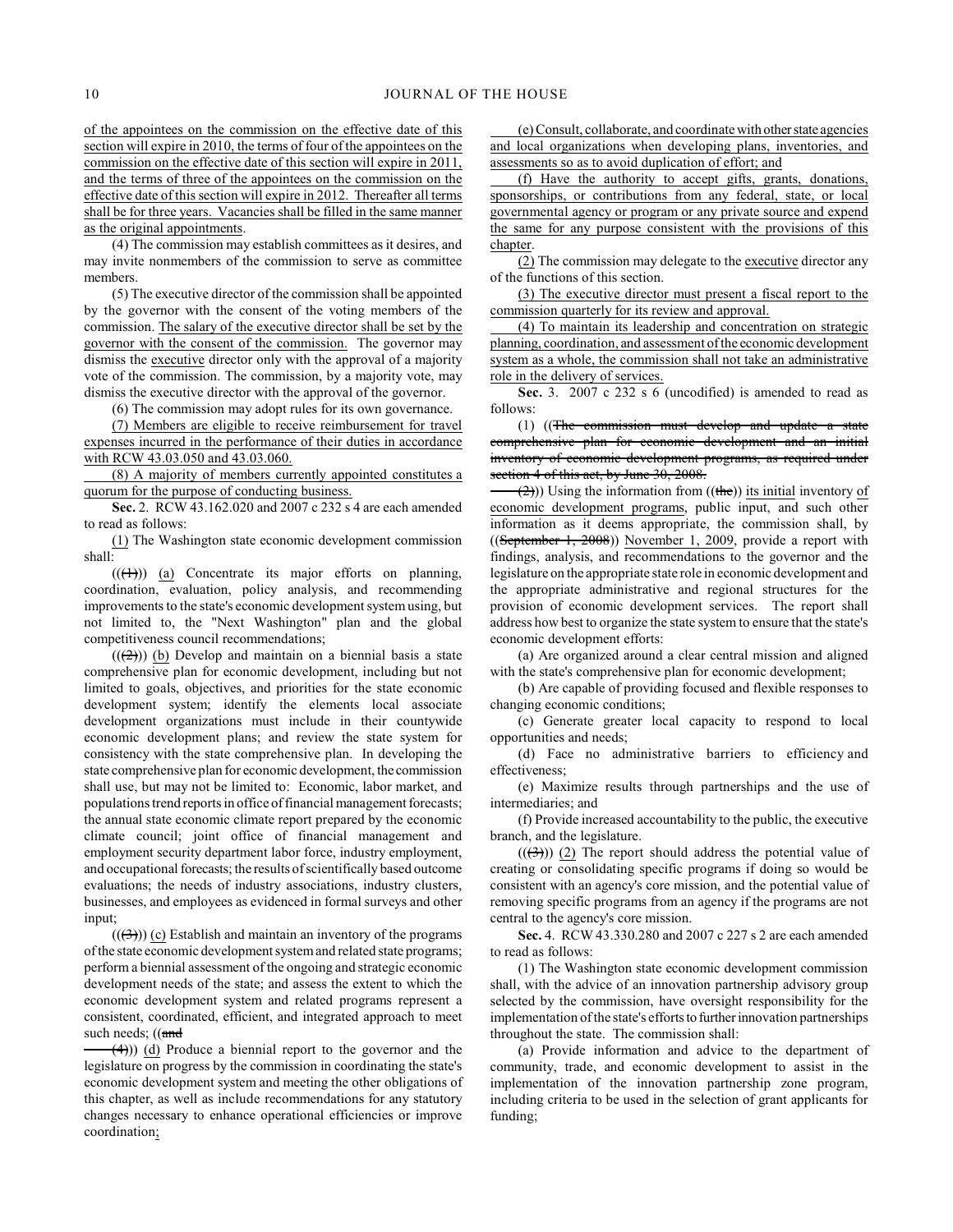(b) Document clusters of companies throughout the state that have comparative competitive advantage or the potential for comparative competitive advantage, using the process and criteria for identifying strategic clusters developed by the working group specified in subsection (2) of this section;

(c) Conduct an annual innovation opportunity analysis to identify (i) the strongest current intellectual assets and research teams in the state focused on emerging technologies and their commercialization, and (ii) faculty and researchers that could increase their focus on commercialization of technology if provided the appropriate technical assistance and resources;

(d) Based on its findings and analysis, and in conjunction with the higher education coordinating board and research institutions:

(i) Develop a plan to be updated annually to build on existing, and develop new, intellectual assets and innovation research teams in the state in research areas where there is a high potential to commercialize technologies. The commission shall present the plan to the governor and legislature by December  $((31, 2007))$  31st of each year. The higher education coordinating board shall be responsible for implementing the plan in conjunction with the publicly funded research institutions in the state. The plan shall address the following elements and such other elements as the commission deems important:

(A) Specific mechanisms to support, enhance, or develop innovation research teams and strengthen their research and commercialization capacity in areas identified as useful to strategic clusters and innovative firms in the state;

(B) Identification of the funding necessary for laboratory infrastructure needed to house innovation research teams;

(C) Specification of the most promising research areas meriting enhanced resources and recruitment of significant entrepreneurial researchers to join or lead innovation research teams;

(D) The most productive approaches to take in the recruitment, in the identified promising research areas, of a minimum of  $((ten))$ one significant entrepreneurial researcher((s over the next ten years)) per year to join or lead innovation research teams;

(E) Steps to take in solicitation of private sector support for the recruitment of entrepreneurial researchers and the commercialization activity of innovation research teams; and

(F) Mechanisms for ensuring the location of innovation research teams in innovation partnership zones;

(ii) Provide direction for the development of comprehensive entrepreneurial assistance programs at research institutions. The programs may involve multidisciplinary students, faculty, entrepreneurial researchers, entrepreneurs, and investors in building business models and evolving business plans around innovative ideas. The programs may provide technical assistance and the support of an entrepreneur-in-residence to innovation research teams and offer entrepreneurial training to faculty, researchers, undergraduates, and graduate students. Curriculum leading to a certificate in entrepreneurship may also be offered;

(e) Develop performance measures to be used in evaluating the performance ofinnovation research teams, the implementation of the plan and programs under (d)(i) and (ii) of this subsection, and the performance of innovation partnership zone grant recipients, including but not limited to private investment measures, business initiation measures, job creation measures, and measures of innovation such as licensing of ideas in research institutions, patents, or other recognized measures of innovation. The performance measures developed shall be consistent with the economic development commission's comprehensive plan for economic development and its standards and metrics for program evaluation.

The commission shall report to the legislature and the governor by  $((\text{December } 31, 2008))$  September 30, 2009, on the measures developed; and

(f) Using the performance measures developed, perform a biennial assessment and report, the first of which shall be due December 31, 2012, on:

(i) Commercialization of technologies developed at state universities, found at other research institutions in the state, and facilitated with public assistance at existing companies;

(ii) Outcomes of the funding of innovation research teams and recruitment of significant entrepreneurial researchers;

(iii) Comparison with other states of Washington's outcomes from the innovation research teams and efforts to recruit significant entrepreneurial researchers; and

(iv) Outcomes of the grants for innovation partnership zones. The report shall include recommendations for modifications of chapter 227, Laws of 2007 and of state commercialization efforts that would enhance the state's economic competitiveness.

(2) The economic development commission and the workforce training and education coordinating board shall jointly convene a working group to:

(a) Specify the process and criteria for identification of substate geographic concentrations of firms or employment in an industry and the industry's customers, suppliers, supporting businesses, and institutions, which process will include the use of labor market information from the employment security department and local labor markets; and

(b) Establish criteria for identifying strategic clusters which are important to economic prosperity in the state, considering cluster size, growth rate, and wage levels among other factors.

**NEW SECTION. Sec.** 5. A new section is added to chapter 43.162 RCW to read as follows:

(1) The Washington state economic development commission fund is created in the state treasury. All receipts from gifts, grants, donations, sponsorships, or contributions under RCW 43.162.020 must be deposited into the account. Moneys in the account may be spent only after appropriation. Expenditures from the account may be used by the Washington state economic development commission only for purposes related to carrying out the mission, roles, and responsibilities of the commission.

(2) Whenever any money, from the federal government or from other sources, that was not anticipated in the budget approved by the legislature, has actually been received and is designated to be spent for a specific purpose, the executive director shall use the unanticipated receipts process as provided in RCW 43.79.270 to request authority to spend the money.

(3) The commission shall use the small agency client services within the office of financial management for accounting, budgeting, and payroll services.

(4) The commission is subject to audits by the state auditor as provided under chapter 43.09 RCW."

On page 1, line 2 of the title, after "commission;" strike the remainder of the title and insert "amending RCW 43.162.010, 43.162.020, and 43.330.280; amending 2007 c 232 s 6 (uncodified); and adding a new section to chapter 43.162 RCW."

and the same is herewith transmitted.

Thomas Hoemann, Secretary

#### **SENATE AMENDMENT TO HOUSE BILL**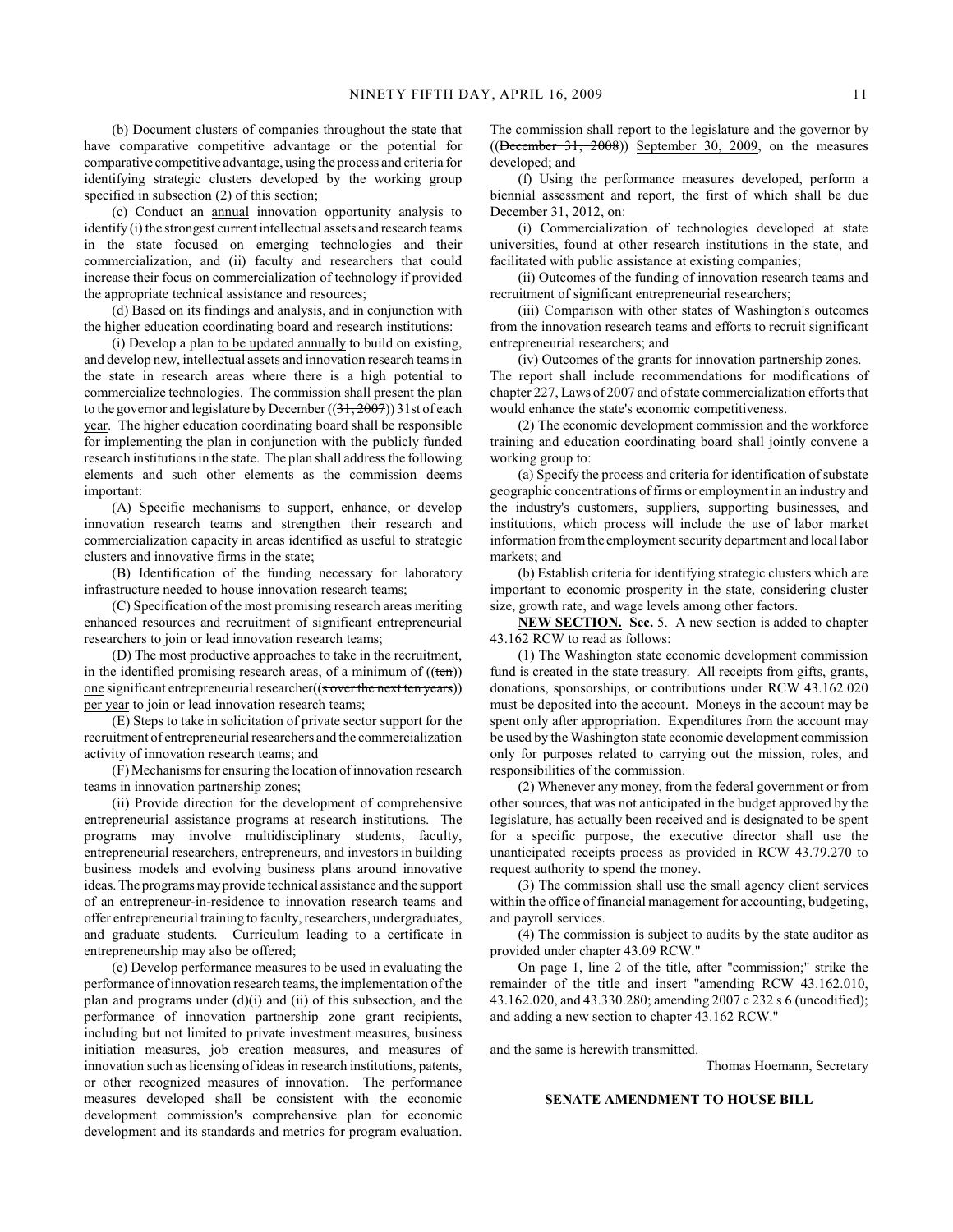There being no objection, the House did not concur in the Senate amendment to ENGROSSED SUBSTITUTE HOUSE BILL NO. 1131 and asked the Senate to recede therefrom.

### **MESSAGE FROM THE SENATE**

Mr. Speaker:

The Senate has passed SUBSTITUTE HOUSE BILL NO. 1170 with the following amendment:

Strike everything after the enacting clause and insert the following:

"**Sec.** 1. RCW 26.09.004 and 2008 c 6 s 1003 are each amended to read as follows:

The definitions in this section apply throughout this chapter.

(1) "Temporary parenting plan" means a plan for parenting of the child pending final resolution of any action for dissolution of marriage or domestic partnership, declaration of invalidity, or legal separation which is incorporated in a temporary order.

(2) "Permanent parenting plan" means a plan for parenting the child, including allocation of parenting functions, which plan is incorporated in any final decree or decree of modification in an action for dissolution of marriage or domestic partnership, declaration of invalidity, or legal separation.

(3) "Parenting functions" means those aspects of the parent-child relationship in which the parent makes decisions and performs functions necessary for the care and growth of the child. Parenting functions include:

(a) Maintaining a loving, stable, consistent, and nurturing relationship with the child;

(b) Attending to the daily needs of the child, such as feeding, clothing, physical care and grooming, supervision, health care, and day care, and engaging in other activities which are appropriate to the developmental level of the child and that are within the social and economic circumstances of the particular family;

(c) Attending to adequate education for the child, including remedial or other education essential to the best interests of the child;

(d) Assisting the child in developing and maintaining appropriate interpersonal relationships;

(e) Exercising appropriate judgment regarding the child's welfare, consistent with the child's developmental level and the family's social and economic circumstances; and

(f) Providing for the financial support of the child.

(4) "Military duties potentially impacting parenting functions" means those obligations imposed, voluntarily or involuntarily, on a parent serving in the armed forces that may interfere with that parent's abilities to perform his or her parenting functions under a temporary or permanent parenting plan. Military duties potentially impacting parenting functions include, but are not limited to:

(a) "Deployment," which means the temporary transfer of a service member serving in an active-duty status to another location in support of a military operation, to include any tour of duty classified by the member's branch of the armed forces as "remote" or "unaccompanied";

(b) "Activation" or "mobilization," which means the call-up of a national guard or reserve service member to extended active-duty status. For purposes of this definition, "mobilization" does not include national guard or reserve annual training, inactive duty days, or drill weekends; or

(c) "Temporary duty," which means the transfer of a service member from one military base or the service member's home to a different location, usually another base, for a limited period of time to accomplish training or to assist in the performance of a noncombat mission.

**Sec.** 2. RCW 26.09.010 and 2008 c 6 s 1004 are each amended to read as follows:

(1) Except as otherwise specifically provided herein, the practice in civil action shall govern all proceedings under this chapter, except that trial by jury is dispensed with.

(2) A proceeding for dissolution of marriage or domestic partnership, legal separation or a declaration concerning the validity of a marriage or domestic partnership shall be entitled "In re the marriage of . . . . . . and . . . . . ." or "In re the domestic partnership of . . . . . . and . . . . . ." Such proceedings may be filed in the superior court of the county where the petitioner resides.

(3) In cases where there has been no prior proceeding in this state involving the marital or domestic partnership status of the parties or support obligations for a minor child, a separate parenting and support proceeding between the parents shall be entitled "In re the parenting and support of  $\dots$ ..."

(4) The initial pleading in all proceedings under this chapter shall be denominated a petition. A responsive pleading shall be denominated a response. Other pleadings, and all pleadings in other matters under this chapter shall be denominated as provided in the civil rules for superior court.

(5) In this chapter, "decree" includes "judgment".

(6) A decree of dissolution, of legal separation, or a declaration concerning the validity of a marriage or domestic partnership shall not be awarded to one of the parties, but shall provide that it affects the status previously existing between the parties in the manner decreed.

(7) In order to provide a means by which to facilitate a fair, efficient, and swift process to resolve matters regarding custody and visitation when a parent serving in the armed forces receives temporary duty, deployment, activation, or mobilization orders from the military, the court shall, upon motion of such a parent:

(a) For good cause shown, hold an expedited hearing in custody and visitation matters instituted under this chapter when the military duties of the parent have a material effect on the parent's ability, or anticipated ability, to appear in person at a regularly scheduled hearing; and

(b) Upon reasonable advance notice to the affected parties and for good cause shown, allow the parent to present testimony and evidence by electronic means in custody and visitation matters instituted under this chapter when the military duties of the parent have a material effect on the parent's ability to appear in person at a regularly scheduled hearing. The phrase "electronic means" includes communication by telephone, video teleconference, or the internet.

**Sec.** 3. RCW 26.09.260 and 2000 c 21 s 19 are each amended to read as follows:

(1) Except as otherwise provided in subsections  $(4)$ ,  $(5)$ ,  $(6)$ ,  $(8)$ , and (10) of this section, the court shall not modify a prior custody decree or a parenting plan unless it finds, upon the basis of facts that have arisen since the prior decree or plan or that were unknown to the court at the time of the prior decree or plan, that a substantial change has occurred in the circumstances of the child or the nonmoving party and that the modification is in the best interest of the child and is necessary to serve the best interests of the child. The effect of a parent's military duties potentially impacting parenting functions shall not, by itself, be a substantial change of circumstances justifying a permanent modification of a prior decree or plan.

April 8, 2009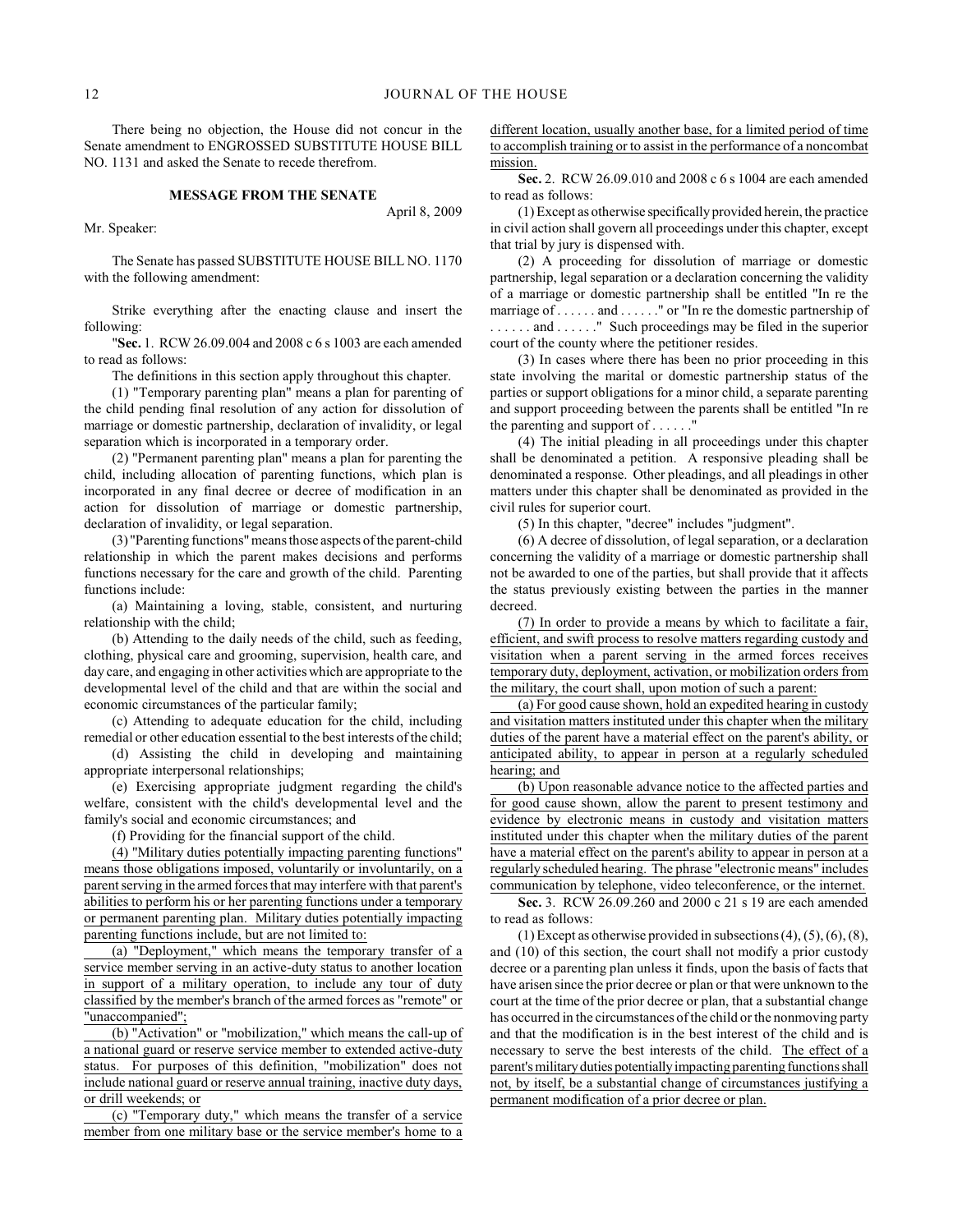(2) In applying these standards, the court shall retain the residential schedule established by the decree or parenting plan unless:

(a) The parents agree to the modification;

(b) The child has been integrated into the family of the petitioner with the consent of the other parent in substantial deviation from the parenting plan;

(c) The child's present environment is detrimental to the child's physical, mental, or emotional health and the harm likely to be caused by a change of environment is outweighed by the advantage of a change to the child; or

(d) The court has found the nonmoving parent in contempt of court at least twice within three years because the parent failed to comply with the residential time provisions in the court-ordered parenting plan, or the parent has been convicted of custodial interference in the first or second degree under RCW 9A.40.060 or 9A.40.070.

(3) A conviction of custodial interference in the first or second degree under RCW 9A.40.060 or 9A.40.070 shall constitute a substantial change of circumstances for the purposes of this section.

(4) The court may reduce or restrict contact between the child and the parent with whom the child does not reside a majority of the time if it finds that the reduction or restriction would serve and protect the best interests of the child using the criteria in RCW 26.09.191.

(5) The court may order adjustments to the residential aspects of a parenting plan upon a showing of a substantial change in circumstances of either parent or of the child, and without consideration of the factors set forth in subsection (2) of this section, if the proposed modification is only a minor modification in the residential schedule that does not change the residence the child is scheduled to reside in the majority of the time and:

(a) Does not exceed twenty-four full days in a calendar year; or

(b) Is based on a change of residence of the parent with whom the child does not reside the majority of the time or an involuntary change in work schedule by a parent which makes the residential schedule in the parenting plan impractical to follow; or

(c) Does not result in a schedule that exceeds ninety overnights per year in total, if the court finds that, at the time the petition for modification is filed, the decree of dissolution or parenting plan does not provide reasonable time with the parent with whom the child does not reside a majority of the time, and further, the court finds that it is in the best interests of the child to increase residential time with the parent in excess of the residential time period in (a) of this subsection. However, any motion under this subsection  $(5)(c)$  is subject to the factors established in subsection (2) of this section if the party bringing the petition has previously been granted a modification under this same subsection within twenty-four months of the current motion. Relief granted under this section shall not be the sole basis for adjusting or modifying child support.

(6) The court may order adjustments to the residential aspects of a parenting plan pursuant to a proceeding to permit or restrain a relocation of the child. The person objecting to the relocation of the child or the relocating person's proposed revised residential schedule may file a petition to modify the parenting plan, including a change of the residence in which the child resides the majority of the time, without a showing of adequate cause other than the proposed relocation itself. A hearing to determine adequate cause for modification shall not be required so long as the request for relocation of the child is being pursued. In making a determination of a modification pursuant to relocation of the child, the court shall first determine whether to permit or restrain the relocation of the

child using the procedures and standards provided in RCW 26.09.405 through 26.09.560. Following that determination, the court shall determine what modification pursuant to relocation should be made, if any, to the parenting plan or custody order or visitation order.

(7) A parent with whom the child does not reside a majority of the time and whose residential time with the child is subject to limitations pursuant to RCW 26.09.191 (2) or (3) may not seek expansion of residential time under subsection (5)(c) of this section unless that parent demonstrates a substantial change in circumstances specifically related to the basis for the limitation.

(8)(a) If a parent with whom the child does not reside a majority of the time voluntarily fails to exercise residential time for an extended period, that is, one year or longer, the court upon proper motion may make adjustments to the parenting plan in keeping with the best interests of the minor child.

(b) For the purposes of determining whether the parent has failed to exercise residential time for one year or longer, the court may not count any time periods during which the parent did not exercise residential time due to the effect of the parent's military duties potentially impacting parenting functions.

(9) A parent with whom the child does not reside a majority of the time who is required by the existing parenting plan to complete evaluations, treatment, parenting, or other classes may not seek expansion of residential time under subsection (5)(c) of this section unless that parent has fully complied with such requirements.

(10) The court may order adjustments to any of the nonresidential aspects of a parenting plan upon a showing of a substantial change of circumstances of either parent or of a child, and the adjustment is in the best interest of the child. Adjustments ordered under this section may be made without consideration of the factors set forth in subsection (2) of this section.

(11) If the parent with whom the child resides a majority of the time receives temporary duty, deployment, activation, or mobilization orders from the military that involve moving a substantial distance away from the parent's residence or otherwise would have a material effect on the parent's ability to exercise parenting functions and primary placement responsibilities, then:

(a) Any temporary custody order for the child during the parent's absence shall end no later than ten days after the returning parent provides notice to the temporary custodian, but shall not impair the discretion of the court to conduct an expedited or emergency hearing for resolution of the child's residential placement upon return of the parent and within ten days of the filing of a motion alleging an immediate danger of irreparable harm to the child. If a motion alleging immediate danger has not been filed, the motion for an order restoring the previous residential schedule shall be granted; and

(b) The temporary duty, activation, mobilization, or deployment and the temporary disruption to the child's schedule shall not be a factor in a determination of change of circumstances if a motion is filed to transfer residential placement from the parent who is a military service member.

(12) If a parent receives military temporary duty, deployment, activation, or mobilization orders that involve moving a substantial distance away from the military parent's residence or otherwise have a material effect on the military parent's ability to exercise residential time or visitation rights, at the request of the military parent, the court may delegate the military parent's residential time or visitation rights, or a portion thereof, to a child's family member, including a stepparent or another person other than a parent with a close and substantial relationship to the minor child for the duration of the military parent's absence, if delegating residential time or visitation rights is in the child's best interest. The court may not permit the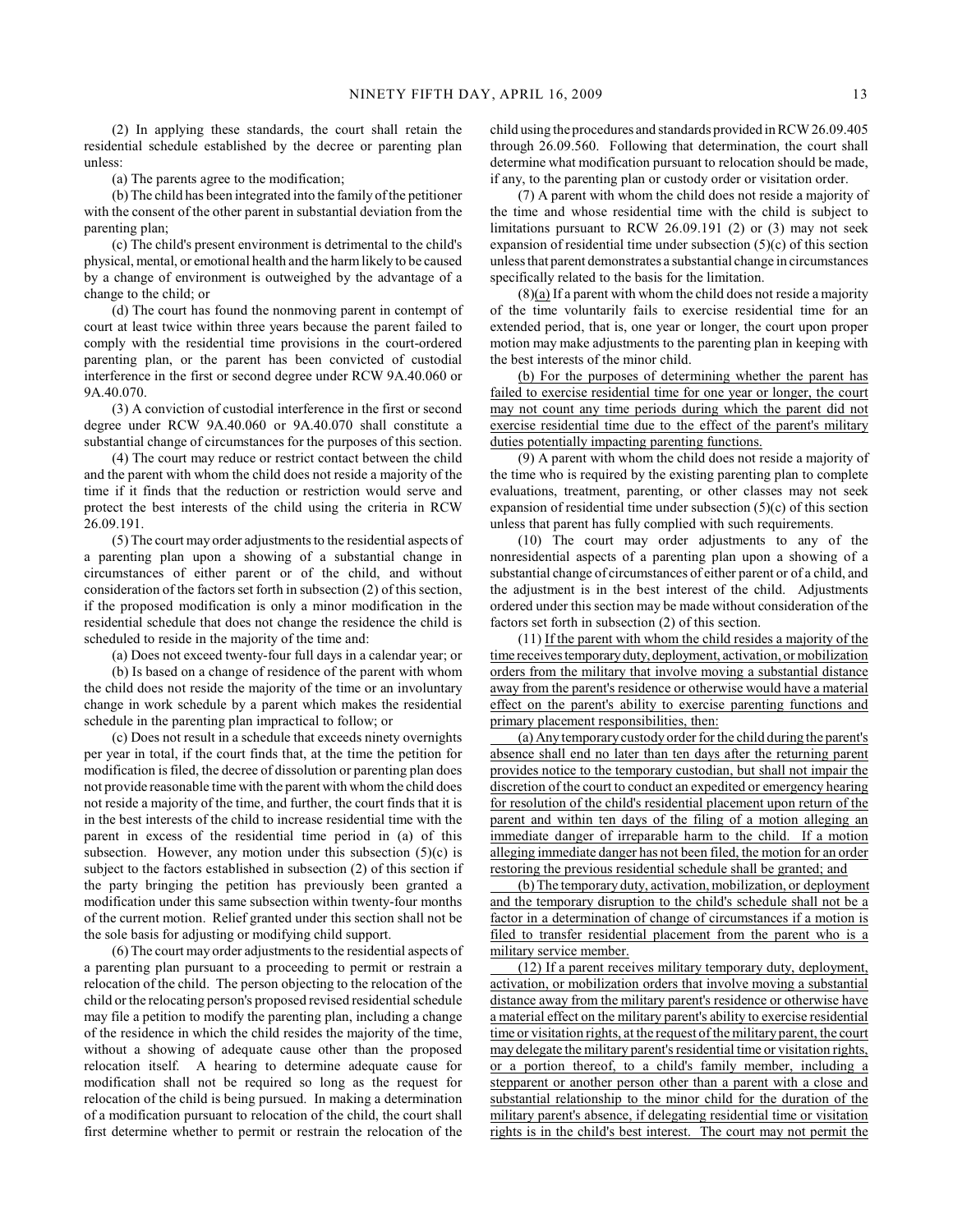delegation of residential time or visitation rights to a person who would be subject to limitations on residential time under RCW 26.09.191. The parties shall attempt to resolve disputes regarding delegation of residential time or visitation rights through the dispute resolution process specified in their parenting plan, unless excused by the court for good cause shown. Such a court-ordered temporary delegation of a military parent's residential time or visitation rights does not create separate rights to residential time or visitation for a person other than a parent.

(13) If the court finds that a motion to modify a prior decree or parenting plan has been brought in bad faith, the court shall assess the attorney's fees and court costs of the nonmoving parent against the moving party."

On page 1, line 2 of the title, after "parent;" strike the remainder ofthe title and insert "and amending RCW 26.09.004, 26.09.010, and 26.09.260."

and the same is herewith transmitted.

Thomas Hoemann, Secretary

April 9, 2009

### **SENATE AMENDMENT TO HOUSE BILL**

There being no objection, the House did not concur in the Senate amendment to SUBSTITUTE HOUSE BILL NO. 1170 and asked the Senate to recede therefrom.

# **MESSAGE FROM THE SENATE**

Mr. Speaker:

The Senate has passed SUBSTITUTE HOUSE BILL NO. 1239 with the following amendment:

Strike everything after the enacting clause and insert the following:

"**Sec.** 1. RCW 13.04.030 and 2005 c 290 s 1 and 2005 c 238 s 1 are each reenacted and amended to read as follows:

(1) Except as provided in thissection, the juvenile courts in this state shall have exclusive original jurisdiction over all proceedings:

(a) Under the interstate compact on placement of children as provided in chapter 26.34 RCW;

(b) Relating to children alleged or found to be dependent as provided in chapter 26.44 RCW and in RCW 13.34.030 through  $((13.34.170))$  13.34.161;

(c) Relating to the termination of a parent and child relationship as provided in RCW 13.34.180 through 13.34.210;

(d) To approve or disapprove out-of-home placement as provided in RCW 13.32A.170;

(e) Relating to juveniles alleged or found to have committed offenses, traffic or civil infractions, or violations as provided in RCW 13.40.020 through 13.40.230, unless:

(i) The juvenile court transfers jurisdiction of a particular juvenile to adult criminal court pursuant to RCW 13.40.110;

(ii) The statute of limitations applicable to adult prosecution for the offense, traffic or civil infraction, or violation has expired;

(iii) The alleged offense or infraction is a traffic, fish, boating, or game offense, or traffic or civil infraction committed by a juvenile sixteen years of age or older and would, if committed by an adult, be tried or heard in a court of limited jurisdiction, in which instance the appropriate court of limited jurisdiction shall have jurisdiction over the alleged offense or infraction, and no guardian ad litem is required in any such proceeding due to the juvenile's  $age((\text{·}-PROVIDED,$  That)). If such an alleged offense or infraction and an alleged offense or infraction subject to juvenile court jurisdiction arise out of the same event or incident, the juvenile court may have jurisdiction of both matters((: PROVIDED FURTHER, That)). The jurisdiction under this subsection does not constitute "transfer" or a "decline" for purposes of RCW 13.40.110(1) or (e)(i) of this subsection( $($ : PROVIDED FURTHER, That)). Courts of limited jurisdiction which confine juveniles for an alleged offense or infraction may place juveniles in juvenile detention facilities under an agreement with the officials responsible for the administration of the juvenile detention facility in RCW 13.04.035 and 13.20.060;

(iv) The alleged offense is a traffic or civil infraction, a violation of compulsory school attendance provisions under chapter 28A.225 RCW, or a misdemeanor, and a court of limited jurisdiction has assumed concurrent jurisdiction over those offenses as provided in RCW 13.04.0301; or

(v) The juvenile is sixteen or seventeen years old on the date the alleged offense is committed and the alleged offense is:

(A) A serious violent offense as defined in RCW 9.94A.030;

(B) A violent offense as defined in RCW 9.94A.030 and the juvenile has a criminal history consisting of: (I) One or more prior serious violent offenses; (II) two or more prior violent offenses; or (III) three or more of any combination of the following offenses: Any class A felony, any class B felony, vehicular assault, or manslaughter in the second degree, all of which must have been committed after the juvenile's thirteenth birthday and prosecuted separately;

(C) Robbery in the first degree, rape of a child in the first degree, or drive-by shooting, committed on or after July 1, 1997;

(D) Burglary in the first degree committed on or after July 1, 1997, and the juvenile has a criminal history consisting of one or more prior felony or misdemeanor offenses; or

(E) Any violent offense as defined in RCW 9.94A.030 committed on or after July 1, 1997, and the juvenile is alleged to have been armed with a firearm.

(I) In such a case the adult criminal court shall have exclusive original jurisdiction, except as provided in  $(e)(v)(E)(II)$  of this subsection.

(II) The juvenile court shall have exclusive jurisdiction over the disposition of any remaining charges in any case in which the juvenile is found not guilty in the adult criminal court of the charge or charges for which he or she was transferred, or is convicted in the adult criminal court of a lesser included offense that is not also an offense listed in  $(e)(v)$  of this subsection. The juvenile court shall enter an order extending juvenile court jurisdiction if the juvenile has turned eighteen years of age during the adult criminal court proceedings pursuant to RCW 13.40.300. However, once the case is returned to juvenile court, the court may hold a decline hearing pursuant to RCW 13.40.110 to determine whether to retain the case in juvenile court for the purpose of disposition or return the case to adult criminal court for sentencing.

If the juvenile challenges the state's determination of the juvenile's criminal history under  $(e)(v)$  of this subsection, the state may establish the offender's criminal history by a preponderance of the evidence. If the criminal history consists of adjudications entered upon a plea of guilty, the state shall not bear a burden of establishing the knowing and voluntariness of the plea;

(f) Under the interstate compact on juveniles as provided in chapter 13.24 RCW;

(g) Relating to termination of a diversion agreement under RCW 13.40.080, including a proceeding in which the divertee has attained eighteen years of age;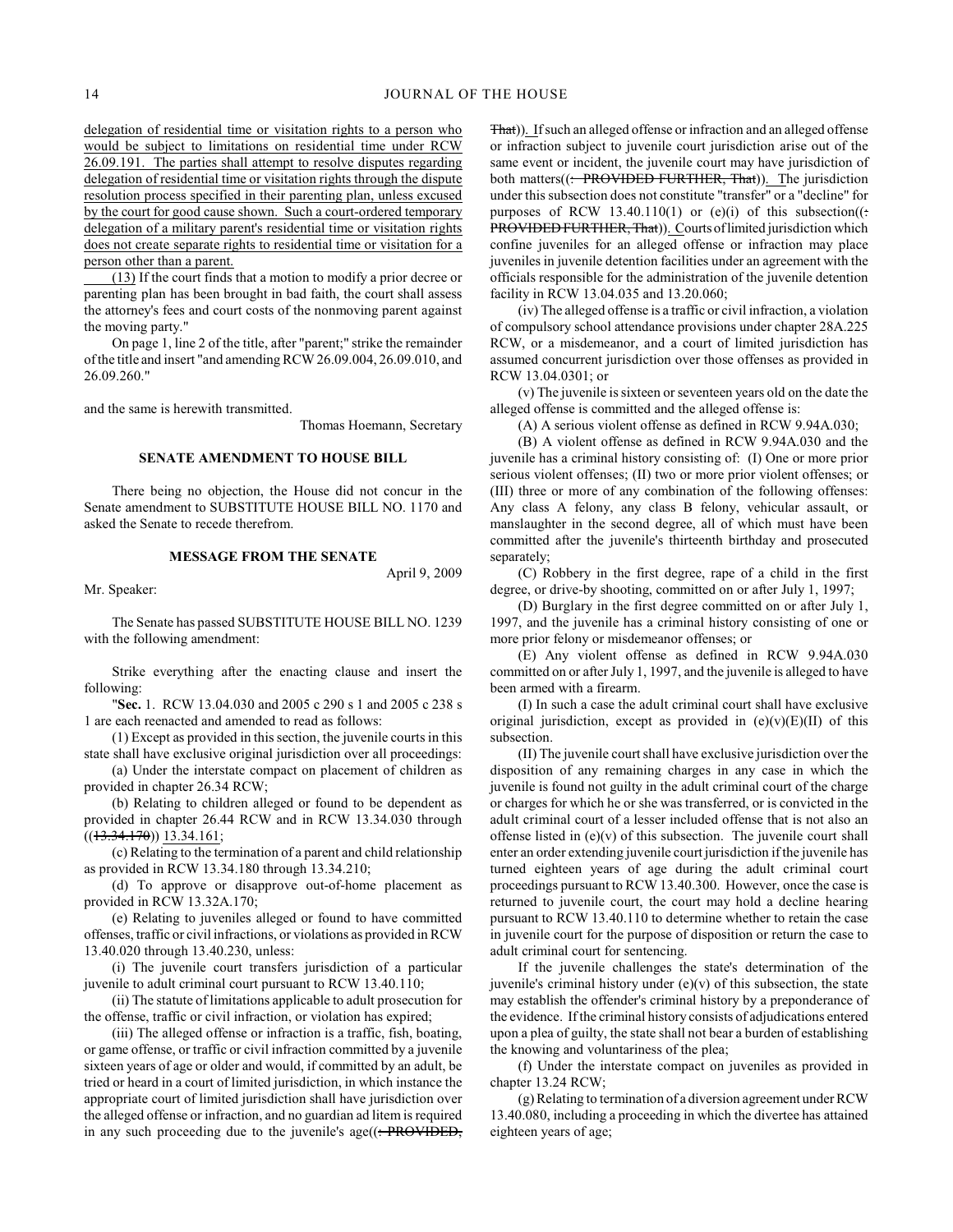(h) Relating to court validation of a voluntary consent to an outof-home placement under chapter 13.34 RCW, by the parent or Indian custodian of an Indian child, except if the parent or Indian custodian and child are residents of or domiciled within the boundaries of a federally recognized Indian reservation over which the tribe exercises exclusive jurisdiction;

(i) Relating to petitions to compel disclosure of information filed by the department of social and health services pursuant to RCW 74.13.042; and

(j)Relating to judicial determinations and permanency planning hearings involving developmentally disabled children who have been placed in out-of-home care pursuant to a voluntary placement agreement between the child's parent, guardian, or legal custodian and the department of social and health services.

(2) The family court shall have concurrent original jurisdiction with the juvenile court over all proceedings under this section if the superior court judges of a county authorize concurrent jurisdiction as provided in RCW 26.12.010.

(3)The juvenile court shall have concurrent original jurisdiction with the family court over child custody proceedings under chapter 26.10 RCW and parenting plans or residential schedules under chapters 26.09 and 26.26 RCW as provided for in RCW 13.34.155.

(4) A juvenile subject to adult superior court jurisdiction under subsection  $(1)(e)(i)$  through  $(v)$  of this section, who is detained pending trial, may be detained in a detention facility as defined in RCW 13.40.020 pending sentencing or a dismissal.

**Sec.** 2. RCW 13.34.062 and 2007 c 413 s 4 and 2007 c 409 s 5 are each reenacted and amended to read as follows:

(1)(a) Whenever a child is taken into custody by child protective services pursuant to a court order issued under RCW 13.34.050 or when child protective services is notified that a child has been taken into custody pursuant to RCW 26.44.050 or 26.44.056, child protective services shall make reasonable efforts to inform the parent, guardian, or legal custodian of the fact that the child has been taken into custody, the reasons why the child was taken into custody, and their legal rights under this title, including the right to a shelter care hearing, as soon as possible. Notice must be provided in an understandable manner and take into consideration the parent's, guardian's, or legal custodian's primary language, level of education, and cultural issues.

(b) In no event shall the notice required by this section be provided to the parent, guardian, or legal custodian more than twenty-four hours after the child has been taken into custody or twenty-four hours after child protective services has been notified that the child has been taken into custody.

(2)(a) The notice of custody and rights may be given by any means reasonably certain of notifying the parents including, but not limited to, written, telephone, or in person oral notification. If the initial notification is provided by a means other than writing, child protective services shall make reasonable efforts to also provide written notification.

(b) The written notice of custody and rights required by this section shall be in substantially the following form:

#### "NOTICE

Your child has been placed in temporary custody under the supervision of Child Protective Services (or other person or agency). You have important legal rights and you must take steps to protect your interests.

1. A court hearing will be held before a judge within 72 hours of the time your child is taken into custody excluding Saturdays, Sundays, and holidays. You should call the court at (insert appropriate phone number here) for specific information about the date, time, and location of the court hearing.

2. You have the right to have a lawyer represent you at the hearing. Your right to representation continues after the shelter care hearing. You have the right to records the department intends to rely upon. A lawyer can look at the files in your case, talk to child protective services and other agencies, tell you about the law, help you understand your rights, and help you at hearings. If you cannot afford a lawyer, the court will appoint one to represent you. To get a court-appointed lawyer you must contact: (explain local procedure) .

3. At the hearing, you have the right to speak on your own behalf, to introduce evidence, to examine witnesses, and to receive a decision based solely on the evidence presented to the judge.

4. If your hearing occurs before a court commissioner, you have the right to have the decision of the court commissioner reviewed by a superior court judge. To obtain that review, you must, within ten days after the entry of the decision of the court commissioner, file with the court a motion for revision of the decision, as provided in RCW 2.24.050.

You should be present at any shelter care hearing. If you do not come, the judge will not hear what you have to say.

You may call the Child Protective Services' caseworker for more information about your child. The caseworker's name and telephone number are: (insert name and telephone number)

5. You have a right to a case conference to develop a written service agreement following the shelter care hearing. The service agreement may not conflict with the court's order of shelter care. You may request that a multidisciplinary team, family group conference, or prognostic staffing be convened for your child's case. You may participate in these processes with your counsel present.

6. If your child is placed in the custody of the department of social and health services or other supervising agency, immediately following the shelter care hearing, the court will enter an order granting the department or other supervising agency the right to inspect and copy all health, medical, mental health, and education records of the child, directing health care providers to release such information without your further consent, and granting the department or supervising agency or its designee the authority and responsibility, where applicable, to:

(1) Notify the child's school that the child is in out-of-home placement;

(2) Enroll the child in school;

(3) Request the school transfer records;

(4) Request and authorize evaluation of special needs;

(5) Attend parent or teacher conferences;

(6) Excuse absences;

(7) Grant permission for extracurricular activities;

(8) Authorize medications which need to be administered during school hours and sign for medical needs that arise during school hours; and

(9) Complete or update school emergency records.

7. A dependency petition begins a judicial process which, if the court finds your child dependent, could result in substantial restrictions including the entry or modification of a parenting plan or residential schedule, nonparental custody order or decree, guardianship order, or the permanent loss of your parental rights."

Upon receipt of the written notice, the parent, guardian, or legal custodian shall acknowledge such notice by signing a receipt prepared by child protective services. If the parent, guardian, or legal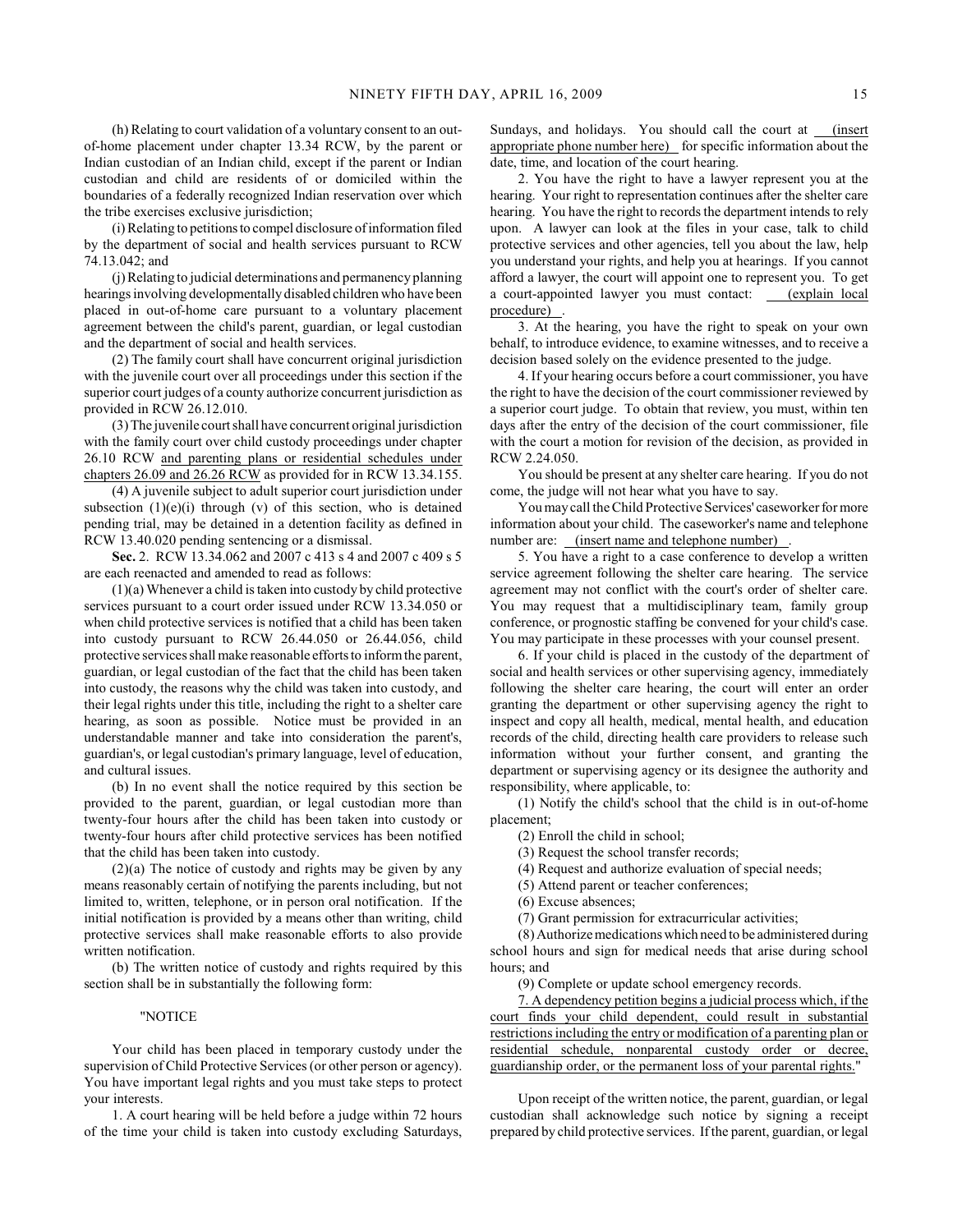custodian does not sign the receipt, the reason for lack of a signature shall be written on the receipt. The receipt shall be made a part of the court's file in the dependency action.

If after making reasonable efforts to provide notification, child protective services is unable to determine the whereabouts of the parents, guardian, or legal custodian, the notice shall be delivered or sent to the last known address of the parent, guardian, or legal custodian.

(3) If child protective services is not required to give notice under this section, the juvenile court counselor assigned to the matter shall make all reasonable efforts to advise the parents, guardian, or legal custodian of the time and place of any shelter care hearing, request that they be present, and inform them of their basic rights as provided in RCW 13.34.090.

(4) Reasonable efforts to advise and to give notice, as required in this section, shall include, at a minimum, investigation of the whereabouts of the parent, guardian, or legal custodian. If such reasonable efforts are not successful, or the parent, guardian, or legal custodian does not appear at the shelter care hearing, the petitioner shall testify at the hearing or state in a declaration:

(a) The efforts made to investigate the whereabouts of, and to advise, the parent, guardian, or legal custodian; and

(b) Whether actual advice of rights was made, to whom it was made, and how it was made, including the substance of any oral communication or copies of written materials used.

**Sec.** 3. RCW 13.34.155 and 2000 c 135 s 1 are each amended to read as follows:

(1) The court hearing the dependency petition may hear and determine issues related to chapter 26.10 RCW in a dependency proceeding as necessary to facilitate a permanency plan for the child or children as part of the dependency disposition order or a dependency review order or as otherwise necessary to implement a permanency plan of care for a child. The parents, guardians, or legal custodian of the child must agree, subject to court approval, to establish a permanent custody order. This agreed order may have the concurrence of the other parties to the dependency including the supervising agency, the guardian ad litem of the child, and the child if age twelve or older, and must also be in the best interests of the child. If the petitioner for a custody order under chapter 26.10 RCW is not a party to the dependency proceeding, he or she must agree on the record or by the filing of a declaration to the entry of a custody order. Once an order is entered under chapter 26.10 RCW, and the dependency petition dismissed, the department shall not continue to supervise the placement.

 $(2)(a)$  The court hearing the dependency petition may establish or modify a parenting plan under chapter 26.09 or 26.26 RCW as part of a disposition order or at a review hearing when doing so will implement a permanent plan of care for the child and result in dismissal of the dependency.

(b) Unless the whereabouts of one of the parents is unknown to either the department or the court, the parents must agree, subject to court approval, to establish the parenting plan or modify an existing parenting plan.

(c) Whenever the court is asked to establish or modify a parenting plan under this section, the court shall first determine whether the child's interests are represented consistent with the requirements of RCW 13.34.100. The dependency court must make a written finding that the parenting plan established or modified by the dependency court under this section is in the child's best interests.

(d) The dependency court may interview the child in chambers to ascertain the child's wishes asto the child's residential schedule in a proceeding for the entry or modification of a parenting plan under this section. The court may permit counsel to be present at the interview. The court shall cause a record of the interview to be made and to become part of the court record of the dependency case and the case under chapter 26.09 or 26.26 RCW.

(e) In the absence of agreement by a parent, guardian, or legal custodian of the child to allow the juvenile court to hear and determine issues related to the establishment or modification of a parenting plan under chapter 26.09 or 26.26 RCW, a party may move the court to transfer such issues to the family law department of the superior court for further resolution. The court may only grant the motion upon entry of a written finding that it is in the best interests of the child.

(f) In any parenting plan agreed to by the parents and entered or modified in juvenile court under this section, all issues pertaining to child support and the division of marital property shall be referred to or retained by the family law department of the superior court.

(3) Any court order determining issues under chapter 26.10 RCW is subject to modification upon the same showing and standards as a court order determining Title 26 RCW issues.

 $((\rightarrow{(\rightarrow)})$  (4) Any order entered in the dependency court establishing or modifying a permanent legal custody order or, parenting plan, or residential schedule under chapters 26.09, 26.10, and 26.26 RCW shall also be filed in the chapter 26.09, 26.10, and 26.26 RCW action by the moving or prevailing party. If the petitioning or moving party has been found indigent and appointed counsel at public expense in the dependency proceeding, no filing fees shall be imposed by the clerk. Once filed, any order, parenting plan, or residential schedule establishing or modifying permanent legal custody of a child shall survive dismissal of the dependency proceeding."

On page 1, line 2 of the title, after "proceedings;" strike the remainder of the title and insert "amending RCW 13.34.155; and reenacting and amending RCW 13.04.030 and 13.34.062."

and the same is herewith transmitted.

Thomas Hoemann, Secretary

# **SENATE AMENDMENT TO HOUSE BILL**

There being no objection, the House did not concur in the Senate amendment to SUBSTITUTE HOUSE BILL NO. 1239 and asked the Senate to recede therefrom.

### **MESSAGES FROM THE SENATE**

April 16, 2009

Mr. Speaker:

The President has signed the following:

SUBSTITUTE HOUSE BILL NO. 1022, HOUSE BILL NO. 1063, HOUSE BILL NO. 1264, SUBSTITUTE HOUSE BILL NO. 1397, SUBSTITUTE HOUSE BILL NO. 1413, SUBSTITUTE HOUSE BILL NO. 1419, HOUSE BILL NO. 1426, ENGROSSED HOUSE BILL NO. 1461, HOUSE BILL NO. 1498, SUBSTITUTE HOUSE BILL NO. 1505, SECOND SUBSTITUTE HOUSE BILL NO. 1522, SUBSTITUTE HOUSE BILL NO. 1532, HOUSE BILL NO. 1578, SUBSTITUTE HOUSE BILL NO. 1733, SUBSTITUTE HOUSE BILL NO. 1984, SUBSTITUTE HOUSE BILL NO. 2052,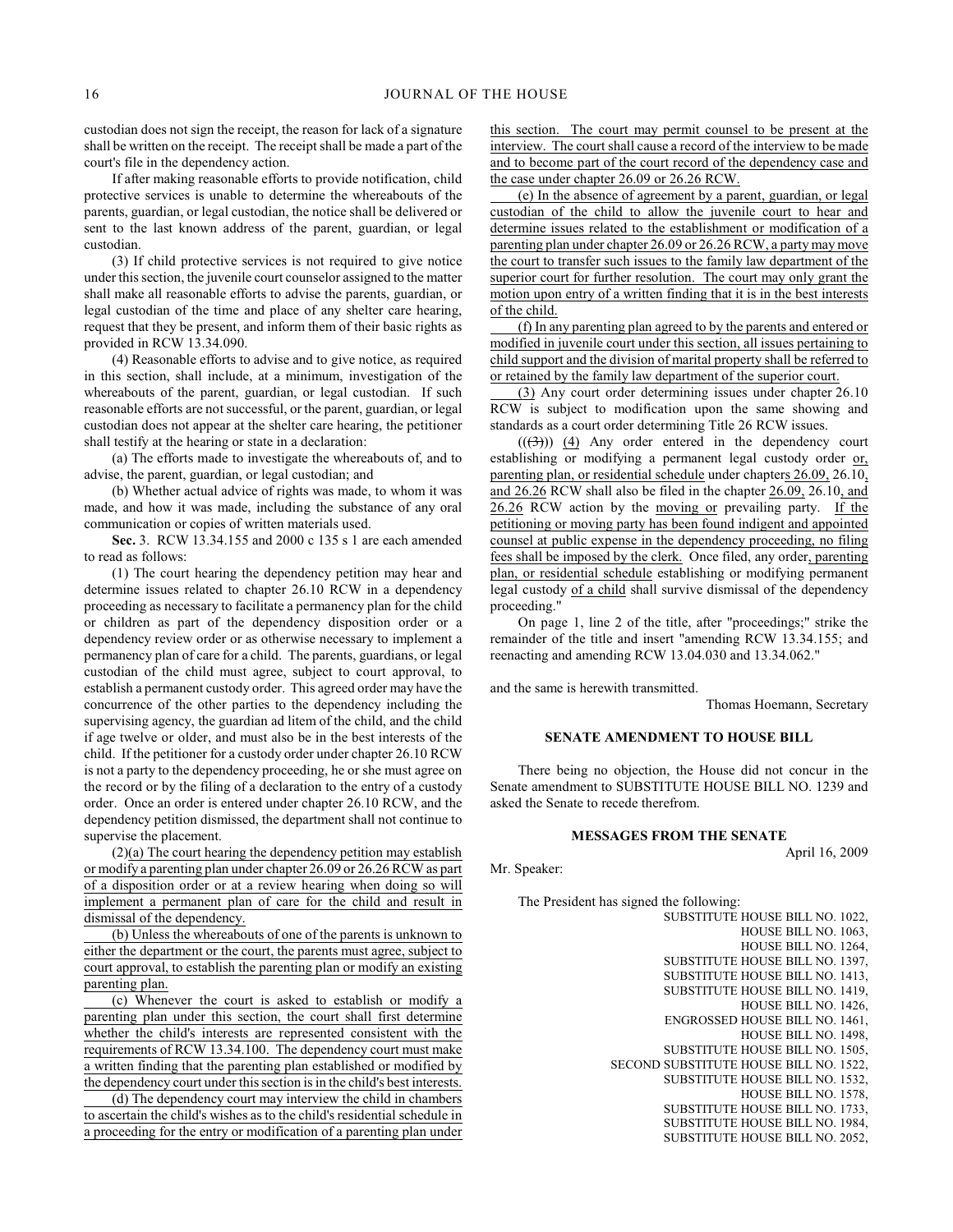ENGROSSED SUBSTITUTE HOUSE BILL NO. 2105, HOUSE JOINT MEMORIAL NO. 4000, HOUSE JOINT MEMORIAL NO. 4005,

and the same are herewith transmitted.

Thomas Hoemann, Secretary

April 16, 2009

Mr. Speaker:

The President has signed SENATE BILL NO. 5599, and the same is herewith transmitted.

Thomas Hoemann, Secretary

There being no objection, the House reverted to the sixth order of business.

### **SECOND READING**

**SUBSTITUTE SENATE BILL NO. 5410, by Senate Committee on Early Learning & K-12 Education (originally sponsored by Senators Oemig, Morton, McAuliffe, Tom and Eide)**

**Regarding the digital learning commons. Revised for 1st Substitute: Regarding online learning.**

The bill was read the second time.

There being no objection, the committee amendment was not adopted. (For committee amendment, see Journal, Day 78, March 30, 2009.)

With the consent of the House, amendment (712) to the committee amendment was withdrawn.

Representative Maxwell moved the adoption of amendment (696):

Strike everything after the enacting clause and insert the following:

"**NEW SECTION. Sec. 1.** (1) The legislature finds that online learning provides tremendous opportunities for students to access curriculum, courses, and a unique learning environment that might not otherwise be available. The legislature supports and encourages online learning opportunities.

(2) However, the legislature also finds that there is a need to assure quality in online learning, both for the programs and the administration of those programs. The legislature is the steward of public funds that support students enrolled in online learning and must ensure an appropriate accountability system at the state level.

(3) Therefore, the legislature intends to take a first step in improving oversight and quality assurance of online learning programs, and intends to examine possible additional steps that may need to be taken to improve financial accountability.

(4) The first step in improving quality assurance is to:

(a) Provide objective information to students, parents, and educators regarding available online learning opportunities, including program and course content, how to register for programs and courses, teacher qualifications, student-to-teacher ratios, prior course completion rates, and other evaluative information;

(b) Create an approval process for multidistrict online providers;

(c) Enhance statewide equity of student access to high quality online learning opportunities; and

(d) Require school district boards of directors to develop policies and procedures for student access to online learning opportunities.

**NEW SECTION. Sec. 2.** The definitions in this section apply throughout this chapter unless the context clearly requires otherwise. (1)(a) "Multidistrict online provider" means:

(i) A private or nonprofit organization that enters into a contract with a school district to provide online courses or programs to K-12 students from more than one school district;

(ii) A private or nonprofit organization that enters into contracts with multiple school districts to provide online courses or programs to K-12 students from those districts; or

(iii) Except as provided in (b) of this subsection, a school district that provides online courses or programs to students who reside outside the geographic boundaries of the school district.

(b) "Multidistrict online provider" does not include a school district online learning program in which fewer than ten percent of the students enrolled in the program are from other districts under the interdistrict student transfer provisions of RCW 28A.225.225. "Multidistrict online provider" also does not include regional online learning programs that are jointly developed and implemented by two or more school districts or an educational service district through an interdistrict cooperative program agreement that addresses, at minimum, how the districts share student full-time equivalency for state basic education funding purposes and how categorical education programs, including special education, are provided to eligible students.

(2)(a) "Online course" means a course that:

(i) Is delivered primarily electronically using the internet or other computer-based methods; and

(ii) Is taught by a teacher primarily from a remote location. Students enrolled in an online course may have access to the teacher synchronously, asynchronously, or both.

(b) "Online school program" means a school program that:

(i) Is delivered primarily electronically using the internet or other computer-based methods;

(ii) Is taught by a teacher primarily from a remote location. Students enrolled in an online program may have access to the teacher synchronously, asynchronously, or both;

(iii) Delivers a part-time or full-time sequential program; and

(iv) Has an online component of the program with online lessons and tools for student and data management.

(c) An online course or online school program may be delivered to students at school as part of the regularly scheduled school day. An online course or online school program also may be delivered to students, in whole or in part, independently from a regular classroom schedule, but such courses or programs must comply with RCW 28A.150.262 to qualify for state basic education funding.

**NEW SECTION. Sec. 3.** (1) The superintendent of public instruction, in collaboration with the state board of education, shall develop and implement approval criteria and a process for approving multidistrict online providers; a process for monitoring and if necessary rescinding the approval of courses or programs offered by an online course provider; and an appeals process. The criteria and processes shall be adopted by rule by December 1, 2009.

(2) When developing the approval criteria, the superintendent of public instruction shall require that providers offering online courses or programs have accreditation through the Northwest association of accredited schools or another national, regional, or state accreditation program listed by the office of the superintendent of public instruction after consultation with the Washington coalition for online learning. In addition to other criteria, the approval criteria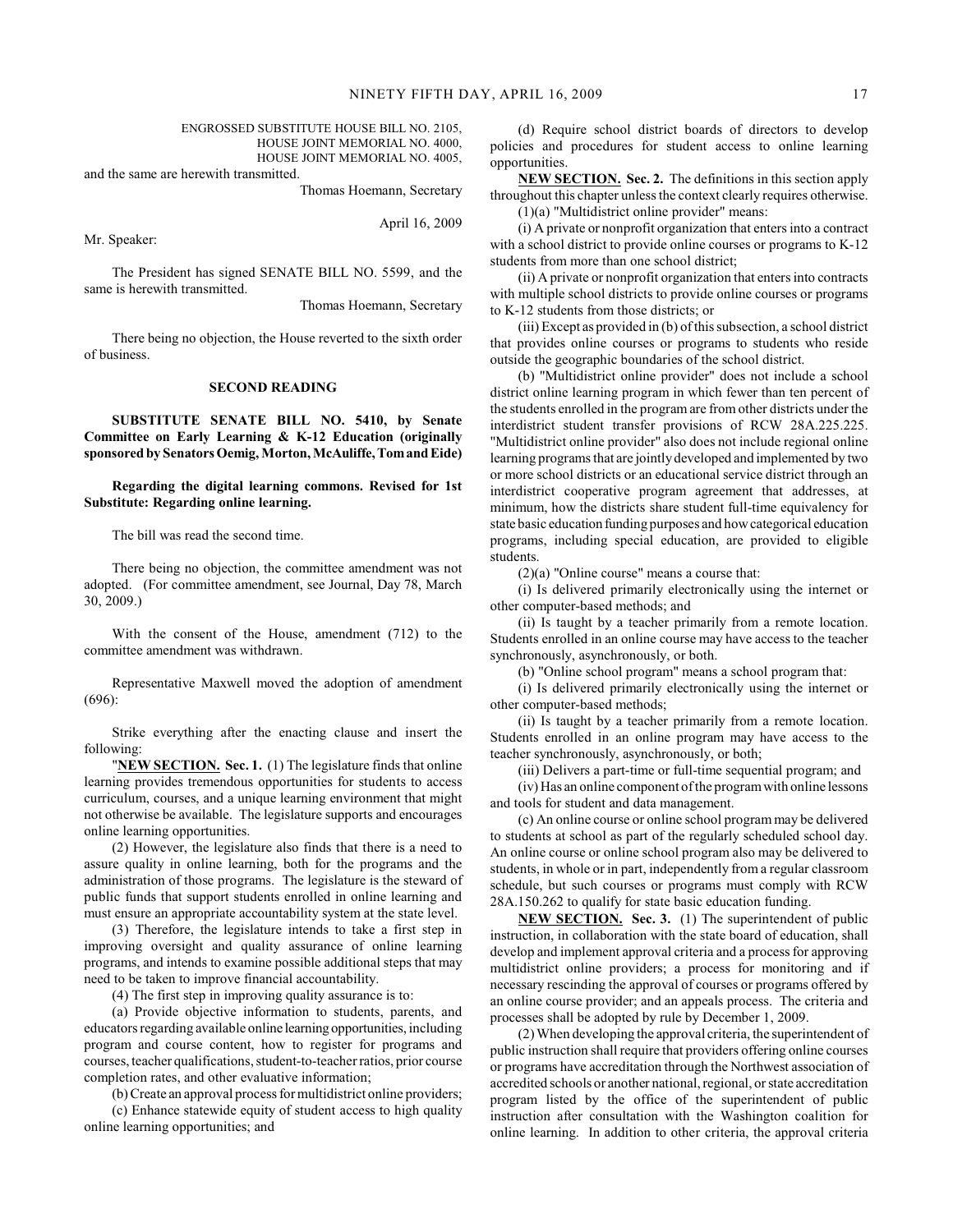shall include the degree of alignment with state academic standards and require that all teachers be certificated in accordance with Washington state law. When reviewing multidistrict online providers that offer high school courses, the superintendent of public instruction shall assure that the courses offered by the provider are eligible for high school credit. However, final decisions regarding the awarding of high school credit shall remain the responsibility of school districts.

(3) Initial approval of multidistrict online providers by the superintendent of public instruction shall be for four years. The superintendent of public instruction shall develop a process for the renewal of approvals and for rescinding approvals based on noncompliance with approval requirements. Any multidistrict online provider that was approved by the digital learning commons or accredited by the Northwest association of accredited schools before the effective date of this section, and that meets the teacher certification requirements of subsection (2) of this section, is exempt from the initial approval process under this section until August 31, 2011, but must comply with the process for renewal of approvals and must comply with approval requirements.

(4) The superintendent of public instruction shall make the first round of decisions regarding approval of multidistrict online providers by April 1, 2010. Thereafter, the superintendent of public instruction shall make annual approval decisions no later than November 1st of each year.

(5) The superintendent of public instruction shall establish an online learning advisory committee within existing resources that shall provide advice to the superintendent regarding the approval criteria, major components of the web site, the model school district policy, model agreements, and other related matters. The committee shall include a representative of each of the following groups: Private and public online providers, parents of online students, accreditation organizations, educational service districts, school principals, teachers, school administrators, school board members, institutions of higher education, and other individuals as determined by the superintendent. Members of the advisory committee shall be selected by the superintendent based on nominations from statewide organizations, shall serve three-year terms, and may be reappointed. The superintendent shall select the chair of the committee.

**NEW SECTION. Sec. 4.** The superintendent of public instruction shall create an office of online learning. In the initial establishment of the office, the superintendent shall hire staff who have been employed by the digital learning commons to the extent such hiring is in accordance with state law and to the extent funds are available. The office shall:

(1) Develop and maintain a web site that provides objective information for students, parents, and educators regarding online learning opportunities offered by multidistrict online providers that have been approved in accordance with section 3 of this act. The web site shall include information regarding the online course provider's overall instructional program, specific information regarding the content of individual online courses and online school programs, a direct link to each online course provider's web site, how to register for online learning programs and courses, teacher qualifications, student-to-teacher ratios, course completion rates, and other evaluative and comparative information. The web site shall also provide information regarding the process and criteria for approving multidistrict online providers. To the greatest extent possible, the superintendent shall use the framework of the course offering component of the web site developed by the digital learning commons;

(2) Develop model agreements with approved multidistrict online providers that address standard contract terms and conditions that may apply to contracts between a school district and the approved provider. The purpose of the agreements is to provide a template to assist individual school districts, at the discretion of the district, in contracting with multidistrict online providers to offer the multidistrict online provider's courses and programs to students in the district. The agreements may address billing, fees, responsibilities of online course providers and school districts, and other issues; and

(3) In collaboration with the educational service districts:

(a) Provide technical assistance and support to school district personnel through the educational technology centers in the development and implementation of online learning programs in their districts; and

(b) To the extent funds are available, provide online learning tools for students, teachers, administrators, and other educators.

**NEW SECTION. Sec. 5.** The superintendent of public instruction shall:

(1) Develop model policies and procedures, in consultation with the Washington state school directors' association, that may be used by school district boards of directors in the development of the school district policies and procedures required in section 6 of this act. The model policies and procedures shall be disseminated to school districts by February 1, 2010;

(2) By December 1, 2009, modify the standards for school districts to report course information to the office of the superintendent of public instruction under RCW 28A.300.500 and for purposes of the standardized transcript to designate if the course was an online course. Both the designation and the reporting standards shall be required beginning with the 2010-11 school year; and

(3) Beginning January 15, 2011, and annually thereafter, submit a report regarding online learning to the state board of education, the governor, and the legislature. The report shall cover the previous school year and include but not be limited to student demographics, course enrollment data, aggregated student course completion and passing rates, and activities and outcomes of course and provider approval reviews.

**NEW SECTION. Sec. 6.** (1) By August 31, 2010, all school district boards of directors shall develop policies and procedures regarding student access to online courses and online learning programs. The policies and procedures shall include but not be limited to: Student eligibility criteria; the types of online courses available to students through the school district; the methods districts will use to support student success, which may include a local advisor; when the school district will and will not pay course fees and other costs; the granting of high school credit; and a process for students and parents or guardians to formally acknowledge any course taken for which no credit is given. The policies and procedures shall take effect beginning with the 2010-11 school year. School districts shall submit their policies to the superintendent of public instruction by September 15, 2010. By December 1, 2010, the superintendent of public instruction shall summarize the school district policies regarding student access to online courses and submit a report to the legislature.

(2) School districts shall provide students with information regarding online courses that are available through the school district. The information shall include the types of information described in subsection (1) of this section.

(3) When developing local or regional online learning programs, school districts shall incorporate into the program design the approval criteria developed by the superintendent of public instruction under section 3 of this act.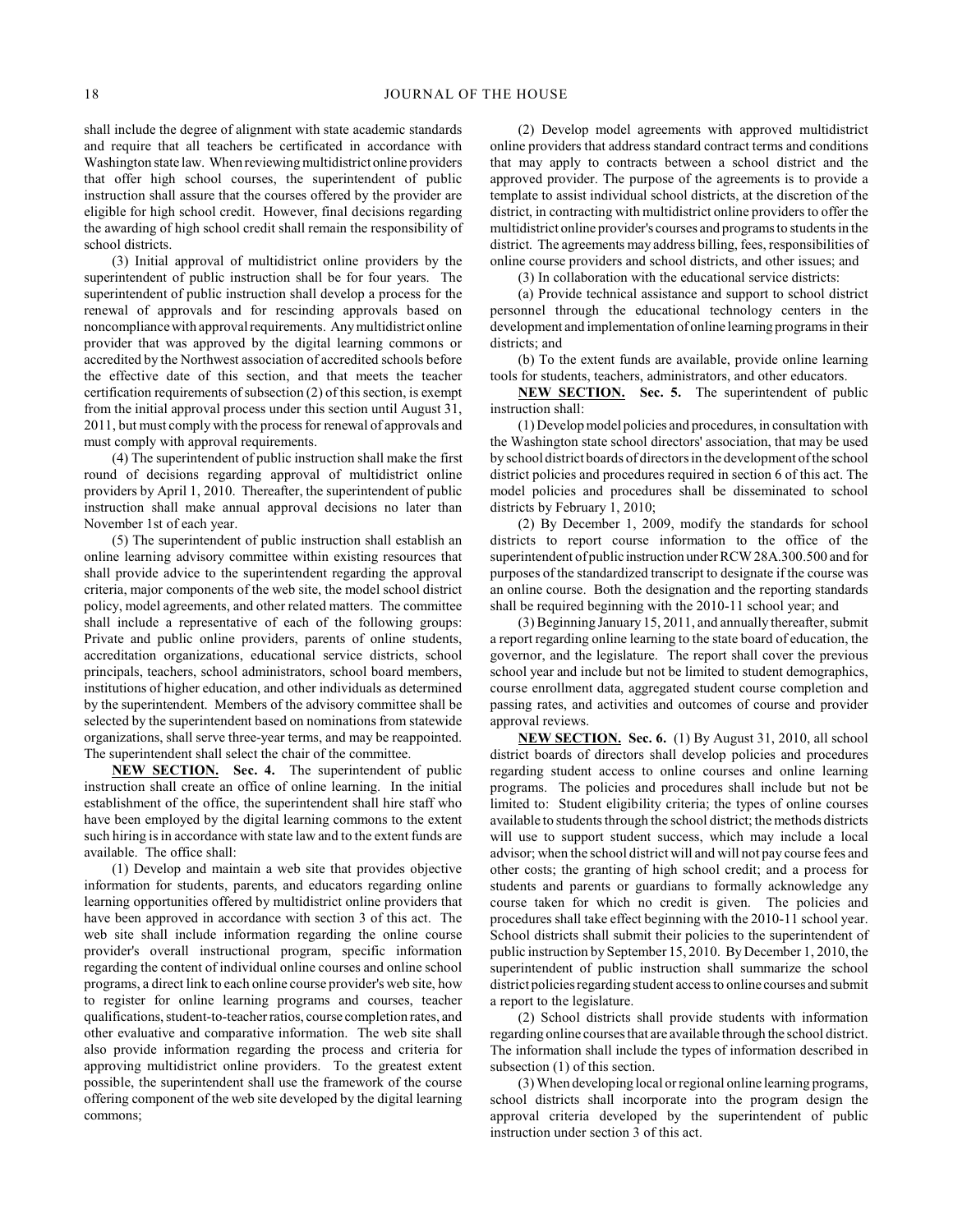**NEW SECTION. Sec. 7.** (1) Beginning with the 2011-12 school year, school districts may claim state basic education funding, to the extent otherwise allowed by state law, for students enrolled in online courses or programs only if the online courses or programs are:

(a) Offered by a multidistrict online provider approved under section 3 of this act by the superintendent of public instruction;

(b) Offered by a school district online learning program if the program serves students who reside within the geographic boundaries of the school district, including school district programs in which fewer than ten percent of the program's students reside outside the school district's geographic boundaries; or

(c) Offered by a regional online learning program where courses are jointly developed and offered by two or more school districts or an educational service district through an interdistrict cooperative program agreement.

(2) Criteria shall be established by the superintendent of public instruction to allow online courses that have not been approved by the superintendent of public instruction to be eligible for state funding if the course is in a subject matter in which no courses have been approved and, if it is a high school course, the course meets Washington high school graduation requirements.

**NEW SECTION. 8.** Nothing in this chapter is intended to diminish the rights of students to attend a nonresident school district in accordance with RCW 28A.225.220 through 28A.225.230 for the purposes of enrolling in online courses or programs.

**Sec. 9.** RCW 28A.150.262 and 2005 c 356 s 2 are each amended to read as follows:

Under RCW 28A.150.260, the superintendent of public instruction shall revise the definition of a full-time equivalent student to include students who receive instruction through ((digital programs. "Digital programs" means electronically delivered learning that occurs primarily away from the classroom)) alternative learning experience online programs. As used in this section, an "alternative learning experience online program" is a set of online courses or an online school program as defined in section 2 of this act that is delivered to students in whole or in part independently from a regular classroom schedule. The superintendent of public instruction has the authority to adopt rules to implement the revised definition beginning with the 2005-2007 biennium for school districts claiming state funding for the programs. The rules shall include but not be limited to the following:

(1) Defining a full-time equivalent student under RCW 28A.150.260 or part-time student under RCW 28A.150.350 based upon the district's estimated average weekly hours of learning activity as identified in the student's learning plan, as long as the student is found, through monthly evaluation, to be making satisfactory progress; the rules shall require districts providing programs under this section to nonresident students to establish procedures that address, at a minimum, the coordination of student counting for state funding so that no student is counted for more than one full-time equivalent in the aggregate;

(2) Requiring the board of directors of a school district offering, or contracting under RCW 28A.150.305 to offer,  $((a - digita))$  an alternative learning experience online program to adopt and annually review written policies for each program and program provider and to receive an annual report on its digital alternative learning experience online programs from its staff;

(3) Requiring each school district offering or contracting to offer ((a digital)) an alternative learning experience online program to report annually to the superintendent of public instruction on the types of programs and course offerings, and number of students participating;

(4) Requiring completion of a program self-evaluation;

(5) Requiring documentation of the district of the student's physical residence;

(6) Requiring that supervision, monitoring, assessment, and evaluation of the ((digital)) alternative learning experience online program be provided by certificated instructional staff;

(7) Requiring each school district offering courses or programs to identify the ratio of certificated instructional staff to full-time equivalent students enrolled in such courses or programs, and to include a description of their ratio as part of the reports required under subsections (2) and (3) of this section;

(8) Requiring reliable methods to verify a student is doing his or her own work; the methods may include proctored examinations or projects, including the use of web cams or other technologies. "Proctored" means directly monitored by an adult authorized by the school district;

(9) Requiring, for each student receiving instruction in  $((a$ digital)) an alternative learning experience online program, a learning plan that includes a description of course objectives and information on the requirements a student must meet to successfully complete the program or courses. The rules shall allow course syllabi and other additional information to be used to meet the requirement for a learning plan;

(10) Requiring that the district assess the educational progress of enrolled students atleast annually, using, for full-time students, the state assessment for the student's grade level and using any other annual assessments required by the school district. Part-time students shall also be assessed at least annually. However, part-time students who are either receiving home-based instruction under chapter 28A.200 RCW or who are enrolled in an approved private school under chapter 28A.195 RCW are not required to participate in the assessments required under chapter 28A.655 RCW. The rules shall address how students who reside outside the geographic service area of the school district are to be assessed;

(11) Requiring that each student enrolled in the program have direct personal contact with certificated instructional staff at least weekly until the student completes the course objectives or the requirements in the learning plan. Direct personal contact is for the purposes of instruction, review of assignments, testing, evaluation of student progress, or other learning activities. Direct personal contact may include the use of telephone, e-mail, instant messaging, interactive video communication, or other means of digital communication;

(12) Requiring state-funded public schools or public school programs whose primary purpose is to provide ((digital)) alternative learning experience online learning programs to receive accreditation through the ((state accreditation program or through the regional accreditation program)) Northwest association of accredited schools or another national, regional, or state accreditation program listed by the office of the superintendent of public instruction after consultation with the Washington coalition for online learning;

(13) Requiring state-funded public schools or public school programs whose primary purpose is to provide ((digital)) alternative learning experience online learning to provide information to students and parents on whether or not the courses or programs: Cover one or more of the school district's learning goals or of the state's essential academic learning requirements or whether they permit the student to meet one or more of the state's or district's graduation requirements; and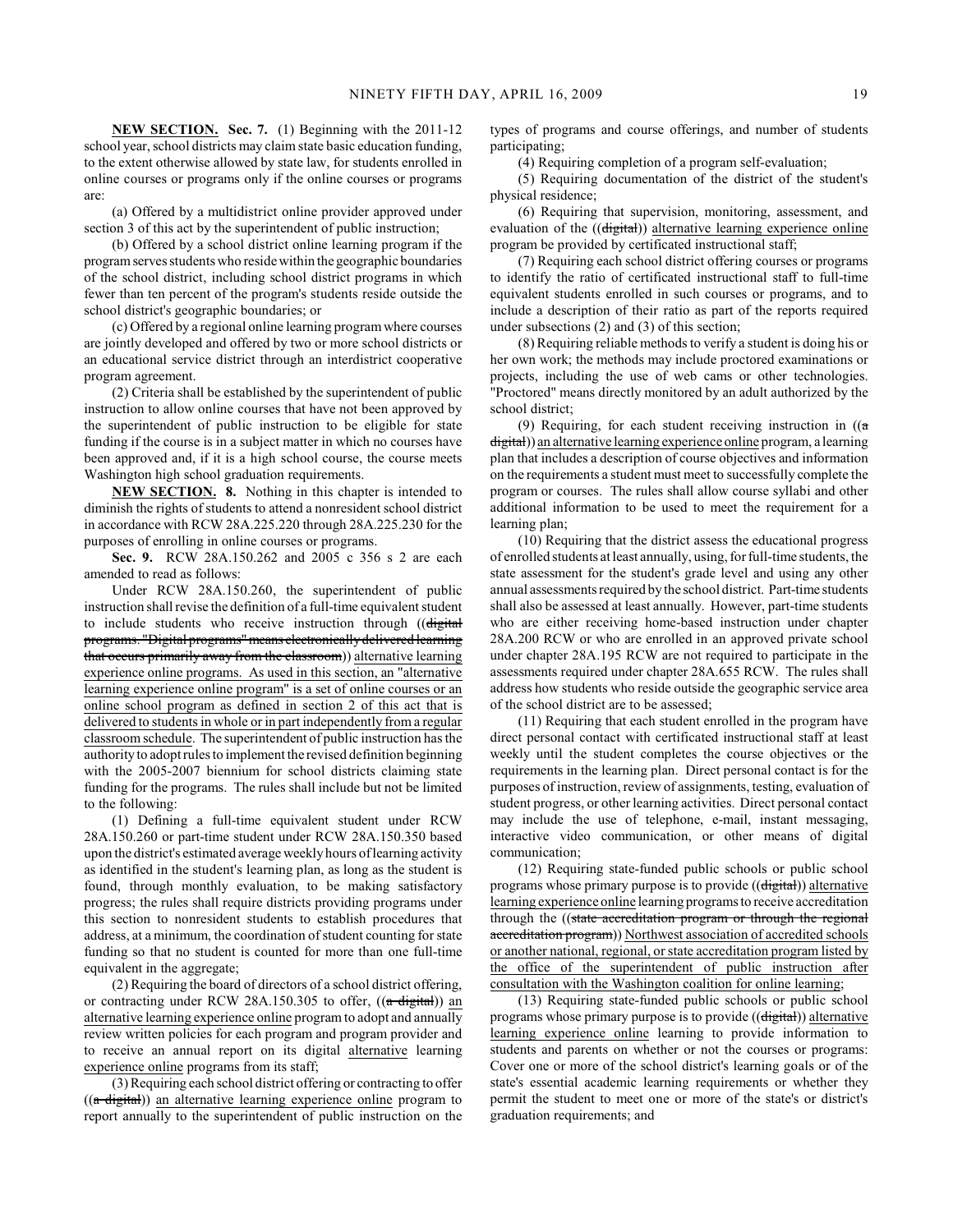(14) Requiring that a school district that provides one or more ((digital)) alternative learning experience online courses to a student provide the parent or guardian of the student, prior to the student's enrollment, with a description of any difference between home-based education as described in chapter 28A.200 RCW and the enrollment option selected by the student. The parent or guardian shall sign documentation attesting to his or her understanding of the difference and the documentation shall be retained by the district and made available for audit.

**NEW SECTION. Sec. 10.** (1) The office of the superintendent of public instruction shall conduct a review of online courses and programs offered to students during the 2008-09 school year to create a baseline of information about part-time, full-time, and interdistrict student enrollment; how courses and programs are offered and overseen; contract terms and funding arrangements; the fiscal impact on school district levy bases and levy equalization from interdistrict student enrollment; student-to-teacher ratios; course and program completion and success rates; student retention and dropout rates; and how issues such as student assessment, special education, and teacher certification are addressed.

(2) The office of the superintendent of public instruction shall also assess the level of funding provided for online course and program enrollment relative to the basic education general allocation, particularly for alternative learning experience programs. The assessment shall include but not be limited to a comparison of staffing ratios and costs, nonemployee-related costs, and facility requirements; and an analysis of the appropriate share of per-student allocations between resident districts and serving districts given the requirements for monthly progress reviews and direct personal contact.

(3) The office of the superintendent of public instruction shall submit a report to the education and fiscal committees of the legislature by December 1, 2009.

**NEW SECTION. Sec. 11.** Sections 1 through 8 of this act constitute a new chapter in Title 28A RCW.

**NEW SECTION. Sec. 12.** If specific funding for the purposes of this act, referencing this act by bill or chapter number, is not provided by June 30, 2009, in the omnibus appropriations act, this act is null and void."

Correct the title.

Representative Huntermoved the adoption of amendment (725) to amendment (696):

On page 3, at the beginning of line 36 of the striking amendment, strike "2011" and insert "2012"

On page 5, beginning on line 29 of the striking amendment, after "28A.300.500" strike "and for purposes of the standardized transcript"

On page 5, line 31, after "course." strike "Both the designation and the" and insert "The"

Representatives Hunter and Priest spoke in favor of the adoption of the amendment to amendment (696).

Amendment (725) to amendment (696) was adopted.

Amendment (696) as amended was adopted.

There being no objection, the rules were suspended, the second reading considered the third and the bill, as amended by the House, was placed on final passage.

Representatives Maxwell, Priest, Grant-Herriot and Hunter spoke in favor of the passage of the bill.

The Speaker (Representative Morris presiding) stated the question before the House to be the final passage of Substitute Senate Bill No. 5410, as amended by the House.

### **ROLL CALL**

The Clerk called the roll on the final passage of Substitute Senate Bill No. 5410, as amended by the House, and the bill passed the House by the following vote: Yeas, 98; Nays, 0; Absent, 0; Excused, 0.

Voting yea: Representatives Alexander, Anderson, Angel, Appleton, Armstrong, Bailey, Blake, Campbell, Carlyle, Chandler, Chase, Clibborn, Cody, Condotta, Conway, Cox, Crouse, Dammeier, Darneille, DeBolt, Dickerson, Driscoll, Dunshee, Eddy, Ericks, Ericksen, Finn, Flannigan, Goodman, Grant-Herriot, Green, Haigh, Haler, Hasegawa, Herrera, Hinkle, Hope, Hudgins, Hunt, Hunter, Hurst, Jacks, Johnson, Kagi, Kelley, Kenney, Kessler, Kirby, Klippert, Kretz, Kristiansen, Liias, Linville, Maxwell, McCoy, McCune, Miloscia, Moeller, Morrell, Morris, Nelson, O'Brien, Orcutt, Ormsby, Orwall, Parker, Pearson, Pedersen, Pettigrew, Priest, Probst, Quall, Roach, Roberts, Rodne, Rolfes, Ross, Santos, Schmick, Seaquist, Sells, Shea, Short, Simpson, Smith, Springer, Sullivan, Takko, Taylor, Upthegrove, Van De Wege, Wallace, Walsh, Warnick, White, Williams, Wood and Mr. Speaker.

SUBSTITUTE SENATE BILL NO. 5410, as amended by the House, having received the necessary constitutional majority, was declared passed.

**SECOND SUBSTITUTE SENATE BILL NO. 5945, by Senate Committee on Ways & Means (originally sponsored by Senators Keiser, Franklin and Kohl-Welles)**

### **Creating the Washington health partnership plan.**

The bill was read the second time.

There being no objection, the committee amendment by the Committee on Health & Human Services Appropriations was before<br>the body for the purpose of amendment. (For committee the body for the purpose of amendment. amendment, see Journal, Day 82, April 3, 2009.)

Representative Hinkle moved the adoption of amendment (726) to the committee amendment:

On page 1, line 4 of the amendment, after "by" strike "President Obama" and insert "the president of the United States"

On page 1, line 8 of the amendment, after "efforts." insert "The legislature further finds that the recommendations of the 2007 blue ribbon commission on health care costs and access are consistent with these principles."

On page 1, line 12 of the amendment, after "Provide" strike "Americans" and insert "the people of Washington state with"

On page 1, line 13 of the amendment, after "physicians" insert ", including health plans offered through the private insurance market and public programs, for those who meet eligibility standards"

On page 1, line 19 of the amendment, after "costs" strike "American citizens and businesses" and insert "that the people of Washington state"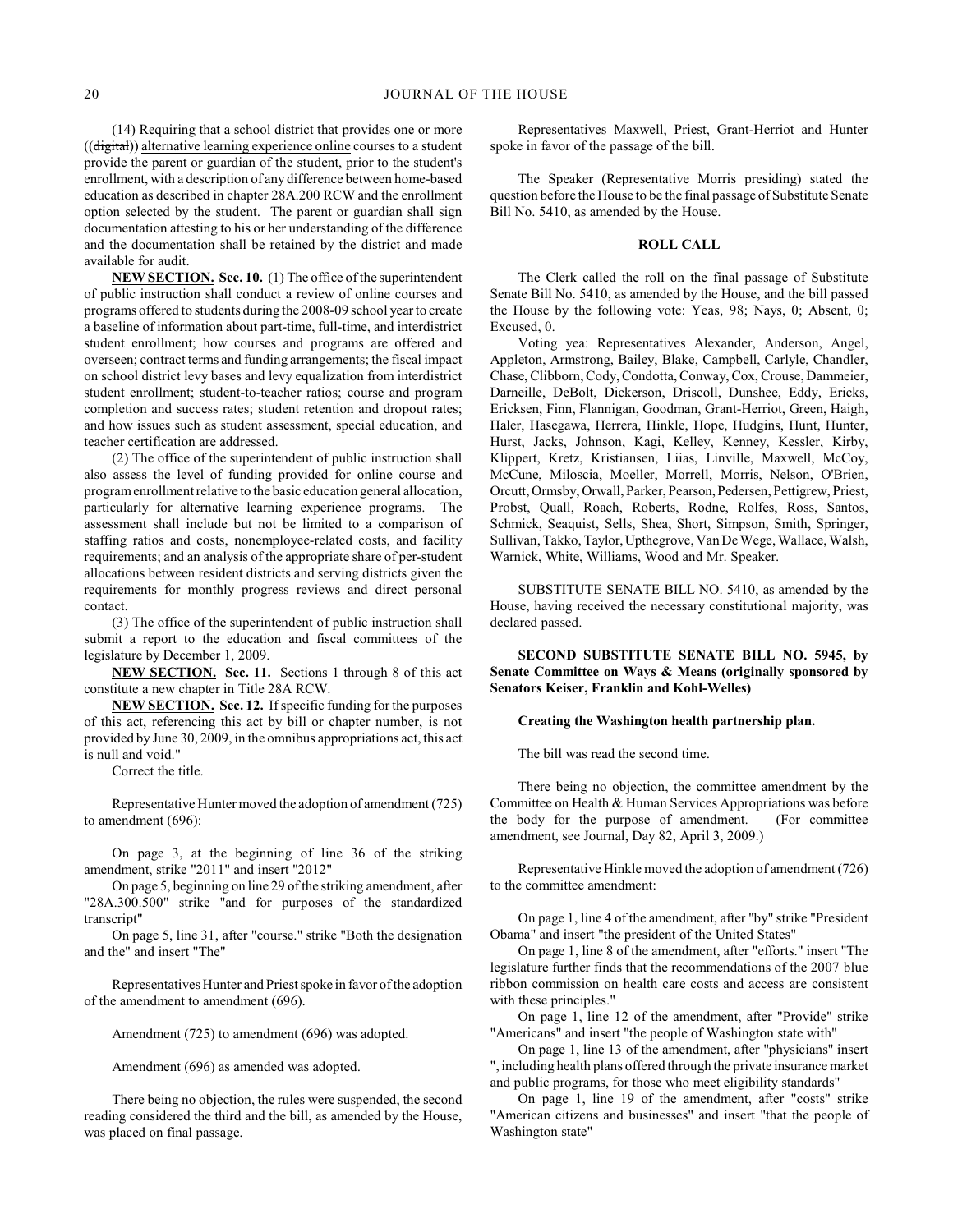On page 2, line 16 of the amendment, after "productivity," strike "and"

On page 2, line 16 of the amendment, after "revenue" insert ", and defining the appropriate role of the private and public sectors in financing health care coverage in Washington state"

On page 3, beginning on line 7 of the amendment, after "in" strike "Substitute House Bill No. 1647 and"

On page 4, beginning on line 4 of the amendment, after "5891" strike "and Second Substitute House Bill No. 2114"

On page 5, line 9 of the amendment, strike "and"

On page 5, line 11 of the amendment, after "purchasing" insert "; and

(d) Reforms in the private health insurance market to provide individuals and employers with more affordable health insurance options"

Representatives Hinkle and Cody spoke in favor of the adoption of the amendment to the committee amendment.

Amendment (726) to the committee amendment was adopted.

Representative Herrera moved the adoption of amendment (605) to the committee amendment:

On page 7, after line 10 of the amendment insert the following: "(3) The department shall not submit the waiver unless it will result in savings or be cost neutral to the state over the length of the waiver."

Renumber the remaining subsections consecutively and correct internal references accordingly.

Representatives Herrera and Ericksen spoke in favor of the adoption of the amendment to the committee amendment.

Representative Cody spoke against the adoption of the amendment to the committee amendment.

Amendment (605) to the committee amendment was not adopted.

Representative Cody moved the adoption of amendment (583) to the committee amendment:

On page 8, after line 2 of the amendment, insert the following: "**NEW SECTION. Sec. 8.** The following acts or parts of acts are each repealed:

(1) RCW 43.20A.560 (Development of options to expand health care options--Consideration of federal waivers and state plan amendments required) and 2007 c 259 s 23; and

(2) RCW 74.09.740 (Amendments to state plan--Federal approval required) and 2002 c 3 s 14."

Representative Cody spoke in favor of the adoption of the amendment to the committee amendment.

Amendment (583) to the committee amendment was adopted.

Representative Ericksen moved the adoption of amendment (607) to the committee amendment:

Strike everything after the enacting clause and insert the following:

## "**NEW SECTION. Sec. 1.** (1) The legislature finds that:

(a) In January 2007 the blue ribbon commission on health care costs and access issued itsreport, which included a recommendation to give individuals and families more choice in selecting private insurance plans that work for them. This recommendation specifically stated, "Washington needs a multipronged approach to tackle the challenges facing our uninsured population. Over half of Washington's total uninsured population consists of young adults ages nineteen to thirty- four. In addition, fifty thousand are employees of small businesses who have incomes in excess of two hundred percent of the federal poverty level. Providing these and other individuals affordable insurance options on the private market will go a long way in decreasing the number of uninsured in the state."

(b) In the 2007 legislative session, Engrossed Second Substitute Senate Bill No. 5930 titled "an act relating to providing high quality, affordable health care to Washingtonians based on the recommendations of the blue ribbon commission on health care costs and access" was introduced and passed without any provisions related to the recommendation described in this section.

(c) State budget cuts to existing government health care programs such as the basic health plan, general assistance unemployable, and medicaid demonstrate the unsustainability of government health care programs and the need to reform the private health insurance market instead of expanding government health care programs which are intended to be safety net programs for our most vulnerable citizens.

(2) The legislature intends to:

(a) Implement the recommendation of the blue ribbon commission on health care costs and access, and implement a multipronged approach that provides more affordable health insurance options in the private health insurance market to decrease the number of uninsured in Washington; and

(b) Establish a Washington health partnership advisory group to review progress on the implementation of reforms to the private health insurance market and recommend any additional reforms needed to provide affordable health insurance options for all Washingtonians.

**NEW SECTION. Sec. 2.** A new section is added to chapter 48.06 RCW to read as follows:

(1) Beginning October 1, 2010, the governor shall convene annual meetings of a Washington health partnership advisory group. The advisory group must review progress on the implementation of this act to give individuals and employers more choice in selecting private insurance plans that work for them. The advisory group shall also provide input related to further actions that can be taken to reform the private health insurance market so that it has affordable health insurance options for all Washingtonians.

(2) The membership of the advisory group shall include:

(a) Two members of the house of representatives and two members of the senate, representing the majority and minority caucuses of each body;

(b) The insurance commissioner;

(c) The secretary of the department of social and health services, the administrator of the health care authority, and the director of the office of financial management;

(d) Members of the forum and the Puget Sound health alliance;

(e) Health insurance carriers who currently offer plans in Washington state, and out-of-state carriers interested in offering plans in Washington state; and

(f) Employer and consumer representatives.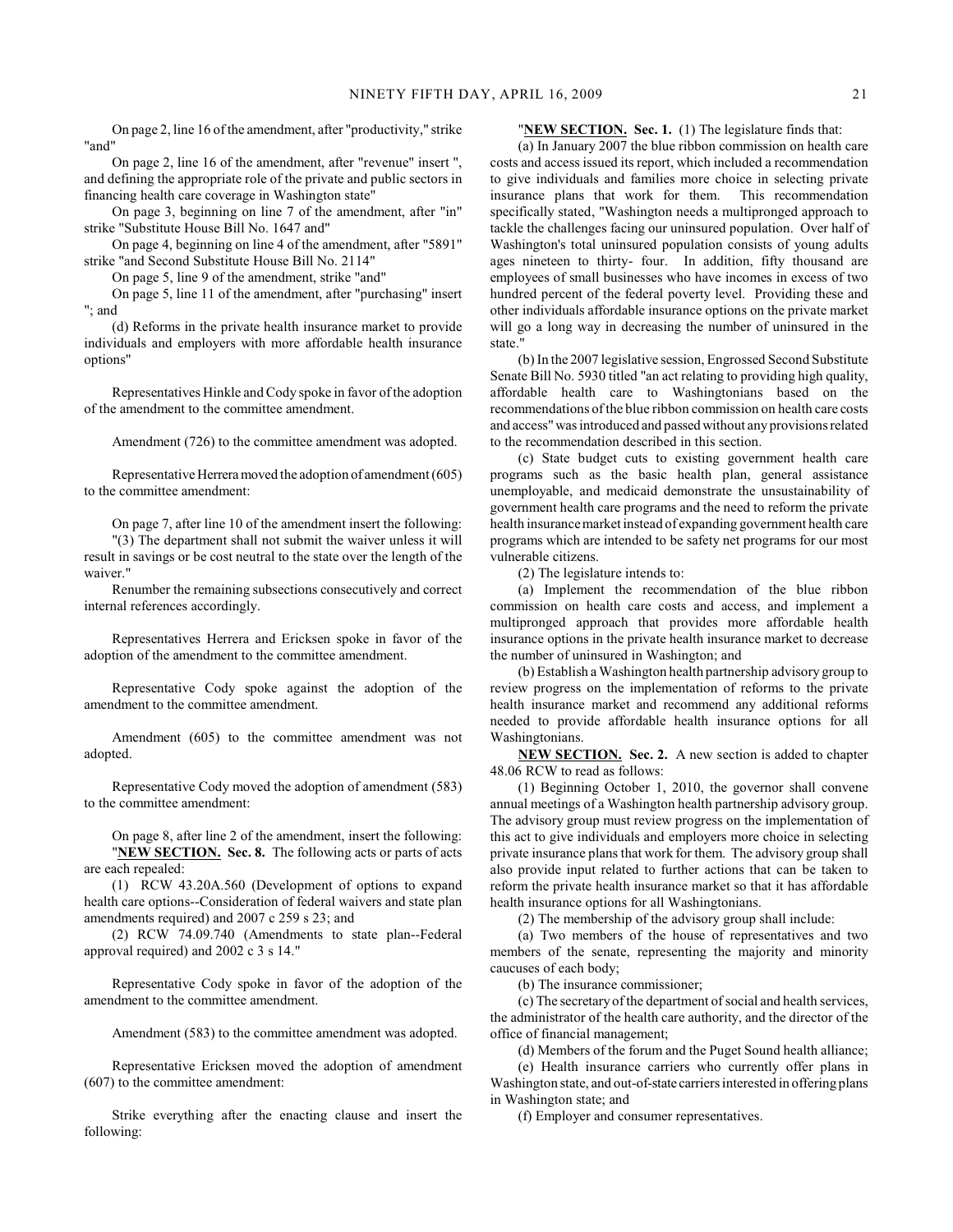**Sec. 3.** RCW 48.21.045 and 2008 c 143 s 6 are each amended to read as follows:

 $(1)((\alpha))$ ) An insurer offering any health benefit plan to a small employer, either directly or through an association or membergoverned group formed specifically for the purpose of purchasing health care, may offer and actively market to the small employer a health benefit plan featuring a limited schedule of covered health care services. ((Nothing in this subsection shall preclude an insurer from offering, or a small employer from purchasing, other health benefit plans that may have more comprehensive benefits than those included in the product offered under this subsection. An insurer offering a health benefit plan under this subsection shall clearly disclose all covered benefits to the small employer in a brochure filed with the commissioner.

(b) A health benefit plan offered under this subsection shall provide coverage for hospital expenses and services rendered by a physician licensed under chapter 18.57 or 18.71 RCW but is not subject to the requirements of RCW 48.21.130, 48.21.140, 48.21.141, 48.21.142, 48.21.144, 48.21.146, 48.21.160 through 48.21.197, 48.21.200, 48.21.220, 48.21.225, 48.21.230, 48.21.235, 48.21.244, 48.21.250, 48.21.300, 48.21.310, or 48.21.320.

 $(2)$ )) (a) The plan offered under this subsection may be offered with a choice of cost-sharing arrangements, and may, but is not required to, comply with: RCW 48.21.130 through 48.21.241, 48.21.244 through 48.21.280, 48.21.300 through 48.21.320, 48.43.045(1) except as required in (b) of this subsection, 48.43.093, 48.43.115 through 48.43.185, 48.43.515(5), or 48.42.100.

(b) In offering the plan under this subsection, the insurer must offer the small employer the option of permitting every category of health care provider to provide health services or care for conditions covered by the plan pursuant to RCW 48.43.045(1).

(2) An insurer offering the plan under subsection (1) of this section must also offer and actively market to the small employer at least one additional health benefit plan.

(3) Nothing in this section shall prohibit an insurer from offering, or a purchaser from seeking, health benefit plans with benefits in excess of the health benefit plan offered under subsection (1) of this section. All forms, policies, and contracts shall be submitted for approval to the commissioner, and the rates of any plan offered under this section shall be reasonable in relation to the benefits thereto.

 $((\rightarrow{(\rightarrow)})$  (4) Premium rates for health benefit plans for small employers as defined in this section shall be subject to the following provisions:

(a) The insurer shall develop its rates based on an adjusted community rate and may only vary the adjusted community rate for:

- (i) Geographic area;
- (ii) Family size;
- (iii) Age; and
- (iv) Wellness activities.

(b) The adjustment for age in (a)(iii) of this subsection may not use age brackets smaller than five-year increments, which shall begin with age twenty and end with age sixty-five. Employees under the age of twenty shall be treated as those age twenty.

(c) The insurer shall be permitted to develop separate rates for individuals age sixty-five or older for coverage for which medicare is the primary payer and coverage for which medicare is not the primary payer. Both rates shall be subject to the requirements of this subsection  $((3))$   $(4)$ .

(d) The permitted rates for any age group shall be no more than four hundred twenty-five percent of the lowest rate for all age groups on January 1, 1996, four hundred percent on January 1, 1997, and three hundred seventy-five percent on January 1, 2000, and thereafter.

(e) A discount for wellness activities shall be permitted to reflect actuarially justified differences in utilization or cost attributed to such programs.

(f) The rate charged for a health benefit plan offered under this section may not be adjusted more frequently than annually except that the premium may be changed to reflect:

(i) Changes to the enrollment of the small employer;

(ii) Changes to the family composition of the employee;

(iii) Changes to the health benefit plan requested by the small employer; or

(iv) Changes in government requirements affecting the health benefit plan.

(g) Rating factors shall produce premiums for identical groups that differ only by the amounts attributable to plan design, with the exception of discounts for health improvement programs.

(h) For the purposes of this section, a health benefit plan that contains a restricted network provision shall not be considered similar coverage to a health benefit plan that does not contain such a provision, provided that the restrictions of benefits to network providers result in substantial differences in claims costs. A carrier may develop its rates based on claims costs ((due to network provider reimbursement schedules or type of network) for a plan. This subsection does not restrict or enhance the portability of benefits as provided in RCW 48.43.015.

(i) Except for small group health benefit plans that qualify as insurance coverage combined with a health savings account as defined by the United States internal revenue service, adjusted community rates established under this section shall pool the medical experience of all small groups purchasing coverage, including the small group participants in the health insurance partnership established in RCW 70.47A.030. However, annual rate adjustments for each small group health benefit plan may vary by up to plus or minus four percentage points from the overall adjustment of a carrier's entire small group  $pool((, such over all adjustment to be$ approved by the commissioner, upon a showing by the carrier, certified by a member of the American academy of actuaries that: (i) The variation is a result of deductible leverage, benefit design, or provider network characteristics; and (ii) for a rate renewal period, the projected weighted average of all small group benefit plans will have a revenue neutral effect on the carrier's small group pool. Variations of greater than four percentage points are subject to review by the commissioner, and must be approved or denied within sixty days of submittal.)) if certified by a member of the American academy of actuaries, that: (i) The variation is a result of deductible leverage, benefit design, claims cost trend for the plan, or provider network characteristics; and (ii) for a rate renewal period, the projected weighted average of all small group benefit plans will have a revenue neutral effect on the carrier's small group pool. Variations of greater than eight percentage points are subject to review by the commissioner, and must be approved or denied within thirty days of submittal. A variation that is not denied within  $((sixty))$  thirty days shall be deemed approved. The commissioner must provide to the carrier a detailed actuarial justification for any denial ((within thirty days)) at the time of the denial.

(j) For health benefit plans purchased through the health insurance partnership established in chapter 70.47A RCW:

(i) Any surcharge established pursuant to RCW 70.47A.030(2)(e) shall be applied only to health benefit plans purchased through the health insurance partnership; and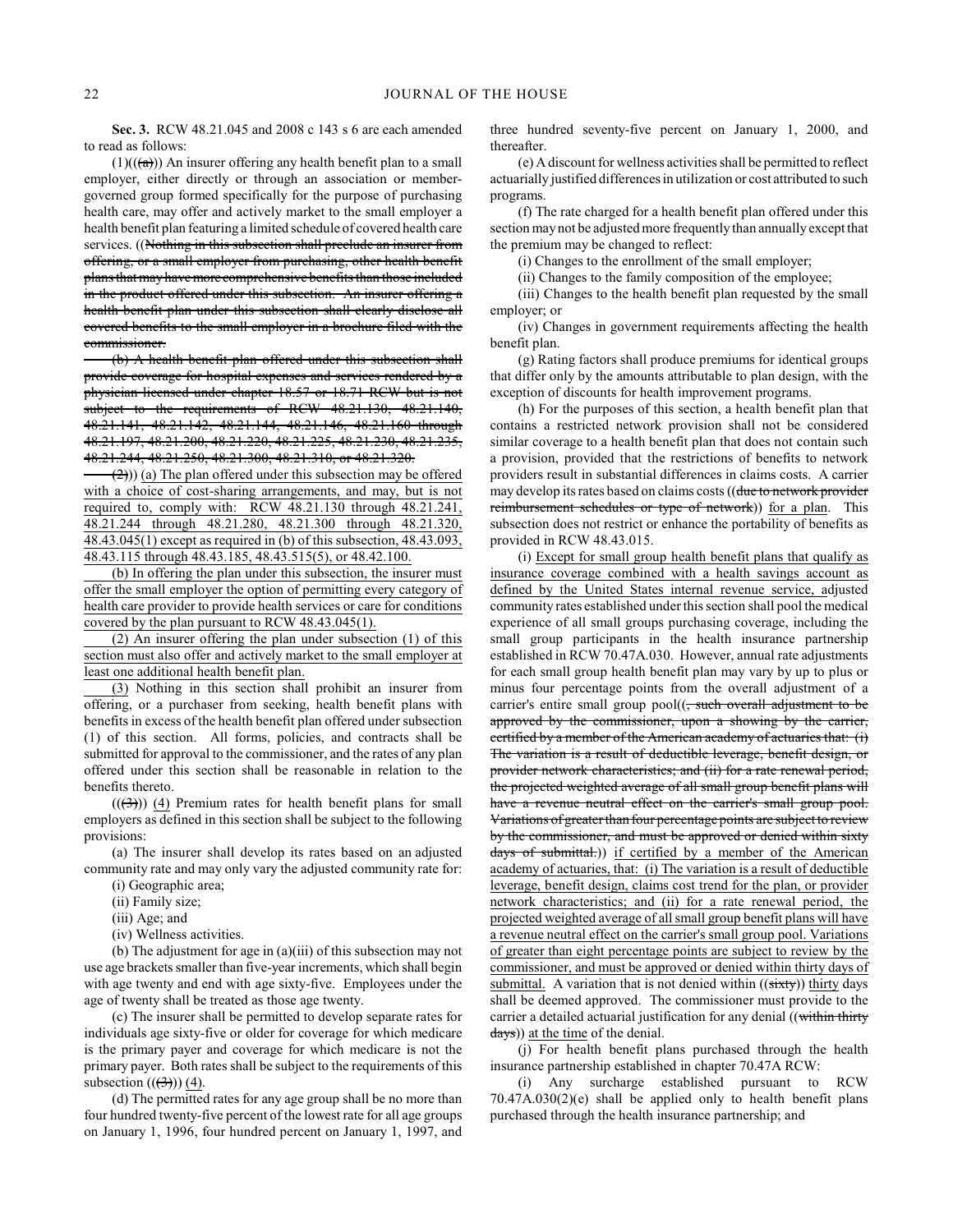(ii) Risk adjustment or reinsurance mechanisms may be used by the health insurance partnership program to redistribute funds to carriers participating in the health insurance partnership based on differences in risk attributable to individual choice of health plans or other factors unique to health insurance partnership participation. Use of such mechanisms shall be limited to the partnership program and will not affect small group health plans offered outside the partnership.

 $((\left(4\right)))$  (5) Nothing in this section shall restrict the right of employees to collectively bargain for insurance providing benefits in excess of those provided herein.

 $((\left(\frac{5}{2}\right))\left(\frac{6}{2}\right)$  Except as provided in this subsection, requirements used by an insurer in determining whether to provide coverage to a small employer shall be applied uniformly among all small employers applying for coverage or receiving coverage from the carrier.

(b) An insurer shall not require a minimum participation level greater than:

(i) One hundred percent of eligible employees working for groups with three or less employees; and

(ii) Seventy-five percent of eligible employees working for groups with more than three employees.

(c) In applying minimum participation requirements with respect to a small employer, a small employer shall not consider employees or dependents who have similar existing coverage in determining whether the applicable percentage of participation is met.

(d) An insurer may not increase any requirement for minimum employee participation or modify any requirement for minimum employer contribution applicable to a small employer at any time after the small employer has been accepted for coverage.

(e) Minimum participation requirements and employer premium contribution requirements adopted by the health insurance partnership board under RCW 70.47A.110 shall apply only to the employers and employees who purchase health benefit plans through the health insurance partnership.

 $((\text{(6)}))$  (7) An insurer must offer coverage to all eligible employees of a small employer and their dependents. An insurer may not offer coverage to only certain individuals or dependents in a small employer group or to only part of the group. An insurer may not modify a health plan with respect to a small employer or any eligible employee or dependent, through riders, endorsements or otherwise, to restrict or exclude coverage or benefits for specific diseases, medical conditions, or services otherwise covered by the plan.

 $((\overrightarrow{(7)}))$  (8) As used in this section, "health benefit plan," "small employer," "adjusted community rate," and "wellness activities" mean the same as defined in RCW 48.43.005.

**Sec. 4.** RCW 48.44.023 and 2008 c 143 s 7 are each amended to read as follows:

 $(1)((\alpha))$ ) A health care services contractor offering any health benefit plan to a small employer, either directly or through an association or member-governed group formed specifically for the purpose of purchasing health care, may offer and actively market to the small employer  $((a))$  no more than one health benefit plan featuring a limited schedule of covered health care services. ((Nothing in this subsection shall preclude a contractor from offering, or a small employer from purchasing, other health benefit plans that may have more comprehensive benefits than those included in the product offered under this subsection. A contractor offering a health benefit plan under this subsection shall clearly disclose all covered benefits to the small employer in a brochure filed with the commissioner.

(b) A health benefit plan offered under this subsection shall provide coverage for hospital expenses and services rendered by a physician licensed under chapter 18.57 or 18.71 RCW but is not subject to the requirements of RCW 48.44.225, 48.44.240, 48.44.245, 48.44.290, 48.44.300, 48.44.310, 48.44.320, 48.44.325, 48.44.330, 48.44.335, 48.44.344, 48.44.360, 48.44.400, 48.44.440, 48.44.450, and 48.44.460.

 $(\frac{1}{2})$ ) (a) The plan offered under this subsection may be offered with a choice of cost-sharing arrangements, and may, but is not required to, comply with: RCW 48.44.210, 48.44.212, 48.44.225, 48.44.240 through 48.44.245, 48.44.290 through 48.44.341, 48.44.344, 48.44.360 through 48.44.380, 48.44.400, 48.44.420, 48.44.440 through 48.44.460, 48.44.500, 48.43.045(1) except as required in (b) of this subsection, 48.43.093, 48.43.115 through 48.43.185, 48.43.515(5), or 48.42.100.

(b) In offering the plan under this subsection, the health care service contractor must offer the small employer the option of permitting every category of health care provider to provide health services or care for conditions covered by the plan pursuant to RCW 48.43.045(1).

(2) A health care service contractor offering the plan under subsection (1) of this section must also offer and actively market to the small employer at least one additional health benefit plan.

(3) Nothing in this section shall prohibit a health care service contractor from offering, or a purchaser from seeking, health benefit plans with benefits in excess of the health benefit plan offered under subsection (1) of this section. All forms, policies, and contracts shall be submitted for approval to the commissioner, and the rates of any plan offered under this section shall be reasonable in relation to the benefits thereto.

 $((\rightarrow{(\rightarrow)})$  (4) Premium rates for health benefit plans for small employers as defined in this section shall be subject to the following provisions:

(a) The contractor shall develop its rates based on an adjusted community rate and may only vary the adjusted community rate for:

- (i) Geographic area;
- (ii) Family size;
- (iii) Age; and
- (iv) Wellness activities.

(b) The adjustment for age in (a)(iii) of this subsection may not use age brackets smaller than five-year increments, which shall begin with age twenty and end with age sixty-five. Employees under the age of twenty shall be treated as those age twenty.

(c) The contractor shall be permitted to develop separate rates for individuals age sixty-five or older for coverage for which medicare is the primary payer and coverage for which medicare is not the primary payer. Both rates shall be subject to the requirements of this subsection  $((\rightarrow{3}))(4)$ .

(d) The permitted rates for any age group shall be no more than four hundred twenty-five percent of the lowest rate for all age groups on January 1, 1996, four hundred percent on January 1, 1997, and three hundred seventy-five percent on January 1, 2000, and thereafter.

(e) A discount for wellness activities shall be permitted to reflect actuarially justified differences in utilization or cost attributed to such programs.

(f) The rate charged for a health benefit plan offered under this section may not be adjusted more frequently than annually except that the premium may be changed to reflect:

(i) Changes to the enrollment of the small employer;

(ii) Changes to the family composition of the employee;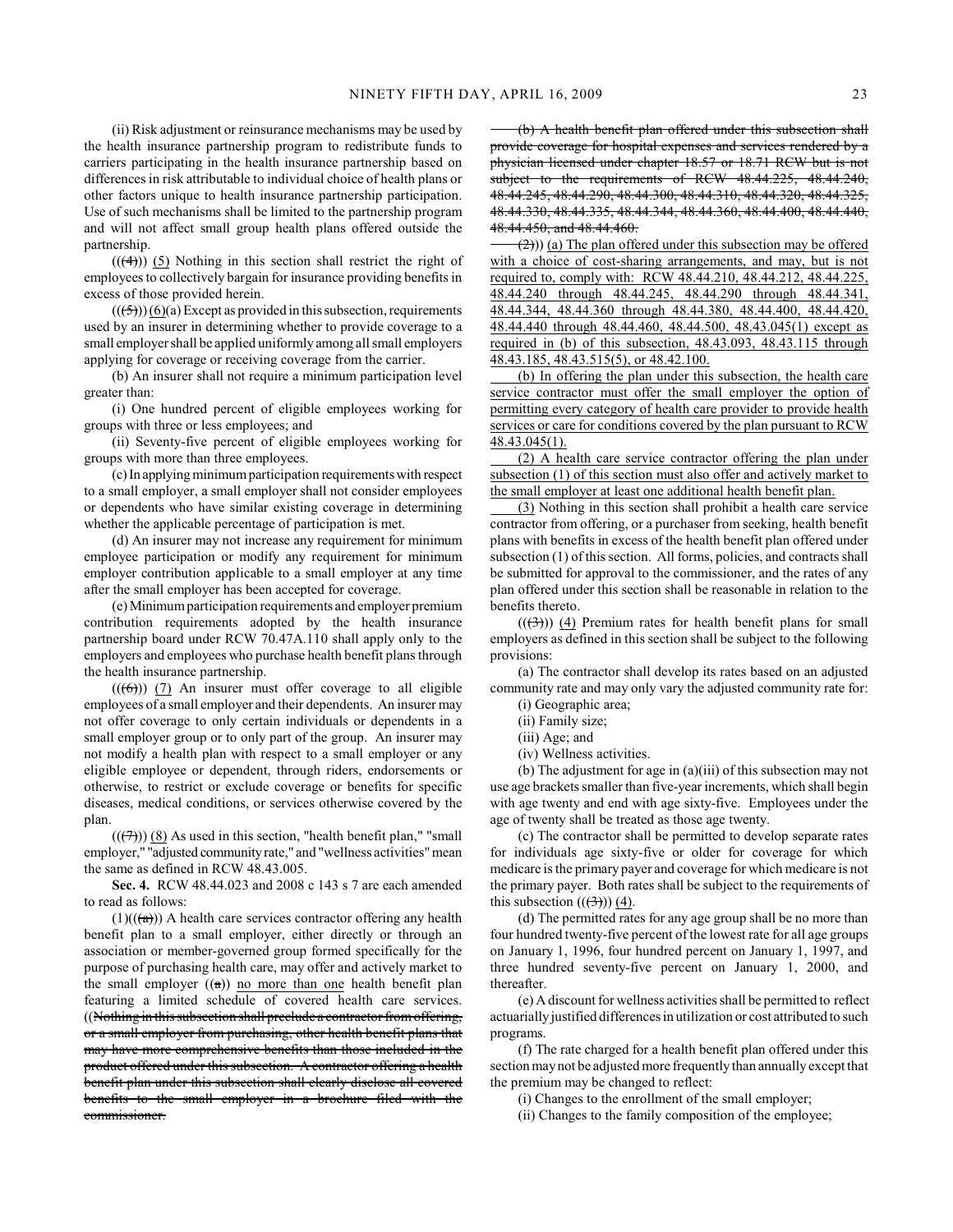(iii) Changes to the health benefit plan requested by the small employer; or

(iv) Changes in government requirements affecting the health benefit plan.

(g) Rating factors shall produce premiums for identical groups that differ only by the amounts attributable to plan design, with the exception of discounts for health improvement programs.

(h) For the purposes of this section, a health benefit plan that contains a restricted network provision shall not be considered similar coverage to a health benefit plan that does not contain such a provision, provided that the restrictions of benefits to network providers result in substantial differences in claims costs. A carrier may develop its rates based on claims costs ((due to network provider reimbursement schedules or type of network)) for a plan. This subsection does not restrict or enhance the portability of benefits as provided in RCW 48.43.015.

(i) Except for small group health benefit plans that qualify as insurance coverage combined with a health savings account as defined by the United States internal revenue service, adjusted community rates established under this section shall pool the medical experience of all groups purchasing coverage, including the small group participants in the health insurance partnership established in RCW 70.47A.030. However, annual rate adjustments for each small group health benefit plan may vary by up to plus or minus  $((four))$ eight percentage points from the overall adjustment of a carrier's entire small group  $pool((, such over all adjustment to be approved by$ the commissioner, upon a showing by the carrier, certified by a member of the American academy of actuaries that: (i) The variation is a result of deductible leverage, benefit design, or provider network characteristics; and (ii) for a rate renewal period, the projected weighted average of all small group benefit plans will have a revenue neutral effect on the carrier's small group pool. Variations of greater than four percentage points are subject to review by the commissioner, and must be approved or denied within sixty days of submittal)) if certified by a member of the American academy of actuaries, that: (i) The variation is a result of deductible leverage, benefit design, claims cost trend for the plan, or provider network characteristics; and (ii) for a rate renewal period, the projected weighted average of all small group benefit plans will have a revenue neutral effect on the carrier's small group pool. Variations of greater than eight percentage points are subject to review by the commissioner, and must be approved or denied within thirty days of submittal. A variation that is not denied within  $((sixty))$  thirty days shall be deemed approved. The commissioner must provide to the carrier a detailed actuarial justification for any denial ((within thirty days)) at the time of the denial.

(j) For health benefit plans purchased through the health insurance partnership established in chapter 70.47A RCW:

(i) Any surcharge established pursuant to RCW  $70.47A.030(2)(e)$  shall be applied only to health benefit plans purchased through the health insurance partnership; and

(ii) Risk adjustment or reinsurance mechanisms may be used by the health insurance partnership program to redistribute funds to carriers participating in the health insurance partnership based on differences in risk attributable to individual choice of health plans or other factors unique to health insurance partnership participation. Use of such mechanisms shall be limited to the partnership program and will not affect small group health plans offered outside the partnership.

 $((\left(4\right)))$  (5) Nothing in this section shall restrict the right of employees to collectively bargain for insurance providing benefits in excess of those provided herein.

 $((\left(\frac{5}{2}\right)) (6)(a)$  Except as provided in this subsection, requirements used by a contractor in determining whether to provide coverage to a small employer shall be applied uniformly among all small employers applying for coverage or receiving coverage from the carrier.

(b) A contractor shall not require a minimum participation level greater than:

(i) One hundred percent of eligible employees working for groups with three or less employees; and

(ii) Seventy-five percent of eligible employees working for groups with more than three employees.

(c) In applying minimum participation requirements with respect to a small employer, a small employer shall not consider employees or dependents who have similar existing coverage in determining whether the applicable percentage of participation is met.

(d) Acontractor may not increase any requirement for minimum employee participation or modify any requirement for minimum employer contribution applicable to a small employer at any time after the small employer has been accepted for coverage.

(e) Minimum participation requirements and employer premium contribution requirements adopted by the health insurance partnership board under RCW 70.47A.110 shall apply only to the employers and employees who purchase health benefit plans through the health insurance partnership.

 $((\text{(6)}))$  (7) A contractor must offer coverage to all eligible employees of a small employer and their dependents. A contractor may not offer coverage to only certain individuals or dependents in a small employer group or to only part of the group. A contractor may not modify a health plan with respect to a small employer or any eligible employee or dependent, through riders, endorsements or otherwise, to restrict or exclude coverage or benefits for specific diseases, medical conditions, or services otherwise covered by the plan.

**Sec. 5.** RCW 48.46.066 and 2008 c 143 s 8 are each amended to read as follows:

 $(1)((\alpha))$ ) A health maintenance organization offering any health benefit plan to a small employer, either directly or through an association or member-governed group formed specifically for the purpose of purchasing health care, may offer and actively market to the small employer  $((a))$  no more than one health benefit plan featuring a limited schedule of covered health care services. ((Nothing in this subsection shall preclude a health maintenance organization from offering, or a small employer from purchasing, other health benefit plans that may have more comprehensive benefits than those included in the product offered under this subsection. A health maintenance organization offering a health benefit plan under this subsection shall clearly disclose all the covered benefits to the small employer in a brochure filed with the commissioner.

(b) A health benefit plan offered under this subsection shall provide coverage for hospital expenses and services rendered by a physician licensed under chapter 18.57 or 18.71 RCW but is not subject to the requirements of RCW 48.46.275, 48.46.280, 48.46.285, 48.46.350, 48.46.355, 48.46.375, 48.46.440, 48.46.480, 48.46.510, 48.46.520, and 48.46.530.

 $(2)$ )) (a) The plan offered under this subsection may be offered with a choice of cost-sharing arrangements, and may, but is not required to, comply with: RCW 48.46.250, 48.46.272 through 48.46.291, 48.46.320, 48.46.350, 48.46.375, 48.46.440 through 48.46.460, 48.46.480, 48.46.490, 48.46.510, 48.46.520, 48.46.530, 48.46.565, 48.46.570, 48.46.575, 48.43.045(1) except as required in (b) of this subsection, 48.43.093, 48.43.115 through 48.43.185, 48.43.515(5), or 48.42.100.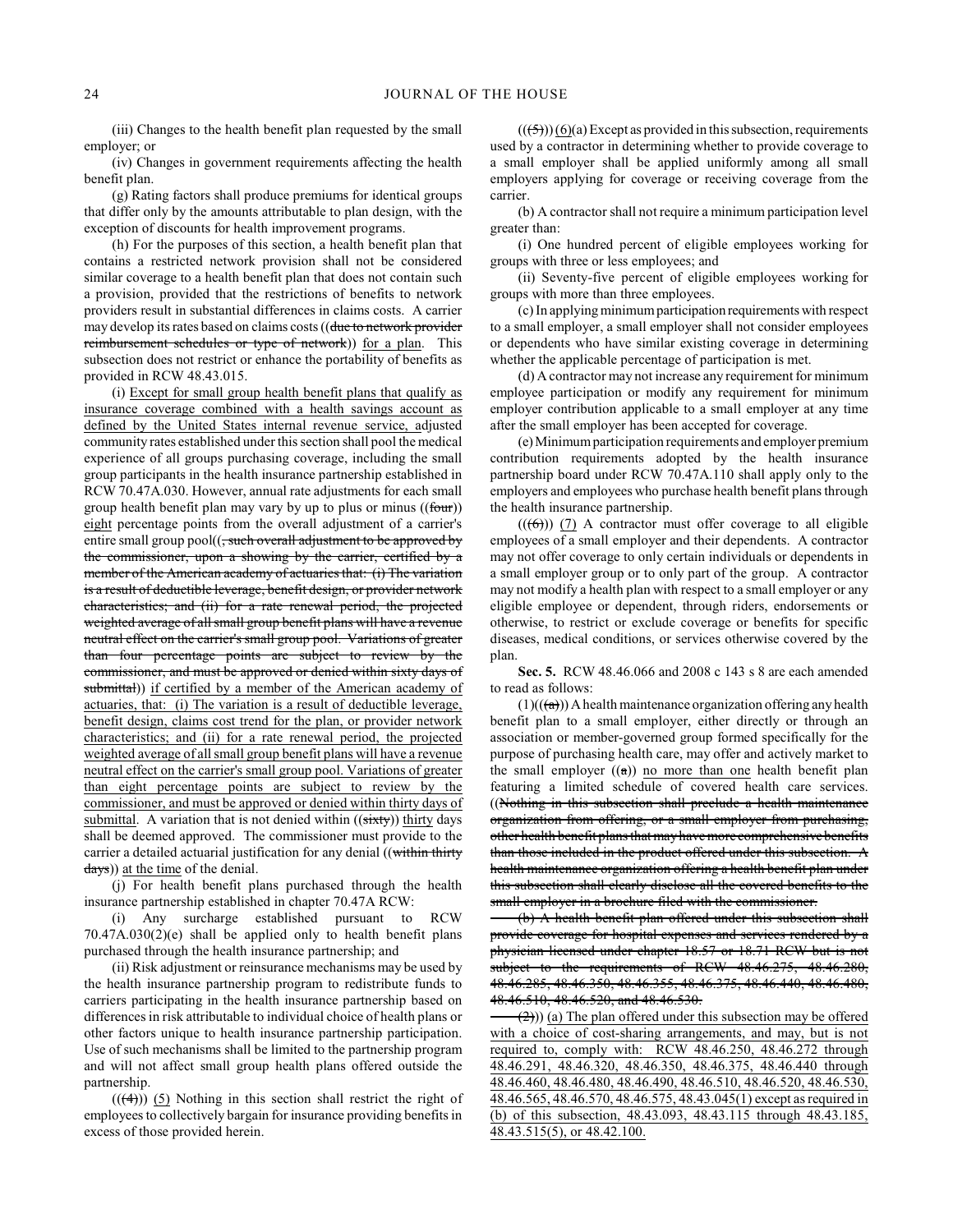(b) In offering the plan under this subsection, the health maintenance organization must offer the small employer the option of permitting every category of health care provider to provide health services or care for conditions covered by the plan pursuant to RCW 48.43.045(1).

(2) A health maintenance organization offering the plan under subsection (1) of this section must also offer and actively market to the small employer at least one additional health benefit plan.

(3) Nothing in this section shall prohibit a health maintenance organization from offering, or a purchaser from seeking, health benefit plans with benefits in excess of the health benefit plan offered under subsection (1) of this section. All forms, policies, and contracts shall be submitted for approval to the commissioner, and the rates of any plan offered under this section shall be reasonable in relation to the benefits thereto.

 $((\rightarrow{(\rightarrow)})$  (4) Premium rates for health benefit plans for small employers as defined in this section shall be subject to the following provisions:

(a) The health maintenance organization shall develop its rates based on an adjusted community rate and may only vary the adjusted community rate for:

(i) Geographic area;

(ii) Family size;

- (iii) Age; and
- (iv) Wellness activities.

(b) The adjustment for age in (a)(iii) of this subsection may not use age brackets smaller than five-year increments, which shall begin with age twenty and end with age sixty-five. Employees under the age of twenty shall be treated as those age twenty.

(c) The health maintenance organization shall be permitted to develop separate rates for individuals age sixty-five or older for coverage for which medicare is the primary payer and coverage for which medicare is not the primary payer. Both rates shall be subject to the requirements of this subsection  $((3))$   $(4)$ .

(d) The permitted rates for any age group shall be no more than four hundred twenty-five percent of the lowest rate for all age groups on January 1, 1996, four hundred percent on January 1, 1997, and three hundred seventy-five percent on January 1, 2000, and thereafter.

(e) A discount for wellness activities shall be permitted to reflect actuarially justified differences in utilization or cost attributed to such programs.

(f) The rate charged for a health benefit plan offered under this section may not be adjusted more frequently than annually except that the premium may be changed to reflect:

(i) Changes to the enrollment of the small employer;

(ii) Changes to the family composition of the employee;

(iii) Changes to the health benefit plan requested by the small employer; or

(iv) Changes in government requirements affecting the health benefit plan.

(g) Rating factors shall produce premiums for identical groups that differ only by the amounts attributable to plan design, with the exception of discounts for health improvement programs.

(h) For the purposes of this section, a health benefit plan that contains a restricted network provision shall not be considered similar coverage to a health benefit plan that does not contain such a provision, provided that the restrictions of benefits to network providers result in substantial differences in claims costs. A carrier may develop its rates based on claims costs ((due to network provider reimbursement schedules or type of network) for a plan. This subsection does not restrict or enhance the portability of benefits as provided in RCW 48.43.015.

(i) Except for small group health benefit plans that qualify as insurance coverage combined with a health savings account as defined by the United States internal revenue service, adjusted community rates established under this section shall pool the medical experience of all groups purchasing coverage, including the small group participants in the health insurance partnership established in RCW 70.47A.030. However, annual rate adjustments for each small group health benefit plan may vary by up to plus or minus  $((four))$ eight percentage points from the overall adjustment of a carrier's entire small group pool((<del>, such overall adjustment to be approved by</del> the commissioner, upon a showing by the carrier, certified by a member of the American academy of actuaries that: (i) The variation is a result of deductible leverage, benefit design, or provider network characteristics; and (ii) for a rate renewal period, the projected weighted average of all small group benefit plans will have a revenue neutral effect on the carrier's small group pool. Variations of greater than four percentage points are subject to review by the commissioner, and must be approved or denied within sixty days of submittal)) if certified by a member of the American academy of actuaries, that: (i) The variation is a result of deductible leverage, benefit design, claims cost trend for the plan, or provider network characteristics; and (ii) for a rate renewal period, the projected weighted average of all small group benefit plans will have a revenue neutral effect on the health maintenance organization's small group pool. Variations of greater than eight percentage points are subject to review by the commissioner, and must be approved or denied within thirty days of submittal. A variation that is not denied within  $((sixty))$  thirty days shall be deemed approved. The commissioner must provide to the carrier a detailed actuarial justification for any denial ((within thirty days)) at the time of the denial.

(j) For health benefit plans purchased through the health insurance partnership established in chapter 70.47A RCW:

(i) Any surcharge established pursuant to RCW 70.47A.030(2)(e) shall be applied only to health benefit plans purchased through the health insurance partnership; and

(ii) Risk adjustment or reinsurance mechanisms may be used by the health insurance partnership program to redistribute funds to carriers participating in the health insurance partnership based on differences in risk attributable to individual choice of health plans or other factors unique to health insurance partnership participation. Use of such mechanisms shall be limited to the partnership program and will not affect small group health plans offered outside the partnership.

 $((\left(4\right)))$  (5) Nothing in this section shall restrict the right of employees to collectively bargain for insurance providing benefits in excess of those provided herein.

 $((\left(\frac{5}{2}\right))\left(\frac{6}{2}\right)$  Except as provided in this subsection, requirements used by a health maintenance organization in determining whether to provide coverage to a small employer shall be applied uniformly among all small employers applying for coverage or receiving coverage from the carrier.

(b) A health maintenance organization shall not require a minimum participation level greater than:

(i) One hundred percent of eligible employees working for groups with three or less employees; and

(ii) Seventy-five percent of eligible employees working for groups with more than three employees.

(c) In applying minimum participation requirements with respect to a small employer, a small employer shall not consider employees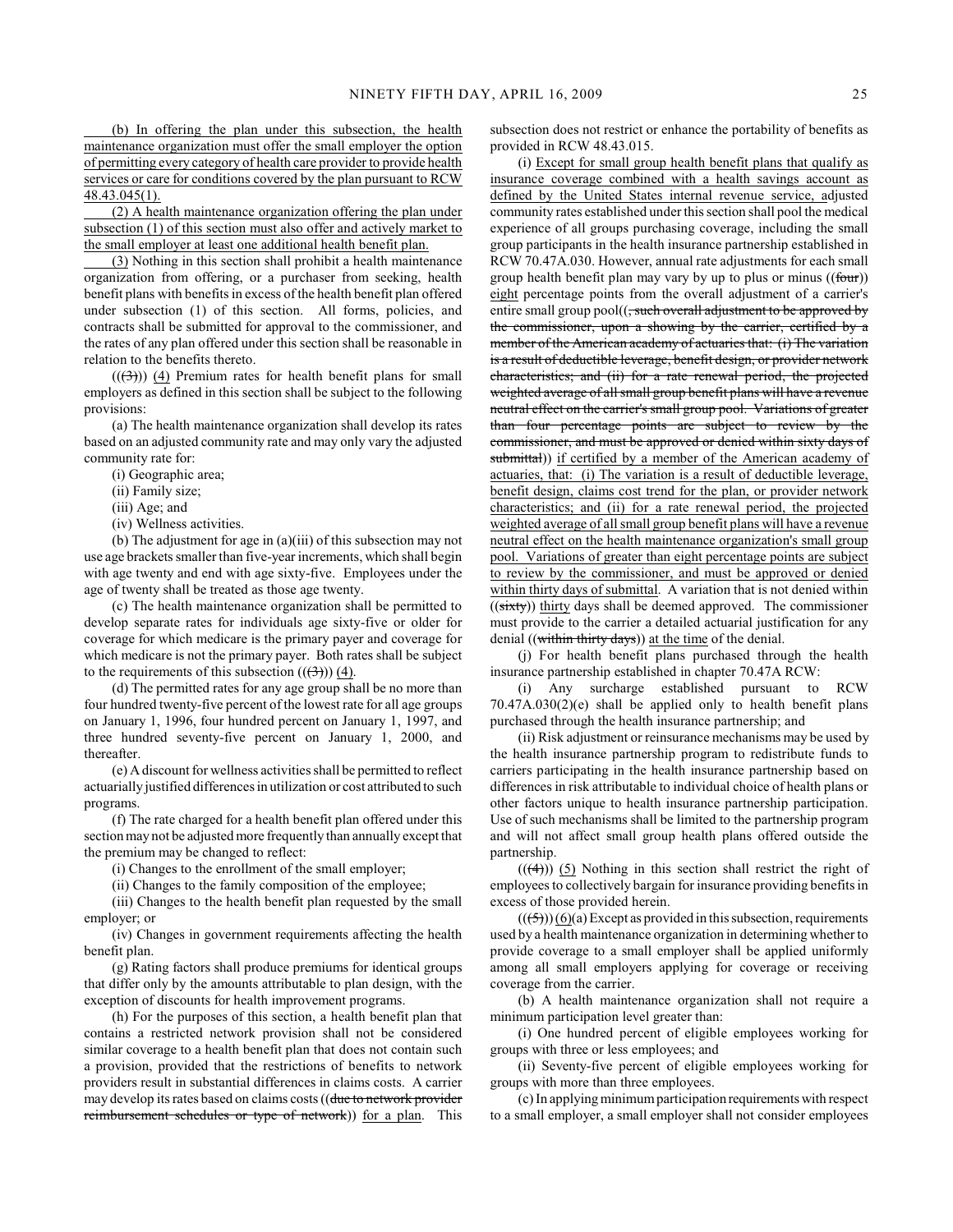or dependents who have similar existing coverage in determining whether the applicable percentage of participation is met.

(d) A health maintenance organization may not increase any requirement for minimum employee participation or modify any requirement for minimum employer contribution applicable to a small employer at any time after the small employer has been accepted for coverage.

(e) Minimum participation requirements and employer premium contribution requirements adopted by the health insurance partnership board under RCW 70.47A.110 shall apply only to the employers and employees who purchase health benefit plans through the health insurance partnership.

 $((\langle 6 \rangle)$  (7) A health maintenance organization must offer coverage to all eligible employees of a small employer and their dependents. A health maintenance organization may not offer coverage to only certain individuals or dependents in a small employer group or to only part of the group. A health maintenance organization may not modify a health plan with respect to a small employer or any eligible employee or dependent, through riders, endorsements or otherwise, to restrict or exclude coverage or benefits for specific diseases, medical conditions, or services otherwise covered by the plan.

**Sec. 6.** RCW 48.43.041 and 2000 c 79 s 26 are each amended to read as follows:

(1) All individual health benefit plans, other than catastrophic health plans( $($ , offered or renewed on or after October 1, 2000)) and plans for young adults described in subsection (3) of this section, shall include benefits described in this section. Nothing in this section shall be construed to require a carrier to offer an individual health benefit plan.

(a) Maternity services that include, with no enrollee cost-sharing requirements beyond those generally applicable cost-sharing requirements: Diagnosis of pregnancy; prenatal care; delivery; care for complications of pregnancy; physician services; hospital services; operating or other special procedure rooms; radiology and laboratory services; appropriate medications; anesthesia; and services required under RCW 48.43.115; and

(b) Prescription drug benefits with at least a two thousand dollar benefit payable by the carrier annually.

(2) If a carrier offers a health benefit plan that is not a catastrophic health plan to groups, and it chooses to offer a health benefit plan to individuals, it must offer at least one health benefit plan to individuals that is not a catastrophic health plan.

(3) Carriers may design and offer a separate health plan targeted at young adults between nineteen and thirty-four years of age. The plan may include the benefits required under subsections (1) and (2) of this section but is not required to include these benefits. The health plan designed for young adults is exempt from the requirements of RCW 48.43.045(1), 48.43.515(5), 48.44.327, 48.20.392, 48.46.277, 48.43.043, 48.20.580, 48.21.241, 48.44.341, and 48.46.291. Carriers who choose to exclude maternity services from a young adult plan offered under this section must allow enrollees who become pregnant to transfer to another health benefit plan with similar cost-sharing provisions that provides coverage for maternity services, once pregnancy is confirmed by a licensed provider. Carriers shall allow the transfer to occur without applying a preexisting condition waiting period or other limitation or penalty including, but not limited to, satisfying a new deductible or stop-loss requirement.

**Sec. 7.** RCW 48.44.022 and 2006 c 100 s 3 are each amended to read as follows:

(1) Except for health benefit plans covered under RCW 48.44.021, premium rates for health benefit plans for individuals shall be subject to the following provisions:

(a) The health care service contractor shall develop its rates based on an adjusted community rate and may only vary the adjusted community rate for:

(i) Geographic area;

- (ii) Family size;
- (iii) Age;
- (iv) Tenure discounts; and
- (v) Wellness activities.

(b) The adjustment for age in (a)(iii) of this subsection may not use age brackets smaller than five-year increments which shall begin with age twenty and end with age sixty-five. Individuals under the age of twenty shall be treated as those age twenty.

(c) The health care service contractor shall be permitted to develop separate rates for individuals age sixty-five or older for coverage for which medicare is the primary payer and coverage for which medicare is not the primary payer. Both rates shall be subject to the requirements of this subsection.

(d) Except as provided in subsection (2) of this section, the permitted rates for any age group shall be no more than four hundred twenty-five percent of the lowest rate for all age groups on January 1, 1996, four hundred percent on January 1, 1997, and three hundred seventy-five percent on January 1, 2000, and thereafter.

(e) A discount for wellness activities shall be permitted to reflect actuarially justified differences in utilization or cost attributed to such programs.

(f) The rate charged for a health benefit plan offered under this section may not be adjusted more frequently than annually except that the premium may be changed to reflect:

(i) Changes to the family composition;

(ii) Changes to the health benefit plan requested by the individual; or

(iii) Changes in government requirements affecting the health benefit plan.

(g) For the purposes of this section, a health benefit plan that contains a restricted network provision shall not be considered similar coverage to a health benefit plan that does not contain such a provision, provided that the restrictions of benefits to network providers result in substantial differences in claims costs. This subsection does not restrict or enhance the portability of benefits as provided in RCW 48.43.015.

(h) A tenure discount for continuous enrollment in the health plan of two years or more may be offered, not to exceed ten percent.

(2) Adjusted community rates established under this section shall pool the medical experience of all individuals purchasing coverage, except individuals purchasing coverage under RCW 48.44.021, and shall not be required to be pooled with the medical experience of health benefit plans offered to small employers under RCW 48.44.023. Carriers may treat young adults and products developed specifically for them consistent with RCW 48.43.041(3) as a single-banded experience pool for purposes of establishing rates. The rates established for this age group are not subject to subsection (1)(d) of this section.

(3) As used in this section and RCW 48.44.023 "health benefit plan," "small employer," "adjusted community rates," and "wellness activities" mean the same as defined in RCW 48.43.005.

**Sec. 8.** RCW 48.46.064 and 2006 c 100 s 5 are each amended to read as follows: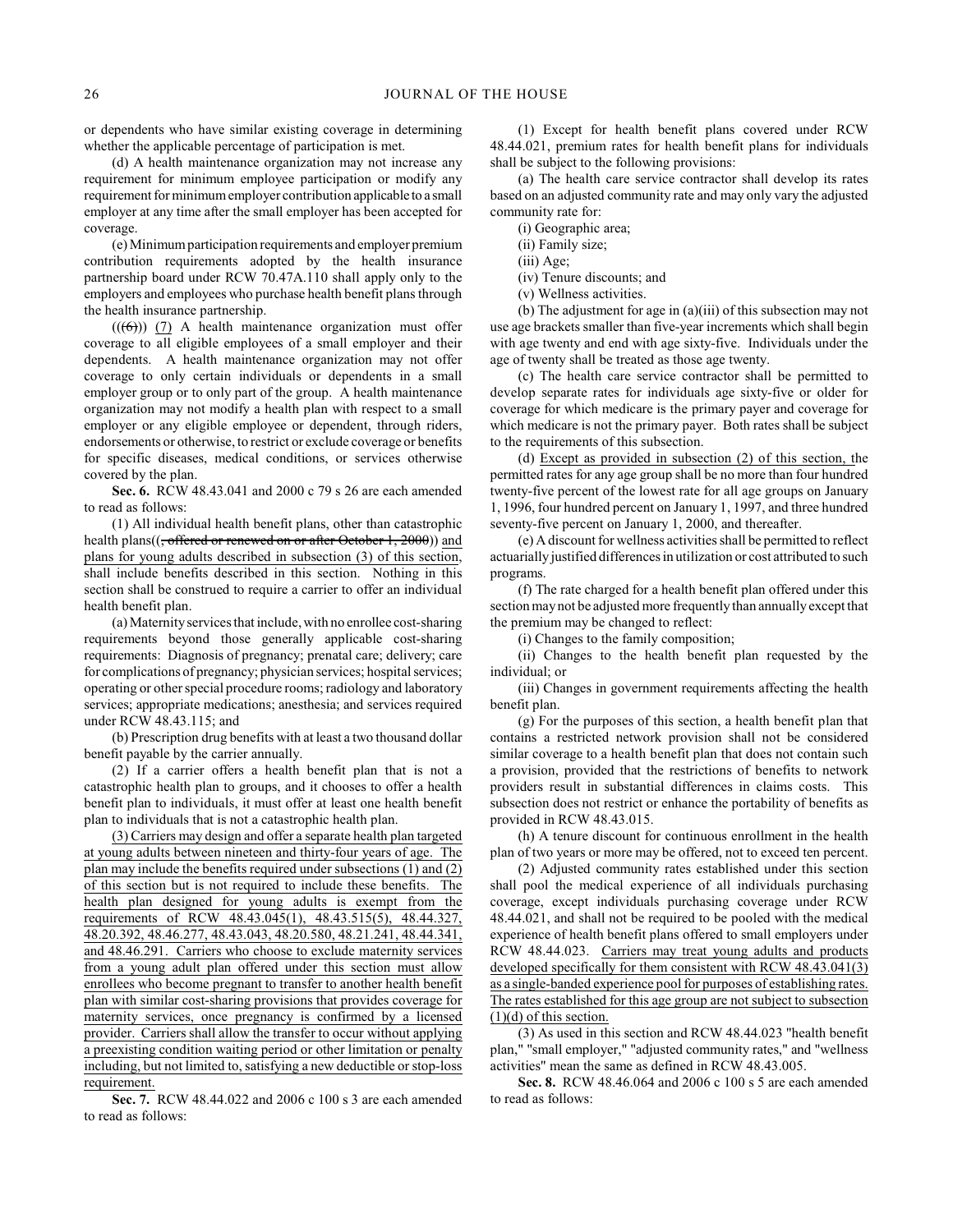(1) Except for health benefit plans covered under RCW 48.46.063, premium rates for health benefit plans for individuals shall be subject to the following provisions:

(a) The health maintenance organization shall develop its rates based on an adjusted community rate and may only vary the adjusted community rate for:

(i) Geographic area;

(ii) Family size;

(iii) Age;

(iv) Tenure discounts; and

(v) Wellness activities.

(b) The adjustment for age in (a)(iii) of this subsection may not use age brackets smaller than five-year increments which shall begin with age twenty and end with age sixty-five. Individuals under the age of twenty shall be treated as those age twenty.

(c) The health maintenance organization shall be permitted to develop separate rates for individuals age sixty-five or older for coverage for which medicare is the primary payer and coverage for which medicare is not the primary payer. Both rates shall be subject to the requirements of this subsection.

(d) Except as provided in subsection (2) of this section, the permitted rates for any age group shall be no more than four hundred twenty-five percent of the lowest rate for all age groups on January 1, 1996, four hundred percent on January 1, 1997, and three hundred seventy-five percent on January 1, 2000, and thereafter.

(e) A discount for wellness activities shall be permitted to reflect actuarially justified differences in utilization or cost attributed to such programs.

(f) The rate charged for a health benefit plan offered under this section maynot be adjusted more frequently than annually except that the premium may be changed to reflect:

(i) Changes to the family composition;

(ii) Changes to the health benefit plan requested by the individual; or

(iii) Changes in government requirements affecting the health benefit plan.

(g) For the purposes of this section, a health benefit plan that contains a restricted network provision shall not be considered similar coverage to a health benefit plan that does not contain such a provision, provided that the restrictions of benefits to network providers result in substantial differences in claims costs. This subsection does not restrict or enhance the portability of benefits as provided in RCW 48.43.015.

(h) A tenure discount for continuous enrollment in the health plan of two years or more may be offered, not to exceed ten percent.

(2) Adjusted community rates established under this section shall pool the medical experience of all individuals purchasing coverage, except individuals purchasing coverage under RCW 48.46.063, and shall not be required to be pooled with the medical experience of health benefit plans offered to small employers under RCW 48.46.066. Carriers may treat young adults and products developed specifically for them consistent with RCW 48.43.041(3) as a single-banded experience pool for purposes of establishing rates. The rates established for this age group are not subject to subsection (1)(d) of this section.

(3) As used in this section and RCW 48.46.066, "health benefit plan," "adjusted community rate," "small employer," and "wellness activities" mean the same as defined in RCW 48.43.005.

**Sec. 9.** RCW 48.20.029 and 2006 c 100 s 2 are each amended to read as follows:

(1) Premiums for health benefit plans for individuals who purchase the plan as a member of a purchasing pool:

(a) Consisting of five hundred or more individuals affiliated with a particular industry;

(b) To whom care management services are provided as a benefit of pool membership; and

(c) Which allows contributions from more than one employer to be used towards the purchase of an individual's health benefit plan; shall be calculated using the adjusted community rating method that spreads financial risk across the entire purchasing pool of which the individual is a member. All such rates shall conform to the following:

(i) The insurer shall develop its rates based on an adjusted community rate and may only vary the adjusted community rate for:

(A) Geographic area;

- (B) Family size;
- (C) Age;
- (D) Tenure discounts; and

(E) Wellness activities.

(ii) The adjustment for age in  $(c)(i)(C)$  of this subsection may not use age brackets smaller than five-year increments which shall begin with age twenty and end with age sixty-five. Individuals under the age of twenty shall be treated as those age twenty.

(iii) The insurer shall be permitted to develop separate rates for individuals age sixty-five or older for coverage for which medicare is the primary payer, and coverage for which medicare is not the primary payer. Both rates are subject to the requirements of this subsection.

(iv) Except as provided in subsection (2) of this section, the permitted rates for any age group shall be no more than four hundred twenty-five percent of the lowest rate for all age groups on January 1, 1996, four hundred percent on January 1, 1997, and three hundred seventy-five percent on January 1, 2000, and thereafter.

(v) Adiscount for wellness activities shall be permitted to reflect actuarially justified differences in utilization or cost attributed to such programs not to exceed twenty percent.

(vi) The rate charged for a health benefit plan offered under this section may not be adjusted more frequently than annually except that the premium may be changed to reflect:

(A) Changes to the family composition;

(B) Changes to the health benefit plan requested by the individual; or

(C) Changes in government requirements affecting the health benefit plan.

(vii) For the purposes of this section, a health benefit plan that contains a restricted network provision shall not be considered similar coverage to a health benefit plan that does not contain such a provision, provided that the restrictions of benefits to network providers result in substantial differences in claims costs. This subsection does not restrict or enhance the portability of benefits as provided in RCW 48.43.015.

(viii) A tenure discount for continuous enrollment in the health plan of two years or more may be offered, not to exceed ten percent.

(2) Adjusted community rates established under this section shall not be required to be pooled with the medical experience of health benefit plans offered to small employers under RCW 48.21.045. Carriers may treat young adults and products developed specifically for them consistent with RCW 48.43.041(3) as a singlebanded experience pool for purposes of establishing rates. The rates established for this age group are not subject to subsection  $(1)(c)(iv)$ of this section.

(3) As used in this section, "health benefit plan," "adjusted community rates," and "wellness activities" mean the same as defined in RCW 48.43.005.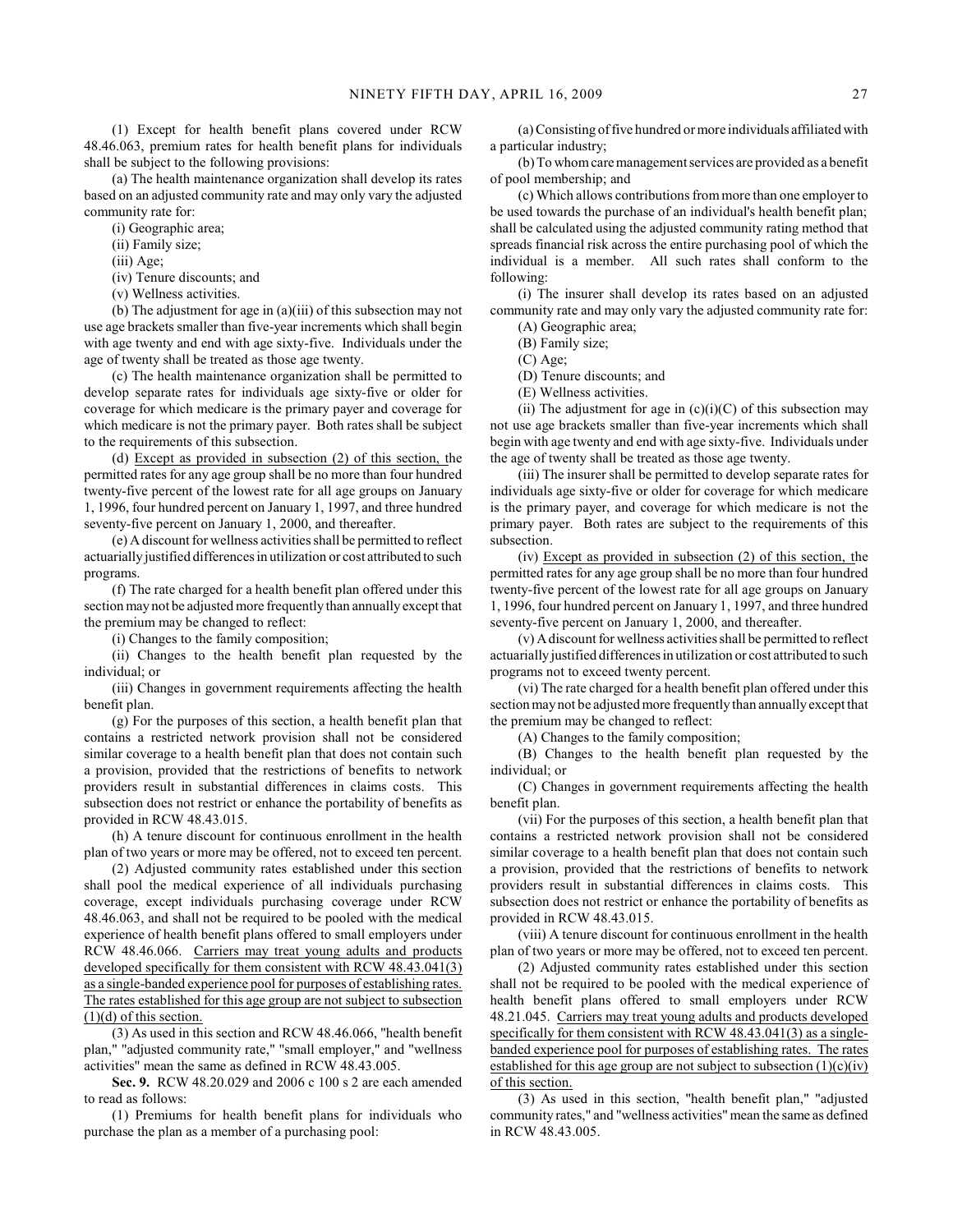**NEW SECTION. Sec. 10.** A new section is added to chapter 48.43 RCW to read as follows:

The office of the insurance commissioner shall make available educational and outreach materials targeted to young adults aged nineteen to thirty-four, asfunding becomes available. Education and outreach efforts shall focus on educating young consumers on the importance and value of health insurance, including educational materials, public service messages, and other outreach activities. The commissioner is authorized to fund these activities with grants, donations, in-kind contributions, or other funding that may be available.

**NEW SECTION. Sec. 11.** As used in this chapter:

(1) "Commissioner" means the insurance commissioner.

(2) "Domestic carrier" means a disability insurer regulated under chapter 48.20 or 48.21 RCW, a health care service contractor as defined in RCW 48.44.010, or a health maintenance organization as defined in RCW 48.46.020.

(3) "Foreign health carrier" means a foreign individual health carrier or a foreign small employer health carrier.

(4) "Foreign individual health carrier" means a carrier licensed to sell individual health benefits plans in any other state.

(5) "Foreign small employer health carrier" means a carrier licensed to sell small employer health benefits plans in any other state.

(6) "Hazardous financial condition" means that, based on its present or reasonably anticipated financial condition, a foreign health carrier is unlikely to be able to meet obligations to policyholders with respect to known claims or to any other obligations in the normal course of business.

(7) "Health care provider" means an individual or entity which, acting within the scope of its license or certification, provides health care services, and includes, but is not limited to, a physician, dentist, nurse, or other health care professional whose professional practice is regulated pursuant to Title 18 RCW.

(8) "Individual health benefits plan" means a benefits plan for persons and their dependents which pays or provides for hospital and medical expense benefits for covered services.

(9) "Office" means the office of the insurance commissioner.

(10) "Resident" means a person whose primary residence is in Washington and who is present in Washington for at least six months of the calendar year.

(11) "Small employer health benefits plan" means a group benefits plan for persons and their dependents which pays or provides for hospital and medical expense benefits for covered services, offered by any person, firm, corporation, or partnership actively engaged in a business that employs at least two but not more than fifty employees.

**NEW SECTION. Sec. 12.** (1) Notwithstanding any other law or rule to the contrary, a foreign individual health carrier may offer and provide individual health benefits plans to residents in this state, if that carrier:

(a) Offers the same individual health benefits plans in its domiciliary state and is in compliance with all applicable laws, regulations, and other requirements of its domiciliary state; and

(b) Obtains a certificate of authority to do business as a foreign health carrier in this state, pursuant to section 13 of this act.

(2) Notwithstanding any other law to the contrary, a foreign small employer health carrier may offer and provide small employer health benefits plans to employers in this state, if that carrier:

(a) Offers the same small employer health benefits plans in its domiciliary state and is in compliance with all applicable laws, regulations, and other requirements of its domiciliary state; and

(b) Obtains a certificate of authority to do business as a foreign health carrier in this state, pursuant to section 13 of this act.

**NEW SECTION. Sec. 13.** (1) A foreign health carrier may apply for a certificate of authority to do business as a foreign health carrier in this state, using a form prescribed by the commissioner. Upon application, the commissioner shall issue a certificate of authority to the foreign health carrier unless the commissioner determines that the carrier:

(a) Will not provide health insurance services in compliance with the provisions of this chapter;

(b) Is in a hazardous financial condition, as determined by an examination by the commissioner conducted in accordance with the financial analysis handbook of the national association of insurance commissioners; or

(c) Has not adopted procedures to ensure compliance with all applicable federal and state laws.

(2) A certificate of authority issued pursuant to this section shall be valid for three years from the date of issuance by the commissioner.

(3) The commissioner shall establish by rule:

(a) Procedures for a foreign health carrier to renew a certificate of authority, pursuant to and consistent with the provisions of this chapter; and

(b) A certificate of authority application and renewal fees, the amount of which shall be no greater than is reasonably necessary to enable the office to carry out the provisions of this chapter.

**NEW SECTION. Sec. 14.** (1) Each individual health benefits plan provided by a foreign individual health carrier to a resident of this state, and each application for the plan, shall disclose in plain language the following:

(a) The differences between the individual health benefits plan issued by the foreign health carrier, and a policy issued in this state subject to the requirements of Title 48 RCW, using at least fourteenpoint boldface type to describe the differences that relate to: Underwriting standards, premium rating, preexisting conditions, renewability, portability, and cancellation; and

(b) An explanation of which state's laws govern the issuance of, and requirements under, the individual health benefits plan offered under this chapter.

(2) Each small employer health benefits plan provided by a foreign small employer health carrier to an employer in this state, and each application for the plan, shall disclose in plain language the following:

(a) The differences between the small employer health benefits plan issued by the foreign health carrier, and a policy issued in this state subject to the requirements of Title 48 RCW, using at least fourteen- point boldface type to describe the differencesthat relate to: Underwriting standards, premium rating, preexisting conditions, renewability, portability, and cancellation; and

(b) An explanation of which state's laws govern the issuance of, and requirements under, the small employer health benefits plan offered under this chapter.

**NEW SECTION. Sec. 15.** (1) The commissioner may deny, revoke, or suspend, after notice and opportunity to be heard, a certificate of authority issued to a foreign health carrier pursuant to this chapter for a violation of the provisions of this chapter, including any finding by the commissioner that a foreign health carrier is no longer in compliance with any of the conditions for issuance of a certificate of authority set forth in section 13(1) of this act, or the rules adopted pursuant to this chapter. The commissioner shall provide for an appropriate and timely right of appeal for the foreign health carrier whose certificate is denied, revoked, or suspended.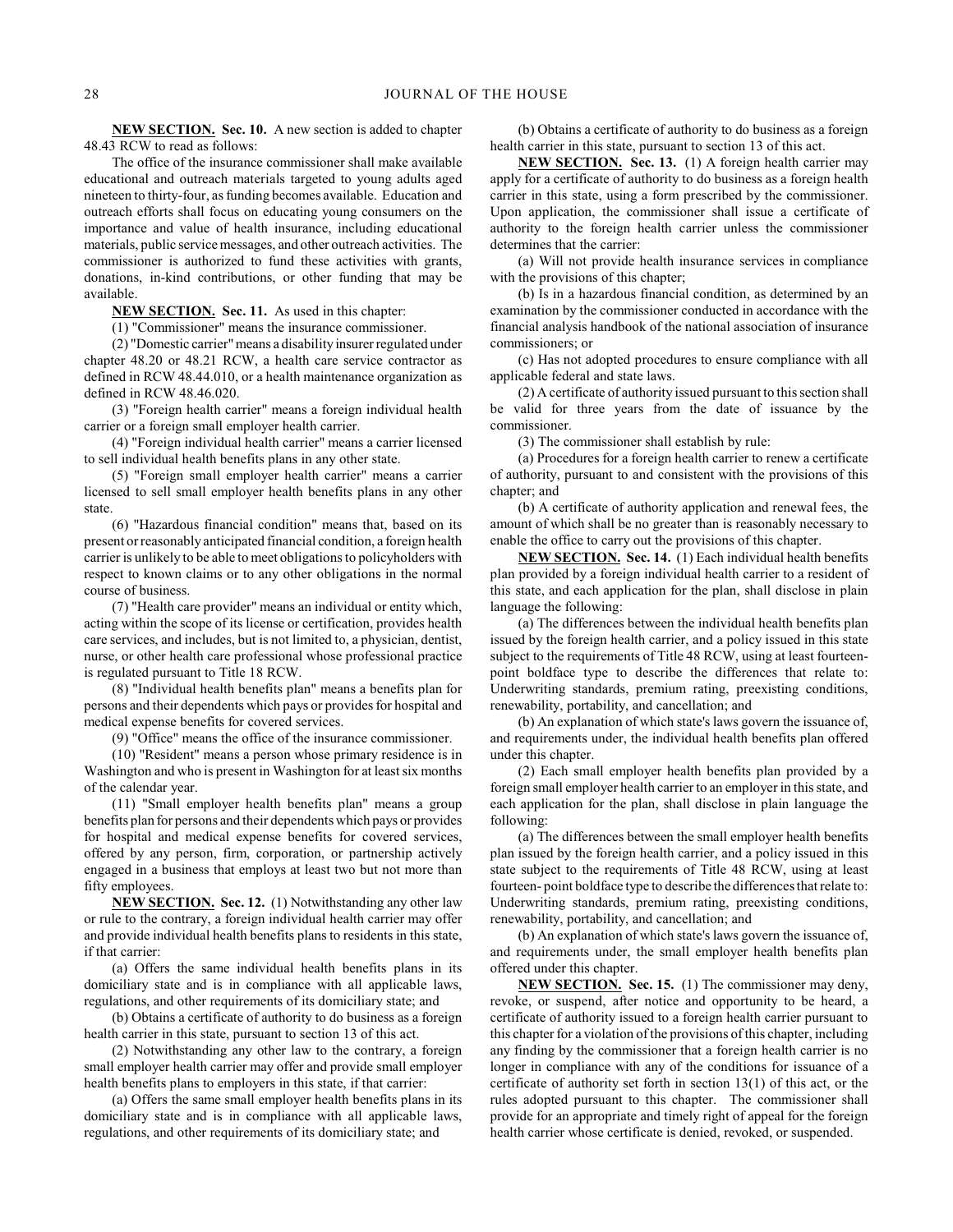(2) The commissioner shall establish grievance and independent claims review procedures with respect to claims by a health care carrier or a covered person with which a foreign health carrier shall comply as a condition of issuing policies in this state.

(3)(a) The commissioner shall establish fair marketing standards for marketing materials used by foreign health carriers to market individual health benefits plans to residents in this state.

(b) The commissioner shall establish fair marketing standards for marketing materials used by foreign health carriers to market small employer health benefits plans to small employers in this state.

(4) The procedures and standards established under subsections (2) and (3) of this section shall be applied on a nondiscriminatory basis so as not to place greater responsibilities on foreign health carriers than the responsibilities placed on other health carriers doing business in this state.

**NEW SECTION. Sec. 16.** A domestic carrier authorized to do business in this state may apply to the commissioner for an exemption from the provisions of this title and any rules promulgated under those provisions, that would allow the domestic carrier to offer health care plans that are comparable in plan design to health care plans offered by foreign health carriers under this chapter. Upon a domestic carrier's application, the commissioner shall make an order exempting the domestic carrier from those provisions and rules in order to allow the domestic carrier to offer a health care plan or plans that are comparable in design to health care plans offered by foreign health carriers under this chapter. Any health care plan offer by a domestic carrier under an exemption under this section shall be subject to the requirements that apply to health care plans offered by foreign health carriers under this chapter.

**NEW SECTION. 17.** The office shall adopt rules to effectuate the purposes of this chapter, provided, however, that the rules shall not:

(1) Directly or indirectly require a foreign health carrier to, directly or indirectly, modify coverage or benefit requirements, or restrict underwriting requirements or premium ratings, in any way that conflicts with the carrier's domiciliary state's laws or rules;

(2) Provide for requirements that are more stringent than those applicable to carriers that are licensed by the commissioner to provide health benefits plans in this state; or

(3) Require any individual health benefits plan or small employer health benefits plan issued by the foreign health carrier to be countersigned by an insurance agent or broker residing in this state.

**NEW SECTION. Sec. 18.** Sections 11 through 17 of this act constitute a new chapter in Title 48 RCW.

**NEW SECTION. Sec. 19.** If any provision of this act or its application to any person or circumstance is held invalid, the remainder of the act or the application of the provision to other persons or circumstances is not affected."

Correct the title.

# **POINT OF ORDER**

Representative Hudgins requested a scope and object ruling on amendment (607) to Second Substitute Senate Bill No. 5945.

### **SPEAKER'S RULING**

Mr. Speaker (Representative Morris presiding): "In determining the scope and object of the bill, the Speaker looks to the bill as passed by the Senate because the House committee amendment has not been adopted. As it came from the Senate, the bill was titled an act relating to "creating the Washington health partnership plan." The bill established the Washington partnership as a working group to develop recommendations for ensuring access to affordable health care services for every resident by 2012, and required state agencies to work with the federal government to maximize the receipt of federal funds for medical services to low-income children.

Amendment (607) strides the entire bill, and replaces it with amendatory provisions to existing individual and small group health insurance plans regulated by the Insurance Commissioner under Title 48 RCW. In addition, the amendment creates a new chapter in Title 48 RCW that would allow foreign health carriers to sell products offered in other states in the state of Washington. The amendment clearly exceeds the scope and object of the Senate bill, and the point of order is well taken."

The committee amendment as amended was adopted.

There being no objection, the rules were suspended, the second reading considered the third and the bill, as amended by the House, was placed on final passage.

Representative Cody spoke in favor of the passage of the bill.

Representatives Ericksen, Hinkle, Herrera, Alexander and Bailey spoke against the passage of the bill.

#### **MOTION**

On motion of Representative Santos, Representative Flannigan was excused

The Speaker (Representative Morris presiding) stated the question before the House to be the final passage of Second Substitute Senate Bill No. 5945, as amended by the House.

#### **ROLL CALL**

The Clerk called the roll on the final passage of Second Substitute Senate Bill No. 5945, as amended by the House, and the bill passed the House by the following vote: Yeas, 62; Nays, 35; Absent, 0; Excused, 1.

Voting yea: Representatives Appleton, Blake, Campbell, Carlyle, Chase, Clibborn, Cody, Conway, Darneille, Dickerson, Driscoll, Dunshee, Eddy, Ericks, Finn, Goodman, Green, Haigh, Hasegawa, Hudgins, Hunt, Hunter, Hurst, Jacks, Kagi, Kelley, Kenney, Kessler, Kirby, Liias, Linville, Maxwell, McCoy, Miloscia, Moeller, Morrell, Morris, Nelson, O'Brien, Ormsby, Orwall, Pedersen, Pettigrew, Priest, Probst, Quall, Roberts, Rolfes, Santos, Seaquist, Sells, Simpson, Springer, Sullivan, Takko, Upthegrove, Van De Wege, Wallace, White, Williams, Wood and Mr. Speaker.

Voting nay: Representatives Alexander, Anderson, Angel, Armstrong, Bailey, Chandler, Condotta, Cox, Crouse, Dammeier, DeBolt, Ericksen, Grant-Herriot, Haler, Herrera, Hinkle, Hope, Johnson, Klippert, Kretz, Kristiansen, McCune, Orcutt, Parker, Pearson, Roach, Rodne, Ross, Schmick, Shea, Short, Smith, Taylor, Walsh and Warnick.

Excused: Representative Flannigan.

SECOND SUBSTITUTE SENATE BILL NO. 5945, as amended by the House, having received the necessary constitutional majority, was declared passed.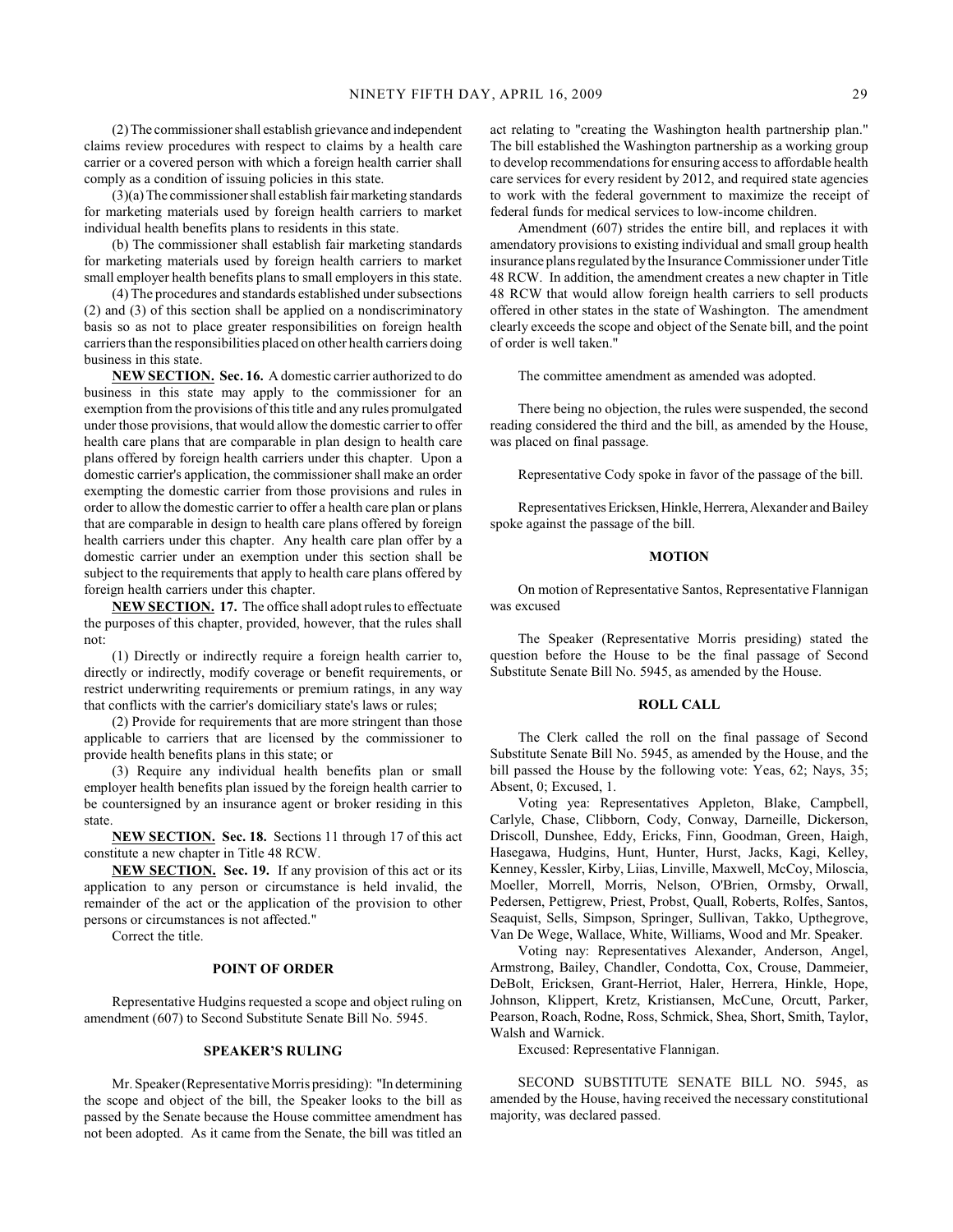Mr. Speaker:

April 13, 2009

The Senate has passed ENGROSSED SUBSTITUTE HOUSE BILL NO. 1002 with the following amendment:

Strike everything after the enacting clause and insert the following:

"**NEW SECTION. Sec. 1.** The legislature finds that restoration of the right to vote and serve on a jury, for individuals who have satisfied every other obligation of their sentence, best serves to reintegrate them into society, even if a no-contact order exists. Therefore, the legislature further finds clarification of the existing statute is desirable to provide clarity to the courts that a certificate of discharge shall be issued, while the no-contact order remains in effect, once other obligations are completed.

**Sec. 2.** RCW 9.94A.637 and 2007 c 171 s 1 are each amended to read as follows:

(1)(a) When an offender has completed all requirements of the sentence, including any and all legal financial obligations, and while under the custody and supervision of the department, the secretary or the secretary's designee shall notify the sentencing court, which shall discharge the offender and provide the offender with a certificate of discharge by issuing the certificate to the offender in person or by mailing the certificate to the offender's last known address.

(b)(i) When an offender has reached the end of his or her supervision with the department and has completed all the requirements of the sentence except his or her legal financial obligations, the secretary's designee shall provide the county clerk with a notice that the offender has completed all nonfinancial requirements of the sentence.

(ii) When the department has provided the county clerk with notice that an offender has completed all the requirements of the sentence and the offender subsequently satisfies all legal financial obligations under the sentence, the county clerk shall notify the sentencing court, including the notice from the department, which shall discharge the offender and provide the offender with a certificate of discharge by issuing the certificate to the offender in person or by mailing the certificate to the offender's last known address.

(c) When an offender who is subject to requirements of the sentence in addition to the payment of legal financial obligations either is not subject to supervision by the department or does not complete the requirements while under supervision of the department, it is the offender's responsibility to provide the court with verification of the completion of the sentence conditions other than the payment of legal financial obligations. When the offender satisfies all legal financial obligations under the sentence, the county clerk shall notify the sentencing court that the legal financial obligations have been satisfied. When the court has received both notification from the clerk and adequate verification from the offender that the sentence requirements have been completed, the court shall discharge the offender and provide the offender with a certificate of discharge by issuing the certificate to the offender in person or by mailing the certificate to the offender's last known address.

(2)(a) For purposes of this subsection (2), a no-contact order is not a requirement of the offender's sentence. An offender who has completed all requirements of the sentence, including any and all legal financial obligations, is eligible for a certificate of discharge even if the offender has an existing no-contact order that excludes or prohibits the offender from having contact with a specified person or business or coming within a set distance of any specified location.

(b) In the case of an eligible offender who has a no-contact order as part of the judgment and sentence, the offender may petition the court to issue a certificate of discharge and a separate no-contact order by filing a petition in the sentencing court and paying the appropriate filing fee associated with the petition for the separate nocontact order. This filing fee does not apply to an offender seeking a certificate of discharge when the offender has a no-contact order separate from the judgment and sentence.

(i)(A) The court shall issue a certificate of discharge and a separate no-contact order under this subsection (2) if the court determines that the offender has completed all requirements of the sentence, including all legal financial obligations. The court shall reissue the no-contact order separately under a new civil cause number for the remaining term and under the same conditions as contained in the judgment and sentence.

(B) The clerk of the court shall send a copy of the new nocontact order to the individuals protected by the no-contact order, along with an explanation of the reason for the change, if there is an address available in the court file. If no address is available, the clerk of the court shall forward a copy of the order to the prosecutor, who shall send a copy of the no-contact order with an explanation of the reason for the change to the last known address of the protected individuals.

(ii) Whenever an order under this subsection (2) is issued, the clerk of the court shall forward a copy of the order to the appropriate law enforcement agency specified in the order on or before the next judicial day. The clerk shall also include a cover sheet that indicates the case number of the judgment and sentence that has been discharged. Upon receipt of the copy of the order and cover sheet, the law enforcement agency shall enter the order into any computerbased criminal intelligence information system available in this state used by law enforcement agencies to list outstanding warrants. The order shall remain in this system until it expires. The new order, and case number of the discharged judgment and sentence, shall be linked in the criminal intelligence information system for purposes of enforcing the no-contact order.

(iii) Aseparately issued no-contact order may be enforced under chapter 26.50 RCW.

(iv) A separate no-contact order issued under this subsection (2) is not a modification of the offender's sentence.

(3) Every signed certificate and order of discharge shall be filed with the county clerk of the sentencing county. In addition, the court shall send to the department a copy of every signed certificate and order of discharge for offender sentences under the authority of the department. The county clerk shall enter into a database maintained by the administrator for the courts the names of all felons who have been issued certificates of discharge, the date of discharge, and the date of conviction and offense.

 $((\rightarroweq))$  (4) An offender who is not convicted of a violent offense or a sex offense and is sentenced to a term involving community supervision may be considered for a discharge of sentence by the sentencing court prior to the completion of community supervision, provided that the offender has completed at least one-half of the term of community supervision and has met all other sentence requirements.

 $(((4) \text{ Except as provided in subsection (5) of this section}))$  (5) The discharge shall have the effect of restoring all civil rights lost by operation of law upon conviction, and the certificate of discharge shall so state. Nothing in this section prohibits the use of an offender's prior record for purposes of determining sentences for later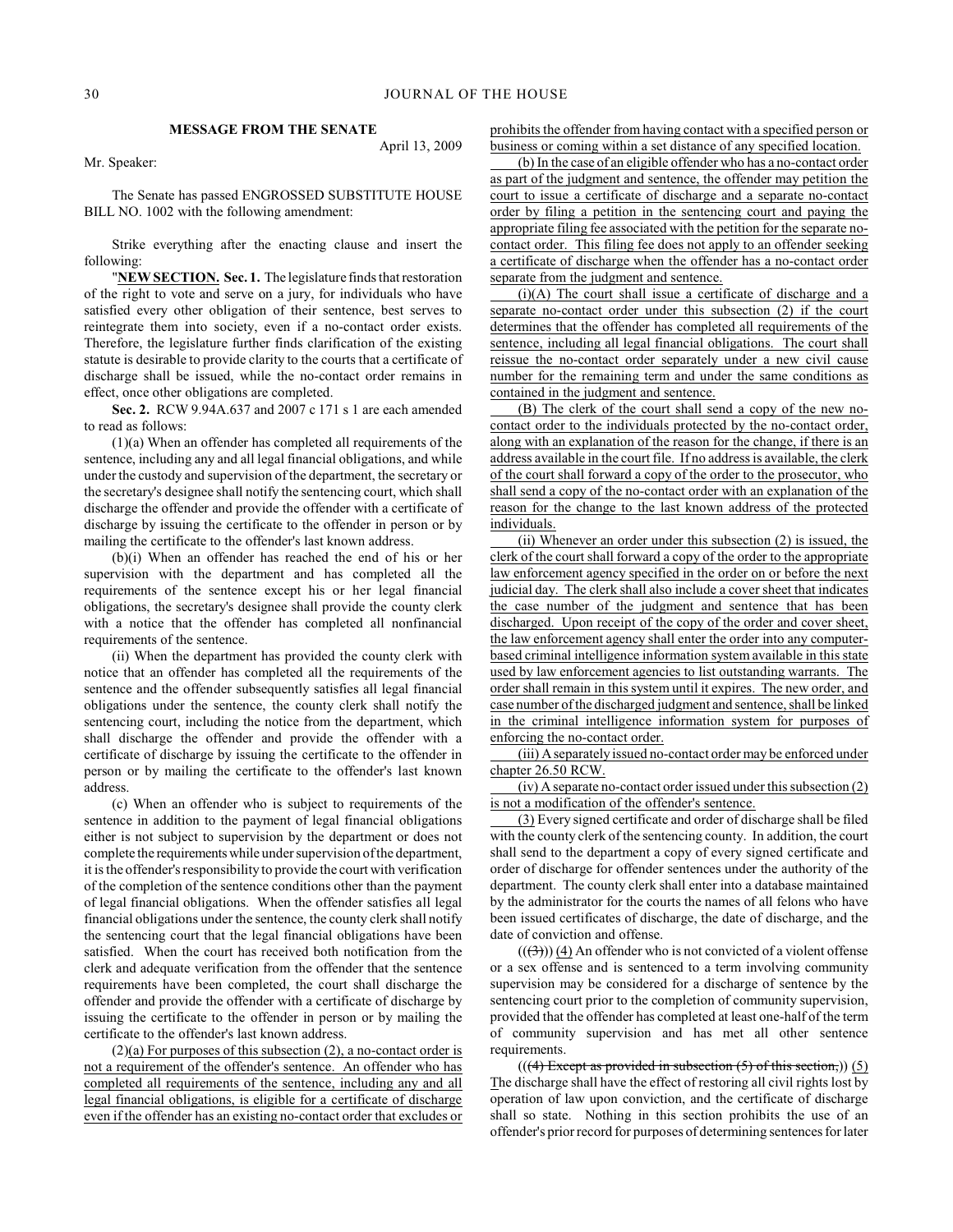offenses as provided in this chapter. Nothing in this section affects or prevents use of the offender's prior conviction in a later criminal prosecution either as an element of an offense or for impeachment purposes. A certificate of discharge is not based on a finding of rehabilitation.

 $((\left( \frac{\mathbf{5}}{2}\right))$  (6) Unless otherwise ordered by the sentencing court, a certificate of discharge shall not terminate the offender's obligation to comply with an order ((issued under chapter 10.99 RCW)) that excludes or prohibits the offender from having contact with a specified person or coming within a set distance of any specified location that was contained in the judgment and sentence. An offender who violates such an order after a certificate of discharge has been issued shall be subject to prosecution according to the chapter under which the order was originally issued.

 $(((6))$  $(7)$  Upon release from custody, the offender may apply to the department for counseling and help in adjusting to the community. This voluntary help may be provided for up to one year following the release from custody.

**Sec. 3.** RCW 26.50.110 and 2007 c 173 s 2 are each amended to read as follows:

(1)(a) Whenever an order is granted under this chapter, chapter 7.90, 9.94A, 10.99, 26.09, 26.10, 26.26, or 74.34 RCW, or there is a valid foreign protection order as defined in RCW 26.52.020, and the respondent or person to be restrained knows of the order, a violation of any of the following provisions of the order is a gross misdemeanor, except as provided in subsections (4) and (5) of this section:

(i) The restraint provisions prohibiting acts or threats of violence against, or stalking of, a protected party, or restraint provisions prohibiting contact with a protected party;

(ii) A provision excluding the person from a residence, workplace, school, or day care;

(iii) A provision prohibiting a person from knowingly coming within, or knowingly remaining within, a specified distance of a location; or

(iv) A provision of a foreign protection order specifically indicating that a violation will be a crime.

(b) Upon conviction, and in addition to any other penalties provided by law, the court may require that the respondent submit to electronic monitoring. The court shall specify who shall provide the electronic monitoring services, and the terms under which the monitoring shall be performed. The order also may include a requirement that the respondent pay the costs of the monitoring. The court shall consider the ability of the convicted person to pay for electronic monitoring.

(2) A peace officer shall arrest without a warrant and take into custody a person whom the peace officer has probable cause to believe has violated an order issued under this chapter, chapter 7.90, 9.94A, 10.99, 26.09, 26.10, 26.26, or 74.34 RCW, or a valid foreign protection order as defined in RCW 26.52.020, that restrains the person or excludes the person from a residence, workplace, school, or day care, or prohibits the person from knowingly coming within, or knowingly remaining within, a specified distance of a location, if the person restrained knows of the order. Presence of the order in the law enforcement computer-based criminal intelligence information system is not the only means of establishing knowledge of the order.

(3) A violation of an order issued under this chapter, chapter 7.90, 9.94A, 10.99, 26.09, 26.10, 26.26, or 74.34 RCW, or of a valid foreign protection order as defined in RCW 26.52.020, shall also constitute contempt of court, and is subject to the penalties prescribed by law.

(4) Any assault that is a violation of an order issued under this chapter, chapter 7.90, 9.94A, 10.99, 26.09, 26.10, 26.26, or 74.34 RCW, or of a valid foreign protection order as defined in RCW 26.52.020, and that does not amount to assault in the first or second degree under RCW 9A.36.011 or 9A.36.021 is a class C felony, and any conduct in violation of such an order that is reckless and creates a substantial risk of death or serious physical injury to another person is a class C felony.

(5) A violation of a court order issued under this chapter, chapter 7.90, 9.94A, 10.99, 26.09, 26.10, 26.26, or 74.34 RCW, or of a valid foreign protection order as defined in RCW 26.52.020, is a class C felony if the offender has at least two previous convictions for violating the provisions of an order issued under this chapter, chapter 7.90, 9.94A, 10.99, 26.09, 26.10, 26.26, or 74.34 RCW, or a valid foreign protection order as defined in RCW 26.52.020. The previous convictions may involve the same victim or other victims specifically protected by the orders the offender violated.

(6) Upon the filing of an affidavit by the petitioner or any peace officer alleging that the respondent has violated an order granted under this chapter, chapter 7.90, 9.94A, 10.99, 26.09, 26.10, 26.26, or 74.34 RCW, or a valid foreign protection order as defined in RCW 26.52.020, the court may issue an order to the respondent, requiring the respondent to appear and show cause within fourteen days why the respondent should not be found in contempt of court and punished accordingly. The hearing may be held in the court of any county or municipality in which the petitioner or respondent temporarily or permanently resides at the time of the alleged violation.

**NEW SECTION. Sec. 4.** This act is necessary for the immediate preservation of the public peace, health, or safety, or support of the state government and its existing public institutions, and takes effect immediately."

On page 1, line 4 of the title, after "location;" strike the remainder of the title and insert "amending RCW 9.94A.637 and 26.50.110; creating a new section; and declaring an emergency."

and the same is herewith transmitted.

Thomas Hoemann, Secretary

#### **SENATE AMENDMENT TO HOUSE BILL**

There being no objection, the House concurred in the Senate amendment to ENGROSSED SUBSTITUTE HOUSE BILL NO. 1002 and advanced the bill as amended by the Senate to final passage.

### **FINAL PASSAGE OF HOUSE BILL AS SENATE AMENDED**

Representative Appleton spoke in favor of the passage of the bill.

The Speaker (Representative Morris presiding) stated the question before the House to be the final passage of Engrossed Substitute House Bill No. 1002, as amended by the Senate.

#### **ROLL CALL**

The Clerk called the roll on the final passage of Engrossed Substitute House Bill No. 1002, as amended by the Senate, and the bill passed the House by the following vote: Yeas, 96; Nays, 1; Absent, 0; Excused, 1.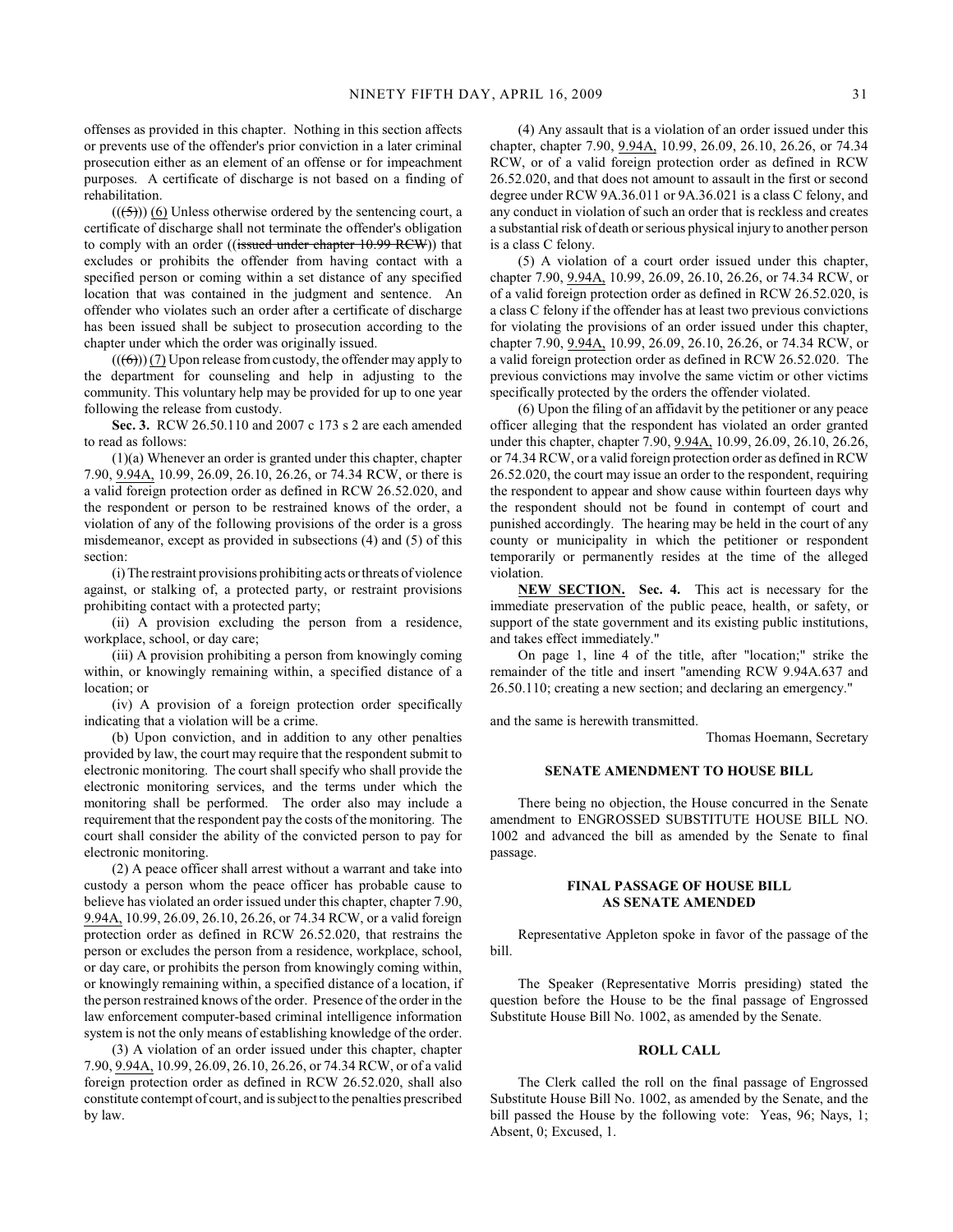Voting yea: Representatives Alexander, Anderson, Angel, Appleton, Armstrong, Bailey, Blake, Campbell, Carlyle, Chandler, Chase, Clibborn, Cody, Condotta, Conway, Cox, Crouse, Dammeier, Darneille, DeBolt, Dickerson, Driscoll, Dunshee, Eddy, Ericks, Ericksen, Finn, Goodman, Grant-Herriot, Green, Haigh, Haler, Hasegawa, Herrera, Hinkle, Hope, Hudgins, Hunt, Hunter, Hurst, Jacks, Johnson, Kagi, Kelley, Kenney, Kessler, Kirby, Klippert, Kretz, Kristiansen, Liias, Linville, Maxwell, McCoy, McCune, Miloscia, Moeller, Morrell, Morris, Nelson, O'Brien, Orcutt, Ormsby, Orwall, Parker, Pearson, Pedersen, Pettigrew, Priest, Probst, Quall, Roach, Roberts, Rodne, Rolfes, Ross, Santos, Schmick, Seaquist, Sells, Shea, Short, Simpson, Smith, Springer, Sullivan, Takko, Upthegrove, Van De Wege, Wallace, Walsh, Warnick, White, Williams, Wood and Mr. Speaker.

Voting nay: Representative Taylor. Excused: Representative Flannigan.

ENGROSSED SUBSTITUTE HOUSE BILL NO. 1002, as amended by the Senate, having received the necessary constitutional majority, was declared passed.

### **STATEMENT FOR THE JOURNAL**

I intended to vote YEA on ENGROSSED SUBSTITUTE HOUSE BILL NO. 1002.

DAVID V. TAYLOR, 15th District

### **MESSAGE FROM THE SENATE**

Mr. Speaker:

April 13, 2009

The Senate has passed ENGROSSED SUBSTITUTE HOUSE BILL NO. 1033 with the following amendment:

Strike everything after the enacting clause and insert the following:

"**NEW SECTION. Sec. 1.** The legislature finds that:

(1) Environmental health hazards associated with lead wheel weights are a preventable problem. People are exposed to lead fragments and dust when lead wheel weights fall from motor vehicles onto Washington roadways and are then abraded and pulverized by traffic. Lead wheel weights on and alongside roadways can contribute to soil, surface, and groundwater contamination and pose hazards to downstream aquatic life.

(2) Lead negatively affects every bodily system. While it is injurious to people of all ages, lead is especially harmful to fetuses, children, and adults of childbearing age. Effects of lead on a child's cognitive, behavioral, and developmental abilities may necessitate large expenditures of public funds for health care and special education. Irreversible damage to children and subsequent expenditures could be avoided if exposure to lead is reduced.

(3) There are no federal regulatory controls governing use of lead wheel weights. The legislature recognizes the state's need to protect the public from exposure to lead hazards.

**NEW SECTION.** Sec. 2. The definitions in this section apply throughout this chapter unless the context clearly requires otherwise.

(1) "Department" means the department of ecology.

(2) "Environmentally preferred wheel weight" means any wheel weight used for balancing motor vehicle wheels that do not include more than 0.5 percent by weight of any chemical, group of chemicals, or metal of concern identified by rule under chapter 173-333 WAC.

(3) "Lead wheel weight" means any externally affixed or attached wheel weight used for balancing motor vehicle wheels and composed of greater than 0.1 percent lead by weight.

(4) "Person" includes any individual, firm, association, partnership, corporation, governmental entity, organization, or joint venture.

(5) "Vehicle" means any motor vehicle registered in Washington with a wheel diameter of less than 19.5 inches or a gross vehicle weight of fourteen thousand pounds or less.

**NEW SECTION. Sec. 3.** (1) On and after January 1, 2011, a person who replaces or balances motor vehicle tires must replace lead wheel weights with environmentally preferred wheel weights on all vehicles when they replace or balance tires in Washington. However, the person may use alternatives to lead wheel weights that are determined by the department to not qualify as environmentally preferred wheel weights for up to two years following the date of that determination, but must thereafter use environmentally preferred wheel weights.

(2) A person who is subject to the requirement in subsection (1) of this section must recycle the lead wheel weights that they remove.

(3) A person who fails to comply with subsection (1) of this section is subject to penalties prescribed in section 5 of this act. A violation of subsection (1) of this section occurs with respect to each vehicle for which lead wheel weights are not replaced in compliance with subsection  $(1)$  of this section.

(4) An owner of a vehicle is not subject to any requirement in this section.

**NEW SECTION. Sec. 4.** (1) The department shall achieve compliance with section 3 of this act through the enforcement sequence specified in this section.

(2) To provide assistance in identifying environmentally preferred wheel weights, the department shall, by October 1, 2010, prepare and distribute information regarding this chapter to the maximum extent practicable to:

(a) Persons that replace or balance motor vehicle tires in Washington; and

(b) Persons generally in the motor vehicle tire and wheel weight manufacturing, distribution, wholesale, and retail industries.

(3) The department shall issue a warning letter to a person who fails to comply with section 3 of this act and offer information or other appropriate assistance. If the person does not comply with section 3(1) of this act within one year of the department's issuance of the warning letter, the department may assess civil penalties under section 5 of this act.

**NEW SECTION. Sec. 5.** (1) An initial violation of section 3(1) of this act is punishable by a civil penalty not to exceed five hundred dollars. Subsequent violations of section 3(1) of this act are punishable by civil penalties not to exceed one thousand dollars for each violation.

(2) Penalties collected under this section must be deposited in the state toxics control account created in RCW 70.105D.070.

**NEW SECTION. Sec. 6.** The department may adopt rules to fully implement this chapter.

**NEW SECTION. Sec. 7.** If any provision of this act or its application to any person or circumstance is held invalid, the remainder of the act or the application of the provision to other persons or circumstances is not affected.

**NEW SECTION. Sec. 8.** Sections 1 through 7 of this act constitute a new chapter in Title 70 RCW."

On page 1, line 2 of the title, after "impacts;" strike the remainder of the title and insert "adding a new chapter to Title 70 RCW; and prescribing penalties."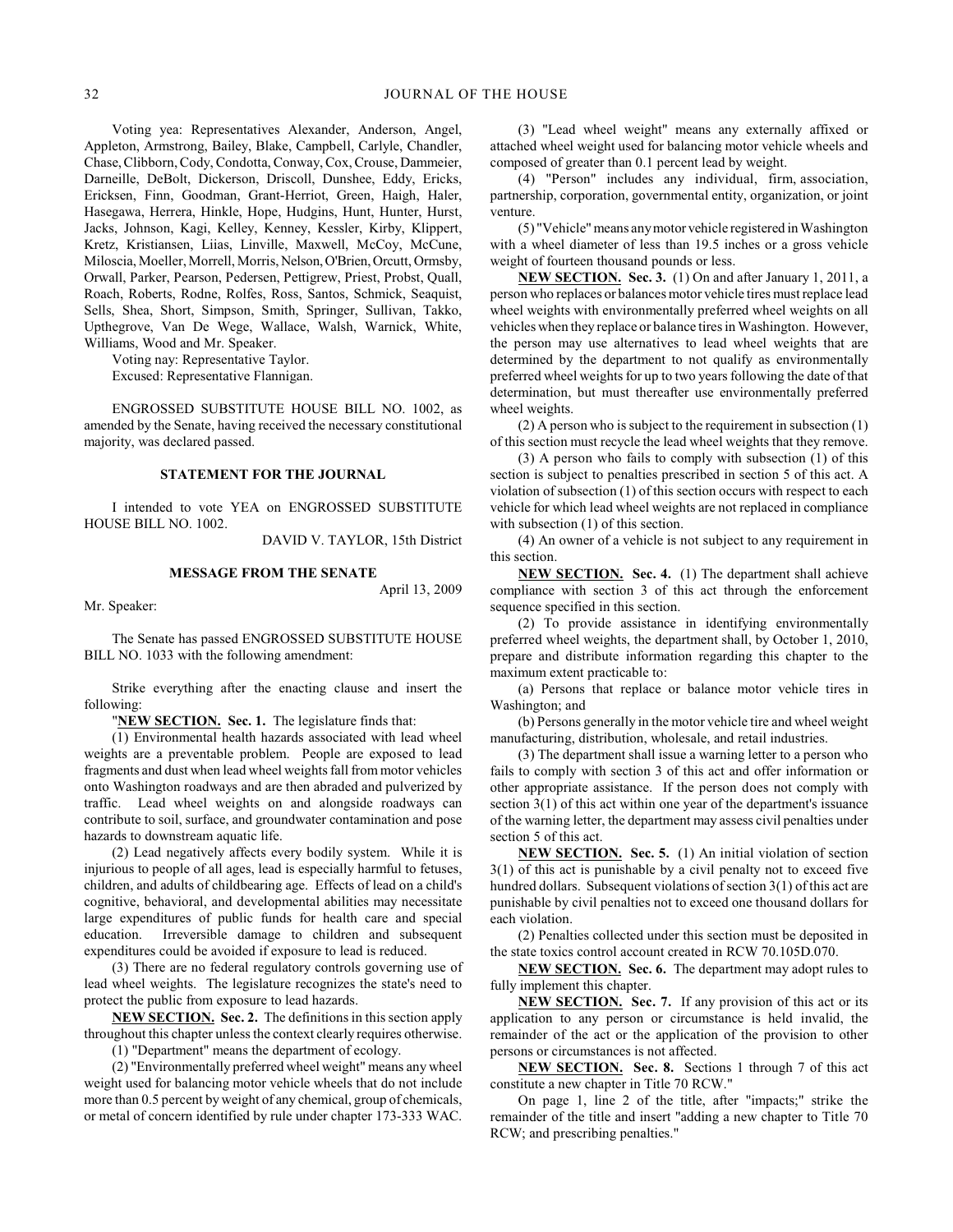and the same is herewith transmitted.

Thomas Hoemann, Secretary

### **SENATE AMENDMENT TO HOUSE BILL**

There being no objection, the House concurred in the Senate amendment to ENGROSSED SUBSTITUTE HOUSE BILL NO. 1033 and advanced the bill as amended by the Senate to final passage.

# **FINAL PASSAGE OF HOUSE BILL AS SENATE AMENDED**

Representative Campbell spoke in favor of the passage of the bill.

Representative Shea spoke against the passage of the bill.

The Speaker (Representative Morris presiding) stated the question before the House to be the final passage of Engrossed Substitute House Bill No. 1033, as amended by the Senate.

#### **ROLL CALL**

The Clerk called the roll on the final passage of Engrossed Substitute House Bill No. 1033, as amended by the Senate, and the bill passed the House by the following vote: Yeas, 67; Nays, 30; Absent, 0; Excused, 1.

Voting yea: Representatives Angel, Appleton, Bailey, Campbell, Carlyle, Chase, Clibborn, Cody, Conway, Dammeier, Darneille, Dickerson, Driscoll, Dunshee, Eddy, Ericks, Finn, Goodman, Grant-Herriot, Green, Haigh, Hasegawa, Hudgins, Hunt, Hunter, Hurst, Jacks, Kagi, Kelley, Kenney, Kessler, Kirby, Liias, Linville, Maxwell, McCoy, McCune, Miloscia, Moeller, Morrell, Morris, Nelson, O'Brien, Ormsby, Orwall, Pedersen, Pettigrew, Priest, Probst, Quall, Roberts, Rolfes, Santos, Seaquist, Sells, Simpson, Smith, Springer, Sullivan, Takko, Upthegrove, Van De Wege, Wallace, White, Williams, Wood and Mr. Speaker.

Voting nay: Representatives Alexander, Anderson, Armstrong, Blake, Chandler, Condotta, Cox, Crouse, DeBolt, Ericksen, Haler, Herrera, Hinkle, Hope, Johnson, Klippert, Kretz, Kristiansen, Orcutt, Parker, Pearson, Roach, Rodne, Ross, Schmick, Shea, Short, Taylor, Walsh and Warnick.

Excused: Representative Flannigan.

ENGROSSED SUBSTITUTE HOUSE BILL NO. 1033, as amended by the Senate, having received the necessary constitutional majority, was declared passed.

#### **MESSAGE FROM THE SENATE**

Mr. Speaker:

The Senate has passed SUBSTITUTE HOUSE BILL NO. 1038

April 7, 2009

with the following amendment:

Strike everything after the enacting clause and insert the following:

"**NEW SECTION. Sec. 1.** (1) The legislature finds that the specialized forest products work group created pursuant to section 2, chapter 392, Laws of 2007 produced a number of consensus recommendations to the legislature as to how the permitting

requirements of chapter 76.48 RCW can be improved. In making recommendations, the work group focused on the goals enumerated in RCW 76.48.010 (as recodified by this act).

(2) It is the intent of the legislature to enact those recommendations contained in the report submitted to the legislature from the specialized forest products work group in December 2008 that require statutory modifications.

(3) It is also the intent of the legislature for the department of natural resources, along with other state and local agencies, to take those administrative actions necessary to execute the recommendations contained in the report that do not require statutory changes. When taking administrative actions regarding specialized forest products, those actions should, when appropriate, be conducted consistent with recommendations contained in the report submitted to the legislature from the specialized forest products work group.

**Sec. 2.** RCW 76.48.010 and 1967 ex.s. c 47 s 2 are each amended to read as follows:

 $(1)$  It is in the public interest of this state to protect  $((a \text{ great}))$  and important natural resource and to provide  $((a + b)$ protection to the landowners of the state of Washington from the theft of specialized forest products.

(2) To satisfy this public interest, this chapter is intended to:

(a) Provide law enforcement with reasonable tools;

(b) Reasonably protect landowners from theft;

(c) Ensure that requirements are not unduly burdensome to those harvesting, transporting, possessing, and purchasing specialized forest products;

(d) Craft requirements that are clear and readily understandable; and

(e) Establish requirements that are able to be administered and enforced consistently statewide.

**Sec. 3.** RCW 76.48.020 and 2008 c 191 s 9 are each amended to read as follows:

The definitions in this section apply throughout this chapter unless the context clearly requires otherwise.

(1) "Artistic cedar product" means a product made from the wood of a cedar tree, including western red cedar, that is not included in the definition of "cedar products" and has been carved, turned, or otherwise manipulated to more than an insignificant degree with the objective intent to be an artistic expression and that would be or is recognized by the applicable local market as having an economic value greater than the value of the raw materials used. Examples of artistic cedar products include, but are not limited to:

(a) Chainsaw carvings;

(b) Hand carvings;

(c) Decorative bowls and boxes.

(2) "Authorization" means a properly completed preprinted form authorizing the transportation or possession of Christmas trees  $((which contains the information required by))$  prepared consistent with RCW 76.48.080 $((\frac{1}{2} \times \frac{1}{2})$  which is filed before the harvesting occurs with the sheriff of the county in which the harvesting is to occur)) (as recodified by this act).

 $((2))$  (3) "Bill of lading" means a written or printed itemized list or statement of particulars pertinent to the transportation or possession of a specialized forest product prepared consistent with RCW 76.48.080 (as recodified by this act).

 $((\overline{(3)}))$  (4) "Cascara bark" means the bark of a Cascara tree.

 $(((4) "Cedar processor" means any person who purchases, takes,$ or retains possession of cedar products or cedar salvage for later sale in the same or modified form following removal and delivery from the land where harvested.))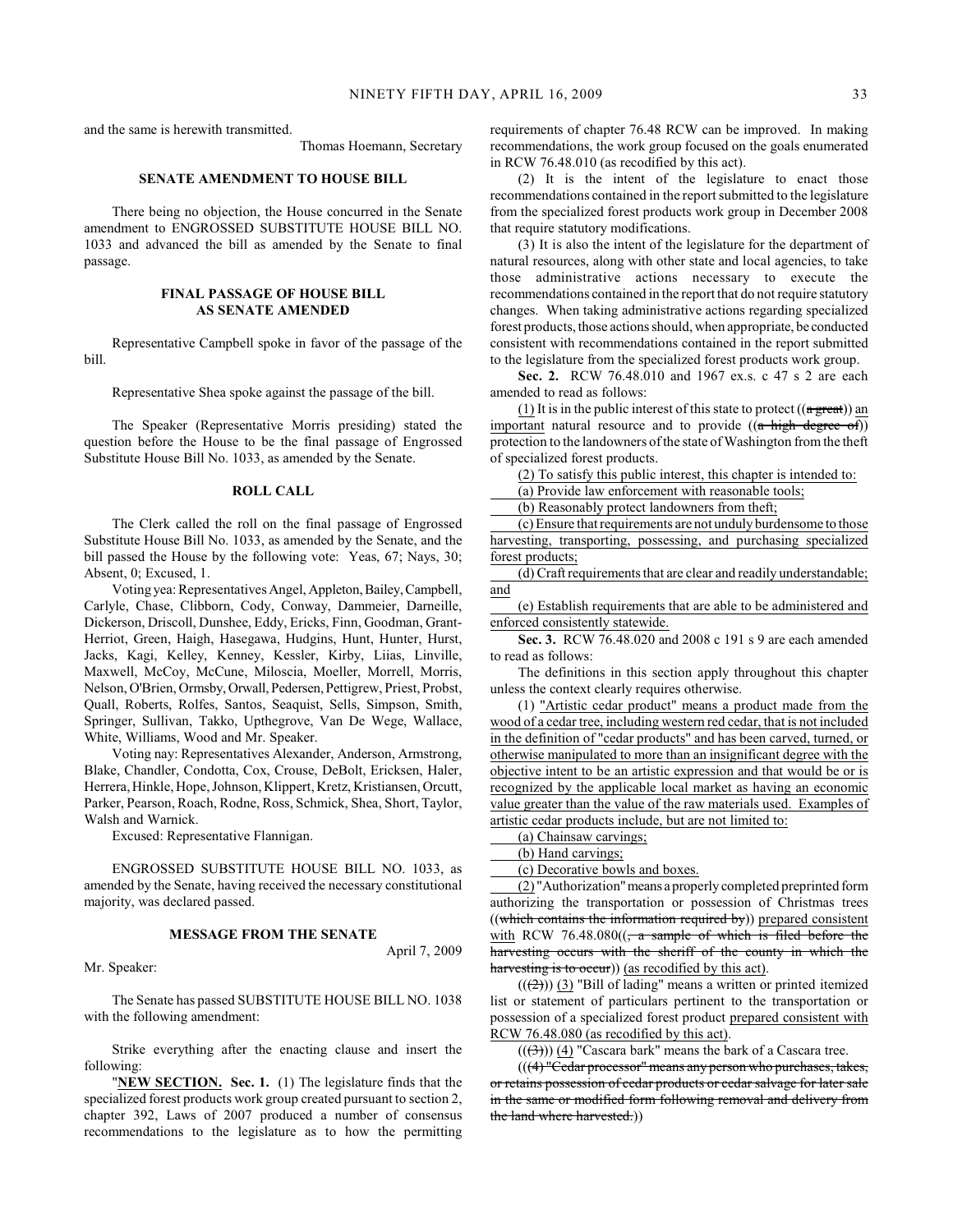(5) (("Cedar products" means cedar shakeboards, shake and shingle bolts, and rounds one to three feet in length.

(6) "Cedar salvage" means cedar chunks, slabs, stumps, and logs having a volume greater than one cubic foot and being harvested or transported from areas not associated with the concurrent logging of timber stands (a) under a forest practices application approved or notification received by the department of natural resources, or (b) under a contract or permit issued by an agency of the United States government.)) (a) "Cedar products" means the following if made from the wood of a cedar tree, including western red cedar:

(i) Shake and shingle bolts;

(ii) Fence posts and fence rails;

(iii) Logs not covered by a valid approved forest practices application or notification under chapter 76.09 RCW; and

(iv) Other pieces measuring fifteen inches or longer.

(b) "Cedar products" does not include those materials identified in the definition of "processed cedar products" or "artistic cedar products."

 $((\overline{(\overline{7})}))$  (6) "Christmas trees" means any evergreen trees ((or the top thereof, commonly known as Christmas trees, with limbs and branches, with or without roots, including fir, pine, spruce, cedar, and other coniferous species)) including fir, pine, spruce, cedar, and other coniferous species commonly known as Christmas trees. The definition of Christmas trees includes trees with or without the roots intact and the tops of the trees. The definition of Christmas trees does not include trees without limbs or branches.

 $(((8))$  $(7)$  "Cut or picked evergreen foliage $((\frac{1}{6})$ " commonly known as brush,)) " means evergreen boughs, huckleberry foliage, salal, fern, Oregon grape, rhododendron, mosses, bear grass, ((scotch broom (Cytisus scoparius),)) and other cut or picked evergreen products. "Cut or picked evergreen foliage" does not ((mean)) include cones, berries, any foliage that does not remain green year-round,  $((\sigma r))$ seeds, or any plant listed on the state noxious weed list under RCW 17.10.080.

 $((\rightarrow))$  (8) "Department" means the department of natural resources.

(9) "First specialized forest products buyer" means the first person that receives any specialized forest products after they leave the harvest site.

(10) "Harvest" means to separate, by cutting, prying, picking, peeling, breaking, pulling, splitting, or otherwise removing, a specialized forest product  $((a)$  from its physical connection or contact with the land or vegetation upon which it is or was growing or (b) from the position in which it is lying upon the land)). "Harvest" includes both removing a specialized forest product from its original physical connection with the land and collecting a specialized forest product that has been previously separated from the land.

 $((\text{+}10))$  (11) "Harvest site" means each location where one or more persons are engaged in harvesting specialized forest products close enough to each other that communication can be conducted with an investigating law enforcement officer in a normal conversational tone.

 $((\text{(+1)}))$  (12) "Huckleberry" means the following species of edible berries, if they are not nursery grown: Big huckleberry (*Vaccinium membranaceum*), Cascade blueberry (*Vaccinium deliciosum*), evergreen huckleberry (*Vaccinium ovatum*), red huckleberry (*Vaccinium parvifolium*), globe huckleberry (*Vaccinium globulare*), oval-leaf huckleberry (*Vaccinium ovalifolium*), Alaska huckleberry (*Vaccinium alaskaense*), dwarf huckleberry (*Vaccinium caespitosum*), western huckleberry (*Vaccinium occidentale*), bog

blueberry (*Vaccinium uliginosum*), dwarf bilberry (*Vaccinium myrtillus*), and grouse whortleberry (*Vaccinium scoparium*).

 $(((12))$ ) (13) "Landowner" means, with regard to real property, the private owner, the state of Washington or any political subdivision, the federal government, or a person who by deed, contract, or lease has authority to harvest and sell the specialized forest products of the property. "Landowner" does not include the purchaser or successful high bidder at a public or private timber sale.

 $((+3))$  (14) "Native ornamental trees and shrubs" means any trees or shrubs which are not nursery grown and which have been removed from the ground with the roots intact.

 $((14)$  "Permit area" means a designated tract of land that may contain single or multiple harvest sites)) (15) "Permittee" means a person who is authorized by a permit issued consistent with this chapter to harvest, possess, and transport specialized forest products or to sell huckleberries.

 $(((15))$ ) (16) "Permittor" means the landowner of the land from where specialized forest products were, or are planned to be, harvested under a permit issued consistent with this chapter.

(17) "Person" includes the plural and all corporations, foreign or domestic, copartnerships, firms, and associations of persons.

 $((\text{(+6)}))$  (18) "Processed cedar products" means ((cedar shakes, shingles, fence posts, hop poles, pickets, stakes, rails, or rounds less than one foot in length)) products made from the wood of a cedar tree, including western red cedar, that have undergone more than an insignificant degree of value-added processing and are not included in the definition of "cedar products." Examples of processed cedar products include, but are not limited to:

(a) Shakes;

(b) Shingles;

(c) Hop poles;

(d) Pickets; and

(e) Stakes.

 $(((17)$  "Sheriff" means, for the purpose of validating specialized forest products permits, the county sheriff, deputy sheriff, or an authorized employee of the sheriff's office or an agent of the office. (18))) (19) "Sales invoice" means a written or printed itemized list or statement of particulars pertinent to the transportation or possession of a specialized forest product prepared consistent with RCW 76.48.080 (as recodified by this act).

(20) "Secondary specialized forest products buyer" means any person who receives any specialized forest products after the transaction with the first specialized forest products buyer.

(21) "Specialized forest products" means ((Christmas trees, native ornamental trees and shrubs, cut or picked evergreen foliage, cedar products, cedar salvage, processed cedar products, specialty wood, wild edible mushrooms, and Cascara bark) the following:

(a) Specialty wood;

(b) More than five Christmas trees;

(c) More than five native ornamental trees and shrubs;

(d) More than twenty pounds of cut or picked evergreen foliage; (e) More than five pounds of Cascara bark; and

(f) More than five United States gallons of wild edible mushrooms.

 $((\overline{(19)}))$  (22) "Specialized forest products permit" or "permit" means a printed document ((in a form printed by the department of natural resources, or true copy thereof, that is signed by a landowner or his or her authorized agent or representative, referred to in this chapter as "permitters" and validated by the county sheriff and authorizes a designated person, referred to in this chapter as "permittee," who has also signed the permit, to harvest and transport a designated specialized forest product from land owned or controlled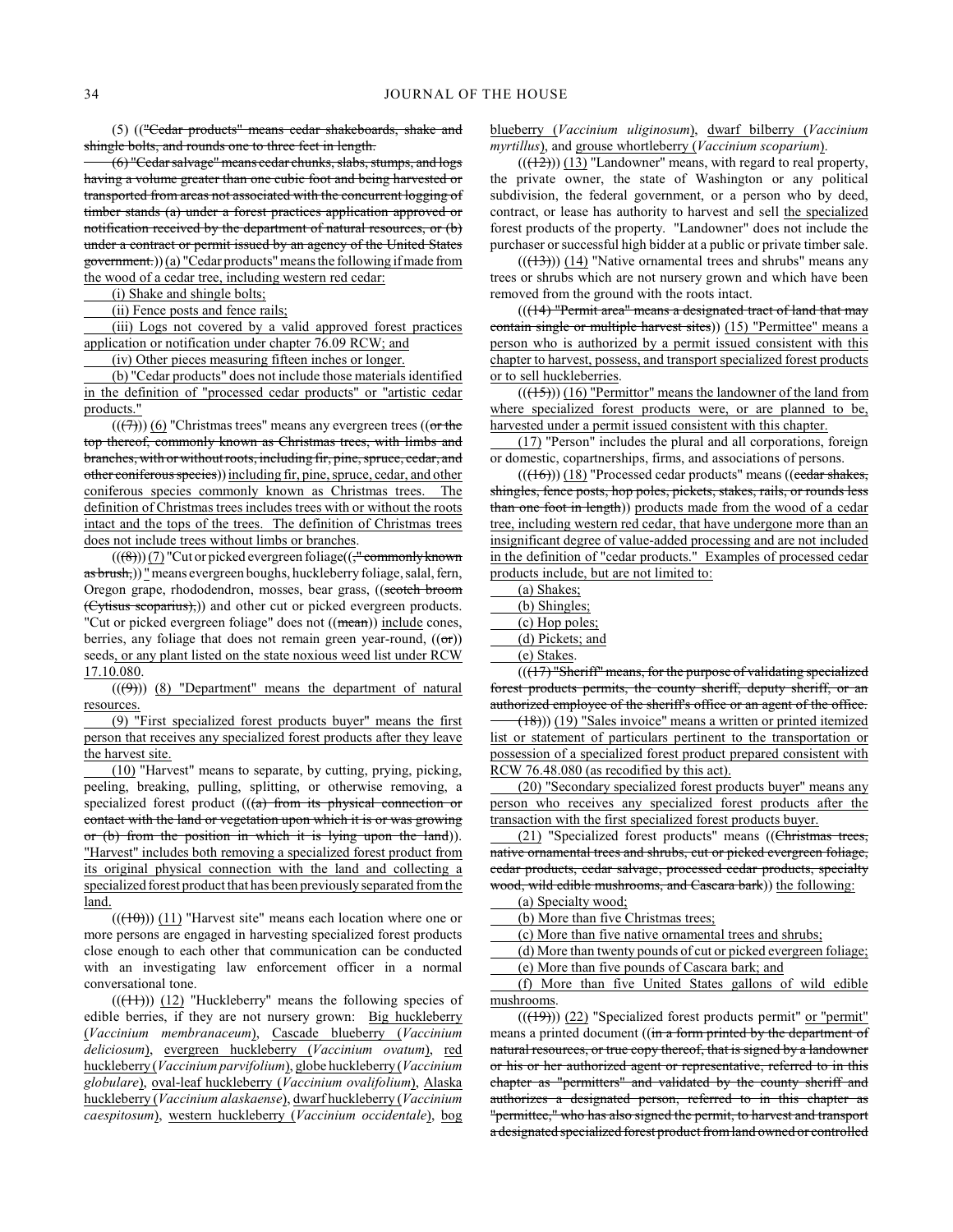and specified by the permitter and that is located in the county where the permit is issued, or sell raw or unprocessed huckleberries)) and all attachments completed in compliance with the requirements of this chapter and includes both validated permits and verifiable permits.

 $(((20))$  (23) "Specialty wood" means  $((\text{wood}))$ :

(a) A cedar product; or

(b) Englemann spruce, Sitka spruce, big leaf maple, or western red alder that  $((is))$ :

 $((\text{(a)}))$  (i) Is in logs ((less than eight feet in length)), chunks, slabs, stumps, or burls;  $((and$ 

(b) One or more of the following:

(i) Of the species western red cedar, Englemann spruce, Sitka spruce, big leaf maple, or western red alder;))

(ii) Is capable of being cut into a segment that is without knots in a portion of the surface area at least ((twenty-one)) nineteen inches long and seven and a quarter inches wide when measured from the outer surface toward the center;  $((\sigma r)^2)(\sigma r)^2$ 

(iii) Suitable for the purposes of making musical instruments or ornamental boxes))

(iii) Measures:

(A) Nineteen inches or longer;

(B) Greater than one and three-quarter inches thick; and

(C) Seven and one-quarter inches or greater in width; and

(iv) Is being harvested or transported from areas not associated with the concurrent logging of timber stands:

(A) Under a forest practices application approval or notification received by the department under chapter 76.09 RCW; or

(B) Under a contract or permit issued by an agency of the United States government.

 $(((21)$  "Specialty wood buyer" means the first person that receives any specialty wood product after it leaves the harvest site.

 $(22)$ )) (24) "Specialty wood processor" means any person who purchases, takes, or retains possession of specialty wood ((products or specialty wood salvage)) for later sale in the same or modified form following removal and delivery from the land where harvested.

 $((23))$  (25) "Transportation" means the physical conveyance of specialized forest products outside or off of a harvest site by any means.

 $((24))$   $(26)$  "True copy" means a replica of a  $((\text{valdated}))$ specialized forest products permit  $((a\mathbf{s}))$  reproduced  $((b\mathbf{y} \cdot \mathbf{a} \cdot \mathbf{c} \cdot \mathbf{b})$ machine capable of effectively reproducing the information contained on the permittee's copy of the specialized forest products permit. A copy is made true by the permittee or the permittee and permitter signing in the space provided on the face of the copy. A true copy will be effective until the expiration date of the specialized forest products permit unless the permittee or the permittee and permitter specify an earlier date. A permitter may require the actual signatures of both the permittee and permitter for execution of a true copy by so indicating in the space provided on the original copy of the specialized forest products permit. A permittee, or, if so indicated, the permittee and permitter, may condition the use of the true copy to harvesting only, transportation only, possession only, or any combination thereof)) as provided in section 6 of this act.

 $((25))$  (27) "Validated permit" means a permit that is validated as required under this chapter prior to the harvest, transportation, or possession of specialized forest products.

(28) "Verifiable permit" means a permit that contains the required information allowing a law enforcement officer to verify the validity of the information contained on the permit but that does not require validation prior to the harvest, transportation, or possession of specialized forest products.

(29) "Wild edible mushrooms" means edible mushrooms not cultivated or propagated by ((artificial)) domestic means.

**Sec. 4.** RCW 76.48.060 and 2008 c 191 s 3 are each amended to read as follows:

(1) Except as provided in RCW 76.48.100 (as recodified by this act), a completed specialized forest products permit ((validated by the county sheriff shall be obtained by a person prior to)) issued under this chapter is required prior to engaging in the following activities:

(a) Harvesting any specialized forest products from any lands, including his or her own $((, \text{more than five Christmas trees}, \text{more than}$ five native ornamental trees or shrubs, more than five pounds of cut or picked evergreen foliage, any cedar products, cedar salvage, processed cedar products, or more than five pounds of Cascara bark, or more than five United States gallons of a single species of wild edible mushroom; or

(b) Selling, or offering for sale, any amount of raw or unprocessed huckleberries.

(2) Specialized forest products permit forms shall be provided by the department of natural resources, and shall be made available through the office of the county sheriff to permittees or permitters in reasonable quantities. A permit form shall be completed in triplicate for each permitter's property on which a permittee harvests specialized forest products. A properly completed permit form shall be mailed or presented for validation to the sheriff of the county in which the specialized forest products are to be harvested.

(3) Before a permit form is validated by the sheriff, sufficient personal identification may be required to reasonably identify the person mailing or presenting the permit form and the sheriff may conduct other investigations as deemed necessary to determine the validity of the information alleged on the form. When the sheriff is reasonably satisfied as to the truth of the information, the form shall be validated with the sheriff's validation stamp.

(4) Upon validation, the form shall become the specialized forest products permit authorizing the harvesting, possession, or transportation of specialized forest products and the sale of huckleberries, subject to any other conditions or limitations which the permitter may specify. Two copies of the permit shall be given or mailed to the permitter, or one copy shall be given or mailed to the permitter and the other copy given or mailed to the permittee. The original permit shall be retained in the office of the county sheriff validating the permit.

(5) In the event a single land ownership is situated in two or more counties, a specialized forest product permit shall be completed as to the land situated in each county.

(6) While engaged in harvesting of specialized forest products, permittees, or their agents or employees, must have readily available at each harvest site a valid permit or true copy of the permit.)) land.

(b) Possessing or transporting any specialized forest products, unless the person has in his or her possession either of the following in lieu of a permit:

(i) A true copy of the permit;

(ii) If the person is transporting the specialized forest product from a location other than the harvest site or is a first or secondary specialized forest products buyer, a sales invoice, bill of lading, or, for the possession and transportation of Christmas trees only, an authorization if a copy of the authorization has been filed prior to the harvest of the Christmas trees with the sheriff's office for the county in which the Christmas trees are to be harvested;

(iii) A bill of lading or documentation issued in or by another state, a Canadian province, or the federal government indicating the true origin of the specialized forest products as being outside of Washington; or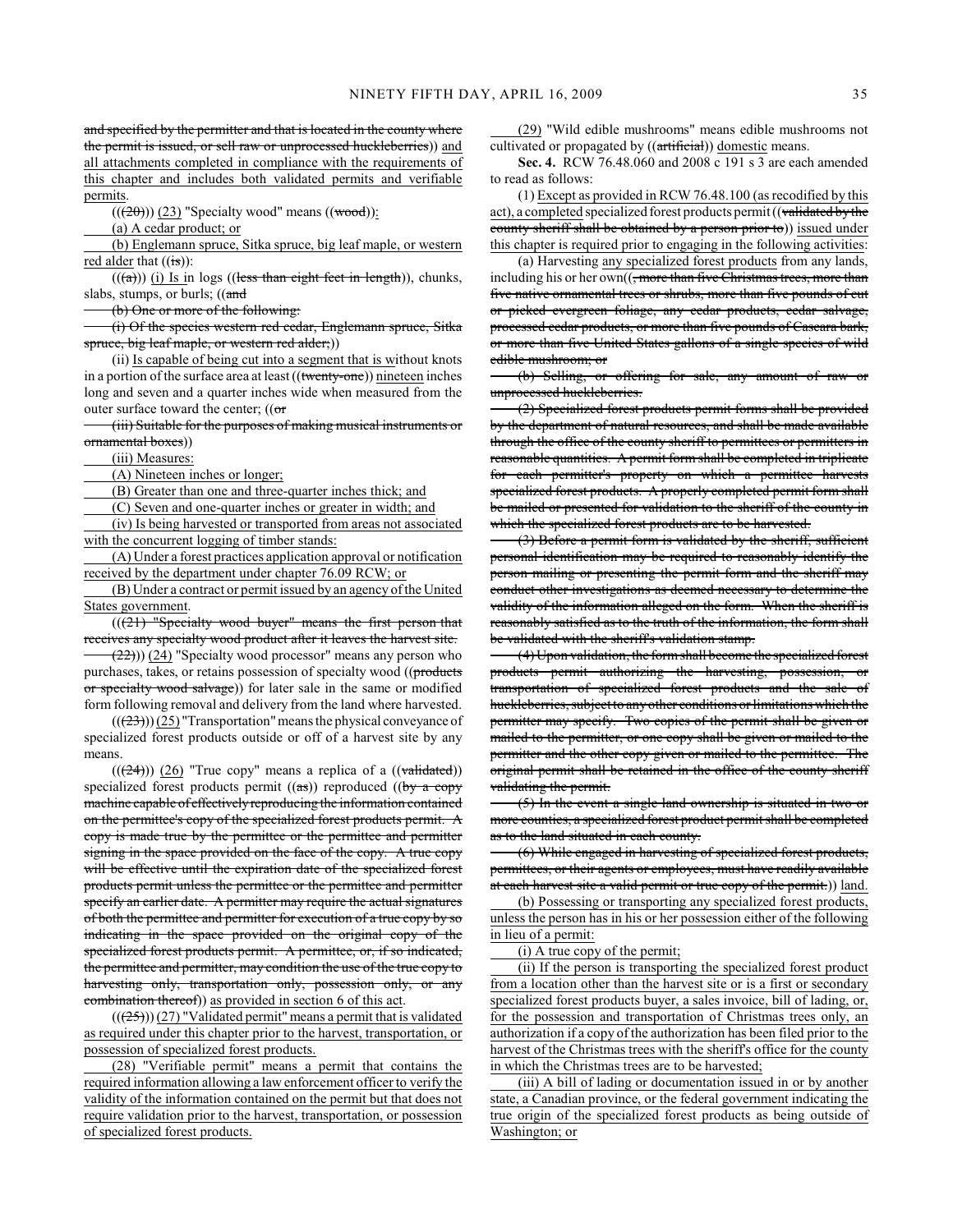(iv) If the products were harvested within the operational area defined by a valid forest practices application or notification under chapter 76.09 RCW, a sequentially numbered load ticket generated by the landowner or the landowner's agent that includes, at a minimum, all information required on a bill of lading and the forest practices application number.

(c) Selling, or offering for sale, any amount of raw or unprocessed huckleberries, regardless if the huckleberries were harvested with the consent of the landowner, unless the possessor of the huckleberries being offered for sale is able to show that the huckleberries originated on land owned by the United States forest service and displays a valid permit from the United States forest service that lawfully entitles the possessor to harvest the huckleberries in question.

(2)(a) Unless otherwise designated by the permittor as provided in this subsection, a permit or true copy must be readily available for inspection at each harvest site.

(b) An individual permit or true copy must be carried and made readily available for inspection by each individual permittee at a harvest site if the permittor designated an individual permit or true copy as an additional condition or limitation specified on the permit under RCW 76.48.050 (as recodified by this act).

**Sec. 5.** RCW 76.48.080 and 1979 ex.s. c 94 s 7 are each amended to read as follows:

 $((The)$  An authorization, sales invoice, or bill of lading ((required by RCW 76.48.070 shall)) must specify the following in order to satisfy the requirements of this chapter:

(1) The date of  $((its execution))$  the product's transportation.

(2) The ((number)) amount and type of specialized forest products  $((\text{solid or}))$  being transported.

(3) The name and address of the  $((\text{owner}, \text{vendor}, \text{or donor of})$ the specialized forest products.

(4) The name and address of the vendee, donee, or receiver of the)) person receiving the specialized forest products.

 $((5)$  The location of origin of the specialized forest products.) (4) The name and address of the first or secondary specialized forest products buyer, specialty wood processor, or other person from where the specialized forest products are being transported.

(5) The name of the driver transporting the specialized forest products.

(6) The license plate number of the vehicle transporting the specialized forest product.

**NEW SECTION. Sec. 6.** A new section is added to chapter 76.48 RCW to read as follows:

(1) A true copy of a specialized forest products permit is valid if:

(a) The copy is reproduced by a copy machine capable of effectively reproducing the permit information required under RCW 76.48.050 (as recodified by this act); and

(b)(i) The permittee has provided an original signature in the space provided on the face of the copy.

(ii) An actual signature of the permittor is also required for a true copy to be valid if the permittor indicates on the space provided for signatures on the original permit that the actual signature of the permittor is required for the validation of any copies.

(2) A true copy is effective until the expiration date of the underlying permit unless an earlier date is provided by the signatories to the copy.

(3) Eithersignatory to a permit may condition the use of the true copy for only harvesting, only possessing, only transporting, or a combination of harvesting, possessing, and transporting the associated specialized forest products by indicating the limitations of the true copy on the permit or the copy.

(4) Any permittee issuing a true copy must record and retain for one year the following information:

(a) The date the true copy is issued;

(b) The license plate number and make and model of the vehicle to be used with the true copy;

(c) The name and address of the person receiving the true copy; (d) The unique number assigned to a valid state identification document issued to the person; and

(e) The expiration date of the true copy.

**NEW SECTION. Sec. 7.** A new section is added to chapter 76.48 RCW to read as follows:

(1)(a) Except for the sale of huckleberries, the permit requirements of RCW 76.48.060 (as recodified by this act) may be satisfied with either a validated permit or a verifiable permit. The decision to use a validated or verifiable permit must be made and agreed upon jointly by the permittee and the permittor.

(b) For the sale of huckleberries, only a validated permit satisfies the requirements of RCW 76.48.060 (as recodified by this act).

(2)(a) Forms for both validated permits and verifiable permits must be provided by the department and be made available in reasonable quantities through county sheriff offices and other locations deemed appropriate by the department.

(b) In designing the forms, the department shall ensure that:

(i) All mandatory requirements of this chapter are satisfied;

(ii) The type of permit is clearly marked on the form;

(iii) Each permit is separately numbered and the issuance of the permits are by unique numbers; and

(iv) The form is designed in a manner allowing a permittor to require his or her signature on all true copies as provided in section 6 of this act.

(3) Permit forms must be completed in triplicate for each property and in each county in which specialized forest products are proposed to be harvested or huckleberries sold.

(4)(a) Within five business days after the signature of the permittor on the form for a verifiable permit, as required in RCW 76.48.050 (as recodified by this act), the original permit form must be provided by the permittee to the sheriff of the county in which the specialized forest products are to be harvested. The permittee may provide the permit form in a manner convenient to the permittee and the sheriff's office, including in-person presentation or by mail. If mailed, the permit form must be postmarked within the time window established under this subsection.

(b) Upon full completion, as provided in RCW 76.48.050 (as recodified by this act), the permit form for a validated permit must, except for permits to sell huckleberries, be mailed or presented for validation to the sheriff of the county in which the specialized forest products are to be harvested. Validated permits relating to the sale of huckleberries may be validated by the sheriff of any county in the state.

(5) Two copies of the permit must be retained by the permittee, of which one copy must be given or mailed to the permittor by the permittee. The original permit must be retained in the office of the county sheriff for the purposes of verifying the permit, if necessary.

(6) All permits expire no later than the end of the calendar year in which they are issued.

(7) Permits provided under this section are subject to any other conditions or limitations that the permittor may specify.

(8) Before a permit form is accepted or validated by a sheriff, sufficient personal identification may be required to reasonably identify the person mailing or presenting the permit form. The sheriff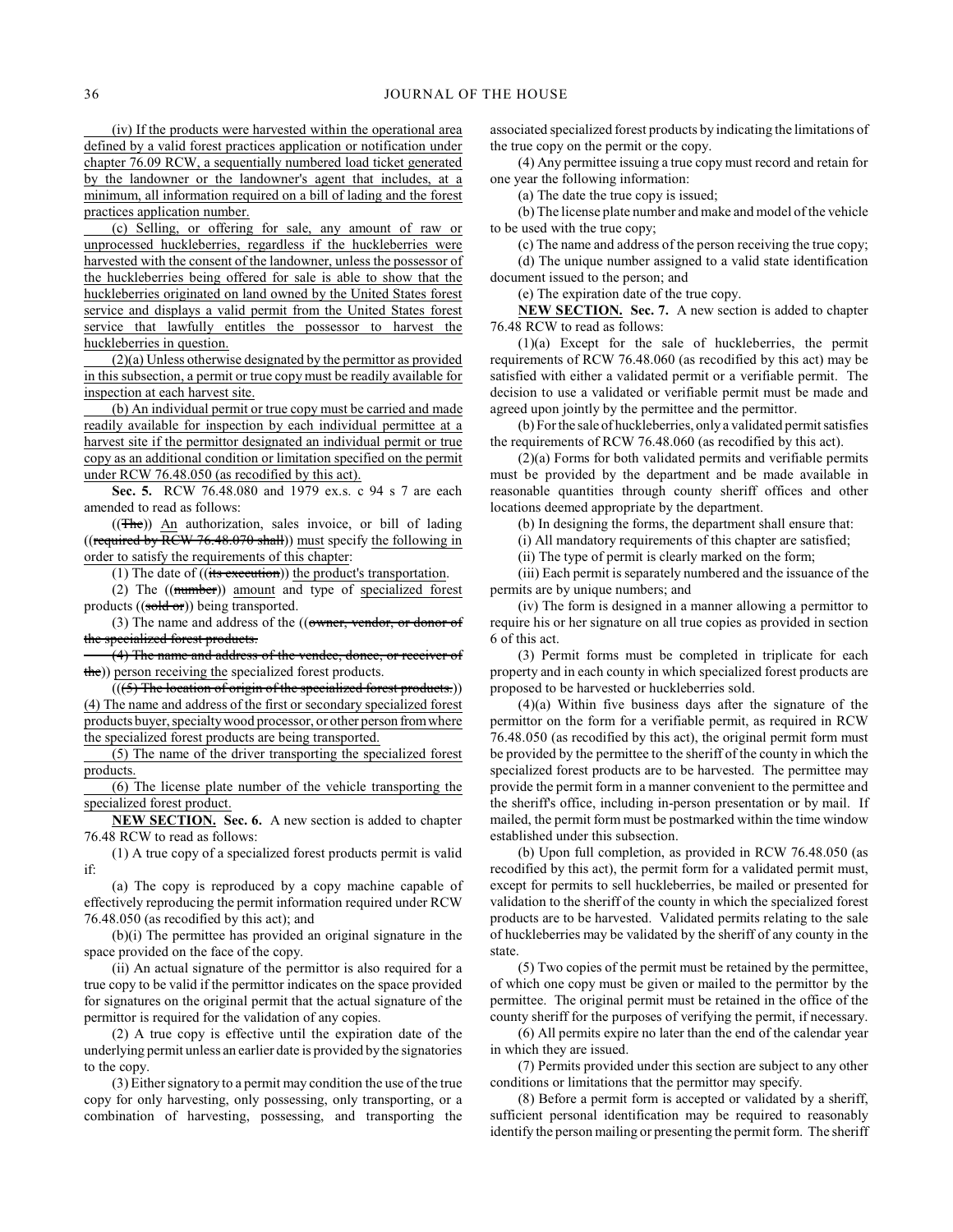may conduct other investigations as deemed necessary to determine the validity of the information alleged on the form.

(9) In the event a single land ownership is situated in two or more counties, a permit form must be completed, as provided in this section, for the portions of the ownership situated in each county.

(10) Permits that are validated by or provided to a sheriff's office under this section must be maintained by that office for a length of time determined by the appropriate records retention schedule.

**NEW SECTION. Sec. 8.** A new section is added to chapter 76.48 RCW to read as follows:

(1) Forms for a verifiable permit become valid for the purposes of RCW 76.48.060 (as recodified by this act) upon the completion of all information required by RCW 76.48.050 (as recodified by this act).

(2) Forms for a validated permit become valid for the purposes of RCW 76.48.060 (as recodified by this act) upon the validation of the form by the appropriate county sheriff.

**Sec. 9.** RCW 76.48.050 and 2008 c 191 s 2 are each amended to read as follows:

(1) ((Except as otherwise provided in subsection (3) of this section,)) A specialized forest products ((permits shall consist of properly completed permit forms validated by the sheriff of the county in which the specialized forest products are to be harvested. Each permit shall be separately numbered and the issuance of the permits shall be by consecutive numbers. All specialized forest products permits shall expire at the end of the calendar year in which issued, or sooner, at the discretion of the permitter)) permit form may not be validated or accepted for verification by a sheriff unless the permit satisfies the requirements of this section.

(2) A properly completed ((specialized forest products)) permit form shall include:

(a) The date of its execution and expiration;

(b) The name, address, up to three telephone numbers,  $((\text{if any},))$ and signature of the ((permitter)) permittee and permittor;

(c) ((The name, address, telephone number, if any, and signature of the permittee;

 $\left(\frac{d}{d}\right)$ ) The type of specialized forest products to be harvested or transported;

 $((\text{e}))$  (d) The approximate amount or volume of specialized forest products to be harvested or transported;

 $((\text{ }\\mathbf{f}))$  (e)(i) For validated permits only, the parcel number or the legal description of the property from which the specialized forest products are to be harvested or transported $(($ ,  $\frac{\text{including}}{\text{if}})$ ;

(ii) For verifiable permits only:

(A) The parcel number for where the harvesting is to occur, unless the owner of the parcel actually lives at the parcel and the parcel's boundaries comprise an area one acre in size or smaller;

(B) The address of the property where the harvesting is to occur if the owner of the property lives at the parcel and the parcel's boundaries comprise an area less than one acre;

(C) The name of the county( $\left(\frac{\pi}{6}$  or the state or province if outside the state of Washington)) where the harvesting is to occur; and

(D) An accurate report or statement from the county assessor of the county where the specialized forest products are to be harvested that provides clear evidence that the permittor named on the verifiable permit is the owner of the parcel named on the permit;

 $((\frac{1}{(g)}))$  (f) A description by local landmarks of where the harvesting is to occur, or from where the specialized forest products are to be transported;

 $((\text{th}))$  (g) For ((cedar products, cedar salvage, and)) specialty wood, a copy of a map or aerial photograph, with defined permitted boundaries, included as an attachment to the permit;

 $((\overrightarrow{(t)}))$  (h)(i) For validated permits, a copy of a valid picture identification of the permittee on the copy of the permit form that is presented to the sheriff; and

(ii) For verifiable permits, the unique number assigned to a valid state identification document for both the permittee and permittor; and

 $((\overrightarrow{(t)}))$  (i) The details of any other condition or limitation which the ((permitter)) permittor may specify.

(3) For permits intended to satisfy the requirements of RCW  $((76.48.210))$  76.48.060 (as recodified by this act) relating  $((\text{only}))$ to the sale of huckleberries, the ((specialized forest products)) permit:

(a) ((May be obtained from the department of natural resources or the sheriff of any county in the state;

 $(\theta)$ )) Must, in addition to the requirements of subsection (2) of this section, also contain information relating to where the huckleberries were, or plan to be, harvested, and the approximate amount of huckleberries that are going to be offered for sale; and

 $((\text{(e)}))$  (b) Must include a statement designed to inform the possessor that permission from the landowner is still required prior to the harvesting of huckleberries.

 $((4)$  Except for the harvesting of Christmas trees, the permit or true copy thereof must be carried by the permittee and the permittee's agents and be available for inspection at all times. For the harvesting of Christmas trees only a single permit or true copy thereof is necessary to be available at the harvest site.)

**Sec. 10.** RCW 76.48.062 and 1995 c 366 s 15 are each amended to read as follows:

(1) County sheriffs may contract with other entities to serve as authorized agents to ((validate specialized forest product)) accept and validate permits under section 7 of this act. ((These)) Entities that a county sheriff may contract with include the department, the United States forest service, the bureau of land management( $\left($ , the department of natural resources)), local police departments, and other entities as decided upon by the county sheriffs' departments.

(2) An entity that contracts with a county sheriff to serve as an authorized agent ((to validate specialized forest product permits)) under this section may make reasonable efforts to verify the information provided on the permit form such as the ((section, township, and range)) legal description or parcel number of the area where harvesting is to occur.

(3) All processes and requirements applicable to county sheriffs under section 7 of this act also apply to entities contracted under this section.

**Sec. 11.** RCW 76.48.094 and 2005 c 401 s 7 are each amended to read as follows:

(1)  $((\text{Cedar}-\text{or}))$  It is unlawful for any first or secondary specialized forest products buyer, or for any other person, to purchase, take possession of, or retain specialized forest products subsequent to the harvesting and prior to the retail sale of the products unless the supplier of the product displays:

(a) An apparently valid permit required by RCW 76.48.060 (as recodified by this act);

(b) A true copy of an apparently valid permit; or

(c) When applicable:

A bill of lading, authorization, sales invoice, or a government-issued documentation, prepared consistent with RCW 76.48.060 (as recodified by this act) indicating the true origin of the specialized forest products as being outside of Washington;

(ii) If the products were harvested within the operational area defined by a valid forest practices application or notification under chapter 76.09 RCW, a sequentially numbered load ticket generated by the landowner or the landowner's agent that includes, at a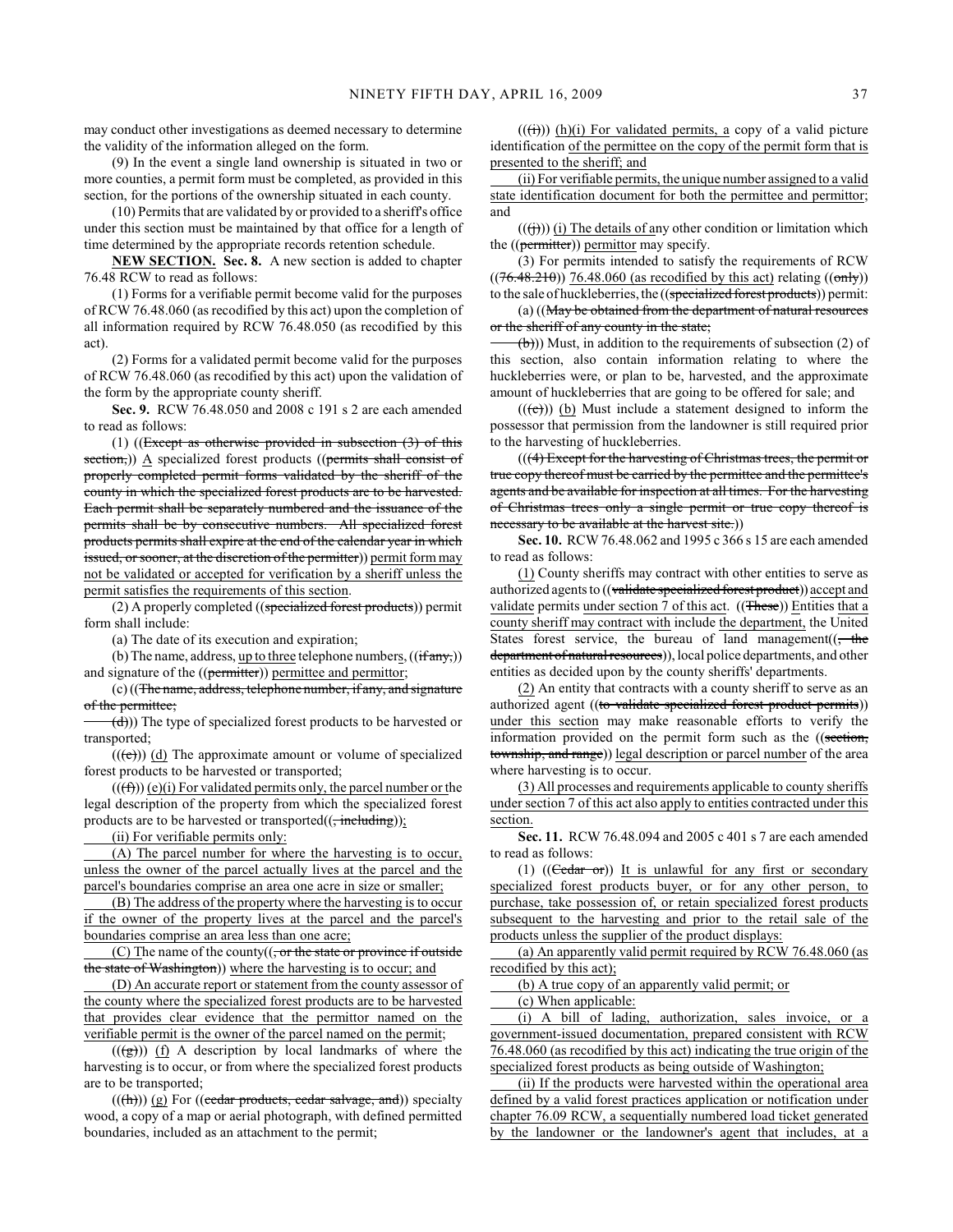minimum, all information required on a bill of lading and the forest practices application number; or

(iii) A statement claiming the products offered for sale are otherwise exempt from the permit requirements of this chapter under RCW 76.48.100 (as recodified by this act).

(2) In addition to the requirements of RCW 76.48.085 (as recodified by this act), specialty wood processors ((shall make and maintain a record of the purchase, taking possession, or retention of cedar products, cedar salvage, or specialty wood for at least one year after the date of receipt. The record must be legible and must be made at the time each delivery is made.

 $(2)$  The)) are required to ensure that a bill of lading ((must accompany)), authorization, or sales invoice accompanies all ((cedar products, cedar salvage, or)) specialty wood ((products after the products are received by the cedar or specialty wood processor)) upon the receipt of the specialty wood into or the shipping of the specialty wood out of the property of the specialty wood processor. ((The bill of lading must include the specialized forest products permit number or the information provided for in RCW 76.48.075(5) and must also specify:

(a) The date of transportation;

(b) The name and address of the first cedar or specialty wood processor or buyer who recorded the specialized forest products information;

(c) The name and address from where the cedar or specialty wood products are being transported;

(d) The name of the person receiving the cedar or specialty wood products;

(e) The address to where the cedar or specialty wood products are being transported;

(f) The name of the driver;

(g) The vehicle license number;

(h) The type of cedar or specialty wood product being shipped; and

(i) The amount of cedar or specialty wood product being shipped.)

**Sec. 12.** RCW 76.48.085 and 2008 c 191 s 4 are each amended to read as follows:

(1) ((Buyers who purchase specialized forest products or huckleberries)) (a) First and secondary specialized forest products buyers and huckleberry buyers are required to record:

 $((\overline{(a)}))$  (i) If the person is a first specialized forest product buyer, the permit number or, if applicable, a sequentially numbered load ticket generated by the landowner or the landowner's agent that includes, at a minimum, all information required on a bill of lading and the forest practices application or notification number if the seller claims the specialized forest product in question is exempt from the permit requirements of this chapter, as provided in RCW 76.48.100 (as recodified by this act), due to its harvest within the operational area defined by a valid forest practices application or notification under chapter 76.09 RCW;

 $((\theta))$  (ii) Whether or not the products were accompanied by a bill of lading, authorization, or sales invoice;

(iii) The type of specialized forest product purchased, and ((whether)), if applicable, an indication that huckleberries were purchased;

 $((\text{(c)}))$  (iv) The ((permit holder's)) name of the seller; ((and

 $(\text{d}))$  (v) The amount of specialized forest product or huckleberries purchased;

(vi) The date of delivery;

(vii) The name of the person driving the vehicle in which the specialized forest products were transported to the buyer, as

confirmed by a visual inspection of the applicable driver's license, unless the buyer has previously recorded the driver's information in an accessible record; and

(viii) Except for transactions involving Christmas trees, the license plate number of the vehicle in which the specialized forest products were transported to the buyer.

 $((2)$  The buyer or processor)) (b) First and secondary specialized forest products buyers shall keep a record of this information, along with any accompanying bill of lading, sales invoice, or authorization, for a period of one year from the date of purchase and must make the records available for inspection upon demand by ((authorized)) enforcement officials authorized under RCW 76.48.040 (as recodified by this act) to enforce this chapter.

 $((3)$  The buyer of specialized forest products must record the license plate number of the vehicle transporting the forest products or huckleberries on the bill of sale, as well as the seller's permit number on the bill of sale. This section shall not apply to transactions involving Christmas trees.

 $\left(\frac{4}{2}\right)$ ) (c) In lieu of a permit number or forest practices identification and load ticket number, the buyer may, when applicable, note that the seller claims that the products offered for sale are exempt from the permit requirements of this chapter under RCW 76.48.100 (as recodified by this act), or were lawfully transported into Washington from out of state. All other information required by this section must be recorded.

(2) This section  $((shall))$  does not apply to buyers of specialized forest products at the retail sales level.

(3) Records of buyers of specialized forest products and huckleberries collected under this section may be made available to colleges and universities for the purpose of research.

**Sec. 13.** RCW 76.48.098 and 2005 c 401 s 9 are each amended to read as follows:

Every ((cedar or)) first or secondary specialized forest products buyer purchasing specialty wood and specialty wood ((buyer or)) processor shall prominently display a  $((\forall \text{a} \text{ hid registration certificate}))$ master license issued by the department of licensing under RCW 19.02.070 or a copy  $((theref))$  of the license $((,obtained from the$ department of revenue under RCW 82.32.030)) at each location where the buyer or processor receives ((eedar products, cedar salvage, or)) specialty wood if the first or secondary specialized forest products buyer or specialty wood processor is required to possess a license incorporated into the master license system created in chapter 19.02 RCW.

((Permittees shall sell cedar products, cedarsalvage, or specialty wood products only to cedar or specialty wood processors displaying registration certificates which appear to be valid.))

**Sec. 14.** RCW 76.48.030 and 2007 c 392 s 4 are each amended to read as follows:

It is unlawful for any person to:

(1) ((Harvest)) Sell or attempt to sell huckleberries, or harvest, possess, or transport specialized forest products ((as described in RCW 76.48.020, in the quantities specified)) in violation of RCW 76.48.060((<del>, without first obtaining a validated specialized forest</del> products permit)) (as recodified by this act);

(2) Engage in activities or phases of harvesting specialized forest products not authorized by  $((the))$  a permit under this chapter;

(3) Harvest specialized forest products in any lesser quantities than those specified in RCW 76.48.060 $((, as now or hereafter$ amended,)) (as recodified by this act) without first obtaining permission from the landowner or ((his or her duly)) the landowner's authorized agent or representative; or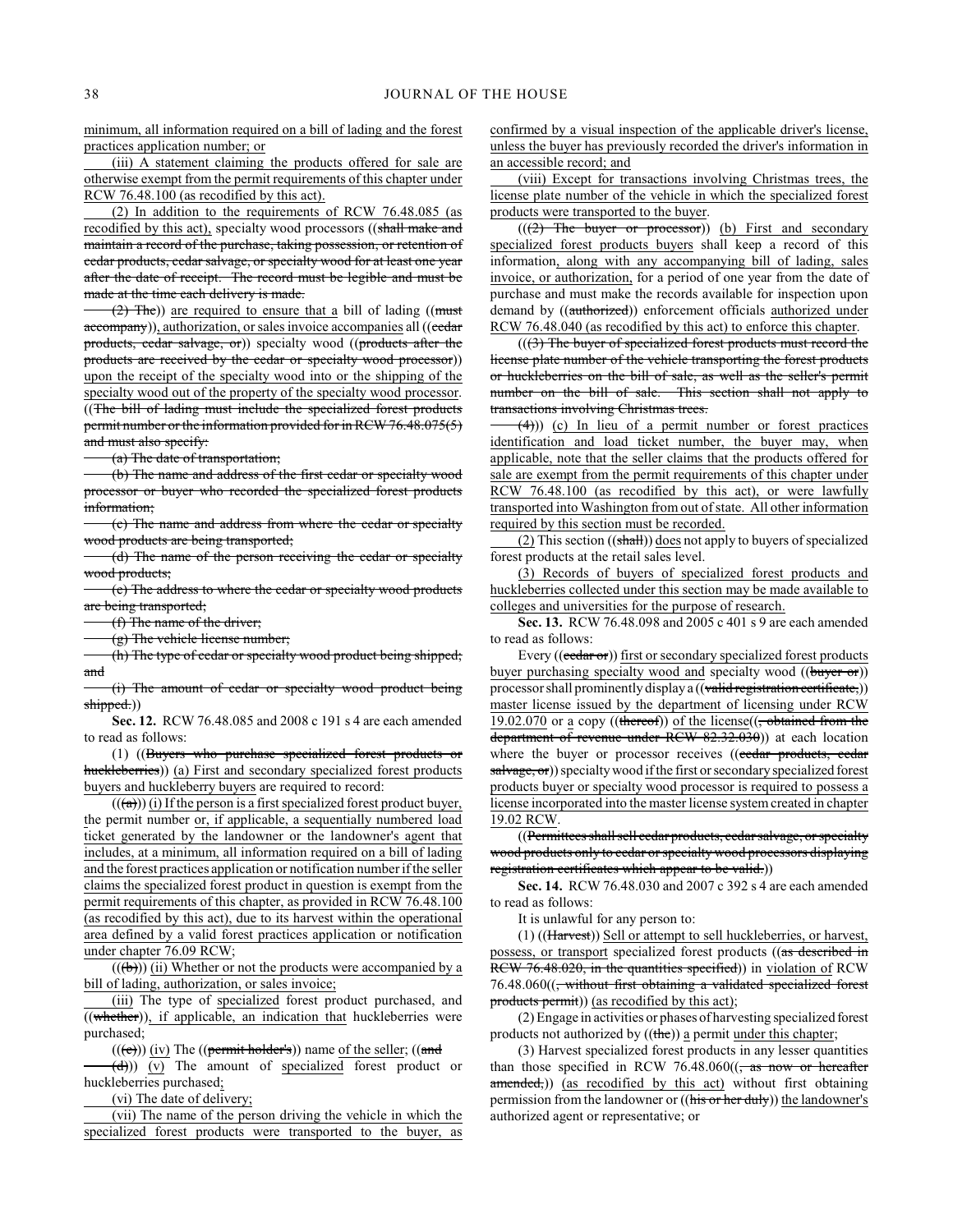(4) Harvest huckleberries in any amount using a rake, mechanical device, or any other method that damages the huckleberry bush.

**Sec. 15.** RCW 76.48.120 and 2008 c 191 s 7 are each amended to read as follows:

(1) It is unlawful for any person, upon official inquiry, investigation, or other authorized proceedings, to:

(a) Offer as genuine any paper, document, or other instrument in writing purporting to be a specialized forest products permit,  $((\sigma r))$ true copy ((thereof)) of a permit, authorization, sales invoice,  $((\sigma r))$ bill of lading, or other document required under this chapter; or

(b) To make any representation of authority to possess or conduct harvesting or transporting of specialized forest products, or to conduct the sale of huckleberries, ((knowing the same to be)) with knowledge that the representation of authority is in any manner false, fraudulent, forged, or stolen.

(2) It is unlawful for any person to produce a document for a first or secondary specialized forest products buyer purporting to be a true and genuine permit when delivering or attempting to deliver a specialized forest product with knowledge that the document is in any manner false, fraudulent, forged, or stolen.

(3) Any person who knowingly or intentionally violates this section is guilty of a class C felony punishable by imprisonment in a state correctional institution for a maximum term fixed by the court of not more than five years or by a fine of not more than five thousand dollars, or by both imprisonment and fine.

 $((3)$  Whenever any law enforcement officer reasonably suspects that a specialized forest products permit or true copy thereof, authorization, sales invoice, or bill of lading is forged, fraudulent, or stolen, it may be retained by the officer until its authenticity can be verified.)

**Sec. 16.** RCW 76.48.130 and 2007 c 392 s 1 are each amended to read as follows:

(1) Except as provided in RCW 76.48.120 (as recodified by this act), a person who violates a provision of this chapter $((, \text{other than})$ the provisions contained in RCW 76.48.120, as now or hereafter amended,)) is guilty of a gross misdemeanor ((and upon conviction thereof shall be punished)) punishable by a fine of not more than one thousand dollars  $((\sigma r \bar{b}y))$ , imprisonment in the county jail for a term not to exceed one year, or by both a fine and imprisonment.

(2) In any prosecution for a violation of this chapter's requirements to obtain or possess a specialized forest products permit  $((**or**)),$  true copy ((thereof, an authorization, sales invoice, or)), bill of lading, authorization, or sales invoice, it is an affirmative defense, if established by the defendant by a preponderance of the evidence, that:

(a) The specialized forest products were harvested from the defendant's own land; or

(b) The specialized forest products were harvested with the permission of the landowner.

**NEW SECTION. Sec. 17.** A new section is added to chapter 76.48 RCW to read as follows:

(1) The court presiding over the conviction of any person for a violation of RCW 76.48.120 or 76.48.130 (as recodified by this act) who has been convicted of violating either RCW 76.48.120 or 76.48.130 (as recodified by this act) at least two other times shall order up to a three-year suspension of that person's privilege to obtain a specialized forest products permit under this chapter.

(2) If a court issues a suspension under this section after a conviction involving the misuse of a permit with a specified permittor, the legislature requests that the court notify the permittor listed on the permit of the suspension.

(3) Nothing in this section limits the ability of a court to order the suspension of any privilegesrelated to specialized forest products as a condition of probation regardless of whether the person has any past convictions.

**Sec. 18.** RCW 76.48.140 and 2005 c 401 s 12 are each amended to read as follows:

All fines collected for violations of  $((\text{any provision of}))$  this chapter shall be paid into the general fund of the county treasury of the county in which the violation occurred and distributed equally among the district courts in the county, the county sheriff's office, and the ((county's general fund)) state treasurer. The portion of the revenue provided to the state treasurer must be distributed to the specialized forest products outreach and education account created in section 26 of this act.

**Sec. 19.** RCW 76.48.040 and 1995 c 366 s 3 are each amended to read as follows:

((Agencies charged with the enforcement of this chapter shall include, but not be limited to,)) (1) Primary enforcement responsibility of this chapter belongs with county sheriffs. However, other entities that may enforce this chapter include:

(a) The department;

(b) The Washington state patrol((<del>, county sheriffs and their</del> deputies,));

(c) County or municipal police forces $((,))$ ;

(d) Authorized personnel of the United States forest service $((,))$ ; and

(e) Authorized personnel of the department $((s - of)$  natural resources and)) of fish and wildlife. ((Primary enforcement responsibility lies in the county sheriffs and their deputies.))

(2) The legislature encourages county sheriffs' offices to enter into interlocal agreements with these other agencies in order to receive additional assistance with their enforcement responsibilities.

**NEW SECTION. Sec. 20.** A new section is added to chapter 76.48 RCW to read as follows:

(1) A law enforcement officer may take into custody and detain for a reasonable time any specialized forest products, authorizations, sales invoices, bills of lading, other documents, and vehicles in which the specialized forest products were transported if, under official inquiry, investigation, or other authorized proceeding regarding specialized forest products not covered by a valid permit or other acceptable document as provided in this chapter, the inspecting law enforcement officer has probable cause to believe that the specialized forest products were obtained in violation of this chapter until the true origin of the specialized forest products can be determined.

(2) A law enforcement officer may retain a specialized forest products permit, true copy of a permit, authorization, sales invoice, bill of lading, or other document required under this chapter if the officer reasonably suspects that the document is forged in violation of RCW 76.48.120 (as recodified by this act), fraudulent, or stolen, until the authenticity of the document can be verified.

(3)(a) If no arrest is made at the conclusion of the official inquiry, investigation, or other authorized proceeding for a violation of this chapter or another state law, all materials detained under this section must be returned to the person or persons from whom the materials were taken.

(b)(i) If an arrest does follow the inquiry, investigation, or authorized proceeding, and the law enforcement officer has probable cause to believe that a person is selling or attempting to sell huckleberries, or is harvesting, in possession of, or transporting specialized forest products in violation of this chapter, any specialized forest products or huckleberries found at the time of arrest may be seized.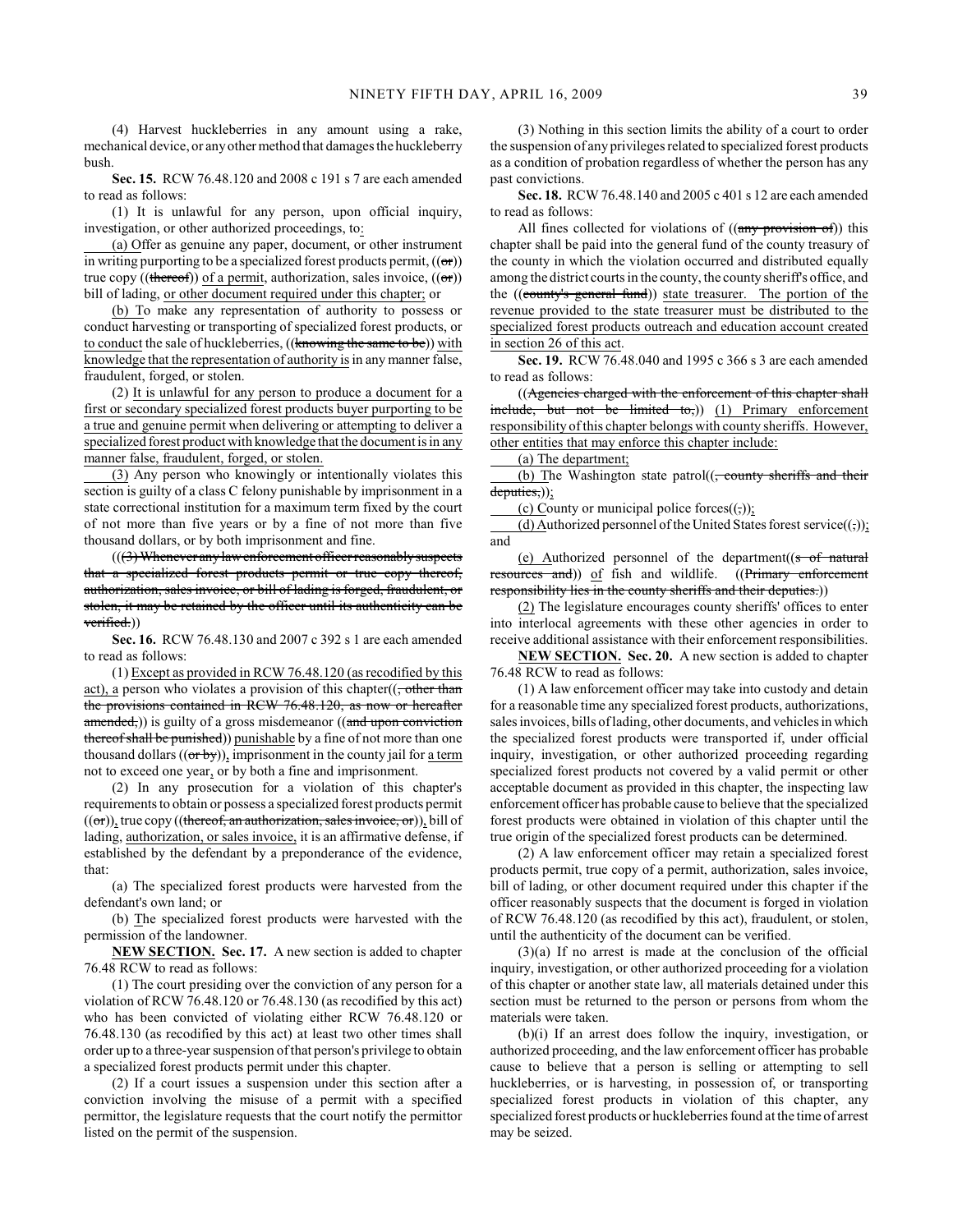(ii) If the specialized forest product triggering the arrest is specialty wood, the law enforcement officer may also seize any equipment, vehicles, tools, or paperwork associated with the arrest.

(c) Materials seized under this chapter are subject to the provisions of RCW 76.48.110 (as recodified by this act).

**Sec. 21.** RCW 76.48.110 and 2008 c 191 s 6 are each amended to read as follows:

(1) ((Whenever any law enforcement officer has probable cause to believe that a person is harvesting or is in possession of or transporting specialized forest products, or selling or attempting to sell huckleberries, in violation of the provisions of this chapter, he or she may, at the time of making an arrest, seize and take possession of any specialized forest products or huckleberries found.

If the specialized forest product is a cedar product, cedar salvage, or specialty wood, at the time of making an arrest the law enforcement officer may seize and take possession of any equipment, vehicles, tools, or paperwork. The law enforcement officer shall  $provide)$  (a) Reasonable protection must be provided for  $((the))$  any equipment, vehicles, tools, paperwork, huckleberries, or specialized forest products ((involved)) seized under section 20 of this act during the period of ((litigation or he or she shall dispose of the equipment, vehicles, tools, paperwork, or specialized forest products at the discretion or order of)) adjudication unless the court before which the arrested person is ordered to appear orders the disposal of any or all of the seized materials.

(b) Given the perishable nature of huckleberries and specialized forest products, the seizing agency may sell the product at fair market value and retain all proceeds until a final disposition of the case has been reached.

(2) Upon any disposition of the case by the court, the court shall:

(a) Make a reasonable effort to return ((the equipment, vehicles, tools, paperwork, huckleberries, or specialized forest products)) all materials seized under section 20 of this act to its ((rightful)) lawful owner or owners; or

(b) Order the disposal of or return of any or all materials seized under this section, including tools, vehicles, equipment, paperwork, or specialized forest products.

(3) If the court orders the disposal of seized materials, it may:

(a) Pay the proceeds of any sale of seized specialized forest products or huckleberries, less any reasonable expenses of the sale, to the  $((rightful))$  lawful owner; or

(b) Pay the proceeds of any sale of seized tools, equipment, or vehicles, less any reasonable expenses of the sale or, if applicable, towards any outstanding court costs, and then to the lawful owner or owners.

(4) If, for any reason, the proceeds of  $((the))$  any sale of materials seized under this section cannot be  $((\text{disposed of}))$  provided to the  $((\text{right}))$  lawful owner, the proceeds of the sale, less  $((\text{the}))$ reasonable expenses  $((\sigma f))$  relating to the sale, shall be paid to the treasurer of the county in which the violation occurred $(($ . The county treasurer shall deposit the same in)) for deposit into the county general fund and for distribution equally among the district courts in the county, the county sheriff's office, and the state treasurer. The portion of the revenue provided to the state treasurer must be distributed to the specialized forest products outreach and education account created in section 26 of this act.

(5) The owner or owners of materials seized under section 20 of this act must be offered an opportunity to appeal an order for the disposal of the seized materials.

 $(6)$  The return of  $((\text{the equipment}, \text{ vehicles}, \text{tools}, \text{paperwork}, \text{or})$ specialized forest products)) materials seized under section 20 of this act, or the payment of the proceeds of any sale of products seized to the owner, shall not preclude the court from imposing any fine or penalty upon the violator for the violation of the provisions of this chapter.

**Sec. 22.** RCW 76.48.100 and 2005 c 401 s 10 are each amended to read as follows:

 $((The **provisions of**))$  Except as otherwise conditioned, this chapter  $((d\sigma))$  does not apply to:

(1) Nursery grown products.

(2) The following products when harvested within the operational areas as defined by a valid forest practices application or notification under chapter 76.09 RCW, and when the person harvesting is able to provide a sequentially numbered load ticket provided by the landowner or the landowner's agent that includes, at a minimum, all information required on a bill of lading and the forest practices application or notification number, or under a contract or permit issued by an agency of the United States government:

(a) Logs (((except as included in the definition of "cedar salvage" under RCW 76.48.020),));

(b) Speciality wood;

(c) Cut or picked evergreen foliage;

(d)  $Poles((,))$ ;

(e) Pilings $((,))$ ; or

(f) Other major forest products from which substantially all of the limbs and branches have been removed $((,$  specialty wood, and cedar salvage when harvested concurrently with timber stands (a) under an approved forest practices application or notification, or (b) under a contract or permit issued by an agency of the United States government)).

(3) ((The activities of a)) Noncommercial harvest, transportation, or possession by the landowner, ((his or her)) the landowner's agent $((, \text{or}))$ , representative,  $((\text{or of a less})$  details in carrying on noncommercial property management, maintenance, or improvements on or in connection with the land of the landowner)) or lessee of specialized forest products originating from property belonging to the landowner.

(4) Harvest, transportation, or possession of specialized forest products by:

(a) A governmental entity or the entity's agent for the purposes of clearing or maintaining the governmental entity's right-of-way or easement; or

(b) A public or regulated utility or the utility's agent for the purpose of clearing or maintaining the utility's right-of-way or easement.

**Sec. 23.** RCW 76.48.210 and 2008 c 191 s 1 are each amended to read as follows:

(1) ((Except as otherwise provided in this section, no person may sell, or attempt to sell, any amount of raw or unprocessed huckleberries without first obtaining a specialized forest products permit as provided in RCW 76.48.060, regardless if the huckleberries were harvested with the consent of the landowner.

(2) If the possessor of the huckleberries being offered for sale is able to show that the huckleberries originated on land owned by the United States forest service, then the requirements of this section may be satisfied with the display of a valid permit from the United States forest service that lawfully entitles the possessor to harvest the huckleberries in question.

 $(\rightarrow$  (3))) Nothing in ((this section)) RCW 76.48.060 (as recodified by this act) creates a requirement that a specialized forest products permit is required for an individual to harvest, possess, or transport huckleberries.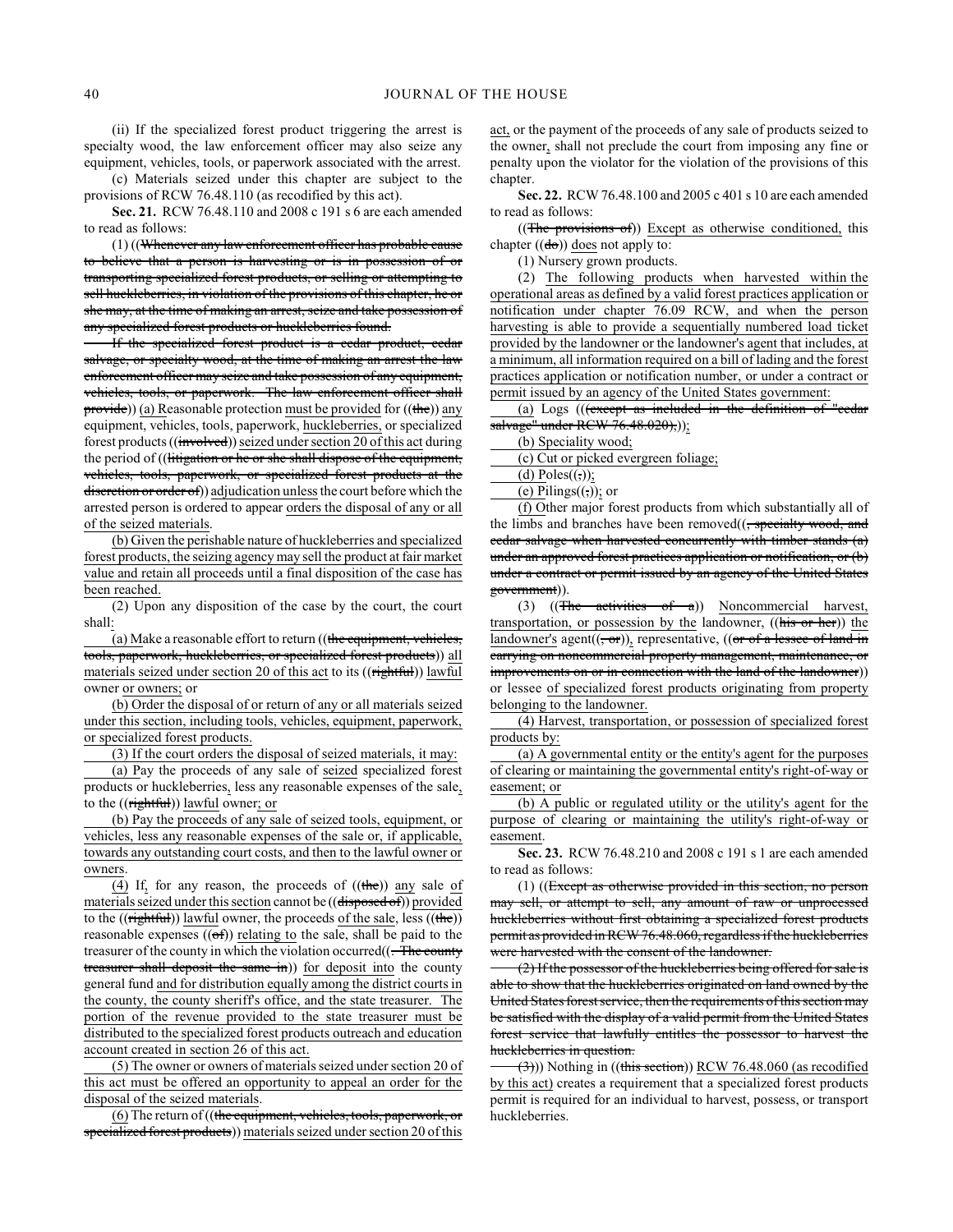$((\leftarrow{4}))(2)$  Compliance with  $((\text{this section}))$  RCW 76.48.060 (as recodified by this act) allows an individual to sell, or offer for sale, raw or unprocessed huckleberries. Possession of a specialized forest products permit does not create a right or privilege to harvest huckleberries. Huckleberries may be harvested only with the permission of the landowner and under the terms and conditions established between the landowner and the harvester.

**Sec. 24.** RCW 76.48.150 and 2005 c 401 s 13 are each amended to read as follows:

(1) Subject to the availability of funds in the specialized forest products outreach and education account established under section 26 of this act, the department ((of natural resources is the designated agency to develop and print the specialized forest products permit and distribute it to the county sheriffs. In addition, the department of natural resources)) shall develop educational material ((and other)), including printed information, for law enforcement, forest landowners, and specialized forest products ((harvesters)) permittees, buyers, and processors specific to this chapter.

(2) The department is encouraged to foster partnerships with federal agencies, other state agencies, universities, local governments, and private interests in order to minimize educational and outreach expenses.

**Sec. 25.** RCW 76.48.200 and 2008 c 191 s 8 are each amended to read as follows:

(1) Minority groups have long been participants in the specialized forest products and huckleberry harvesting industry. The legislature encourages agencies serving minority communities, community-based organizations, refugee centers, social service agencies, agencies and organizations with expertise in the specialized forest products and huckleberry harvesting ((industry)) industries, and other interested groups to work cooperatively to accomplish the following purposes:

 $((\text{(+)}))$  (a) To provide assistance and make referrals on translation services and to assist in translating educational materials, laws, and rules regarding specialized forest products and huckleberries;

 $((2))$  (b) To hold clinics to teach techniques for effective picking; and

 $((\rightarrow{(\rightarrow)})$  (c) To work with both minority and nonminority permittees in order to protect resources and foster understanding between minority and nonminority permittees.

(2) To the extent practicable within their existing resources, the department, the state commission on ((Asian-American)) Asian Pacific American affairs created in RCW 43.117.030, and the state commission on Hispanic affairs created in RCW  $43.115.020$ ( $\frac{1}{2}$  and the department of natural resources)) are encouraged to coordinate  $((\text{this effort}))$  efforts under this chapter.

**NEW SECTION. Sec. 26.** A new section is added to chapter 76.48 RCW to read as follows:

The specialized forest products outreach and education account is created in the custody of the state treasurer. All receipts from RCW 76.48.140 and 76.48.110 (as recodified by this act), any legislative appropriations, private donations, or any other private or public source directed to the account must be deposited in the account. Expenditures from the account may only be used by the department for funding activities under RCW 76.48.150 and 76.48.200 (as recodified by this act). Only the commissioner of public lands or the commissioner's designee may authorize expenditures from the account. The account is subject to the allotment procedures under chapter 43.88 RCW, but an appropriation is not required for expenditures.

**Sec. 27.** RCW 76.48.902 and 1979 ex.s. c 94 s 17 are each amended to read as follows:

If any provision of this act or this chapter or its application to any person or circumstance is held invalid, the remainder of the act or this chapter or the application of the provision to other persons or circumstances is not affected.

**Sec. 28.** RCW 76.48.910 and 1967 ex.s. c 47 s 16 are each amended to read as follows:

This chapter is not intended to repeal, supersede, or modify any provision of existing law.

**NEW SECTION. Sec. 29.** The following sections are codified or recodified in chapter 76.48 RCW in the following order:

RCW 76.48.010; RCW 76.48.020; RCW 76.48.060; RCW 76.48.080; Section 6 of this act; Section 7 of this act; Section 8 of this act; RCW 76.48.050; RCW 76.48.062; RCW 76.48.094; RCW 76.48.085; RCW 76.48.098; RCW 76.48.030; RCW 76.48.120; RCW 76.48.130; section 17 of this act; RCW 76.48.140; RCW 76.48.040; Section 20 of this act; RCW 76.48.110; RCW 76.48.100; RCW 76.48.210; RCW 76.48.150; RCW 76.48.200; Section 26 of this act; RCW 76.48.900; RCW 76.48.902; and RCW 76.48.910.

**NEW SECTION. Sec. 30.** The following acts or parts of acts are each repealed:

1.1.1.1. RCW 76.48.070 (Transporting or possessing cedar or other specialized forest products--Requirements) and 2005 c 401 s 4, 1995 c 366 s 6, 1992 c 184 s 3, 1979 ex.s. c 94 s 6, 1977 ex.s. c 147 s 6, & 1967 ex.s. c 47 s 8;

1.1.1.2. RCW 76.48.086 (Records of buyers available for research) and 2008 c 191 s 5 & 1995 c 366 s 16;

1.1.1.3. RCW 76.48.096 (Obtaining products from suppliers not having specialized forest products permit unlawful) and 2005 c 401 s 8, 1995 c 366 s 8, 1979 ex.s. c 94 s 10, & 1977 ex.s. c 147 s 12; and

(4) RCW 76.48.075 (Specialized forest products from out-ofstate) and 2005 c 401 s 5, 1995 c 366 s 7, & 1979 ex.s. c 94 s 15.

**NEW SECTION. Sec. 31.** RCW 76.48.901 is decodified."

On page 1, line 1 of the title, after "76.48 RCW;" strike the remainder of the title and insert "amending RCW 76.48.010, 76.48.020, 76.48.060, 76.48.080, 76.48.050, 76.48.062, 76.48.094, 76.48.085, 76.48.098, 76.48.030, 76.48.120, 76.48.130, 76.48.140, 76.48.040, 76.48.110, 76.48.100, 76.48.210, 76.48.150, 76.48.200, 76.48.902, and 76.48.910; adding new sections to chapter 76.48 RCW; creating a new section; recodifying RCW 76.48.010, 76.48.020, 76.48.060, 76.48.080, 76.48.050, 76.48.062, 76.48.094,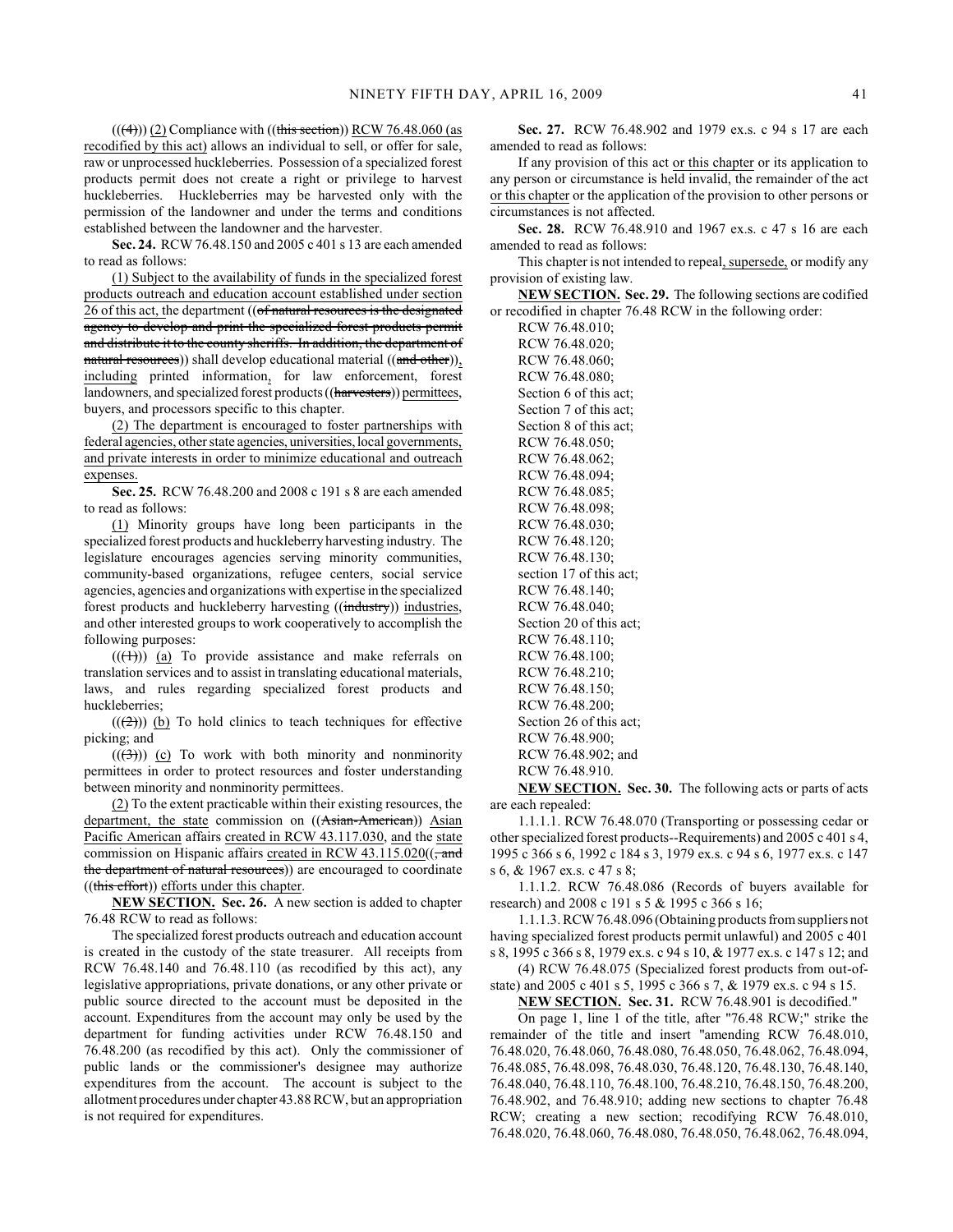76.48.085, 76.48.098, 76.48.030, 76.48.120, 76.48.130, 76.48.140, 76.48.040, 76.48.110, 76.48.100, 76.48.210, 76.48.150, 76.48.200, 76.48.900, 76.48.902, and 76.48.910; decodifying RCW 76.48.901; repealing RCW 76.48.070, 76.48.086, 76.48.096, and 76.48.075; and prescribing penalties."

and the same is herewith transmitted.

Thomas Hoemann, Secretary

### **SENATE AMENDMENT TO HOUSE BILL**

There being no objection, the House concurred in the Senate amendment to SUBSTITUTE HOUSE BILL NO. 1038 and advanced the bill as amended by the Senate to final passage.

# **FINAL PASSAGE OF HOUSE BILL AS SENATE AMENDED**

Representative Orcutt spoke in favor of the passage of the bill.

The Speaker (Representative Morris presiding) stated the question before the House to be the final passage of Substitute House Bill No. 1038, as amended by the Senate.

# **ROLL CALL**

The Clerk called the roll on the final passage of Substitute House Bill No. 1038, as amended by the Senate, and the bill passed the House by the following vote: Yeas, 97; Nays, 0; Absent, 0; Excused, 1.

Voting yea: Representatives Alexander, Anderson, Angel, Appleton, Armstrong, Bailey, Blake, Campbell, Carlyle, Chandler, Chase, Clibborn, Cody, Condotta, Conway, Cox, Crouse, Dammeier, Darneille, DeBolt, Dickerson, Driscoll, Dunshee, Eddy, Ericks, Ericksen, Finn, Goodman, Grant-Herriot, Green, Haigh, Haler, Hasegawa, Herrera, Hinkle, Hope, Hudgins, Hunt, Hunter, Hurst, Jacks, Johnson, Kagi, Kelley, Kenney, Kessler, Kirby, Klippert, Kretz, Kristiansen, Liias, Linville, Maxwell, McCoy, McCune, Miloscia, Moeller, Morrell, Morris, Nelson, O'Brien, Orcutt, Ormsby, Orwall, Parker, Pearson, Pedersen, Pettigrew, Priest, Probst, Quall, Roach, Roberts, Rodne, Rolfes, Ross, Santos, Schmick, Seaquist, Sells, Shea, Short, Simpson, Smith, Springer, Sullivan, Takko, Taylor, Upthegrove, Van De Wege, Wallace, Walsh, Warnick, White, Williams, Wood and Mr. Speaker.

Excused: Representative Flannigan.

SUBSTITUTE HOUSE BILL NO. 1038, as amended by the Senate, having received the necessary constitutional majority, was declared passed.

### **MESSAGE FROM THE SENATE**

April 7, 2009

#### Mr. Speaker:

The Senate has passed SECOND SUBSTITUTE HOUSE BILL NO. 1052 with the following amendment:

Strike everything after the enacting clause and insert the following:

"**Sec. 1.** RCW 9.41.010 and 2001 c 300 s 2 are each amended to read as follows:

Unless the context clearly requires otherwise, the definitions in this section apply throughout this chapter.

(1) "Firearm" means a weapon or device from which a projectile or projectiles may be fired by an explosive such as gunpowder.

(2) "Pistol" means any firearm with a barrel less than sixteen inches in length, or is designed to be held and fired by the use of a single hand.

(3) "Rifle" means a weapon designed or redesigned, made or remade, and intended to be fired from the shoulder and designed or redesigned, made or remade, and intended to use the energy of the explosive in a fixed metallic cartridge to fire only a single projectile through a rifled bore for each single pull of the trigger.

(4) "Short-barreled rifle" means a rifle having one or more barrels less than sixteen inches in length and any weapon made from a rifle by any means of modification if such modified weapon has an overall length of less than twenty-six inches.

(5) "Shotgun" means a weapon with one or more barrels, designed or redesigned, made or remade, and intended to be fired from the shoulder and designed or redesigned, made or remade, and intended to use the energy of the explosive in a fixed shotgun shell to fire through a smooth bore either a number of ball shot or a single projectile for each single pull of the trigger.

(6) "Short-barreled shotgun" means a shotgun having one or more barrels less than eighteen inches in length and any weapon made from a shotgun by any means of modification if such modified weapon has an overall length of less than twenty-six inches.

(7) "Machine gun" means any firearm known as a machine gun, mechanical rifle, submachine gun, or any other mechanism or instrument not requiring that the trigger be pressed for each shot and having a reservoir clip, disc, drum, belt, or other separable mechanical device for storing, carrying, or supplying ammunition which can be loaded into the firearm, mechanism, or instrument, and fired therefrom at the rate of five or more shots per second.

(8) "Antique firearm" means a firearm or replica of a firearm not designed or redesigned for using rim fire or conventional center fire ignition with fixed ammunition and manufactured in or before 1898, including any matchlock, flintlock, percussion cap, or similar type of ignition system and also any firearm using fixed ammunition manufactured in or before 1898, for which ammunition is no longer manufactured in the United States and is not readily available in the ordinary channels of commercial trade.

(9) "Loaded" means:

(a) There is a cartridge in the chamber of the firearm;

(b) Cartridges are in a clip that is locked in place in the firearm; (c) There is a cartridge in the cylinder of the firearm, if the firearm is a revolver;

(d) There is a cartridge in the tube or magazine that is inserted in the action; or

(e) There is a ball in the barrel and the firearm is capped or primed if the firearm is a muzzle loader.

(10) "Dealer" means a person engaged in the business of selling firearms at wholesale or retail who has, or is required to have, a federal firearms license under 18 U.S.C. Sec. 923(a). A person who does not have, and is not required to have, a federal firearms license under 18 U.S.C. Sec. 923(a), is not a dealer if that person makes only occasional sales, exchanges, or purchases of firearms for the enhancement of a personal collection or for a hobby, or sells all or part of his or her personal collection of firearms.

(11) "Crime of violence" means:

(a) Any of the following felonies, as now existing or hereafter amended: Any felony defined under any law as a class A felony or an attempt to commit a class A felony, criminal solicitation of or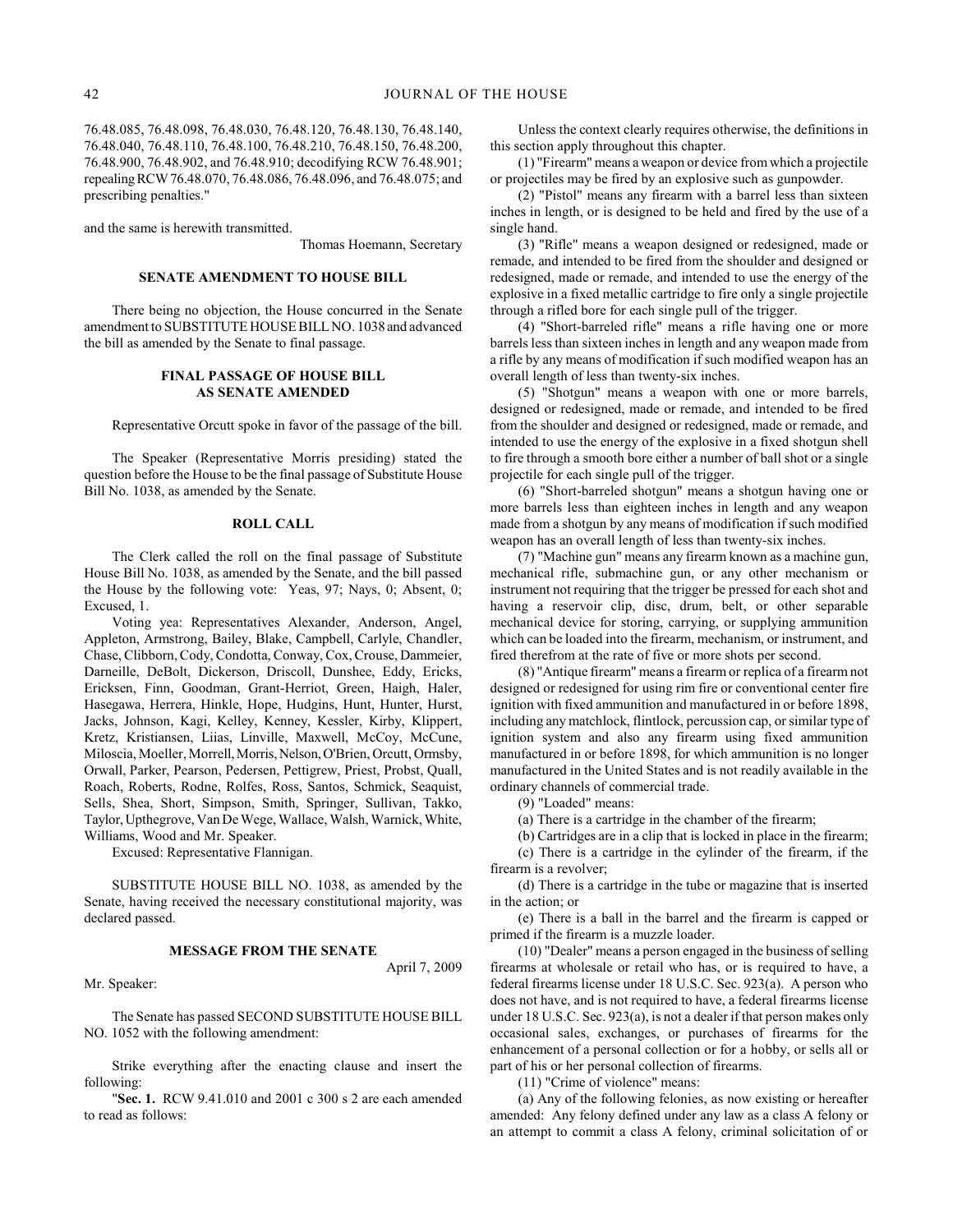criminal conspiracy to commit a class A felony, manslaughter in the first degree, manslaughter in the second degree, indecent liberties if committed by forcible compulsion, kidnapping in the second degree, arson in the second degree, assault in the second degree, assault of a child in the second degree, extortion in the first degree, burglary in the second degree, residential burglary, and robbery in the second degree;

(b) Any conviction for a felony offense in effect at any time prior to June 6, 1996, which is comparable to a felony classified as a crime of violence in (a) of this subsection; and

(c) Any federal or out-of-state conviction for an offense comparable to a felony classified as a crime of violence under (a) or (b) of this subsection.

(12) "Serious offense" means any of the following felonies or a felony attempt to commit any of the following felonies, as now existing or hereafter amended:

(a) Any crime of violence;

(b) Any felony violation of the uniform controlled substances act, chapter 69.50 RCW, that is classified as a class B felony or that has a maximum term of imprisonment of at least ten years;

(c) Child molestation in the second degree;

(d) Incest when committed against a child under age fourteen;

(e) Indecent liberties;

(f) Leading organized crime;

(g) Promoting prostitution in the first degree;

(h) Rape in the third degree;

(i) Drive-by shooting;

(j) Sexual exploitation;

(k) Vehicular assault, when caused by the operation or driving of a vehicle by a person while under the influence of intoxicating liquor or any drug or by the operation or driving of a vehicle in a reckless manner;

(l) Vehicular homicide, when proximately caused by the driving of any vehicle by any person while under the influence of intoxicating liquor or any drug as defined by RCW 46.61.502, or by the operation of any vehicle in a reckless manner;

(m) Any other class B felony offense with a finding of sexual motivation, as "sexual motivation" is defined under RCW 9.94A.030;

(n) Any other felony with a deadly weapon verdict under RCW 9.94A.602; or

(o) Any felony offense in effect at any time prior to June 6, 1996, that is comparable to a serious offense, or any federal or out-ofstate conviction for an offense that under the laws of this state would be a felony classified as a serious offense.

(13) "Law enforcement officer" includes a general authority Washington peace officer as defined in RCW 10.93.020, or a specially commissioned Washington peace officer as defined in RCW 10.93.020. "Law enforcement officer" also includes a limited authority Washington peace officer as defined in RCW 10.93.020 if such officer is duly authorized by his or her employer to carry a concealed pistol.

(14) "Felony" means any felony offense under the laws of this state or any federal or out-of-state offense comparable to a felony offense under the laws of this state.

(15) "Sell" refers to the actual approval of the delivery of a firearm in consideration of payment or promise of payment of a certain price in money.

(16) "Barrel length" means the distance from the bolt face of a closed action down the length of the axis of the bore to the crown of the muzzle, or in the case of a barrel with attachments to the end of any legal device permanently attached to the end of the muzzle.

(17) "Family or household member" means "family" or "household member" as used in RCW 10.99.020.

(18) "Nonimmigrant alien" means a person defined as such in 8 U.S.C. Sec. 1101(a)(15).

(19) "Lawful permanent resident" has the same meaning afforded a person "lawfully admitted for permanent residence" in 8 U.S.C. Sec. 1101(a)(20).

**NEW SECTION. Sec. 2.** A new section is added to chapter 9.41 RCW to read as follows:

It is a class C felony for any person who is not a citizen of the United States to carry or possess any firearm, unless the person: (1) Is a lawful permanent resident; (2) has obtained a valid alien firearm license pursuant to section 3 of this act; or (3) meets the requirements of section 4 of this act.

**NEW SECTION. Sec. 3.** A new section is added to chapter 9.41 RCW to read as follows:

(1) In order to obtain an alien firearm license, a nonimmigrant alien residing in Washington must apply to the sheriff of the county in which he or she resides.

(2) The sheriff of the county shall within sixty days after the filing of an application of a nonimmigrant alien residing in the state of Washington, issue an alien firearm license to such person to carry or possess a firearm for the purposes of hunting and sport shooting. The license shall be good for two years. The issuing authority shall not refuse to accept completed applications for alien firearm licenses during regular business hours. An application for a license may not be denied, unless the applicant's alien firearm license is in a revoked status, or the applicant:

(a) Is ineligible to possess a firearm under the provisions of RCW 9.41.040 or 9.41.045;

(b) Is subject to a court order or injunction regarding firearms pursuant to RCW 9A.46.080, 10.14.080, 10.99.040, 10.99.045, 26.09.050, 26.09.060, 26.10.040, 26.10.115, 26.26.130, 26.50.060, 26.50.070, or 26.26.590;

(c) Is free on bond or personal recognizance pending trial, appeal, or sentencing for a felony offense; or

(d) Has an outstanding warrant for his or her arrest from any court of competent jurisdiction for a felony or misdemeanor.

No license application shall be granted to a nonimmigrant alien convicted of a felony unless the person has been granted relief from disabilities by the attorney general under 18 U.S.C. Sec. 925(c), or unless RCW 9.41.040 (3) or (4) applies.

(3) The sheriff shall check with the national crime information center, the Washington state patrol electronic database, the department of social and health services electronic database, and with other agencies or resources as appropriate, to determine whether the applicant is ineligible under RCW 9.41.040 or 9.41.045 to possess a firearm.

(4) The license application shall bear the full name, residential address, telephone number at the option of the applicant, date and place of birth, race, gender, description, not more than two complete sets of fingerprints, and signature of the applicant, a copy of the applicant's passport and visa showing the applicant is in the country legally, and a valid Washington hunting license or documentation that the applicant is a member of a sport shooting club.

A signed application for an alien firearm license shall constitute a waiver of confidentiality and written request that the department of social and health services, mental health institutions, and other health care facilities release information relevant to the applicant's eligibility for an alien firearm license to an inquiring court or law enforcement agency.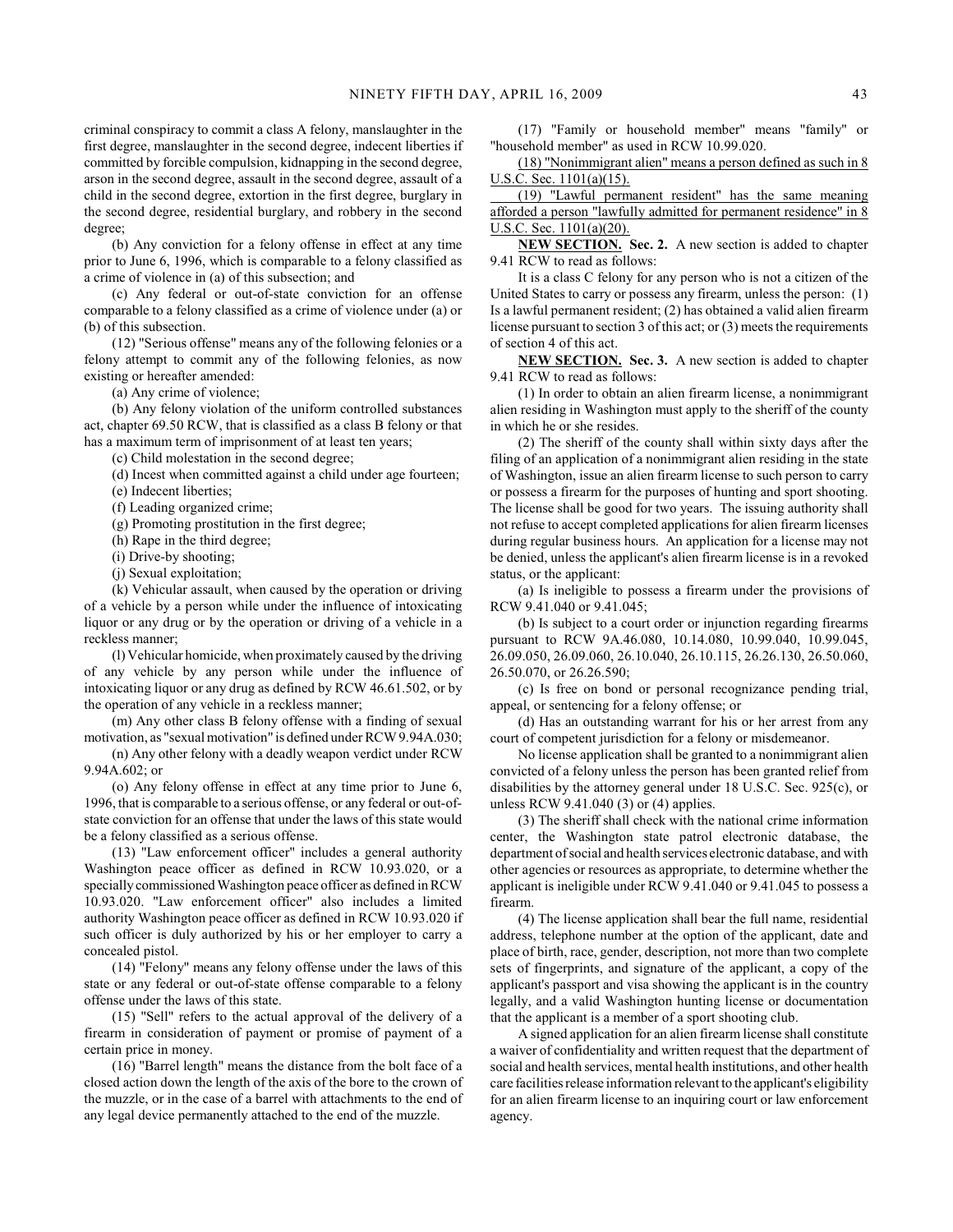The application for an original license shall include a complete set of fingerprints to be forwarded to the Washington state patrol.

The license and application shall contain a warning substantially as follows:

CAUTION: Although state and local laws do not differ, federal law and state law on the possession of firearms differ. If you are prohibited by federal law from possessing a firearm, you may be prosecuted in federal court. A state license is not a defense to a federal prosecution.

The license shall contain a description of the major differences between state and federal law and an explanation of the fact that local laws and ordinances on firearms are preempted by state law and must be consistent with state law. The application shall contain questions about the applicant's eligibility under RCW 9.41.040 to possess a firearm. The nonimmigrant alien applicant shall be required to produce a passport and visa as evidence of being in the country legally.

The license may be in triplicate or in a form to be prescribed by the department of licensing. The original thereof shall be delivered to the licensee, the duplicate shall within seven days be sent to the director of licensing and the triplicate shall be preserved for six years, by the authority issuing the license.

The department of licensing shall make available to law enforcement and corrections agencies, in an online format, all information received under this section.

(5) The sheriff has the authority to collect a nonrefundable fee, paid upon application, for the two-year license. The fee shall be fifty dollars plus additional charges imposed by the Washington state patrol and the federal bureau of investigation that are passed on to the applicant. No other state or local branch or unit of government may impose any additional charges on the applicant for the issuance of the license. The fee shall be retained by the sheriff.

(6) Payment shall be by cash, check, or money order at the option of the applicant. Additional methods of payment may be allowed at the option of the sheriff.

(7) A political subdivision of the state shall not modify the requirements of this section, nor may a political subdivision ask the applicant to voluntarily submit any information not required by this section.

(8) A person who knowingly makes a false statement regarding citizenship or identity on an application for an alien firearm license is guilty of false swearing under RCW 9A.72.040. In addition to any other penalty provided for by law, the alien firearm license of a person who knowingly makes a false statement shall be revoked, and the person shall be permanently ineligible for an alien firearm license.

**NEW SECTION. Sec. 4.** A new section is added to chapter 9.41 RCW to read as follows:

(1) A nonimmigrant alien, who is not a resident of Washington or a citizen of Canada, may carry or possess any firearm without having first obtained an alien firearm license if the nonimmigrant alien possesses:

(a) A valid passport and visa showing he or she is in the country legally;

(b) If required under federal law, an approved United States department of justice ATF-6 NIA application and permit for temporary importation of firearms and ammunition by nonimmigrant aliens; and

(c)(i) A valid hunting license issued by a state or territory of the United States; or

(ii) An invitation to participate in a trade show or sport shooting event being conducted in this state, another state, or another country that is contiguous with this state.

(2) A citizen of Canada may carry or possess any firearm so long as he or she possesses:

(a) Valid documentation as required for entry into the United States;

(b) If required under federal law, an approved United States department of justice ATF-6 NIA application and permit for temporary importation of firearms and ammunition by nonimmigrant aliens; and

(c)(i) A valid hunting license issued by a state or territory of the United States; or

(ii) An invitation to participate in a trade show or sport shooting event being conducted in this state, another state, or another country that is contiguous with this state.

(3) For purposes of subsections (1) and (2) of this section, the firearms may only be possessed for the purpose of using them in the hunting of game while such persons are in the act of hunting, or while on a hunting trip, or while such persons are competing in a bona fide trap or skeet shoot or any other organized contest where rifles, pistols, or shotguns are used. Nothing in this section shall be construed to allow aliens to hunt or fish in this state without first having obtained a regular hunting or fishing license.

**Sec. 5.** RCW 9.41.070 and 2002 c 302 s 703 are each amended to read as follows:

(1) The chief of police of a municipality or the sheriff of a county shall within thirty days after the filing of an application of any person, issue a license to such person to carry a pistol concealed on his or her person within this state for five years from date of issue, for the purposes of protection or while engaged in business, sport, or while traveling. However, if the applicant does not have a valid permanent Washington driver's license or Washington state identification card or has not been a resident of the state for the previous consecutive ninety days, the issuing authority shall have up to sixty days after the filing of the application to issue a license. The issuing authority shall not refuse to accept completed applications for concealed pistol licenses during regular business hours.

The applicant's constitutional right to bear arms shall not be denied, unless:

(a) He or she is ineligible to possess a firearm under the provisions of RCW 9.41.040 or 9.41.045;

(b) The applicant's concealed pistol license is in a revoked status;

(c) He or she is under twenty-one years of age;

(d) He or she is subject to a court order or injunction regarding firearms pursuant to RCW 9A.46.080, 10.14.080, 10.99.040, 10.99.045, 26.09.050, 26.09.060, 26.10.040, 26.10.115, 26.26.130, 26.50.060, 26.50.070, or 26.26.590;

(e) He or she is free on bond or personal recognizance pending trial, appeal, or sentencing for a felony offense;

(f) He or she has an outstanding warrant for his or her arrest from any court of competent jurisdiction for a felony or misdemeanor; or

(g) He or she has been ordered to forfeit a firearm under RCW 9.41.098(1)(e) within one year before filing an application to carry a pistol concealed on his or her person.

No person convicted of a felony may have his or her right to possess firearms restored or his or her privilege to carry a concealed pistol restored, unless the person has been granted relief from disabilities by the ((secretary of the treasury)) attorney general under 18 U.S.C. Sec. 925(c), or RCW 9.41.040 (3) or (4) applies.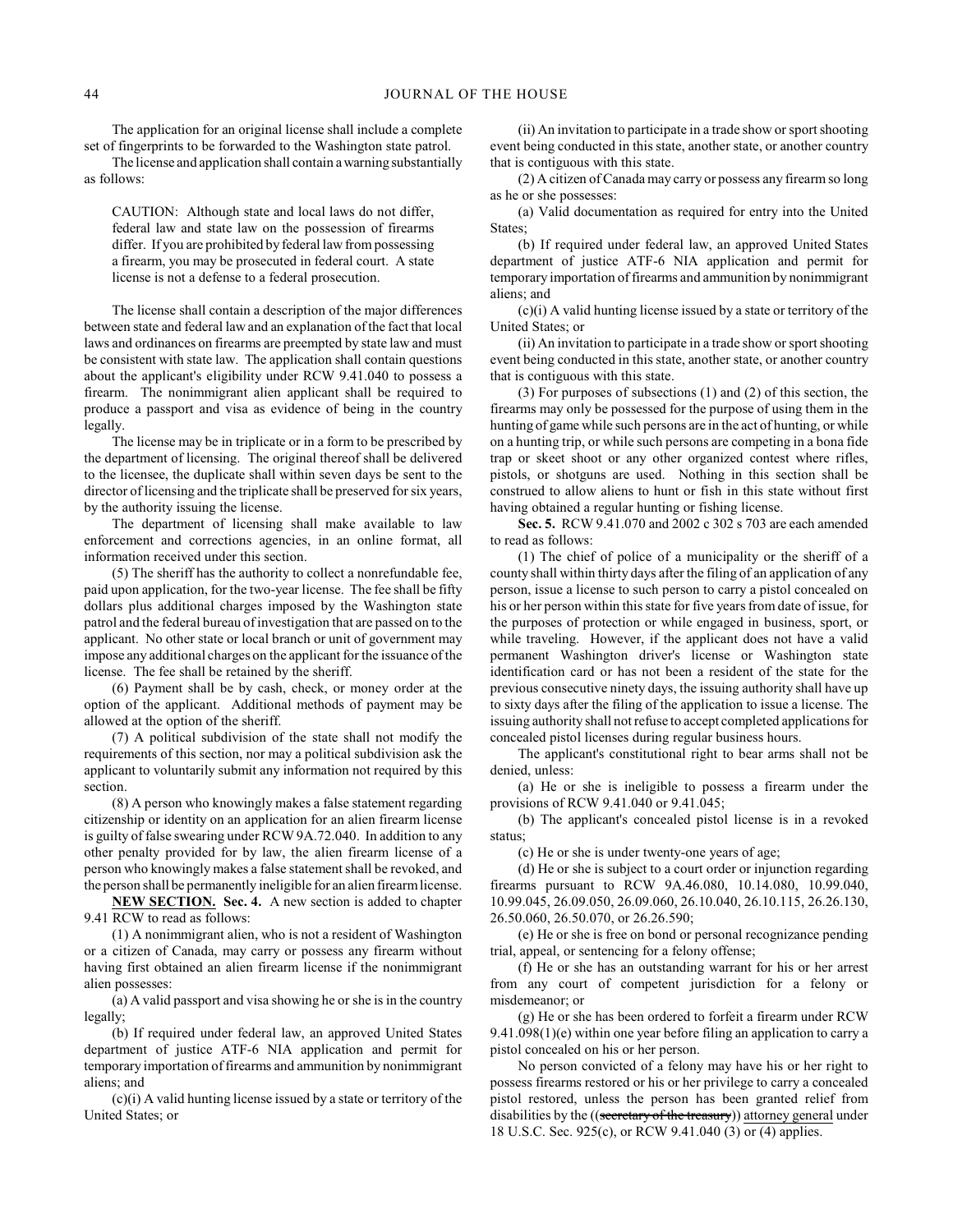(2) The issuing authority shall check with the national crime information center, the Washington state patrol electronic database, the department of social and health services electronic database, and with other agencies or resources as appropriate, to determine whether the applicant is ineligible under RCW 9.41.040 or 9.41.045 to possess a firearm and therefore ineligible for a concealed pistol license. This subsection applies whether the applicant is applying for a new concealed pistol license or to renew a concealed pistol license.

(3) Any person whose firearms rights have been restricted and who has been granted relief from disabilities by the ((secretary of the treasury)) attorney general under 18 U.S.C. Sec. 925(c) or who is exempt under 18 U.S.C. Sec. 921(a)(20)(A) shall have his or her right to acquire, receive, transfer, ship, transport, carry, and possess firearms in accordance with Washington state law restored except as otherwise prohibited by this chapter.

(4) The license application shall bear the full name, residential address, telephone number at the option of the applicant, date and place of birth, race, gender, description, ((not more than two)) a complete  $set((s))$  of fingerprints, and signature of the licensee, and the licensee's driver's license number or state identification card number if used for identification in applying for the license. A signed application for a concealed pistol license shall constitute a waiver of confidentiality and written request that the department of social and health services, mental health institutions, and other health care facilities release information relevant to the applicant's eligibility for a concealed pistol license to an inquiring court or law enforcement agency.

The application for an original license shall include two complete sets of fingerprints to be forwarded to the Washington state patrol.

The license and application shall contain a warning substantially as follows:

CAUTION: Although state and local laws do not differ, federal law and state law on the possession of firearms differ. If you are prohibited by federal law from possessing a firearm, you may be prosecuted in federal court. A state license is not a defense to a federal prosecution.

The license shall contain a description of the major differences between state and federal law and an explanation of the fact that local laws and ordinances on firearms are preempted by state law and must be consistent with state law. The application shall contain questions about the applicant's eligibility under RCW 9.41.040 to possess a pistol, the applicant's place of birth, and whether the applicant is a United States citizen. The applicant shall not be required to produce a birth certificate or other evidence of citizenship. A person who is not a citizen of the United States shall, if applicable, meet the additional requirements of ((RCW9.41.170)) section 3 of this act and produce proof of compliance with ((RCW9.41.170)) section 3 of this act upon application. The license  $((shall))$  may be in triplicate  $((and))$ or in a form to be prescribed by the department of licensing.

The original thereof shall be delivered to the licensee, the duplicate shall within seven days be sent to the director of licensing and the triplicate shall be preserved for six years, by the authority issuing the license.

The department of licensing shall make available to law enforcement and corrections agencies, in an on-line format, all information received under this subsection.

(5) The nonrefundable fee, paid upon application, for the original five-year license shall be thirty-six dollars plus additional charges imposed by the Federal Bureau of Investigation that are passed on to the applicant. No other state or local branch or unit of government may impose any additional charges on the applicant for the issuance of the license.

The fee shall be distributed as follows:

(a) Fifteen dollars shall be paid to the state general fund;

(b) Four dollars shall be paid to the agency taking the fingerprints of the person licensed;

(c) Fourteen dollars shall be paid to the issuing authority for the purpose of enforcing this chapter; and

(d) Three dollars to the firearms range account in the general fund.

(6) The nonrefundable fee for the renewal of such license shall be thirty-two dollars. No other branch or unit of government may impose any additional charges on the applicant for the renewal of the license.

The renewal fee shall be distributed as follows:

(a) Fifteen dollars shall be paid to the state general fund;

(b) Fourteen dollars shall be paid to the issuing authority for the purpose of enforcing this chapter; and

(c) Three dollars to the firearms range account in the general fund.

(7) The nonrefundable fee for replacement of lost or damaged licenses is ten dollars to be paid to the issuing authority.

(8) Payment shall be by cash, check, or money order at the option of the applicant. Additional methods of payment may be allowed at the option of the issuing authority.

(9) A licensee may renew a license if the licensee applies for renewal within ninety days before or after the expiration date of the license. A license so renewed shall take effect on the expiration date of the prior license. A licensee renewing after the expiration date of the license must pay a late renewal penalty of ten dollars in addition to the renewal fee specified in subsection (6) of this section. The fee shall be distributed as follows:

(a) Three dollars shall be deposited in the state wildlife  $((\text{fund}))$ account and used exclusively first for the printing and distribution of a pamphlet on the legal limits of the use of firearms, firearms safety, and the preemptive nature of state law, and subsequently the support of volunteer instructors in the basic firearms safety training program conducted by the department of fish and wildlife. The pamphlet shall be given to each applicant for a license; and

(b) Seven dollars shall be paid to the issuing authority for the purpose of enforcing this chapter.

(10) Notwithstanding the requirements of subsections (1) through (9) of this section, the chief of police of the municipality or the sheriff of the county of the applicant's residence may issue a temporary emergency license for good cause pending review under subsection (1) of this section. However, a temporary emergency license issued under this subsection shall not exempt the holder of the license from any records check requirement. Temporary emergency licenses shall be easily distinguishable from regular licenses.

(11) A political subdivision of the state shall not modify the requirements of this section or chapter, nor may a political subdivision ask the applicant to voluntarily submit any information not required by this section.

(12) A person who knowingly makes a false statement regarding citizenship or identity on an application for a concealed pistol license is guilty of false swearing under RCW 9A.72.040. In addition to any other penalty provided for by law, the concealed pistol license of a person who knowingly makes a false statement shall be revoked, and the person shall be permanently ineligible for a concealed pistol license.

(13) A person may apply for a concealed pistol license: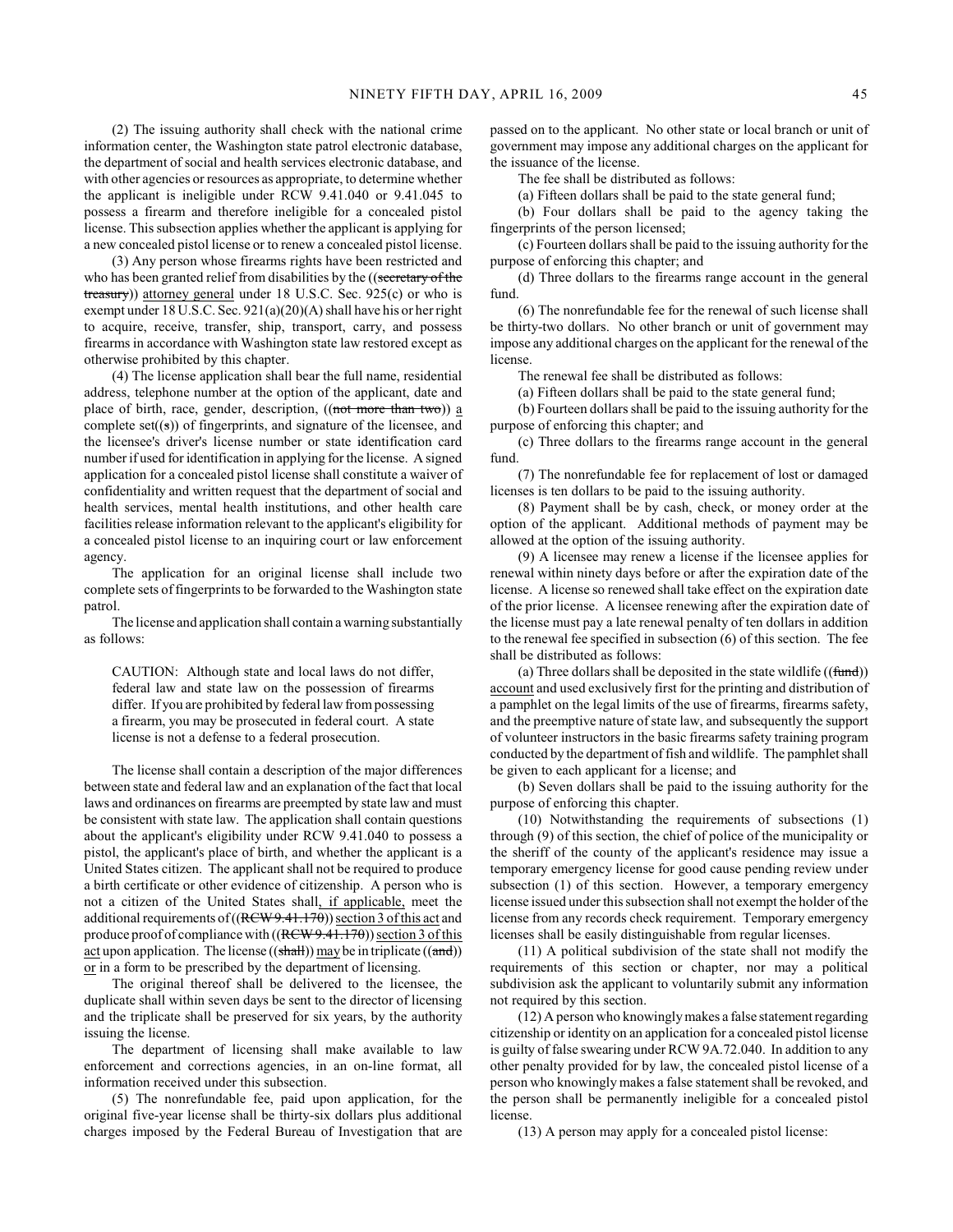(a) To the municipality or to the county in which the applicant resides if the applicant resides in a municipality;

(b) To the county in which the applicant resides if the applicant resides in an unincorporated area; or

(c) Anywhere in the state if the applicant is a nonresident.

**Sec. 6.** RCW 9.41.097 and 2005 c 274 s 202 are each amended to read as follows:

(1) The department of social and health services, mental health institutions, and other health care facilities shall, upon request of a court or law enforcement agency, supply such relevant information as is necessary to determine the eligibility of a person to possess a pistol or to be issued a concealed pistol license under RCW 9.41.070 or to purchase a pistol under RCW 9.41.090.

(2) Mental health information received by: (a) The department of licensing pursuant to RCW 9.41.047 or  $((9.41.170))$  section 3 of this act; (b) an issuing authority pursuant to RCW 9.41.047 or 9.41.070; (c) a chief of police or sheriff pursuant to RCW 9.41.090 or  $((9.41.170))$  section 3 of this act; (d) a court or law enforcement agency pursuant to subsection (1) of this section, shall not be disclosed except as provided in RCW 42.56.240(4).

**Sec. 7.** RCW 9.41.0975 and 1996 c 295 s 9 are each amended to read as follows:

(1) The state, local governmental entities, any public or private agency, and the employees of any state or local governmental entity or public or private agency, acting in good faith, are immune from liability:

(a) For failure to prevent the sale or transfer of a firearm to a person whose receipt or possession of the firearm is unlawful;

(b) For preventing the sale or transfer of a firearm to a person who may lawfully receive or possess a firearm;

(c) For issuing a concealed pistol license or alien firearm license to a person ineligible for such a license;

(d) For failing to issue a concealed pistol license or alien firearm license to a person eligible for such a license;

(e) For revoking or failing to revoke an issued concealed pistol license or alien firearm license;

(f) For errors in preparing or transmitting information as part of determining a person's eligibility to receive or possess a firearm, or eligibility for a concealed pistol license or alien firearm license;

(g) For issuing a dealer's license to a person ineligible for such a license; or

(h) For failing to issue a dealer's license to a person eligible for such a license.

(2) An application may be made to a court of competent jurisdiction for a writ of mandamus:

(a) Directing an issuing agency to issue a concealed pistol license or alien firearm license wrongfully refused;

(b) Directing a law enforcement agency to approve an application to purchase wrongfully denied;

(c) Directing that erroneous information resulting either in the wrongful refusal to issue a concealed pistol license or alien firearm license or in the wrongful denial of a purchase application be corrected; or

(d) Directing a law enforcement agency to approve a dealer's license wrongfully denied.

The application for the writ may be made in the county in which the application for a concealed pistol license or alien firearm license or to purchase a pistol was made, or in Thurston county, at the discretion of the petitioner. A court shall provide an expedited hearing for an application brought under this subsection (2) for a writ of mandamus. A person granted a writ of mandamus under this subsection (2) shall be awarded reasonable attorneys' fees and costs.

**NEW SECTION. Sec. 8.** RCW 9.41.170 (Alien's license to carry firearms--Exception) and 1996 c 295 s 11, 1994 c 190 s 1, 1979 c 158 s 3, 1969 ex.s. c 90 s 1, & 1953 c 109 s 1 are each repealed."

On page 1, line 2 of the title, after "countries;" strike the remainder of the title and insert "amending RCW 9.41.010, 9.41.070, 9.41.097, and 9.41.0975; adding new sections to chapter 9.41 RCW; repealing RCW 9.41.170; and prescribing penalties."

and the same is herewith transmitted.

Thomas Hoemann, Secretary

## **SENATE AMENDMENT TO HOUSE BILL**

There being no objection, the House concurred in the Senate amendment to SECOND SUBSTITUTE HOUSE BILL NO. 1052 and advanced the bill as amended by the Senate to final passage.

# **FINAL PASSAGE OF HOUSE BILL AS SENATE AMENDED**

Representative Moeller spoke in favor of the passage of the bill.

The Speaker (Representative Morris presiding) stated the question before the House to be the final passage of Second Substitute House Bill No. 1052, as amended by the Senate.

### **ROLL CALL**

The Clerk called the roll on the final passage of Second Substitute House Bill No. 1052, as amended by the Senate, and the bill passed the House by the following vote: Yeas, 97; Nays, 0; Absent, 0; Excused, 1.

Voting yea: Representatives Alexander, Anderson, Angel, Appleton, Armstrong, Bailey, Blake, Campbell, Carlyle, Chandler, Chase, Clibborn, Cody, Condotta, Conway, Cox, Crouse, Dammeier, Darneille, DeBolt, Dickerson, Driscoll, Dunshee, Eddy, Ericks, Ericksen, Finn, Goodman, Grant-Herriot, Green, Haigh, Haler, Hasegawa, Herrera, Hinkle, Hope, Hudgins, Hunt, Hunter, Hurst, Jacks, Johnson, Kagi, Kelley, Kenney, Kessler, Kirby, Klippert, Kretz, Kristiansen, Liias, Linville, Maxwell, McCoy, McCune, Miloscia, Moeller, Morrell, Morris, Nelson, O'Brien, Orcutt, Ormsby, Orwall, Parker, Pearson, Pedersen, Pettigrew, Priest, Probst, Quall, Roach, Roberts, Rodne, Rolfes, Ross, Santos, Schmick, Seaquist, Sells, Shea, Short, Simpson, Smith, Springer, Sullivan, Takko, Taylor, Upthegrove, Van De Wege, Wallace, Walsh, Warnick, White, Williams, Wood and Mr. Speaker.

Excused: Representative Flannigan.

SECOND SUBSTITUTE HOUSE BILLNO. 1052, as amended by the Senate, having received the necessary constitutional majority, was declared passed.

### **MESSAGE FROM THE SENATE**

April 7, 2009

Mr. Speaker:

The Senate has passed SUBSTITUTE HOUSE BILL NO. 1071 with the following amendment:

Strike everything after the enacting clause and insert the following: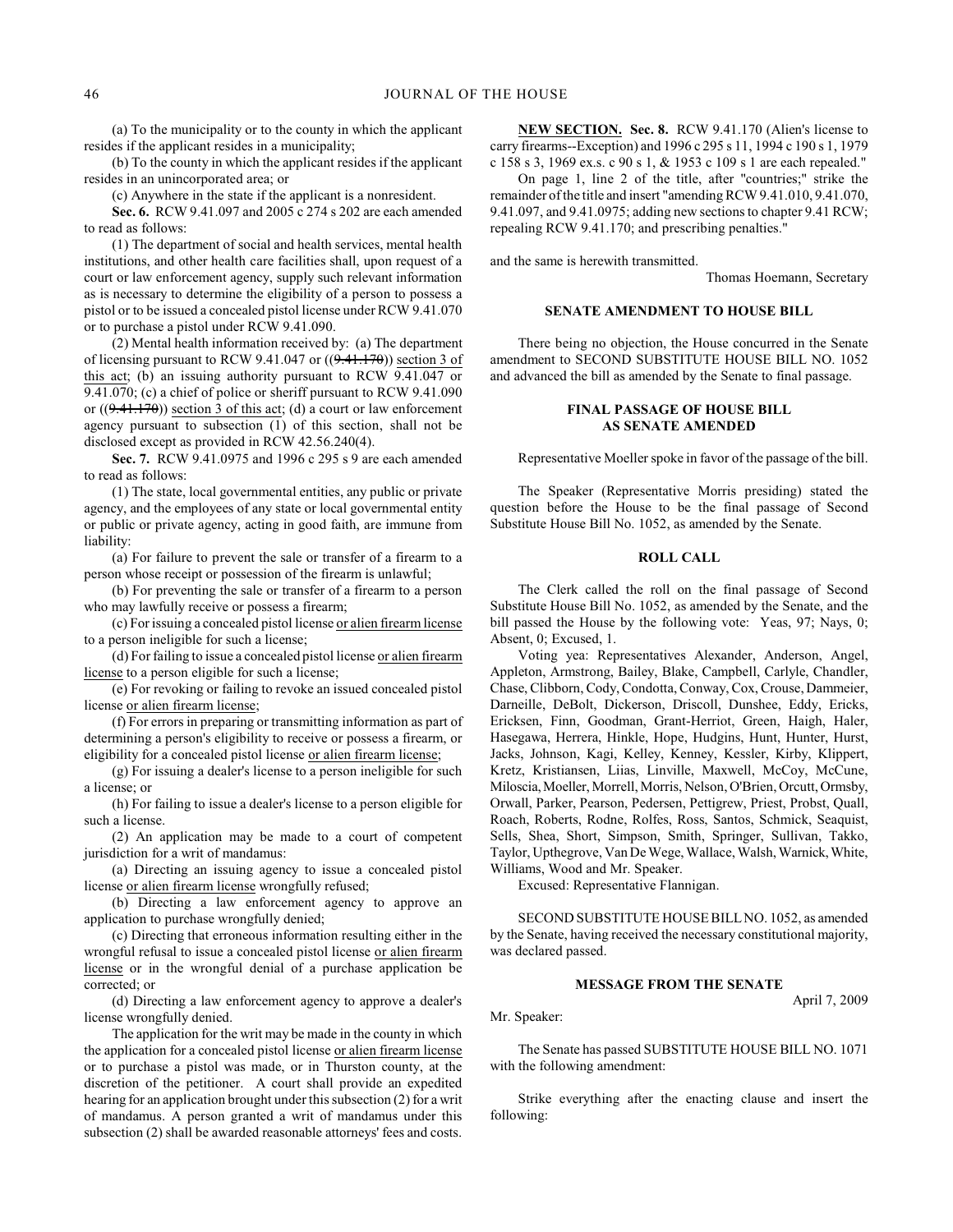"**Sec. 1.** RCW 71.05.210 and 2000 c 94 s 6 are each amended to read as follows:

Each person involuntarily detained and accepted or admitted at an evaluation and treatment facility (1) shall, within twenty-four hours of his or her admission or acceptance at the facility, be examined and evaluated by (a) a licensed physician who may be assisted by a physician assistant according to chapter 18.71A RCW  $((\sigma r))$  and a mental health professional, (b) an advanced registered nurse practitioner according to chapter 18.79 RCW and a mental health professional, or (c) a licensed physician and a psychiatric advanced registered nurse practitioner and (2) shall receive such treatment and care as his or her condition requires including treatment on an outpatient basis for the period that he or she is detained, except that, beginning twenty-four hours prior to a trial or hearing pursuant to RCW 71.05.215, 71.05.240, 71.05.310, 71.05.320, 71.05.340, or ((71.05.370)) 71.05.217, the individual may refuse psychiatric medications, but may not refuse:  $((\text{(+)}))$  (a) Any other medication previously prescribed by a person licensed under Title 18 RCW; or  $((2))$  (b) emergency lifesaving treatment, and the individual shall be informed at an appropriate time of his or her right of such refusal. The person shall be detained up to seventy-two hours, if, in the opinion of the professional person in charge of the facility, or his or her professional designee, the person presents a likelihood of serious harm, or is gravely disabled. A person who has been detained for seventy-two hours shall no later than the end of such period be released, unless referred for further care on a voluntary basis, or detained pursuant to court order for further treatment as provided in this chapter.

If, after examination and evaluation, the mental health professional and licensed physician ((and mental health professional)) or psychiatric advanced registered nurse practitioner determine that the initial needs of the person would be better served by placement in a chemical dependency treatment facility, then the person shall be referred to an approved treatment program defined under RCW 70.96A.020.

An evaluation and treatment center admitting or accepting any person pursuant to this chapter whose physical condition reveals the need for hospitalization shall assure that such person is transferred to an appropriate hospital for evaluation or admission for treatment. Notice of such fact shall be given to the court, the designated attorney, and the ((county)) designated mental health professional and the court shall order such continuance in proceedings under this chapter as may be necessary, but in no event may this continuance be more than fourteen days.

**Sec. 2.** RCW 71.05.230 and 2006 c 333 s 302 are each amended to read as follows:

A person detained for seventy-two hour evaluation and treatment may be detained for not more than fourteen additional days of involuntary intensive treatment or ninety additional days of a less restrictive alternative to involuntary intensive treatment. There shall be no fee for filing petitions for fourteen days of involuntary intensive treatment. A petition may only be filed if the following conditions are met:

(1) The professional staff of the agency or facility providing evaluation services has analyzed the person's condition and finds that the condition is caused by mental disorder and either results in a likelihood of serious harm, or results in the detained person being gravely disabled and are prepared to testify those conditions are met; and

(2) The person has been advised of the need for voluntary treatment and the professional staff of the facility has evidence that he or she has not in good faith volunteered; and

(3) The facility providing intensive treatment is certified to provide such treatment by the department; and

(4) The professional staff of the agency or facility or the designated mental health professional has filed a petition for fourteen day involuntary detention or a ninety day less restrictive alternative with the court. The petition must be signed either by:

(a) Two physicians  $((or by))$ ;

(b) One physician and a mental health professional( $(\overline{\text{who}})$ );

(c) Two psychiatric advanced registered nurse practitioners;

(d) One psychiatric advanced registered nurse practitioner and a mental health professional; or

(e) A physician and a psychiatric advanced registered nurse practitioner. The persons signing the petition must have examined the person. If involuntary detention is sought the petition shall state facts that support the finding that such person, as a result of mental disorder, presents a likelihood of serious harm, or is gravely disabled and that there are no less restrictive alternatives to detention in the best interest of such person or others. The petition shall state specifically that less restrictive alternative treatment was considered and specify why treatment less restrictive than detention is not appropriate. If an involuntary less restrictive alternative is sought, the petition shall state facts that support the finding that such person, as a result of mental disorder, presents a likelihood of serious harm, or is gravely disabled and shall set forth the less restrictive alternative proposed by the facility; and

(5) A copy of the petition has been served on the detained person, his or her attorney and his or her guardian or conservator, if any, prior to the probable cause hearing; and

(6) The court at the time the petition was filed and before the probable cause hearing has appointed counsel to represent such person if no other counsel has appeared; and

(7) The court has ordered a fourteen day involuntary intensive treatment or a ninety day less restrictive alternative treatment after a probable cause hearing has been held pursuant to RCW 71.05.240; and

(8) At the conclusion of the initial commitment period, the professional staff of the agency or facility or the designated mental health professional may petition for an additional period of either ninety days of less restrictive alternative treatment or ninety days of involuntary intensive treatment as provided in RCW 71.05.290; and

(9) If the hospital or facility designated to provide outpatient treatment is other than the facility providing involuntary treatment, the outpatient facility so designated has agreed to assume such responsibility.

**Sec. 3.** RCW 71.05.290 and 2008 c 213 s 7 are each amended to read as follows:

(1) At any time during a person's fourteen day intensive treatment period, the professional person in charge of a treatment facility or his or her professional designee or the designated mental health professional may petition the superior court for an order requiring such person to undergo an additional period of treatment. Such petition must be based on one or more of the grounds set forth in RCW 71.05.280.

(2) The petition shall summarize the facts which support the need for further confinement and shall be supported by affidavits signed by:

(a) Two examining physicians( $(\frac{\pi}{6}, \frac{\pi}{6})$ );

(b) One examining physician and examining mental health professional;

(c) Two psychiatric advanced registered nurse practitioners;

(d) One psychiatric advanced registered nurse practitioner and a mental health professional; or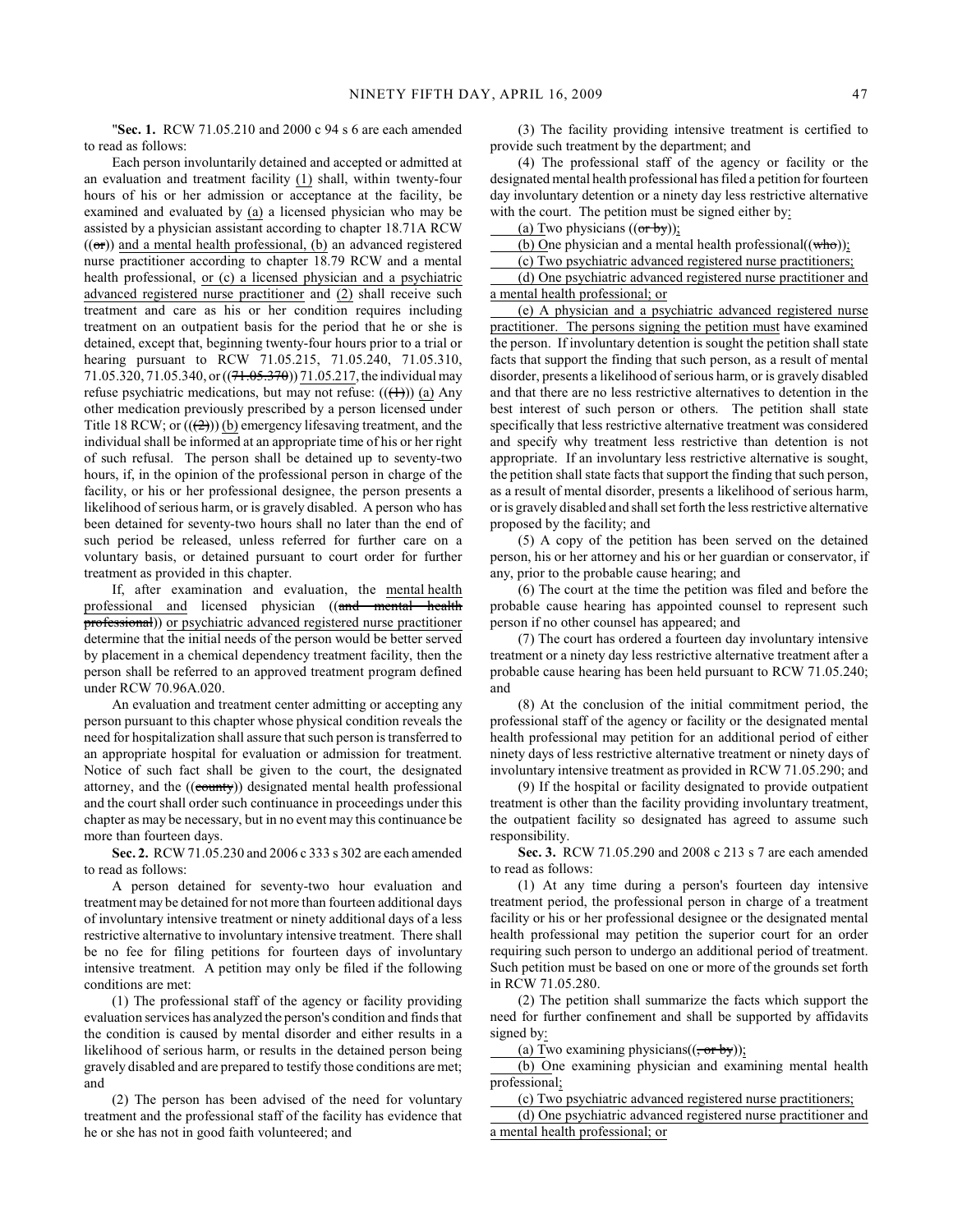(e) An examining physician and an examining psychiatric advanced registered nurse practitioner. The affidavits shall describe in detail the behavior of the detained person which supports the petition and shall explain what, if any, less restrictive treatments which are alternatives to detention are available to such person, and shall state the willingness of the affiant to testify to such facts in subsequent judicial proceedings under this chapter.

(3) If a person has been determined to be incompetent pursuant to RCW 10.77.086(4), then the professional person in charge of the treatment facility or his or her professional designee or the designated mental health professional may directly file a petition for one hundred eighty day treatment under RCW 71.05.280(3). No petition for initial detention or fourteen day detention is required before such a petition may be filed.

**Sec. 4.** RCW 71.05.300 and 2008 c 213 s 8 are each amended to read as follows:

(1) The petition for ninety day treatment shall be filed with the clerk of the superior court at least three days before expiration of the fourteen-day period of intensive treatment. At the time of filing such petition, the clerk shall set a time for the person to come before the court on the next judicial day after the day of filing unless such appearance is waived by the person's attorney, and the clerk shall notify the designated mental health professional. The designated mental health professional shall immediately notify the person detained, his or her attorney, if any, and his or her guardian or conservator, if any, the prosecuting attorney, and the regional support network administrator, and provide a copy of the petition to such persons as soon as possible. The regional support network administrator or designee may review the petition and may appear and testify at the full hearing on the petition.

(2) At the time set for appearance the detained person shall be brought before the court, unless such appearance has been waived and the court shall advise him or her of his or her right to be represented by an attorney and of his or her right to a jury trial. If the detained person is not represented by an attorney, or is indigent or is unwilling to retain an attorney, the court shall immediately appoint an attorney to represent him or her. The court shall, if requested, appoint a reasonably available licensed physician, psychiatric advanced registered nurse practitioner, psychologist, or psychiatrist, designated by the detained person to examine and testify on behalf of the detained person.

(3) The court may, if requested, also appoint a professional person as defined in RCW 71.05.020 to seek less restrictive alternative courses of treatment and to testify on behalf of the detained person. In the case of a person with a developmental disability who has been determined to be incompetent pursuant to RCW 10.77.086(4), then the appointed professional person under this section shall be a developmental disabilities professional.

(4) The court shall also set a date for a full hearing on the petition as provided in RCW 71.05.310.

**Sec. 5.** RCW 71.05.360 and 2007 c 375 s 14 are each amended to read as follows:

(1)(a) Every person involuntarily detained or committed under the provisions of this chapter shall be entitled to all the rights set forth in this chapter, which shall be prominently posted in the facility, and shall retain all rights not denied him or her under this chapter except as chapter 9.41 RCW may limit the right of a person to purchase or possess a firearm or to qualify for a concealed pistol license.

(b) No person shall be presumed incompetent as a consequence of receiving an evaluation or voluntary or involuntary treatment for a mental disorder, under this chapter or any prior laws of this state dealing with mental illness. Competency shall not be determined or withdrawn except under the provisions of chapter 10.77 or 11.88 RCW.

(c) Any person who leaves a public or private agency following evaluation or treatment for mental disorder shall be given a written statement setting forth the substance of this section.

(2) Each person involuntarily detained or committed pursuant to this chapter shall have the right to adequate care and individualized treatment.

(3) The provisions of this chapter shall not be construed to deny to any person treatment by spiritual means through prayer in accordance with the tenets and practices of a church or religious denomination.

(4) Persons receiving evaluation or treatment under this chapter shall be given a reasonable choice of an available physician, psychiatric advanced registered nurse practitioner, or other professional person qualified to provide such services.

(5) Whenever any person is detained for evaluation and treatment pursuant to this chapter, both the person and, if possible, a responsible member of his or her immediate family, personal representative, guardian, or conservator, if any, shall be advised as soon as possible in writing or orally, by the officer or person taking him or her into custody or by personnel of the evaluation and treatment facility where the person is detained that unless the person is released or voluntarily admits himself or herself for treatment within seventy-two hours of the initial detention:

(a) A judicial hearing in a superior court, either by a judge or court commissioner thereof, shall be held not more than seventy-two hours after the initial detention to determine whether there is probable cause to detain the person after the seventy-two hours have expired for up to an additional fourteen days without further automatic hearing for the reason that the person is a person whose mental disorder presents a likelihood of serious harm or that the person is gravely disabled;

(b) The person has a right to communicate immediately with an attorney; has a right to have an attorney appointed to represent him or her before and at the probable cause hearing if he or she is indigent; and has the right to be told the name and address of the attorney that the mental health professional has designated pursuant to this chapter;

(c) The person has the right to remain silent and that any statement he or she makes may be used against him or her;

(d) The person has the right to present evidence and to crossexamine witnesses who testify against him or her at the probable cause hearing; and

(e) The person has the right to refuse psychiatric medications, including antipsychotic medication beginning twenty-four hours prior to the probable cause hearing.

(6) When proceedings are initiated under RCW 71.05.153, no later than twelve hours after such person is admitted to the evaluation and treatment facility the personnel of the evaluation and treatment facility or the designated mental health professional shall serve on such person a copy of the petition for initial detention and the name, business address, and phone number of the designated attorney and shall forthwith commence service of a copy of the petition for initial detention on the designated attorney.

(7) The judicial hearing described in subsection (5) of this section is hereby authorized, and shall be held according to the provisions of subsection (5) of this section and rules promulgated by the supreme court.

(8) At the probable cause hearing the detained person shall have the following rights in addition to the rights previously specified: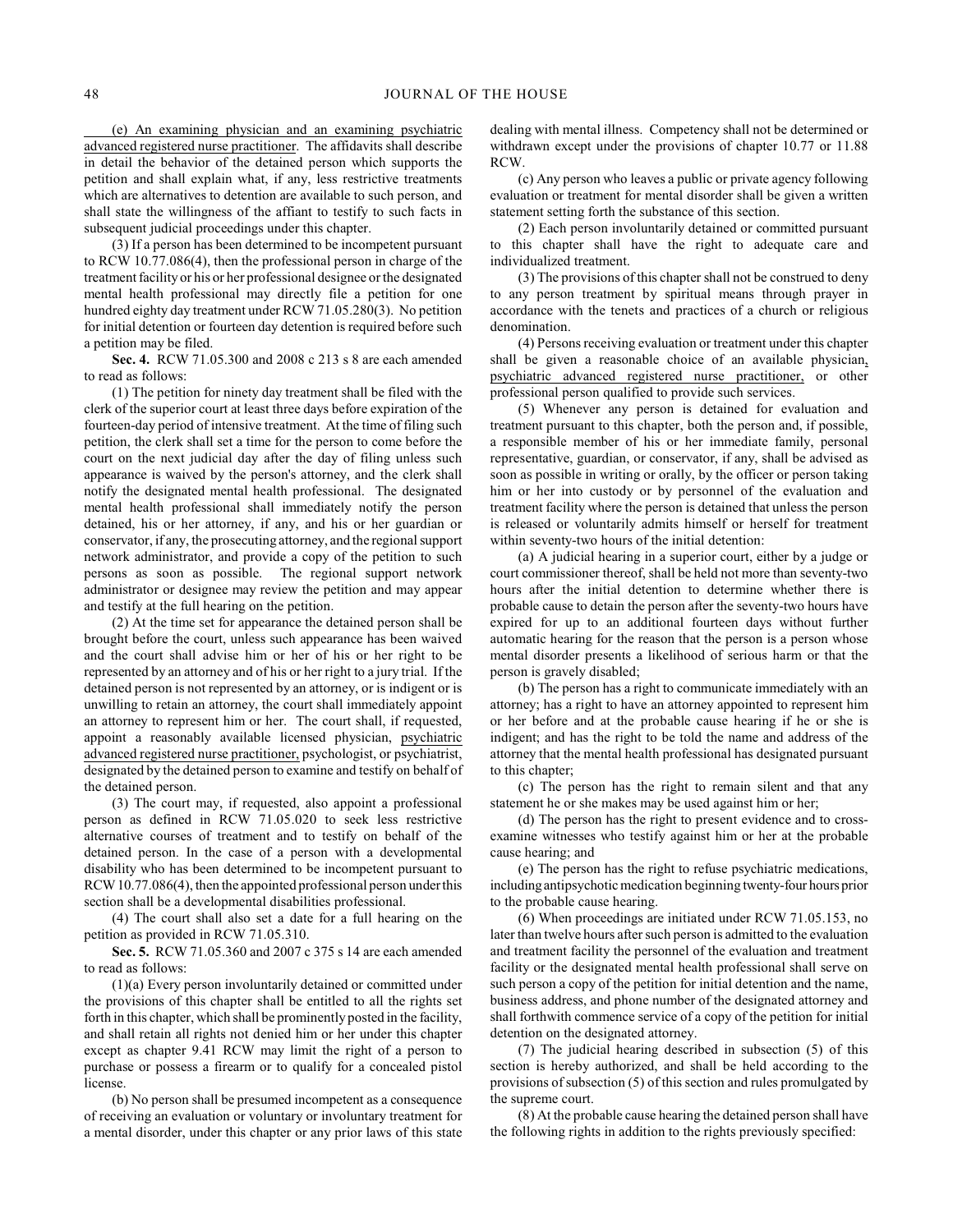(a) To present evidence on his or her behalf;

(b) To cross-examine witnesses who testify against him or her;

(c) To be proceeded against by the rules of evidence;

(d) To remain silent;

(e) To view and copy all petitions and reports in the court file. (9) ((The physician-patient privilege or the psychologist-client privilege shall be)) Privileges between patients and physicians, psychologists, or psychiatric advanced registered nurse practitioners are deemed waived in proceedings under this chapter relating to the administration of antipsychotic medications. As to other proceedings under this chapter, the privileges shall be waived when a court of competent jurisdiction in its discretion determines that such waiver is necessary to protect either the detained person or the public.

The waiver of a privilege under this section is limited to records or testimony relevant to evaluation of the detained person for purposes of a proceeding under this chapter. Upon motion by the detained person or on its own motion, the court shall examine a record or testimony sought by a petitioner to determine whether it is within the scope of the waiver.

The record maker shall not be required to testify in order to introduce medical or psychological records of the detained person so long as the requirements of RCW 5.45.020 are met except that portions of the record which contain opinions as to the detained person's mental state must be deleted from such records unless the person making such conclusions is available for cross-examination.

(10) Insofar as danger to the person or others is not created, each person involuntarily detained, treated in a less restrictive alternative course of treatment, or committed for treatment and evaluation pursuant to this chapter shall have, in addition to other rights not specifically withheld by law, the following rights:

(a) To wear his or her own clothes and to keep and use his or her own personal possessions, except when deprivation of same is essential to protect the safety of the resident or other persons;

(b) To keep and be allowed to spend a reasonable sum of his or her own money for canteen expenses and small purchases;

(c) To have access to individual storage space for his or her private use;

(d) To have visitors at reasonable times;

(e) To have reasonable access to a telephone, both to make and receive confidential calls, consistent with an effective treatment program;

(f) To have ready access to letter writing materials, including stamps, and to send and receive uncensored correspondence through the mails;

(g) To discuss treatment plans and decisions with professional persons;

(h) Not to consent to the administration of antipsychotic medications and not to thereafter be administered antipsychotic medications unless ordered by a court under RCW 71.05.217 or pursuant to an administrative hearing under RCW 71.05.215;

(i) Not to consent to the performance of electroconvulsant therapy or surgery, except emergency life-saving surgery, unless ordered by a court under RCW 71.05.217;

(j) Not to have psychosurgery performed on him or her under any circumstances;

(k) To dispose of property and sign contracts unless such person has been adjudicated an incompetent in a court proceeding directed to that particular issue.

(11) Every person involuntarily detained shall immediately be informed of his or her right to a hearing to review the legality of his or her detention and of his or her right to counsel, by the professional person in charge of the facility providing evaluation and treatment, or his or her designee, and, when appropriate, by the court. If the person so elects, the court shall immediately appoint an attorney to assist him or her.

(12) A person challenging his or her detention or his or her attorney shall have the right to designate and have the court appoint a reasonably available independent physician, psychiatric advanced registered nurse practitioner, or licensed mental health professional to examine the person detained, the results of which examination may be used in the proceeding. The person shall, if he or she is financially able, bear the cost of such expert examination, otherwise such expert examination shall be at public expense.

(13) Nothing contained in this chapter shall prohibit the patient from petitioning by writ of habeas corpus for release.

(14) Nothing in this chapter shall prohibit a person committed on or prior to January 1, 1974, from exercising a right available to him or her at or prior to January 1, 1974, for obtaining release from confinement.

(15) Nothing in this section permits any person to knowingly violate a no-contact order or a condition of an active judgment and sentence or an active condition of supervision by the department of corrections.

**Sec. 6.** RCW 71.05.390 and 2007 c 375 s 15 are each amended to read as follows:

Except as provided in this section, RCW 71.05.445, 71.05.630, 70.96A.150, or pursuant to a valid release under RCW 70.02.030, the fact of admission and all information and records compiled, obtained, or maintained in the course of providing services to either voluntary or involuntary recipients of services at public or private agencies shall be confidential.

Information and records may be disclosed only:

(1) In communications between qualified professional persons to meet the requirements of this chapter, in the provision of services or appropriate referrals, or in the course of guardianship proceedings. The consent of the person, or his or her personal representative or guardian, shall be obtained before information or records may be disclosed by a professional person employed by a facility unless provided to a professional person:

(a) Employed by the facility;

(b) Who has medical responsibility for the patient's care;

(c) Who is a designated mental health professional;

(d) Who is providing services under chapter 71.24 RCW;

(e) Who is employed by a state or local correctional facility where the person is confined or supervised; or

(f) Who is providing evaluation, treatment, or follow-up services under chapter 10.77 RCW.

(2) When the communications regard the special needs of a patient and the necessary circumstances giving rise to such needs and the disclosure is made by a facility providing services to the operator of a facility in which the patient resides or will reside.

(3)(a) When the person receiving services, or his or her guardian, designates persons to whom information or records may be released, or if the person is a minor, when his or her parents make such designation.

(b) A public or private agency shall release to a person's next of kin, attorney, personal representative, guardian, or conservator, if any:

(i) The information that the person is presently a patient in the facility or that the person is seriously physically ill;

(ii) A statement evaluating the mental and physical condition of the patient, and a statement of the probable duration of the patient's confinement, if such information is requested by the next of kin, attorney, personal representative, guardian, or conservator; and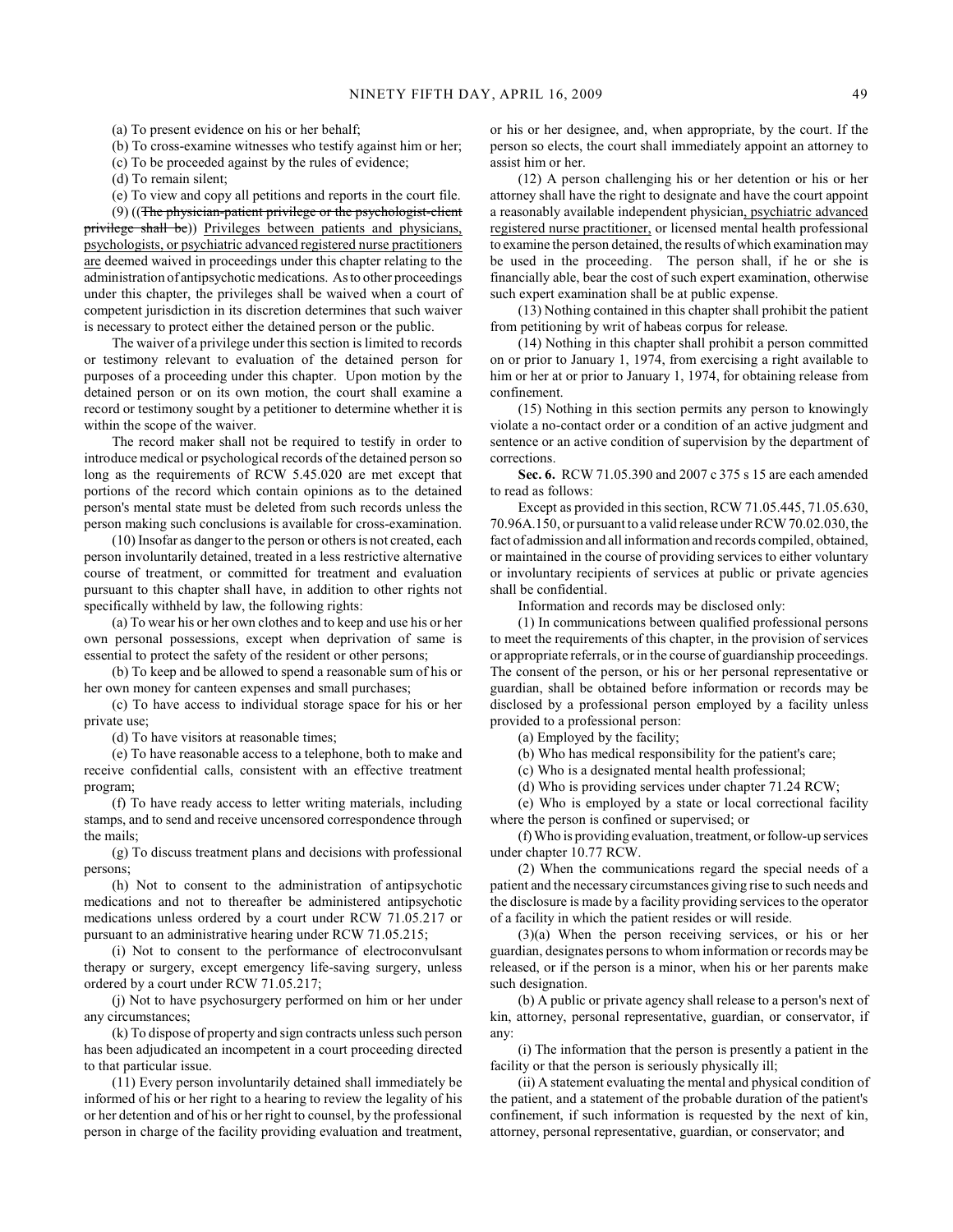(iii) Such other information requested by the next of kin or attorney as may be necessary to decide whether or not proceedings should be instituted to appoint a guardian or conservator.

(4) To the extent necessary for a recipient to make a claim, or for a claim to be made on behalf of a recipient for aid, insurance, or medical assistance to which he or she may be entitled.

(5)(a) For either program evaluation or research, or both: PROVIDED, That the secretary adopts rules for the conduct of the evaluation or research, or both. Such rules shall include, but need not be limited to, the requirement that all evaluators and researchers must sign an oath of confidentiality substantially as follows:

"As a condition of conducting evaluation or research concerning persons who have received services from (fill in the facility, agency, or person) I, . . . . . . . . ., agree not to divulge, publish, or otherwise make known to unauthorized persons or the public any information obtained in the course of such evaluation or research regarding persons who have received services such that the person who received such services is identifiable.

I recognize that unauthorized release of confidential information may subject me to civil liability under the provisions of state law.

/s/ ..... .... .... .... .... . . "

(b) Nothing in this chapter shall be construed to prohibit the compilation and publication of statistical data for use by government or researchers under standards, including standards to assure maintenance of confidentiality, set forth by the secretary.

 $(6)(a)$  To the courts as necessary to the administration of this chapter or to a court ordering an evaluation or treatment under chapter 10.77 RCW solely for the purpose of preventing the entry of any evaluation or treatment order that is inconsistent with any order entered under this chapter.

(b) To a court or its designee in which a motion under chapter 10.77 RCWhas been made for involuntary medication of a defendant for the purpose of competency restoration.

(c) Disclosure under this subsection is mandatory for the purpose of the health insurance portability and accountability act.

(7)(a) When a mental health professional is requested by a representative of a law enforcement or corrections agency, including a police officer, sheriff, community corrections officer, a municipal attorney, or prosecuting attorney to undertake an investigation or provide treatment under RCW 71.05.150, 10.31.110, or 71.05.153, the mental health professional shall, if requested to do so, advise the representative in writing of the results of the investigation including a statement of reasons for the decision to detain or release the person investigated. Such written report shall be submitted within seventytwo hours of the completion of the investigation or the request from the law enforcement or corrections representative, whichever occurs later.

(b) To law enforcement officers, public health officers, or personnel of the department of corrections or the indeterminate sentence review board for persons who are the subject of the records and who are committed to the custody or supervision of the department of corrections or indeterminate sentence review board which information or records are necessary to carry out the responsibilities of their office. Except for dissemination of information released pursuant to RCW 71.05.425 and 4.24.550, regarding persons committed under this chapter under RCW 71.05.280(3) and 71.05.320(3)(c) after dismissal of a sex offense as defined in RCW 9.94A.030, the extent of information that may be released is limited as follows:

(i) Only the fact, place, and date of involuntary commitment, the fact and date of discharge or release, and the last known address shall be disclosed upon request;

(ii) The law enforcement and public health officers or personnel of the department of corrections or indeterminate sentence review board shall be obligated to keep such information confidential in accordance with this chapter;

(iii) Additional information shall be disclosed only after giving notice to said person and his or her counsel and upon a showing of clear, cogent, and convincing evidence that such information is necessary and that appropriate safeguards for strict confidentiality are and will be maintained. However, in the event the said person has escaped from custody, said notice prior to disclosure is not necessary and that the facility from which the person escaped shall include an evaluation as to whether the person is of danger to persons or property and has a propensity toward violence;

(iv) Information and records shall be disclosed to the department of corrections pursuant to and in compliance with the provisions of RCW 71.05.445 for the purposes of completing presentence investigations or risk assessment reports, supervision of an incarcerated offender or offender under supervision in the community, planning for and provision of supervision of an offender, or assessment of an offender's risk to the community; and

(v) Disclosure under this subsection is mandatory for the purposes of the health insurance portability and accountability act.

(8) To the attorney of the detained person.

(9) To the prosecuting attorney as necessary to carry out the responsibilities of the office under RCW 71.05.330(2) and 71.05.340(1)(b) and 71.05.335. The prosecutor shall be provided access to records regarding the committed person's treatment and prognosis, medication, behavior problems, and other records relevant to the issue of whether treatment less restrictive than inpatient treatment is in the best interest of the committed person or others. Information shall be disclosed only after giving notice to the committed person and the person's counsel.

(10) To appropriate law enforcement agencies and to a person, when the identity of the person is known to the public or private agency, whose health and safety has been threatened, or who is known to have been repeatedly harassed, by the patient. The person may designate a representative to receive the disclosure. The disclosure shall be made by the professional person in charge of the public or private agency or his or her designee and shall include the dates of commitment, admission, discharge, or release, authorized or unauthorized absence from the agency's facility, and only such other information that is pertinent to the threat or harassment. The decision to disclose or not shall not result in civil liability for the agency or its employees so long as the decision was reached in good faith and without gross negligence.

(11) To appropriate corrections and law enforcement agencies all necessary and relevant information in the event of a crisis or emergent situation that poses a significant and imminent risk to the public. The decision to disclose or not shall not result in civil liability for the mental health service provider or its employees so long as the decision was reached in good faith and without gross negligence.

(12) To the persons designated in RCW 71.05.425 for the purposes described in that section.

(13) Civil liability and immunity for the release of information about a particular person who is committed to the department under RCW 71.05.280(3) and 71.05.320(3)(c) after dismissal of a sex offense as defined in RCW 9.94A.030, is governed by RCW 4.24.550.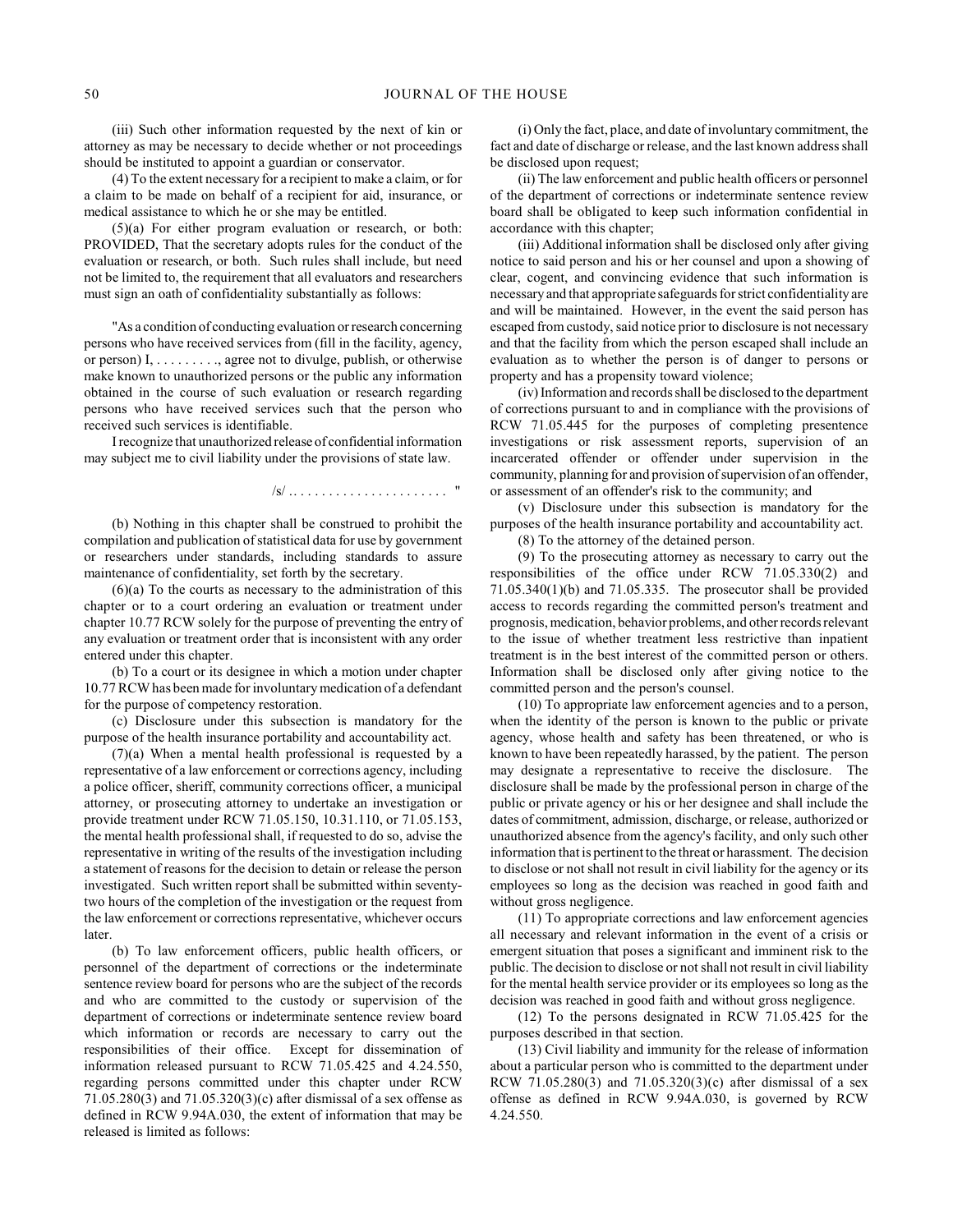(14) Upon the death of a person, his or her next of kin, personal representative, guardian, or conservator, if any, shall be notified.

Next of kin who are of legal age and competent shall be notified under this section in the following order: Spouse, parents, children, brothers and sisters, and other relatives according to the degree of relation. Access to all records and information compiled, obtained, or maintained in the course of providing services to a deceased patient shall be governed by RCW 70.02.140.

(15) To the department of health for the purposes of determining compliance with state or federal licensure, certification, or registration rules or laws. However, the information and records obtained under this subsection are exempt frompublic inspection and copying pursuant to chapter 42.56 RCW.

(16) To mark headstones or otherwise memorialize patients interred at state hospital cemeteries. The department of social and health services shall make available the name, date of birth, and date of death of patients buried in state hospital cemeteries fifty years after the death of a patient.

(17) To law enforcement officers and to prosecuting attorneys as are necessary to enforce RCW 9.41.040(2)(a)(ii). The extent of information that may be released is limited as follows:

(a) Only the fact, place, and date of involuntary commitment, an official copy of any order or orders of commitment, and an official copy of any written or oral notice of ineligibility to possess a firearm that was provided to the person pursuant to RCW 9.41.047(1), shall be disclosed upon request;

(b) The law enforcement and prosecuting attorneys may only release the information obtained to the person's attorney as required by court rule and to a jury or judge, if a jury is waived, that presides over any trial at which the person is charged with violating RCW 9.41.040(2)(a)(ii);

(c) Disclosure under this subsection is mandatory for the purposes of the health insurance portability and accountability act.

(18) When a patient would otherwise be subject to the provisions of RCW 71.05.390 and disclosure is necessary for the protection of the patient or others due to his or her unauthorized disappearance from the facility, and his or her whereabouts is unknown, notice of such disappearance, along with relevant information, may be made to relatives, the department of corrections when the person is under the supervision of the department, and governmental law enforcement agencies designated by the physician or psychiatric advanced registered nurse practitioner in charge of the patient or the professional person in charge of the facility, or his or her professional designee.

Except as otherwise provided in this chapter, the uniform health care information act, chapter 70.02 RCW, applies to all records and information compiled, obtained, or maintained in the course of providing services.

(19) The fact of admission, as well as all records, files, evidence, findings, or ordersmade, prepared, collected, or maintained pursuant to this chapter shall not be admissible as evidence in any legal proceeding outside this chapter without the written consent of the person who was the subject of the proceeding except in a subsequent criminal prosecution of a person committed pursuant to RCW 71.05.280(3) or 71.05.320(3)(c) on charges that were dismissed pursuant to chapter 10.77 RCW due to incompetency to stand trial, in a civil commitment proceeding pursuant to chapter 71.09 RCW, or, in the case of a minor, a guardianship or dependency proceeding. The records and files maintained in any court proceeding pursuant to this chapter shall be confidential and available subsequent to such proceedings only to the person who was the subject of the proceeding or his or her attorney. In addition, the court may order the subsequent

release or use of such records or files only upon good cause shown if the court finds that appropriate safeguards for strict confidentiality are and will be maintained.

**Sec. 7.** RCW 71.05.420 and 2005 c 504 s 110 are each amended to read as follows:

Except as provided in RCW 71.05.425, when any disclosure of information or records is made as authorized by RCW 71.05.390, the physician or psychiatric advanced registered nurse practitioner in charge of the patient or the professional person in charge of the facility shall promptly cause to be entered into the patient's medical record the date and circumstances under which said disclosure was made, the names and relationships to the patient, if any, of the persons or agencies to whom such disclosure was made, and the information disclosed.

**Sec. 8.** RCW 71.05.630 and 2007 c 191 s 1 are each amended to read as follows:

(1) Except as otherwise provided by law, all treatment records shall remain confidential and may be released only to the persons designated in this section, or to other persons designated in an informed written consent of the patient.

(2) Treatment records of a person may be released without informed written consent in the following circumstances:

(a) To a person, organization, or agency as necessary for management or financial audits, or program monitoring and evaluation. Information obtained under this subsection shall remain confidential and may not be used in a manner that discloses the name or other identifying information about the person whose records are being released.

(b) To the department, the director of regional support networks, or a qualified staff member designated by the director only when necessary to be used for billing or collection purposes. The information shall remain confidential.

(c) For purposes of research as permitted in chapter 42.48 RCW.

(d) Pursuant to lawful order of a court.

(e) To qualified staff members of the department, to the director of regional support networks, to resource management services responsible for serving a patient, or to service providers designated by resource management services as necessary to determine the progress and adequacy of treatment and to determine whether the person should be transferred to a less restrictive or more appropriate treatment modality or facility. The information shall remain confidential.

(f) Within the treatment facility where the patient is receiving treatment, confidential information may be disclosed to persons employed, serving in bona fide training programs, or participating in supervised volunteer programs, at the facility when it is necessary to perform their duties.

(g) Within the department as necessary to coordinate treatment for mental illness, developmental disabilities, alcoholism, or drug abuse of persons who are under the supervision of the department.

(h) To a licensed physician or psychiatric advanced registered nurse practitioner who has determined that the life or health of the person is in danger and that treatment without the information contained in the treatment records could be injurious to the patient's health. Disclosure shall be limited to the portions of the records necessary to meet the medical emergency.

(i) To a facility that is to receive a person who is involuntarily committed under chapter 71.05 RCW, or upon transfer of the person from one treatment facility to another. The release of records under this subsection shall be limited to the treatment records required by law, a record or summary of all somatic treatments, and a discharge summary. The discharge summary may include a statement of the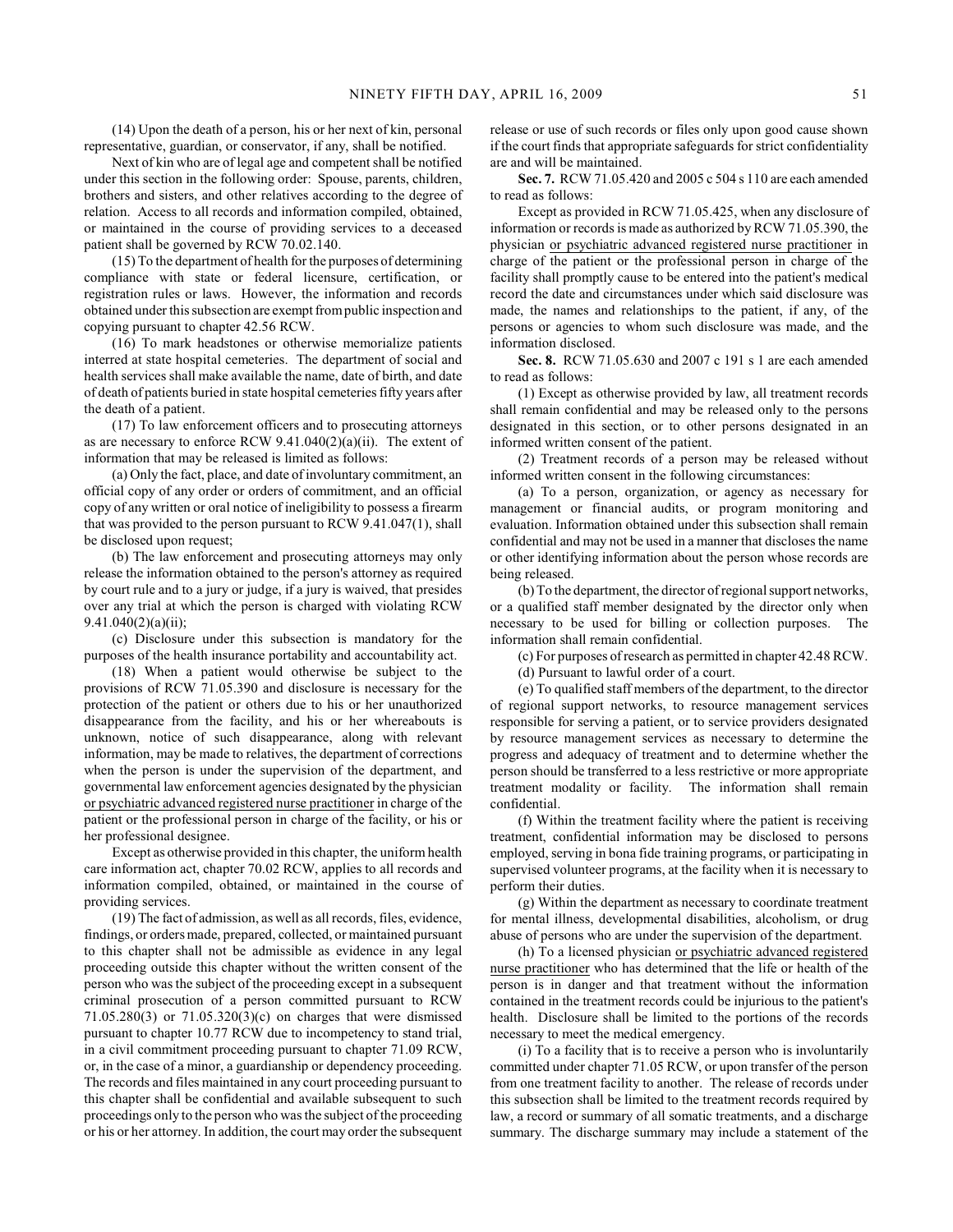patient's problem, the treatment goals, the type of treatment which has been provided, and recommendation for future treatment, but may not include the patient's complete treatment record.

(j) Notwithstanding the provisions of RCW 71.05.390(7), to a correctional facility or a corrections officer who is responsible for the supervision of a person who is receiving inpatient or outpatient evaluation or treatment. Except as provided in RCW 71.05.445 and 71.34.345, release of records under this section is limited to:

(i) An evaluation report provided pursuant to a written supervision plan.

(ii) The discharge summary, including a record or summary of all somatic treatments, at the termination of any treatment provided as part of the supervision plan.

(iii) When a person is returned from a treatment facility to a correctional facility, the information provided under (j)(iv) of this subsection.

(iv) Any information necessary to establish or implement changes in the person's treatment plan or the level or kind of supervision as determined by resource management services. In cases involving a person transferred back to a correctional facility, disclosure shall be made to clinical staff only.

(k) To the person's counsel or guardian ad litem, without modification, at any time in order to prepare for involuntary commitment or recommitment proceedings, reexaminations, appeals, or other actions relating to detention, admission, commitment, or patient's rights under chapter 71.05 RCW.

(l) To staff members of the protection and advocacy agency or to staff members of a private, nonprofit corporation for the purpose of protecting and advocating the rights of persons with mental disorders or developmental disabilities. Resource management services may limit the release of information to the name, birthdate, and county of residence of the patient, information regarding whether the patient was voluntarily admitted, or involuntarily committed, the date and place of admission, placement, or commitment, the name and address of a guardian of the patient, and the date and place of the guardian's appointment. Any staff member who wishes to obtain additional information shall notify the patient's resource management services in writing of the request and of the resource management services' right to object. The staff member shall send the notice by mail to the guardian's address. If the guardian does not object in writing within fifteen days after the notice is mailed, the staff member may obtain the additional information. If the guardian objects in writing within fifteen days after the notice is mailed, the staff member may not obtain the additional information.

(m) For purposes of coordinating health care, the department may release without informed written consent of the patient, information acquired for billing and collection purposes as described in (b) of this subsection to all current treating providers of the patient with prescriptive authority who have written a prescription for the patient within the last twelve months. The department shall notify the patient that billing and collection information has been released to named providers, and provide the substance of the information released and the dates of such release. The department shall not release counseling, inpatient psychiatric hospitalization, or drug and alcohol treatment information without a signed written release from the client.

(3) Whenever federal law or federal regulations restrict the release of information contained in the treatment records of any patient who receives treatment for chemical dependency, the department may restrict the release of the information as necessary to comply with federal law and regulations.

**Sec. 9.** RCW 71.05.660 and 2005 c 504 s 114 are each amended to read as follows:

Nothing in this chapter or chapter 70.96A, 71.05, 71.34, or 70.96B RCW shall be construed to interfere with communications between physicians, psychiatric advanced registered nurse practitioners, or psychologists and patients and attorneys and clients.

**Sec. 10.** RCW 71.06.040 and 1959 c 25 s 71.06.040 are each amended to read as follows:

At a preliminary hearing upon the charge of sexual psychopathy, the court may require the testimony of two duly licensed physicians or psychiatric advanced registered nurse practitioners who have examined the defendant. If the court finds that there are reasonable grounds to believe the defendant is a sexual psychopath, the court shall order said defendant confined at the nearest state hospital for observation as to the existence of sexual psychopathy. Such observation shall be for a period of not to exceed ninety days. The defendant shall be detained in the county jail or other county facilities pending execution of such observation order by the department.

**Sec. 11.** RCW 71.12.540 and 1989 1st ex.s. c 9 s 233 are each amended to read as follows:

The authorities of each establishment as defined in this chapter shall place on file in the office of the establishment the recommendations made by the department of health as a result of such visits, for the purpose of consultation by such authorities, and for reference by the department representatives upon their visits. Every such establishment shall keep records of every person admitted thereto as follows and shall furnish to the department, when required, the following data: Name, age, sex, marital status, date of admission, voluntary or other commitment, name of physician or psychiatric advanced registered nurse practitioner, diagnosis, and date of discharge.

**Sec. 12.** RCW 71.32.140 and 2004 c 39 s 2 are each amended to read as follows:

(1) A principal who:

(a) Chose not to be able to revoke his or her directive during any period of incapacity;

(b) Consented to voluntary admission to inpatient mental health treatment, or authorized an agent to consent on the principal's behalf; and

(c) At the time of admission to inpatient treatment, refuses to be admitted,

may only be admitted into inpatient mental health treatment under subsection (2) of this section.

(2) A principal may only be admitted to inpatient mental health treatment under his or her directive if, prior to admission, a ((physician)) member of the treating facility's professional staff who is a physician or psychiatric advanced registered nurse practitioner:

(a) Evaluates the principal's mental condition, including a review of reasonably available psychiatric and psychological history, diagnosis, and treatment needs, and determines, in conjunction with another health care provider or mental health professional, that the principal is incapacitated;

(b) Obtains the informed consent of the agent, if any, designated in the directive;

(c) Makes a written determination that the principal needs an inpatient evaluation or is in need of inpatient treatment and that the evaluation or treatment cannot be accomplished in a less restrictive setting; and

(d) Documents in the principal's medical record a summary of the physician's or psychiatric advanced registered nurse practitioner's findings and recommendations for treatment or evaluation.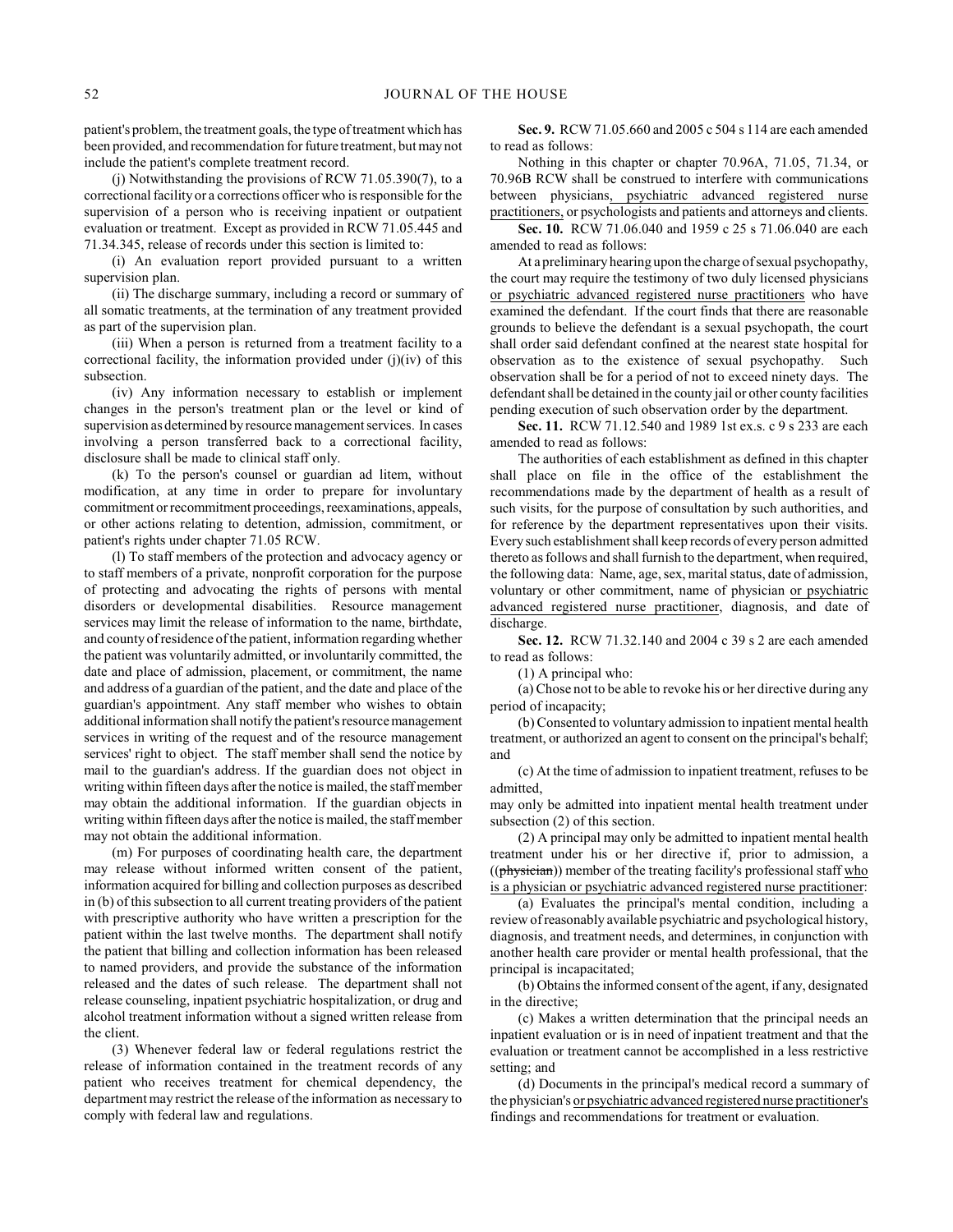(3) In the event the admitting physician is not a psychiatrist, or the advanced registered nurse practitioner is not a psychiatric advanced registered nurse practitioner, the principal shall receive a complete psychological assessment by a mental health professional within twenty-four hours of admission to determine the continued need for inpatient evaluation or treatment.

(4)(a) If it is determined that the principal has capacity, then the principal may only be admitted to, or remain in, inpatient treatment if he or she consents at the time or is detained under the involuntary treatment provisions of chapter 70.96A, 71.05, or 71.34 RCW.

(b) If a principal who is determined by two health care providers or one mental health professional and one health care provider to be incapacitated continues to refuse inpatient treatment, the principal may immediately seek injunctive relief for release from the facility.

(5) If, at the end of the period of time that the principal or the principal's agent, if any, has consented to voluntary inpatient treatment, but no more than fourteen days after admission, the principal has not regained capacity or has regained capacity but refuses to consent to remain for additional treatment, the principal must be released during reasonable daylight hours, unless detained under chapter 70.96A, 71.05, or 71.34 RCW.

(6)(a) Except as provided in (b) of this subsection, any principal who is voluntarily admitted to inpatient mental health treatment under this chapter shall have all the rights provided to individuals who are voluntarily admitted to inpatient treatment under chapter 71.05, 71.34, or 72.23 RCW.

(b) Notwithstanding RCW 71.05.050 regarding consent to inpatient treatment for a specified length of time, the choices an incapacitated principal expressed in his or her directive shall control, provided, however, that a principal who takes action demonstrating a desire to be discharged, in addition to making statements requesting to be discharged, shall be discharged, and no principal shall be restrained in any way in order to prevent his or her discharge. Nothing in this subsection shall be construed to prevent detention and evaluation for civil commitment under chapter 71.05 RCW.

(7) Consent to inpatient admission in a directive is effective only while the professional person, health care provider, and health care facility are in substantial compliance with the material provisions of the directive related to inpatient treatment.

**Sec. 13.** RCW 71.32.250 and 2003 c 283 s 25 are each amended to read as follows:

(1) If a principal who is a resident of a long-term care facility is admitted to inpatient mental health treatment pursuant to his or her directive, the principal shall be allowed to be readmitted to the same long-term care facility as if his or her inpatient admission had been for a physical condition on the same basis that the principal would be readmitted under state or federal statute or rule when:

(a) The treating facility's professional staff determine that inpatient mental health treatmentis no longer medically necessary for the resident. The determination shall be made in writing by a psychiatrist, psychiatric advanced registered nurse practitioner, or  $((by))$  a mental health professional and either (i) a physician or (ii) psychiatric advanced registered nurse practitioner; or

(b) The person's consent to admission in his or her directive has expired.

(2)(a) If the long-term care facility does not have a bed available at the time of discharge, the treating facility may discharge the resident, in consultation with the resident and agent if any, and in accordance with a medically appropriate discharge plan, to another long-term care facility.

(b) This section shall apply to inpatient mental health treatment admission of long-term care facility residents, regardless of whether the admission is directly from a facility, hospital emergency room, or other location.

(c) This section does not restrict the right of the resident to an earlier release from the inpatient treatment facility. This section does not restrict the right of a long-term care facility to initiate transfer or discharge of a resident who is readmitted pursuant to this section, provided that the facility has complied with the laws governing the transfer or discharge of a resident.

(3) The joint legislative audit and review committee shall conduct an evaluation of the operation and impact of this section. The committee shall report its findings to the appropriate committees of the legislature by December 1, 2004.

**Sec. 14.** RCW 71.32.260 and 2003 c 283 s 26 are each amended to read as follows:

The directive shall be in substantially the following form:

# Mental Health Advance Directive **NOTICE TO PERSONS**

**CREATING A MENTAL HEALTH ADVANCE DIRECTIVE** This is an important legal document. It creates an advance directive for mental health treatment. Before signing this

document you should know these important facts:

(1) This document is called an advance directive and allows you to make decisions in advance about your mental health treatment, including medications, short-term admission to inpatient treatment and electroconvulsive therapy.

## **YOU DO NOT HAVE TO FILL OUT OR SIGN THIS FORM. IF YOU DO NOT SIGN THIS FORM, IT WILL NOT TAKE EFFECT.**

If you choose to complete and sign this document, you may still decide to leave some items blank.

- (2) You have the right to appoint a person as your agent to make treatment decisions for you. You must notify your agent that you have appointed him or her as an agent. The person you appoint has a duty to act consistently with your wishes made known by you. If your agent does not know what your wishes are, he or she has a duty to act in your best interest. Your agent has the right to withdraw from the appointment at any time.
- (3) The instructions you include with this advance directive and the authority you give your agent to act will only become effective under the conditions you select in this document. You may choose to limit this directive and your agent's authority to times when you are incapacitated or to times when you are exhibiting symptoms or behavior that you specify. You may also make this directive effective immediately. No matter when you choose to make this directive effective, your treatment providers must still seek your informed consent at all times that you have capacity to give informed consent.
- (4) You have the right to revoke this document in writing at any time you have capacity.

# **YOU MAY NOT REVOKE THIS DIRECTIVE WHEN YOU HAVE BEEN FOUND TO BE INCAPACITATED UNLESS YOU HAVE SPECIFICALLY STATED IN THIS DIRECTIVE THAT YOU WANT IT TO BE REVOCABLE WHEN YOU ARE INCAPACITATED.**

(5) This directive will stay in effect until you revoke it unless you specify an expiration date. If you specify an expiration date and you are incapacitated at the time it expires, it will remain in effect until you have capacity to make treatment decisions again unless you chose to be able to revoke it while you are incapacitated and you revoke the directive.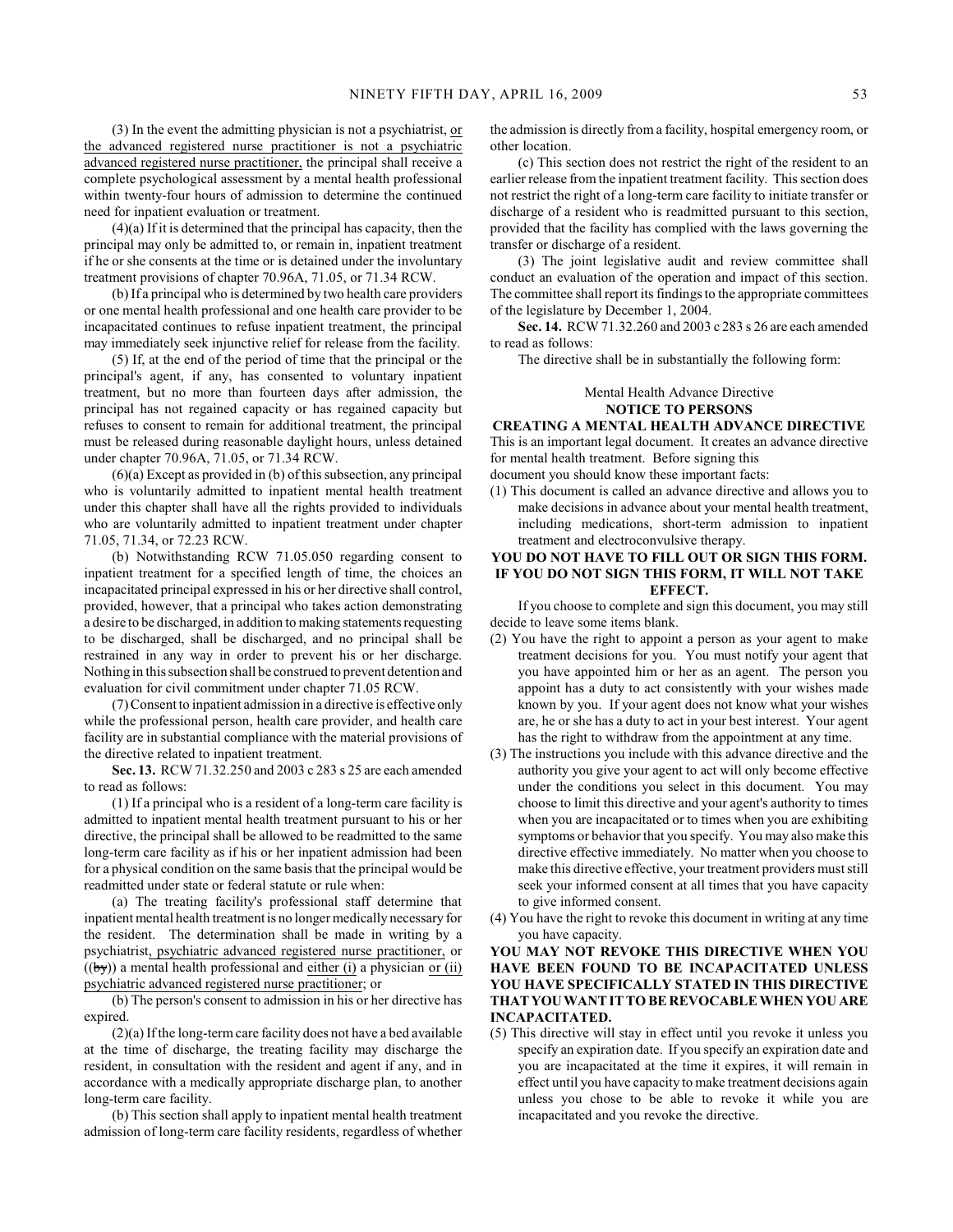- (6) You cannot use your advance directive to consent to civil commitment. The procedures that apply to your advance directive are different than those provided for in the Involuntary Treatment Act. Involuntary treatment is a different process.
- (7) If there is anything in this directive that you do not understand, you should ask a lawyer to explain it to you.
- (8) You should be aware that there are some circumstances where your provider may not have to follow your directive.
- (9) You should discuss any treatment decisions in your directive with your provider.
- (10) You may ask the court to rule on the validity of your directive.

# **PART I. STATEMENT OF INTENT TO CREATE A MENTAL HEALTH ADVANCE DIRECTIVE**

I, . . . . . . . . . . being a person with capacity, willfully and voluntarily execute this mental health advance directive so that my choices regarding my mental health care will be carried out in circumstances when I am unable to express my instructions and preferences regarding my mental health care. If a guardian is appointed by a court to make mental health decisions for me, I intend this document to take precedence over all other means of ascertaining my intent.

The fact that I may have left blanks in this directive does not affect its validity in any way. I intend that all completed sections be followed. IfI have not expressed a choice, my agent should make the decision that he or she determines is in my best interest. I intend this directive to take precedence over any other directives I have previously executed, to the extent that they are inconsistent with this document, or unless I expressly state otherwise in either document.

I understand that I may revoke this directive in whole or in part if I am a person with capacity. I understand that I cannot revoke this directive if a court, two health care providers, or one mental health professional and one health care provider find that I am an incapacitated person, unless, when I executed this directive, I chose to be able to revoke this directive while incapacitated.

I understand that, except as otherwise provided in law, revocation must be in writing. I understand that nothing in this directive, or in my refusal of treatment to which I consent in this directive, authorizes any health care provider, professional person, health care facility, or agent appointed in this directive to use or threaten to use abuse, neglect, financial exploitation, or abandonment to carry out my directive.

I understand that there are some circumstances where my provider may not have to follow my directive.

#### **PART II.**

# **WHEN THIS DIRECTIVE IS EFFECTIVE**

*YOU MUST COMPLETE THIS PART FOR YOUR DIRECTIVE TO BE VALID.*

I intend that this directive become effective (*YOU MUST CHOOSE ONLY ONE*):

. . . . . . Immediately upon my signing of this directive.

. . . . . . If I become incapacitated.

. . . . . . When the following circumstances, symptoms, or

behaviors occur:. .... .... .... .... .... .... .... .... .... ...

# .... .... .... .... .... .... .... .... .... .... .... .... .... . .... .... .... .... .... .... .... .... .... .... .... .... .... .

## **PART III. DURATION OF THIS DIRECTIVE**

# *YOU MUST COMPLETE THIS PART FOR YOUR DIRECTIVE TO BE VALID.*

I want this directive to (*YOU MUST CHOOSE ONLY ONE*):

. . . . . . Remain valid and in effect for an indefinite period of time. . . . . . . Automatically expire . . . . . . . . . . . . . . years from the date it was created.

# **PART IV.**

# **WHEN I MAY REVOKE THIS DIRECTIVE**

*YOU MUST COMPLETE THIS PART FOR THIS DIRECTIVE TO BE VALID.*

I intend that I be able to revoke this directive (*YOU MUST CHOOSE ONLY ONE*):

. . . . . . Only when I have capacity.

I understand that choosing this option means I may only revoke this directive if I have capacity. I further understand that if I choose this option and become incapacitated while this directive is in effect, I may receive treatment that I specify in this directive, even if I object at the time.

. . . . . . Even if I am incapacitated.

I understand that choosing this option means that I may revoke this directive even if I am incapacitated. I further understand that if I choose this option and revoke this directive while I am incapacitated I may not receive treatment that I specify in this directive, even if I want the treatment.

#### **PART V.**

# **PREFERENCES AND INSTRUCTIONS ABOUT TREATMENT, FACILITIES, AND PHYSICIANS OR PSYCHIATRIC ADVANCED REGISTERED NURSE PRACTITIONERS**

**A. Preferences and Instructions About Physician(s) or Psychiatric Advanced Registered Nurse Practitioner(s) to be Involved in My Treatment**

I would like the physician(s) or psychiatric advanced registered nurse practitioner(s) named below to be involved in my treatment decisions: Dr. or PARNP . . . . . . . . . . . . . . . . Contact information: . . . . . . .

Dr. or PARNP . . . . . . . . . . . . . . . Contact information: . . . . . . . I do not wish to be treated by Dr. or PARNP.................

# **B. Preferences and Instructions About Other Providers**

I am receiving other treatment or care from providers who I feel have an impact on my mental health care. I would like the following treatment provider(s) to be contacted when this directive is effective:<br>Name **Profession** 

**C. Preferences and Instructions About Medications for Psychiatric Treatment** (*initial and complete all that apply*)

. . . . . . I consent, and authorize my agent (if appointed) to consent, to the following medications:. .... .... .... .... .... .... .... .

. . . . . . I do not consent, and I do not authorize my agent (if appointed) to consent, to the administration of the following

medications:. .... .... .... .... .... .... .... .... .... .... . . . . . . . . I am willing to take the medications excluded above if my only reason for excluding them is the side effects which include.. . and these side effects can be eliminated by dosage adjustment or other means

. . . . . . I am willing to try any other medication the hospital doctor or psychiatric advanced registered nurse practitioner recommends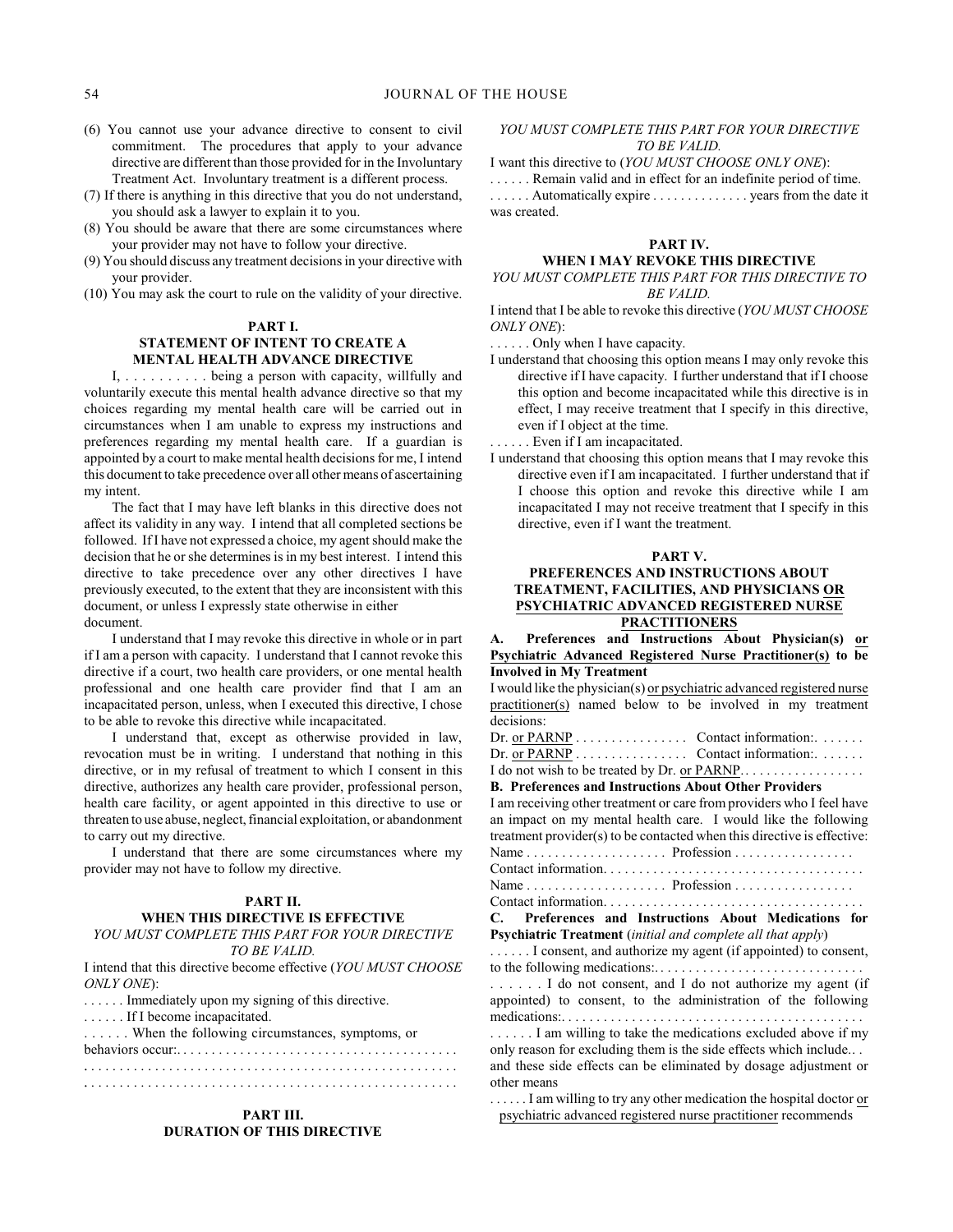. . . . . . I am willing to try any other medications my outpatient doctor or psychiatric advanced registered nurse practitioner recommends

. . . . . . I do not want to try any other medications.

# **Medication Allergies**

I have allergies to, or severe side effects from, the following:. . . . .

.... .... .... .... .... .... .... .... .... .... .... .... .... .

### **Other Medication Preferences or Instructions**

| I have the following other preferences or instructions about |  |  |  |  |  |
|--------------------------------------------------------------|--|--|--|--|--|
|                                                              |  |  |  |  |  |

#### .... .... .... .... .... .... .... .... .... .... .... .... .... . **D. Preferences and Instructions About Hospitalization and Alternatives**

(*initial all that apply and, if desired,rank "1" forfirst choice, "2" for second choice, and so on*)

. . . . . . In the event my psychiatric condition is serious enough to require 24-hour care and I have no physical conditions that require immediate access to emergency medical care, I prefer to receive this care in programs/facilities designed as alternatives to psychiatric hospitalizations.

. . . . . . I would also like the interventions below to be tried before hospitalization is considered:

| Calling someone or having someone call me when needed.                                                                                                                                                                            |
|-----------------------------------------------------------------------------------------------------------------------------------------------------------------------------------------------------------------------------------|
|                                                                                                                                                                                                                                   |
| Staying overnight with someone                                                                                                                                                                                                    |
| Name: Telephone:                                                                                                                                                                                                                  |
| Having a mental health service provider come to see me                                                                                                                                                                            |
| Going to a crisis triage center or emergency room                                                                                                                                                                                 |
| Staying overnight at a crisis respite (temporary) bed                                                                                                                                                                             |
| Seeing a service provider for help with psychiatric                                                                                                                                                                               |
| medications                                                                                                                                                                                                                       |
|                                                                                                                                                                                                                                   |
| $\mathbf{A}$ and the state of the set of the state of the state of the state of the state of the state of the state of the state of the state of the state of the state of the state of the state of the state of the state of th |

**Authority to Consent to Inpatient Treatment**

I consent, and authorize my agent (if appointed) to consent, to voluntary admission to inpatient mental health treatment for . . . days (*not to exceed 14 days*)

(Sign one):

or

...... If deemed appropriate by my agent (if appointed) and treating physician or psychiatric advanced registered nurse practitioner

. .... .... .... .... . . (Signature)

. . . . . . Under the following circumstances (specify symptoms, behaviors, or circumstances that indicate the need for hospitalization)

.... .... .... .... .... .... .... .... .... .... .... .... .... . . .... .... .... .... . .

### (Signature)

. . . . . . I do **not** consent, or authorize my agent (if appointed) to consent, to inpatient treatment

. .... .... .... .... . . (Signature)

#### **Hospital Preferences and Instructions**

If hospitalization is required, I prefer the following hospitals: .. . . I do not consent to be admitted to the following hospitals: . . . . . .

## **E. Preferences and Instructions About Preemergency**

I would like the interventions below to be tried before use of seclusion or restraint is considered (*initial all that apply*):

- . . . . . . "Talk me down" one-on-one
- . . . . . . More medication
- . . . . . . Time out/privacy
- . . . . . . Show of authority/force
- . . . . . . Shift my attention to something else
- . . . . . . Set firm limits on my behavior

. . . . . . Help me to discuss/vent feelings

. . . . . . Decrease stimulation

. . . . . . Offer to have neutral person settle dispute

. . . . . . Other, specify . . . . .

# **F. Preferences and Instructions About Seclusion, Restraint, and Emergency Medications**

If it is determined that I am engaging in behavior that requires seclusion, physical restraint, and/or emergency use of medication, I prefer these interventions in the order I have chosen (*choose "1" for first choice, "2" for second choice, and so on*):

. . . . . . Seclusion

- . . . . . . Seclusion and physical restraint (combined)
- . . . . . . Medication by injection
- . . . . . . Medication in pill or liquid form

In the event that my attending physician or psychiatric advanced registered nurse practitioner decides to use medication in response to an emergency situation after due consideration of my preferences and instructions for emergency treatments stated above, I expect the choice of medication to reflect any preferences and instructions I have expressed in Part III C of this form. The preferences and instructions I express in this section regarding medication in emergency situations do not constitute consent to use of the medication for nonemergency treatment.

# **G. Preferences and Instructions About Electroconvulsive Therapy**

# **(ECT or Shock Therapy)**

My wishes regarding electroconvulsive therapy are (*sign one*):

. . . . . . I do not consent, nor authorize my agent (if appointed) to consent, to the administration of electroconvulsive therapy

. .... .... .... .... . .

(Signature)

. . . . . . I consent, and authorize my agent (if appointed) to consent, to the administration of electroconvulsive therapy

. .... .... .... .... . . (Signature)

. . . . . . I consent, and authorize my agent (if appointed) to consent, to the administration of electroconvulsive therapy, but only under the following conditions:  $\dots \dots \dots \dots \dots \dots \dots \dots \dots \dots \dots \dots \dots$ 

.... .... .... .... .... .... .... .... .... .... .... .... .... .

. .... .... .... .... . .

(Signature)

**H. Preferences and Instructions About Who is Permitted to Visit** If I have been admitted to a mental health treatment facility, the following people are not permitted to visit me there:

```
Name: .................
```
Name: ................

```
Name: ................
```
I understand that persons not listed above may be permitted to visit me.

# **I. Additional Instructions About My Mental Health Care**

Other instructions about my mental health care: . . . . . . . . . . . . . . . .

.... .... .... .... .... .... .... .... .... .... .... .... .... . In case of emergency, please contact: Name: . .... .... .... .... Address: .. .... .... .... .... .... Work telephone: ......... Home telephone: . . . . . . . . . . . . . . . . Physician or PsychiatricAddress: ....................... Advanced Registered Nurse Practitioner: . . . . . . . Telephone: . .... .... .... .... .... .... .... .... .... .... . . The following may help me to avoid a hospitalization: . . . . . . . . . .

.... .... .... .... .... .... .... .... .... .... .... .... .... . I generally react to being hospitalized as follows: . . . . . . . . . . . . .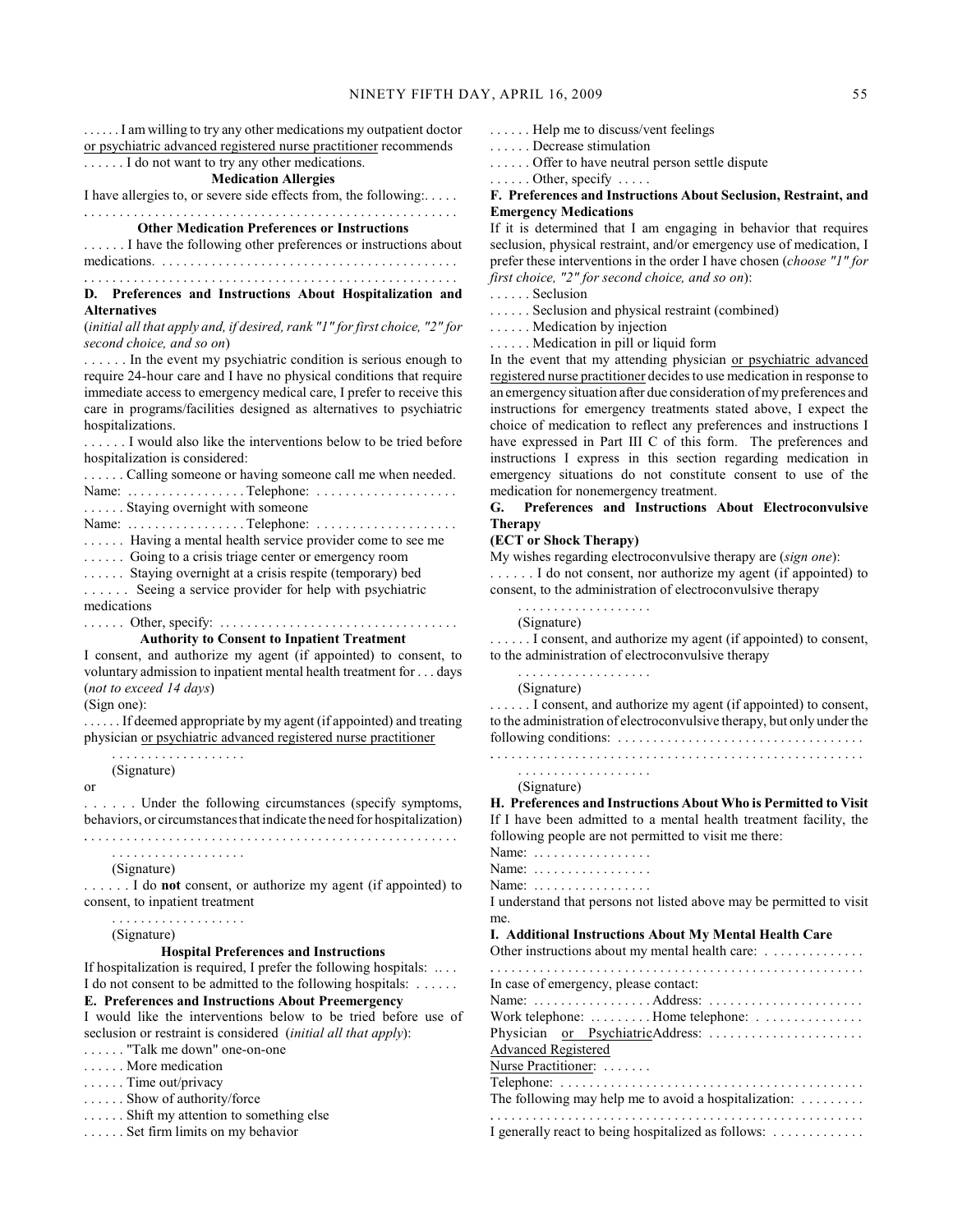# .... .... .... .... .... .... .... .... .... .... .... .... .... . Staff of the hospital or crisis unit can help me by doing the following: .... .... .... .... .... .... .... .... .... .... .... .... .... . ... ... ... ... ... ... ... ... ... ... ... ... ... ... ... ... ... ... ... ... . .... .... .... .... .... .... .... .... .... .... .... .... .... .

### **J. Refusal of Treatment**

I do not consent to any mental health treatment.

. .... .... .... .... . . (Signature)

# **PART VI. DURABLE POWER OF ATTORNEY (APPOINTMENT OF MY AGENT)**

(*Fill out this part only if you wish to appoint an agent or nominate a guardian.*)

I authorize an agent to make mental health treatment decisions on my behalf. The authority granted to my agent includes the right to consent, refuse consent, or withdraw consent to any mental health care, treatment, service, or procedure, consistent with any instructions and/or limitations I have set forth in this directive. I intend that those decisions should be made in accordance with my expressed wishes as set forth in this document. If I have not expressed a choice in this document **and my agent does not otherwise know my wishes**, I authorize my agent to make the decision that my agent determines is in my best interest. This agency shall not be affected by my incapacity. Unless I state otherwise in this durable power of attorney, I may revoke it unless prohibited by other state law.

# **A. Designation of an Agent**

I appoint the following person as my agent to make mental health treatment decisions for me as authorized in this document and request that this person be notified immediately when this directive becomes effective:

| Work telephone:  Home telephone: |  |  |  |  |  |  |  |
|----------------------------------|--|--|--|--|--|--|--|
|                                  |  |  |  |  |  |  |  |

#### **B. Designation of Alternate Agent**

If the person named above is unavailable, unable, or refuses to serve as my agent, or I revoke that person's authority to serve as my agent, I hereby appoint the following person as my alternate agent and request that this person be notified immediately when this directive becomes effective or when my original agent is no longer my agent: Name: . .... .... .... .... Address: .. .... .... .... .... .... Work telephone: ........ Home telephone: . . . . . . . . . . . . . . . . Relationship: . .... .... .... .... .... .... .... .... .... ....

### **C. When My Spouse is My Agent** (*initial if desired*)

. . . . . . If my spouse is my agent, that person shall remain my agent even if we become legally separated or our marriage is dissolved, unless there is a court order to the contrary or I have remarried.

#### **D. Limitations on My Agent's Authority**

I do not grant my agent the authority to consent on my behalf to the following:

.... .... .... .... .... .... .... .... .... .... .... .... .... .

.... .... .... .... .... .... .... .... .... .... .... .... .... .

# **E. Limitations on My Ability to Revoke this Durable Power of Attorney**

I choose to limit my ability to revoke this durable power of attorney as follows:

.... .... .... .... .... .... .... .... .... .... .... .... .... . .... .... .... .... .... .... .... .... .... .... .... .... .... .

**F. Preference as to Court-Appointed Guardian**

In the event a court appoints a guardian who will make decisions regarding my mental health treatment, I **nominate** the following person **as my guardian**:

Name: . .... .... .... .... Address: .. .... .... .... .... .... Work telephone: ........ Home telephone: . . . . . . . . . . . . . . . . Relationship: . .... .... .... .... .... .... .... .... .... ....

The appointment of a guardian of my estate or my person or any other decision maker shall not give the guardian or decision maker the power to revoke, suspend, or terminate this directive or the powers of my agent, except as authorized by law.

. .... .... .... .... . . (Signature required if nomination is made)

# **PART VII. OTHER DOCUMENTS**

#### (*Initial all that apply*)

I have executed the following documents that include the power to make decisions regarding health care services for myself:

. . . . . . Health care power of attorney (chapter 11.94 RCW)

. . . . . . "Living will" (Health care directive; chapter 70.122 RCW) . . . . . . I have appointed more than one agent. I understand that the most recently appointed agent controls except as stated below:

.... .... .... .... .... .... .... .... .... .... .... .... .... .

# **PART VIII. NOTIFICATION OF OTHERS AND CARE OF PERSONAL**

**AFFAIRS**

(*Fill out this part only if you wish to provide nontreatment instructions.*)

I understand the preferences and instructions in this part are **NOT** the responsibility of my treatment provider and that no treatment provider is required to act on them.

### **A. Who Should Be Notified**

I desire my agent to notify the following individuals as soon as possible when this directive becomes effective:

Name: . .... .... .... .... Address: .. .... .... .... .... .... Day telephone: . . . . . . . . . . . Evening telephone: . . . . . . . . . . . . . Name: . .... .... .... .... Address: .. .... .... .... .... .... Day telephone: . . . . . . . . . . . Evening telephone: . . . . . . . . . . . . .

# **B. Preferences or Instructions About Personal Affairs**

I have the following preferences or instructions about my personal affairs (e.g., care of dependents, pets, household) if I am admitted to a mental health treatment facility:

.... .... .... .... .... .... .... .... .... .... .... .... .... . ... ... ... ... ... ... ... ... ... ... ... ... ... ... ... ... ... ... ... ... . **C. Additional Preferences and Instructions:** .... .... .... .... .... .... .... .... .... .... .... .... .... . .... .... .... .... .... .... .... .... .... .... .... .... .... .

#### .... .... .... .... .... .... .... .... .... .... .... .... .... . .... .... .... .... .... .... .... .... .... .... .... .... .... .

### **PART IX. SIGNATURE**

By signing here, I indicate that I understand the purpose and effect of this document and that I am giving my informed consent to the treatments and/or admission to which I have consented or authorized my agent to consent in this directive. I intend that my consent in this directive be construed as being consistent with the elements of informed consent under chapter 7.70 RCW.

Signature:  $\dots \dots \dots \dots$  . Date:  $\dots \dots \dots \dots \dots \dots \dots \dots \dots \dots$ Printed Name: ..........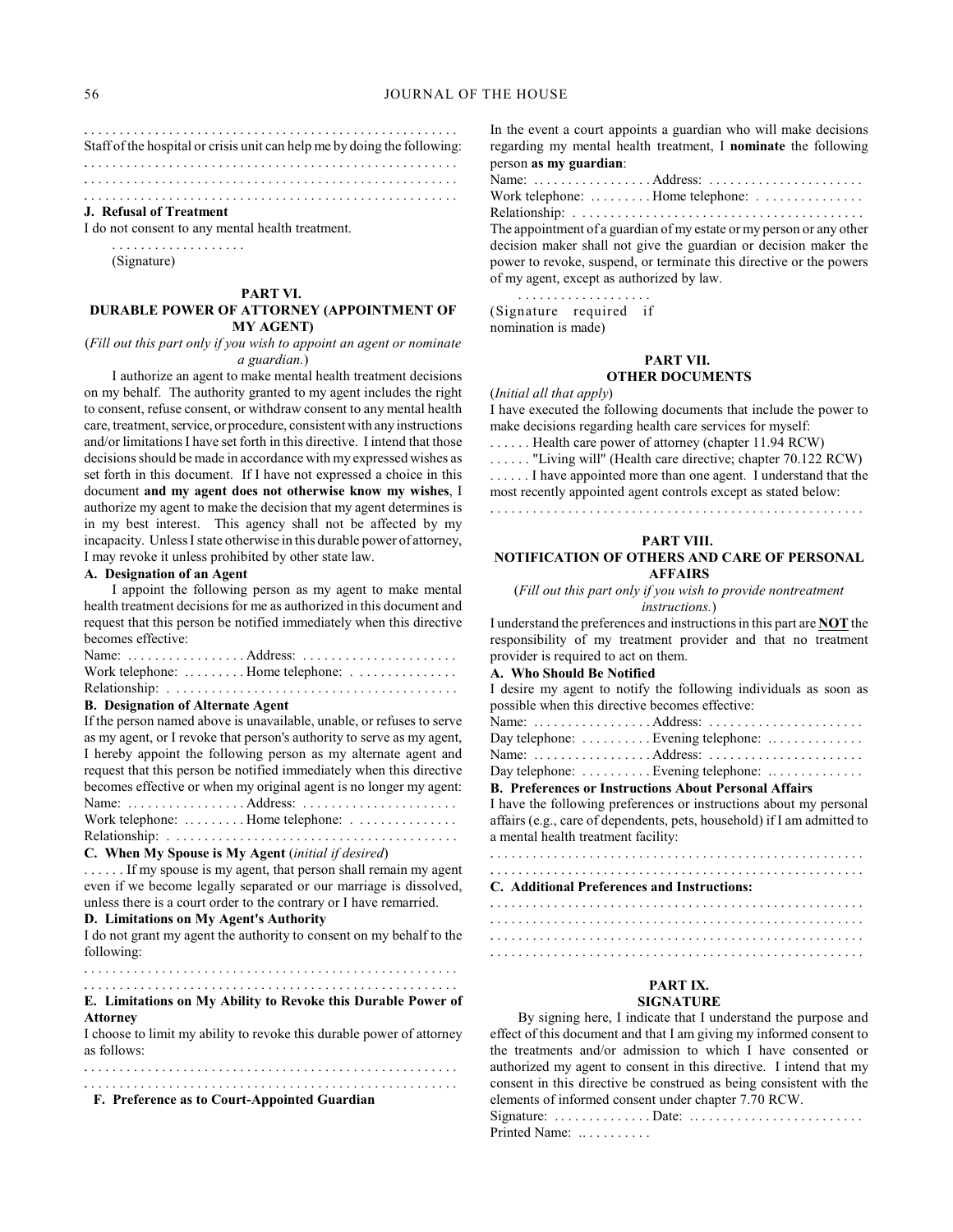This directive was signed and declared by the "Principal," to be his or her directive, in our presence who, at his or her request, have signed our names below as witnesses. We declare that, at the time of the creation of this instrument, the Principal is personally known to us, and, according to our best knowledge and belief, has capacity at this time and does not appear to be acting under duress, undue influence, or fraud. We further declare that none of us is:

(A) A person designated to make medical decisions on the principal's behalf;

(B) A health care provider or professional person directly involved with the provision of care to the principal at the time the directive is executed;

(C) An owner, operator, employee, or relative of an owner or operator of a health care facility or long-term care facility in which the principal is a patient or resident;

(D) A person who is related by blood, marriage, or adoption to the person, or with whom the principal has a dating relationship as defined in RCW 26.50.010;

(E) An incapacitated person;

(F) A person who would benefit financially if the principal undergoes mental health treatment; or

(G) A minor.

| Printed Name:        |
|----------------------|
| Telephone:  Address: |
|                      |
| Printed Name:        |
| Telephone:  Address: |

### **PART X.**

**RECORD OF DIRECTIVE**

I have given a copy of this directive to the following persons: . . .

.... .... .... .... .... .... .... .... .... .... .... .... .... . DO NOT FILL OUT PART XI UNLESS YOU INTEND TO REVOKE

THIS DIRECTIVE IN PART OR IN WHOLE

# **PART XI. REVOCATION OF THIS DIRECTIVE**

(*Initial any that apply*):

...... I am revoking the following part(s) of this directive (specify):

.... .... .... .... .... .... .... .... .... .... .... .... .... .

.... .... .... .... .... .... .... .... .... .... .... .... .... . . . . . . . I am revoking all of this directive.

By signing here, I indicate that I understand the purpose and effect of my revocation and that no person is bound by any revoked provision(s). I intend this revocation to be interpreted as if I had never completed the revoked provision(s).

Signature: . . . . . . . . . . Date: ..... .... .... .... .... ....

Printed Name: ......

# **DO NOT SIGN THIS PART UNLESS YOU INTEND TO REVOKE THIS DIRECTIVE IN PART OR IN WHOLE**

**Sec. 15.** RCW 71.34.355 and 1985 c 354 s 16 are each amended to read as follows:

Absent a risk to self or others, minors treated under this chapter have the following rights, which shall be prominently posted in the evaluation and treatment facility:

(1) To wear their own clothes and to keep and use personal possessions;

(2) To keep and be allowed to spend a reasonable sum of their own money for canteen expenses and small purchases;

(3) To have individual storage space for private use;

(4) To have visitors at reasonable times;

(5) To have reasonable access to a telephone, both to make and receive confidential calls;

(6) To have ready access to letter-writing materials, including stamps, and to send and receive uncensored correspondence through the mails;

(7) To discuss treatment plans and decisions with mental health professionals;

(8) To have the right to adequate care and individualized treatment;

(9) Not to consent to the performance of electro-convulsive treatment or surgery, except emergency life-saving surgery, upon him or her, and not to have electro-convulsive treatment or nonemergency surgery in such circumstance unless ordered by a court pursuant to a judicial hearing in which the minor is present and represented by counsel, and the court shall appoint a psychiatrist, psychologist, psychiatric advanced registered nurse practitioner, or physician designated by the minor or the minor's counsel to testify on behalf of the minor. The minor's parent may exercise this right on the minor's behalf, and must be informed of any impending treatment;

(10) Not to have psychosurgery performed on him or her under any circumstances.

**Sec. 16.** RCW 71.34.720 and 1991 c 364 s 12 are each amended to read as follows:

(1) Each minor approved by the facility for inpatient admission shall be examined and evaluated by a children's mental health specialist as to the child's mental condition and by a physician or psychiatric advanced registered nurse practitioner as to the child's physical condition within twenty-four hours of admission. Reasonable measures shall be taken to ensure medical treatment is provided for any condition requiring immediate medical attention.

(2) If, after examination and evaluation, the children's mental health specialist and the physician or psychiatric advanced registered nurse practitioner determine that the initial needs of the minor would be better served by placement in a chemical dependency treatment facility, then the minor shall be referred to an approved treatment program defined under RCW 70.96A.020.

(3) The admitting facility shall take reasonable steps to notify immediately the minor's parent of the admission.

(4) During the initial seventy-two hour treatment period, the minor has a right to associate or receive communications from parents or others unless the professional person in charge determines that such communication would be seriously detrimental to the minor's condition or treatment and so indicates in the minor's clinical record, and notifies the minor's parents of this determination. In no event may the minor be denied the opportunity to consult an attorney.

(5) If the evaluation and treatment facility admits the minor, it may detain the minor for evaluation and treatment for a period not to exceed seventy-two hours from the time of provisional acceptance. The computation of such seventy-two hour period shall exclude Saturdays, Sundays, and holidays. This initial treatment period shall not exceed seventy-two hours except when an application for voluntary inpatient treatment is received or a petition for fourteen-day commitment is filed.

(6) Within twelve hours of the admission, the facility shall advise the minor of his or her rights as set forth in this chapter.

**Sec. 17.** RCW 71.34.730 and 1995 c 312 s 54 are each amended to read as follows: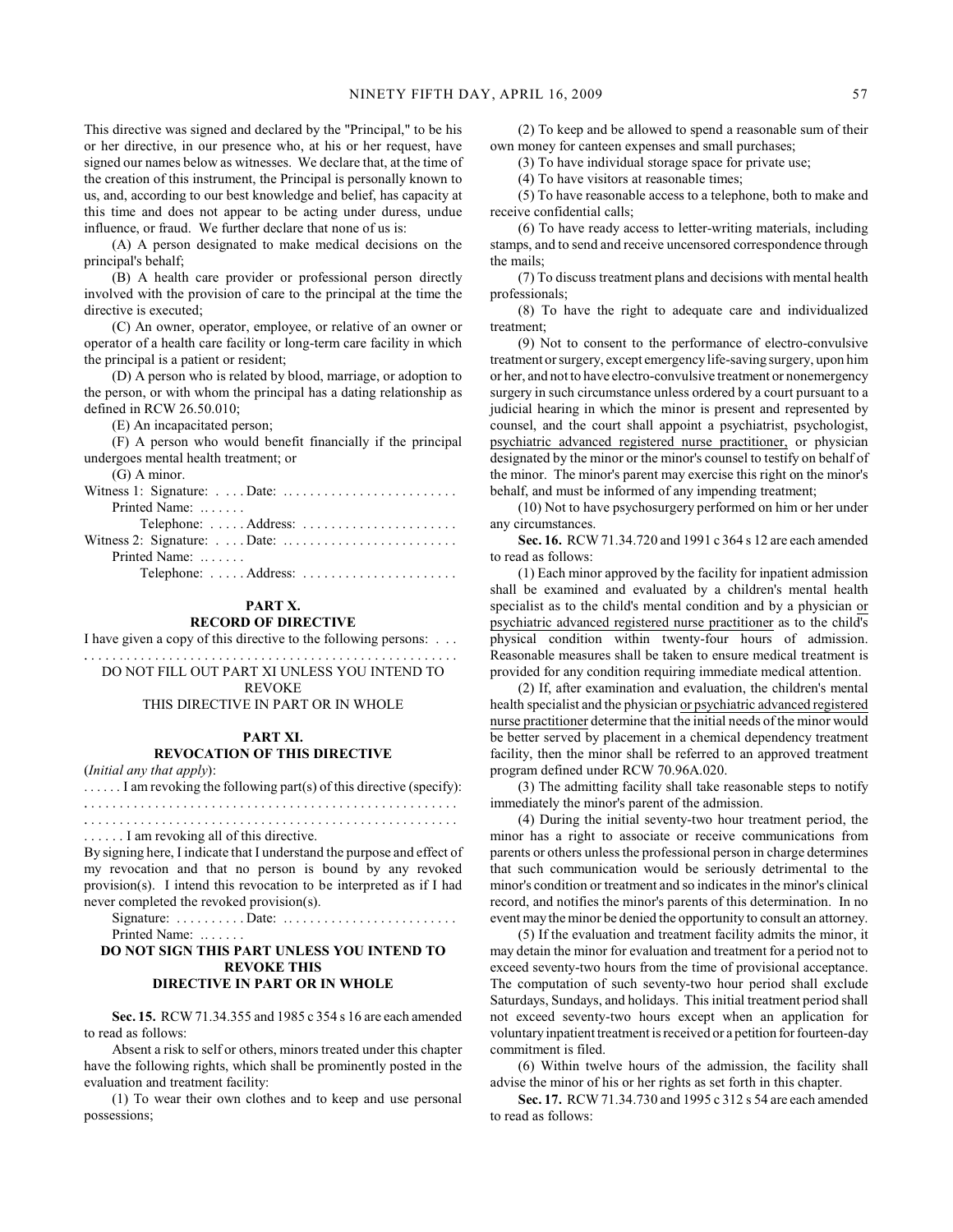(1) The professional person in charge of an evaluation and treatment facility where a minor has been admitted involuntarily for the initial seventy-two hour treatment period under this chapter may petition to have a minor committed to an evaluation and treatment facility for fourteen-day diagnosis, evaluation, and treatment.

If the professional person in charge of the treatment and evaluation facility does not petition to have the minor committed, the parent who has custody of the minor may seek review of that decision in court. The parent shall file notice with the court and provide a copy of the treatment and evaluation facility's report.

(2) A petition for commitment of a minor under this section shall be filed with the superior court in the county where the minor is residing or being detained.

(a) A petition for a fourteen-day commitment shall be signed  $((either))$  by  $(i)$  two physicians  $((or by one physical and)), (ii) two$ psychiatric advanced registered nurse practitioners, (iii) a mental health professional  $((\text{who}))$  and either a physician or a psychiatric advanced registered nurse practitioner, or (iv) a physician and a psychiatric advanced registered nurse practitioner. signing the petition must have examined the minor, and  $((shall))$  the petition must contain the following:

 $((\overrightarrow{t}))$  (A) The name and address of the petitioner;

 $((\textbf{(ii)}))$  (B) The name of the minor alleged to meet the criteria for fourteen-day commitment;

 $((\overrightarrow{iii}))$  (C) The name, telephone number, and address if known of every person believed by the petitioner to be legally responsible for the minor;

 $((**(iv)**))$  (D) A statement that the petitioner has examined the minor and finds that the minor's condition meets required criteria for fourteen-day commitment and the supporting facts therefor;

 $((\forall y))$  (E) A statement that the minor has been advised of the need for voluntary treatment but has been unwilling or unable to consent to necessary treatment;

 $((\overrightarrow{vi}))$  (F) A statement recommending the appropriate facility or facilities to provide the necessary treatment; and

 $((\overrightarrow{vii}))$  (G) A statement concerning whether a less restrictive alternative to inpatient treatment is in the best interests of the minor.

(b) A copy of the petition shall be personally delivered to the minor by the petitioner or petitioner's designee. A copy of the petition shall be sent to the minor's attorney and the minor's parent.

**Sec. 18.** RCW 71.34.750 and 1985 c 354 s 9 are each amended to read as follows:

(1) At any time during the minor's period of fourteen-day commitment, the professional person in charge may petition the court for an order requiring the minor to undergo an additional one hundred eighty-day period of treatment. The evidence in support of the petition shall be presented by the county prosecutor unless the petition is filed by the professional person in charge of a stateoperated facility in which case the evidence shall be presented by the attorney general.

(2) The petition for one hundred eighty-day commitment shall contain the following:

(a) The name and address of the petitioner or petitioners;

(b) The name of the minor alleged to meet the criteria for one hundred eighty-day commitment;

(c) A statement that the petitioner is the professional person in charge of the evaluation and treatment facility responsible for the treatment of the minor;

(d) The date of the fourteen-day commitment order; and

(e) A summary of the facts supporting the petition.

(3) The petition shall be supported by accompanying affidavits signed by (a) two examining physicians, one of whom shall be a child psychiatrist, ((or by one examining physician and)) or two psychiatric advanced registered nurse practitioners, one of whom shall be a child and adolescent or family psychiatric advanced registered nurse practitioner, (b) one children's mental health specialist and either an examining physician or a psychiatric advanced registered nurse practitioner, or (c) an examining physician and a psychiatric advanced registered nurse practitioner, one of which needs to be a child psychiatrist or a child and adolescent psychiatric nurse practitioner. The affidavits shall describe in detail the behavior of the detained minor which supports the petition and shall state whether a less restrictive alternative to inpatient treatment is in the best interests of the minor.

(4) The petition for one hundred eighty-day commitment shall be filed with the clerk of the court at least three days before the expiration of the fourteen-day commitment period. The petitioner or the petitioner's designee shall within twenty-four hours of filing serve a copy of the petition on the minor and notify the minor's attorney and the minor's parent. A copy of the petition shall be provided to such persons at least twenty-four hours prior to the hearing.

(5) At the time of filing, the court shall set a date within seven days for the hearing on the petition. The court may continue the hearing upon the written request of the minor or the minor's attorney for not more than ten days. The minor or the parents shall be afforded the same rights as in a fourteen-day commitment hearing. Treatment of the minor shall continue pending the proceeding.

(6) For one hundred eighty-day commitment, the court must find by clear, cogent, and convincing evidence that the minor:

(a) Is suffering from a mental disorder;

(b) Presents a likelihood of serious harm or is gravely disabled; and

(c) Is in need of further treatment that only can be provided in a one hundred eighty-day commitment.

(7) If the court finds that the criteria for commitment are met and that less restrictive treatment in a community setting is not appropriate or available, the court shall order the minor committed for further inpatient treatment to the custody of the secretary or to a private treatment and evaluation facility if the minor's parents have assumed responsibility for payment for the treatment. If the court finds that a less restrictive alternative is in the best interest of the minor, the court shall order less restrictive alternative treatment upon such conditions as necessary.

If the court determines that the minor does not meet the criteria for one hundred eighty-day commitment, the minor shall be released.

(8) Successive one hundred eighty-day commitments are permissible on the same grounds and under the same procedures as the original one hundred eighty-day commitment. Such petitions shall be filed at least five days prior to the expiration of the previous one hundred eighty-day commitment order.

**Sec. 19.** RCW71.34.770 and 1985 c 354 s 12 are each amended to read as follows:

(1) The professional person in charge of the inpatient treatment facility may authorize release for the minor under such conditions as appropriate. Conditional release may be revoked pursuant to RCW 71.34.780 if leave conditions are not met or the minor's functioning substantially deteriorates.

(2) Minors may be discharged prior to expiration of the commitment period if the treating physician, psychiatric advanced registered nurse practitioner, or professional person in charge concludes that the minor no longer meets commitment criteria.

**Sec. 20.** RCW 71.05.020 and 2008 c 156 s 1 are each amended to read as follows: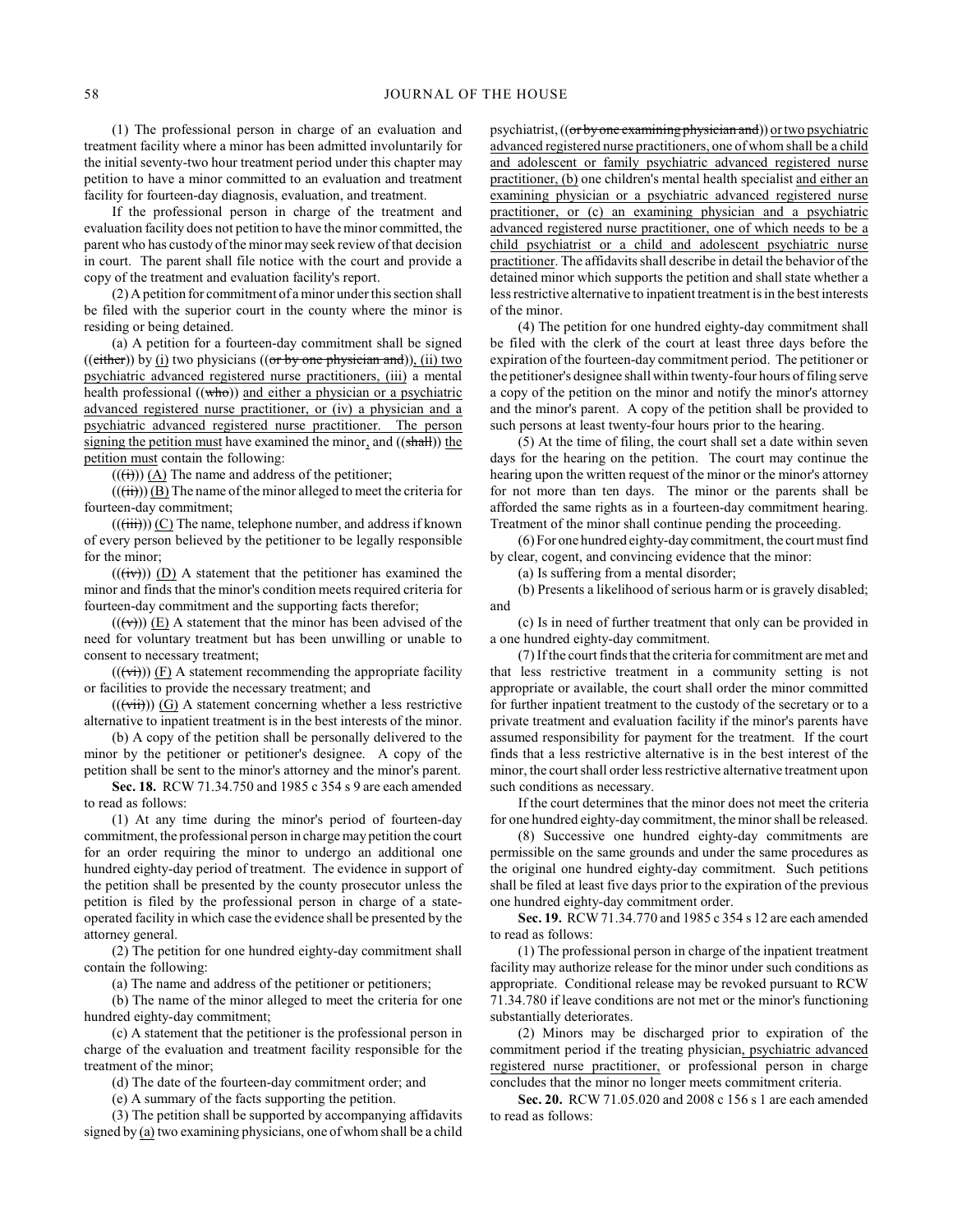The definitions in this section apply throughout this chapter unless the context clearly requires otherwise.

(1) "Admission" or "admit" means a decision by a physician or psychiatric advanced registered nurse practitioner that a person should be examined or treated as a patient in a hospital;

(2) "Antipsychotic medications" means that class of drugs primarily used to treat serious manifestations of mental illness associated with thought disorders, which includes, but is not limited to atypical antipsychotic medications;

(3) "Attending staff" means any person on the staff of a public or private agency having responsibility for the care and treatment of a patient;

(4) "Commitment" means the determination by a court that a person should be detained for a period of either evaluation or treatment, or both, in an inpatient or a less restrictive setting;

(5) "Conditional release" means a revocable modification of a commitment, which may be revoked upon violation of any of its terms;

(6) "Crisis stabilization unit" means a short-term facility or a portion of a facility licensed by the department of health and certified by the department of social and health services under RCW 71.24.035, such as an evaluation and treatment facility or a hospital, which has been designed to assess, diagnose, and treat individuals experiencing an acute crisis without the use of long-term hospitalization;

(7) "Custody"means involuntary detention under the provisions of this chapter or chapter 10.77 RCW, uninterrupted by any period of unconditional release from commitment from a facility providing involuntary care and treatment;

(8) "Department" means the department of social and health services;

(9) "Designated chemical dependency specialist" means a person designated by the county alcoholism and other drug addiction program coordinator designated under RCW 70.96A.310 to perform the commitment duties described in chapters 70.96A and 70.96B RCW;

(10) "Designated crisis responder" means a mental health professional appointed by the county or the regional support network to perform the duties specified in this chapter;

(11) "Designated mental health professional" means a mental health professional designated by the county or other authority authorized in rule to perform the duties specified in this chapter;

(12) "Detention" or "detain" means the lawful confinement of a person, under the provisions of this chapter;

(13) "Developmental disabilities professional" means a person who has specialized training and three years of experience in directly treating or working with persons with developmental disabilities and is a psychiatrist, psychologist, psychiatric advanced registered nurse practitioner, or social worker, and such other developmental disabilities professionals as may be defined by rules adopted by the secretary;

(14) "Developmental disability"means that condition defined in RCW 71A.10.020(3);

(15) "Discharge" means the termination of hospital medical authority. The commitment may remain in place, be terminated, or be amended by court order;

(16) "Evaluation and treatment facility" means any facility which can provide directly, or by direct arrangement with other public or private agencies, emergency evaluation and treatment, outpatient care, and timely and appropriate inpatient care to persons suffering from a mental disorder, and which is certified as such by the department. Aphysically separate and separately operated portion of a state hospital may be designated as an evaluation and treatment facility. A facility which is part of, or operated by, the department or any federal agency will not require certification. No correctional institution or facility, or jail, shall be an evaluation and treatment facility within the meaning of this chapter;

(17) "Gravely disabled" means a condition in which a person, as a result of a mental disorder: (a) Is in danger of serious physical harm resulting from a failure to provide for his or her essential human needs of health or safety; or (b) manifests severe deterioration in routine functioning evidenced by repeated and escalating loss of cognitive or volitional control over his or her actions and is not receiving such care as is essential for his or her health or safety;

(18) "Habilitative services" means those services provided by program personnel to assist persons in acquiring and maintaining life skills and in raising their levels of physical, mental, social, and vocational functioning. Habilitative services include education, training for employment, and therapy. The habilitative process shall be undertaken with recognition of the risk to the public safety presented by the person being assisted as manifested by prior charged criminal conduct;

(19) "History of one or more violent acts" refers to the period of time ten years prior to the filing of a petition under this chapter, excluding any time spent, but not any violent acts committed, in a mental health facility or in confinement as a result of a criminal conviction;

(20) "Imminent" means the state or condition of being likely to occur at any moment or near at hand, rather than distant or remote;

(21) "Individualized service plan" means a plan prepared by a developmental disabilities professional with other professionals as a team, for a person with developmental disabilities, which shall state:

(a) The nature of the person's specific problems, prior charged criminal behavior, and habilitation needs;

(b) The conditions and strategies necessary to achieve the purposes of habilitation;

(c) The intermediate and long-range goals of the habilitation program, with a projected timetable for the attainment;

(d) The rationale for using this plan of habilitation to achieve those intermediate and long-range goals;

(e) The staff responsible for carrying out the plan;

(f) Where relevant in light of past criminal behavior and due consideration for public safety, the criteria for proposed movement to less-restrictive settings, criteria for proposed eventual discharge or release, and a projected possible date for discharge or release; and

(g) The type of residence immediately anticipated for the person and possible future types of residences;

(22) "Judicial commitment" means a commitment by a court pursuant to the provisions of this chapter;

(23) "Likelihood of serious harm" means:

(a) A substantial risk that: (i) Physical harm will be inflicted by a person upon his or her own person, as evidenced by threats or attempts to commit suicide or inflict physical harm on oneself; (ii) physical harm will be inflicted by a person upon another, as evidenced by behavior which has caused such harm or which places another person or persons in reasonable fear of sustaining such harm; or (iii) physical harm will be inflicted by a person upon the property of others, as evidenced by behavior which has caused substantial loss or damage to the property of others; or

(b) The person has threatened the physical safety of another and has a history of one or more violent acts;

(24) "Mental disorder" means any organic, mental, or emotional impairment which has substantial adverse effects on a person's cognitive or volitional functions;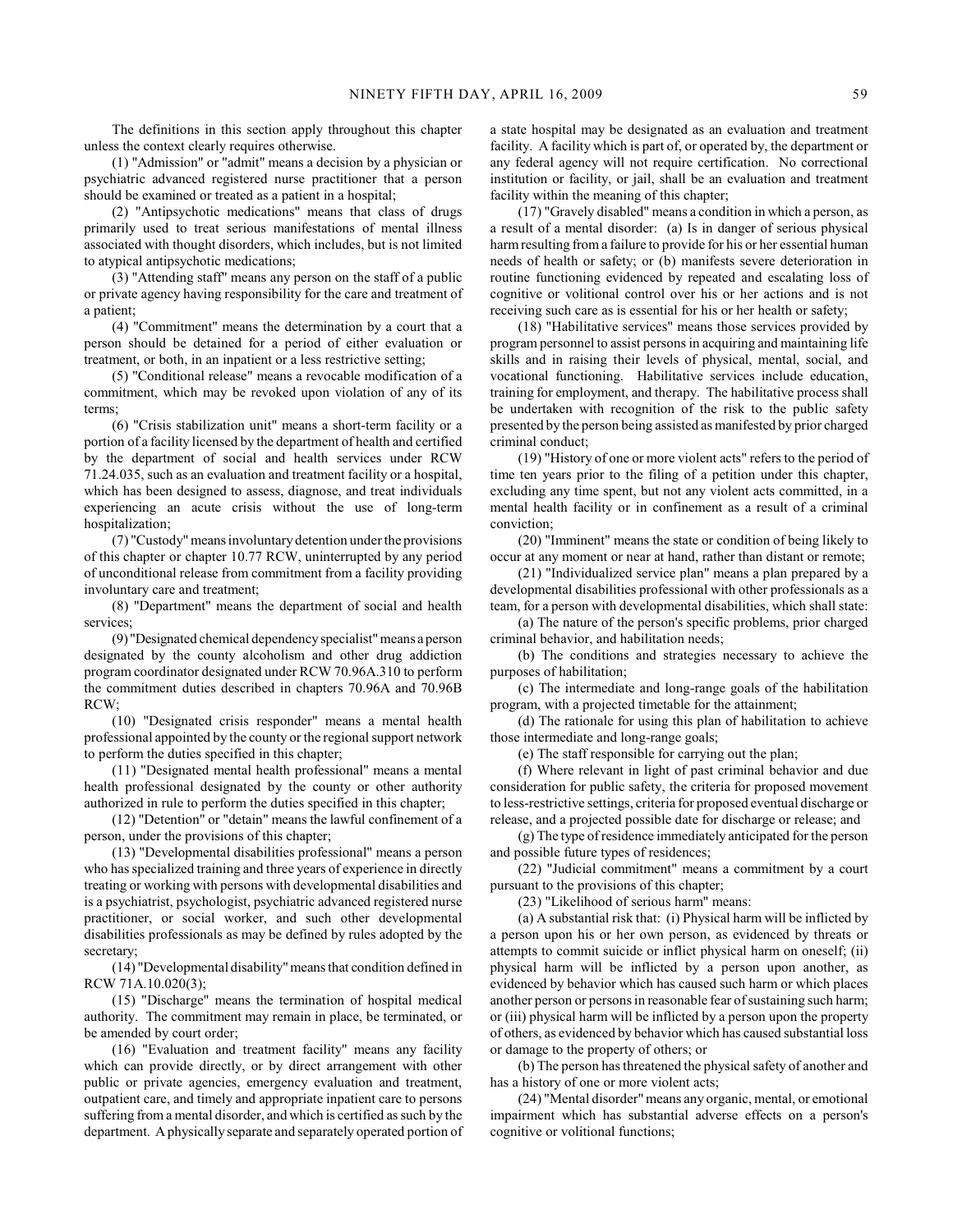(25) "Mental health professional" means a psychiatrist, psychologist, psychiatric advanced registered nurse practitioner, psychiatric nurse, or social worker, and such other mental health professionals as may be defined by rules adopted by the secretary pursuant to the provisions of this chapter;

(26) "Peace officer" means a law enforcement official of a public agency or governmental unit, and includes persons specifically given peace officer powers by any state law, local ordinance, or judicial order of appointment;

(27) "Private agency" means any person, partnership, corporation, or association that is not a public agency, whether or not financed in whole or in part by public funds, which constitutes an evaluation and treatment facility or private institution, or hospital, which is conducted for, or includes a department or ward conducted for, the care and treatment of persons who are mentally ill;

(28) "Professional person" means a mental health professional and shall also mean a physician, psychiatric advanced registered nurse practitioner, registered nurse, and such others as may be defined by rules adopted by the secretary pursuant to the provisions of this chapter;

(29) "Psychiatric advanced registered nurse practitioner" means a person who is licensed as an advanced registered nurse practitioner pursuant to chapter 18.79 RCW; and who is board certified in advanced practice psychiatric and mental health nursing;

(30) "Psychiatrist" means a person having a license as a physician and surgeon in this state who has in addition completed three years of graduate training in psychiatry in a program approved by the American medical association or the American osteopathic association and is certified or eligible to be certified by the American board of psychiatry and neurology;

(31) "Psychologist" means a person who has been licensed as a psychologist pursuant to chapter 18.83 RCW;

(32) "Public agency" means any evaluation and treatment facility or institution, or hospital which is conducted for, or includes a department or ward conducted for, the care and treatment of persons with mental illness, if the agency is operated directly by, federal, state, county, or municipal government, or a combination of such governments;

(33) "Registration records" include all the records of the department, regional support networks, treatment facilities, and other persons providing services to the department, county departments, or facilities which identify persons who are receiving or who at any time have received services for mental illness;

(34) "Release" means legal termination of the commitment under the provisions of this chapter;

(35) "Resource management services" has the meaning given in chapter 71.24 RCW;

(36) "Secretary" means the secretary of the department of social and health services, or his or her designee;

(37) "Social worker" means a person with a master's or further advanced degree from an accredited school of social work or a degree deemed equivalent under rules adopted by the secretary;

(38) "Treatment records" include registration and all other records concerning persons who are receiving or who at any time have received services for mental illness, which are maintained by the department, by regional support networks and their staffs, and by treatment facilities. Treatment records include mental health information contained in a medical bill including but not limited to mental health drugs, a mental health diagnosis, provider name, and dates of service stemming from a medical service. Treatment records do not include notes or records maintained for personal use by a person providing treatment services for the department, regional

support networks, or a treatment facility if the notes or records are not available to others;

(39) "Violent act" means behavior that resulted in homicide, attempted suicide, nonfatal injuries, or substantial damage to property."

On page 1, line 1 of the title, after "practitioners;" strike the remainder of the title and insert "and amending RCW 71.05.210, 71.05.230, 71.05.290, 71.05.300, 71.05.360, 71.05.390, 71.05.420, 71.05.630, 71.05.660, 71.06.040, 71.12.540, 71.32.140, 71.32.250, 71.32.260, 71.34.355, 71.34.720, 71.34.730, 71.34.750, 71.34.770, and 71.05.020."

and the same is herewith transmitted.

Thomas Hoemann, Secretary

# **SENATE AMENDMENT TO HOUSE BILL**

There being no objection, the House concurred in the Senate amendment to SUBSTITUTE HOUSE BILL NO. 1071 and advanced the bill as amended by the Senate to final passage.

# **FINAL PASSAGE OF HOUSE BILL AS SENATE AMENDED**

Representative Green spoke in favor of the passage of the bill.

The Speaker (Representative Morris presiding) stated the question before the House to be the final passage of Substitute House Bill No. 1071, as amended by the Senate.

### **ROLL CALL**

The Clerk called the roll on the final passage of Substitute House Bill No. 1071, as amended by the Senate, and the bill passed the House by the following vote: Yeas, 97; Nays, 0; Absent, 0; Excused, 1.

Voting yea: Representatives Alexander, Anderson, Angel, Appleton, Armstrong, Bailey, Blake, Campbell, Carlyle, Chandler, Chase, Clibborn, Cody, Condotta, Conway, Cox, Crouse, Dammeier, Darneille, DeBolt, Dickerson, Driscoll, Dunshee, Eddy, Ericks, Ericksen, Finn, Goodman, Grant-Herriot, Green, Haigh, Haler, Hasegawa, Herrera, Hinkle, Hope, Hudgins, Hunt, Hunter, Hurst, Jacks, Johnson, Kagi, Kelley, Kenney, Kessler, Kirby, Klippert, Kretz, Kristiansen, Liias, Linville, Maxwell, McCoy, McCune, Miloscia, Moeller, Morrell, Morris, Nelson, O'Brien, Orcutt, Ormsby, Orwall, Parker, Pearson, Pedersen, Pettigrew, Priest, Probst, Quall, Roach, Roberts, Rodne, Rolfes, Ross, Santos, Schmick, Seaquist, Sells, Shea, Short, Simpson, Smith, Springer, Sullivan, Takko, Taylor, Upthegrove, Van De Wege, Wallace, Walsh, Warnick, White, Williams, Wood and Mr. Speaker.

Excused: Representative Flannigan.

SUBSTITUTE HOUSE BILL NO. 1071, as amended by the Senate, having received the necessary constitutional majority, was declared passed.

# **MESSAGE FROM THE SENATE**

April 7, 2009

Mr. Speaker:

The Senate has passed HOUSE BILL NO. 1120 with the following amendment: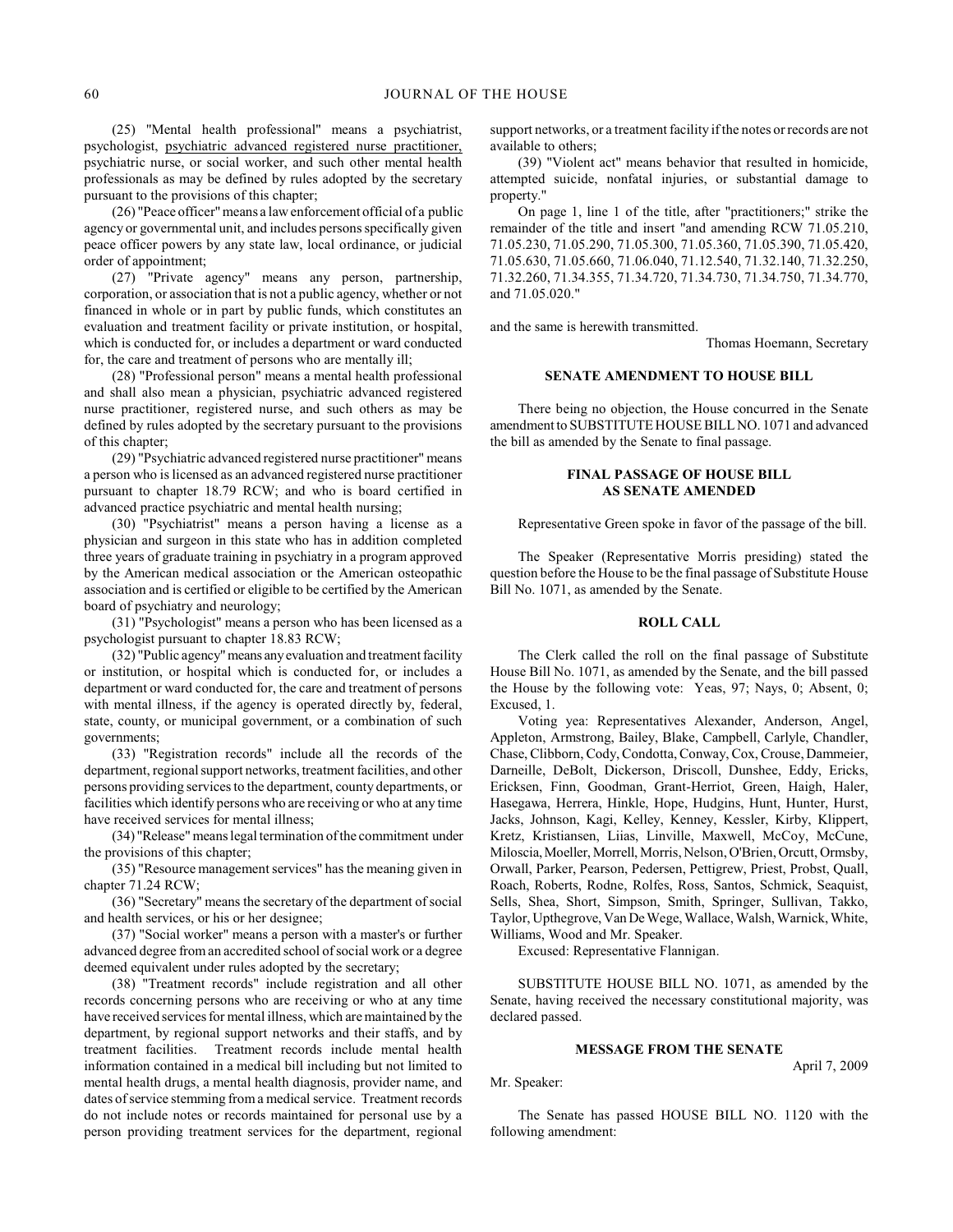Strike everything after the enacting clause and insert the following:

"**Sec. 1.** RCW 43.56.010 and 1965 c 8 s 43.56.010 are each amended to read as follows:

(1) The governor shall appoint three ((suitable)) qualified persons ((as a board of commissioners)) to serve on the Washington state uniform law commission for the promotion of uniformity of legislation in the United States. ((Any vacancy on the board shall be filled by appointment by the governor.)) A qualified person is a resident of the state of Washington and a member of the state bar association of this or another state, who is or has been a judge, law professor, legislator, or practicing attorney.

(2) In addition to the members of the commission appointed pursuant to subsection (1) of this section, the governor may appoint to the commission any person who has served at least twenty years on the commission and who is a life member in the national conference of commissioners on uniform state laws or its successor.

(3) In addition to the members of the commission appointed pursuant to subsections (1) and (2) of this section, the code reviser shall serve as a member of the commission.

**Sec. 2.** RCW 43.56.020 and 1965 c 8 s 43.56.020 are each amended to read as follows:

(1) The  $((board))$  commission shall  $((examine the subjects of$ marriage and divorce, insolvency, the descent and distribution of property, the execution and probate of wills, and other subjects upon which uniformity of legislation in the various states is desirable, but which are outside of the jurisdiction of the congress of the United States)) identify areas of the law in which (a) uniformity in the laws among the states and other jurisdictions is desirable and practicable and (b)(i) the congress of the United States lacks jurisdiction to act or (ii) it is preferable that the several states enact the laws.

 $((H))$  (2) The commissioners, at the national conference of commissioners on uniform state laws or its successor, shall confer upon these matters with the commissioners appointed by other states for the same purpose and shall consider and draft uniform laws to be submitted for approval and adoption by the several states $((,))$ .

(3) The commission shall propose to the legislature for approval and adoption the uniform acts developed with the other commissioners and generally devise and recommend such other and further courses of action as shall accomplish such uniformity.

**Sec. 3.** RCW 43.56.040 and 1975-'76 2nd ex.s. c 34 s 118 are each amended to read as follows:

No member of the  $((\text{board}))$  commission shall receive any compensation for ((his)) services, but each member shall be paid travel expenses incurred in the discharge of official duty in accordance with RCW 43.03.050 and 43.03.060 ((as now existing or hereafter amended)), after the account thereof has been audited by the  $((board))$  commission.

The  $((board))$  commission shall keep a full account of its expenditures and shall report it in each report. ((There shall be allowed such)) The commission shall allow expenses for only one  $((a<sub>nnu</sub> and))$  meeting of the  $((<sub>board</sub>))$  commission within this state each year, and shall allow expenses for the members ((in attendance, not  $o$  ftener)) to attend, no more than once in each year,  $((a + b))$  any conference of the national conference of commissioners on uniform state laws, or its successor, outside of this state.

**NEW SECTION. Sec. 4.** RCW 43.56.050 (Membership-- Code reviser) and 2001 c 205 s 1 are each repealed."

On page 1, line 1 of the title, after "laws;" strike the remainder of the title and insert "amending RCW 43.56.010, 43.56.020, and 43.56.040; and repealing RCW 43.56.050."

and the same is herewith transmitted.

Thomas Hoemann, Secretary

# **SENATE AMENDMENT TO HOUSE BILL**

There being no objection, the House concurred in the Senate amendment to HOUSE BILL NO. 1120 and advanced the bill as amended by the Senate to final passage.

# **FINAL PASSAGE OF HOUSE BILL AS SENATE AMENDED**

Representatives Pedersen and Rodne spoke in favor of the passage of the bill.

The Speaker (Representative Morris presiding) stated the question before the House to be the final passage of House Bill No. 1120, as amended by the Senate.

### **ROLL CALL**

The Clerk called the roll on the final passage of House Bill No. 1120, as amended by the Senate, and the bill passed the House by the following vote: Yeas, 97; Nays, 0; Absent, 0; Excused, 1.

Voting yea: Representatives Alexander, Anderson, Angel, Appleton, Armstrong, Bailey, Blake, Campbell, Carlyle, Chandler, Chase, Clibborn, Cody, Condotta, Conway, Cox, Crouse, Dammeier, Darneille, DeBolt, Dickerson, Driscoll, Dunshee, Eddy, Ericks, Ericksen, Finn, Goodman, Grant-Herriot, Green, Haigh, Haler, Hasegawa, Herrera, Hinkle, Hope, Hudgins, Hunt, Hunter, Hurst, Jacks, Johnson, Kagi, Kelley, Kenney, Kessler, Kirby, Klippert, Kretz, Kristiansen, Liias, Linville, Maxwell, McCoy, McCune, Miloscia, Moeller, Morrell, Morris, Nelson, O'Brien, Orcutt, Ormsby, Orwall, Parker, Pearson, Pedersen, Pettigrew, Priest, Probst, Quall, Roach, Roberts, Rodne, Rolfes, Ross, Santos, Schmick, Seaquist, Sells, Shea, Short, Simpson, Smith, Springer, Sullivan, Takko, Taylor, Upthegrove, Van De Wege, Wallace, Walsh, Warnick, White, Williams, Wood and Mr. Speaker.

Excused: Representative Flannigan.

Mr. Speaker:

HOUSE BILL NO. 1120, as amended by the Senate, having received the necessary constitutional majority, was declared passed.

The Speaker (Representative Morris presiding) called upon Representative Moeller to preside.

#### **MESSAGE FROM THE SENATE**

April 13, 2009

The Senate has passed ENGROSSED SUBSTITUTE HOUSE BILL NO. 1004 with the following amendment:

Strike everything after the enacting clause and insert the following:

"**Sec. 1.** RCW 19.260.020 and 2006 c 194 s 1 are each amended to read as follows:

The definitions in this section apply throughout this chapter unless the context clearly requires otherwise.

(1) "Automatic commercial ice cube machine" means a factorymade assembly, not necessarily shipped in one package, consisting of a condensing unit and ice-making section operating as an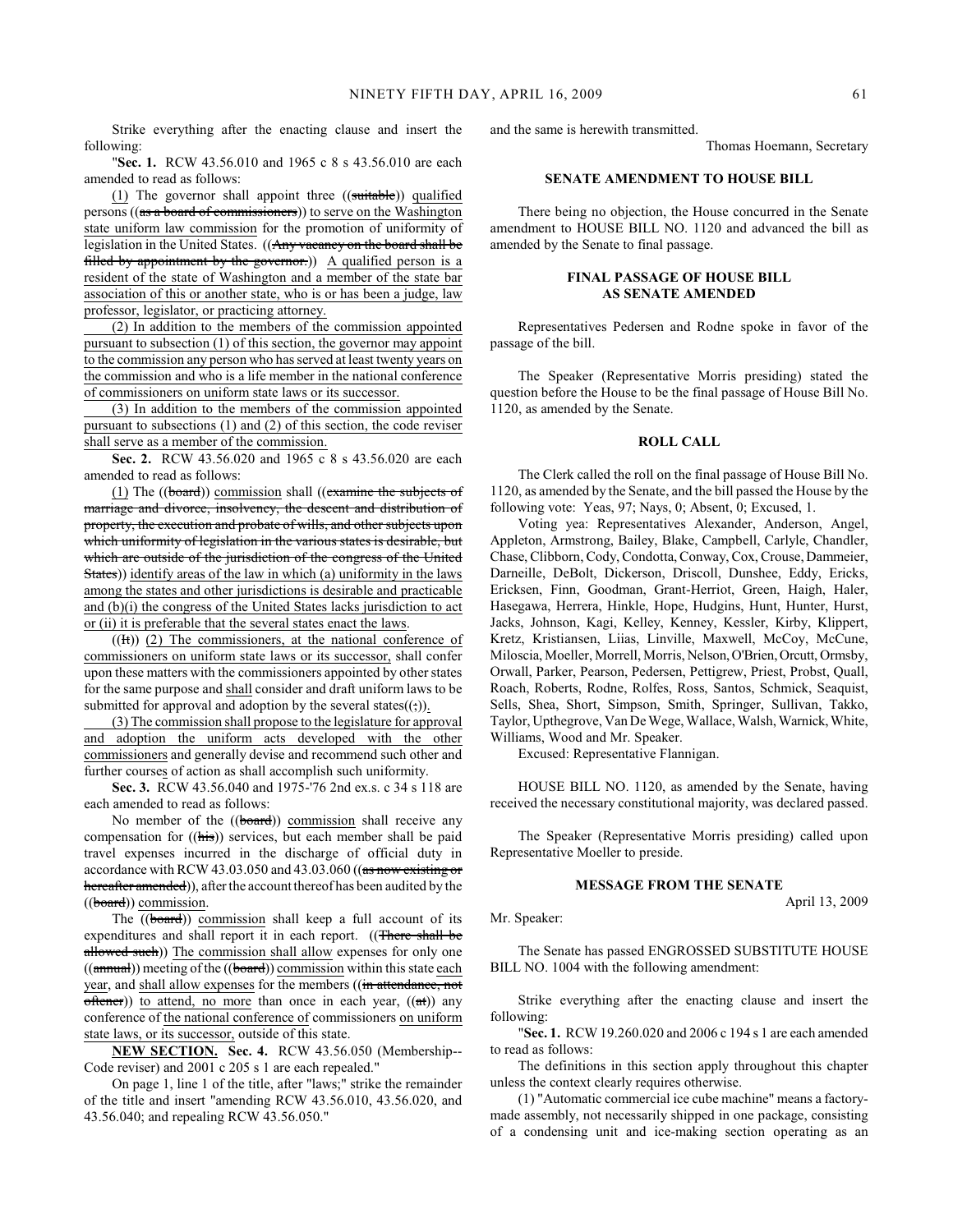integrated unit with means for making and harvesting ice cubes. It may also include integrated components for storing or dispensing ice, or both.

(2) (("Ballast" means a device used with an electric discharge lamp to obtain necessary circuit conditions, such as voltage, current, and waveform, for starting and operating the lamp.

(3) "Commercial clothes washer" means a soft mount horizontal or vertical-axis clothes washer that: (a) Has a clothes container compartment no greater than 3.5 cubic feet in the case of a horizontal- axis product or no greater than 4.0 cubic feet in the case of a vertical-axis product; and (b) is designed for use by more than one household, such as in multifamily housing, apartments, or coin laundries.

(4) "Commercial prerinse spray valve" means a handheld device designed and marketed for use with commercial dishwashing and warewashing equipment and that sprays water on dishes, flatware, and other food service items for the purpose of removing food residue prior to their cleaning)) "Bottle-type water dispenser" means a water dispenser that uses a bottle or reservoir as the source of potable water.

(3) "Commercial hot food holding cabinet" means a heated, fully enclosed compartment, with one or more solid or partial glass doors, that is designed to maintain the temperature of hot food that has been cooked in a separate appliance. "Commercial hot food holding cabinet" does not include heated glass merchandising cabinets, drawer warmers, or cook and hold appliances.

 $((\left(\frac{5}{2}\right))$  (4)(a) "Commercial refrigerators and freezers" means refrigerators, freezers, or refrigerator-freezers designed for use by commercial or institutional facilities for the purpose of storing or merchandising food products, beverages, or ice at specified temperatures that: (i) Incorporate most components involved in the vapor-compression cycle and the refrigerated compartment in a single cabinet; and (ii) may be configured with either solid or transparent doors as a reach-in cabinet, pass-through cabinet, roll-in cabinet, or roll-through cabinet.

(b) "Commercial refrigerators and freezers" does not include: (i) Products with 85 cubic feet or more of internal volume; (ii) walkin refrigerators or freezers; (iii) consumer products that are federally regulated pursuant to 42 U.S.C. Sec. 6291 et seq.; (iv) products without doors; or (v) freezers specifically designed for ice cream.

 $(((6))$  $(5)$  "Compensation" means money or any other valuable thing, regardless of form, received or to be received by a person for services rendered.

(6) "Cook and hold appliance"means a multiple mode appliance intended for cooking food that may be used to hold the temperature of the food that has been cooked in the same appliance.

(7) "Department" means the department of community, trade, and economic development.

(8) (("High-intensity discharge lamp" means a lamp in which light is produced by the passage of an electric current through a vapor or gas, and in which the light-producing arc is stabilized by bulb wall temperature and the arc tube has a bulb wall loading in excess of three watts per square centimeter.

(9) "Metal halide lamp" means a high-intensity discharge lamp in which the major portion of the light is produced by radiation of metal halides and their products of dissociation, possibly in combination with metallic vapors.

(10) "Metal halide lamp fixture" means a light fixture designed to be operated with a metal halide lamp and a ballast for a metal halide lamp)) "Drawer warmer" means an appliance that consists of one or more heated drawers and that is designed to hold hot food that has been cooked in a separate appliance at a specified temperature.

(9) "Heated glass merchandising cabinet" means an appliance with a heated cabinet constructed of glass or clear plastic doors which, with seventy percent or more clear area, is designed to display and maintain the temperature of hot food that has been cooked in a separate appliance.

(10) "Hot water dispenser" means a small electric water heater that has a measured storage volume of no greater than one gallon.

(11) "Mini-tank electric water heater" means a small electric water heater that has a measured storage volume of more than one gallon and a rated storage volume of less than twenty gallons.

 $((\text{(+1)}))$  (12) "Pass-through cabinet" means a commercial refrigerator or freezer with hinged or sliding doors on both the front and rear of the unit.

 $(((12)$  "Probe-start metal halide ballast" means a ballast used to operate metal halide lamps which does not contain an igniter and which instead starts lamps by using a third starting electrode "probe" in the arc tube.)

(13) "Point-of-use water dispenser" means a water dispenser that uses a pressurized water utility connection as the source of potable water.

(14) "Pool heater" means an appliance designed for heating nonpotable water contained at atmospheric pressure for swimming pools, spas, hot tubs, and similar applications.

(15) "Portable electric spa" means a factory-built electric spa or hot tub, supplied with equipment for heating and circulating water.

(16) "Reach-in cabinet" means a commercial refrigerator or freezer with hinged or sliding doors or lids, but does not include rollin or roll-through cabinets or pass-through cabinets.

 $((\text{(+4)}))$  (17) "Residential pool pump" means a pump used to circulate and filter pool water in order to maintain clarity and sanitation.

(18)(a) "Roll-in cabinet" means a commercial refrigerator or freezer with hinged or sliding doors that allow wheeled racks of product to be rolled into the unit.

(b) "Roll-through cabinet" means a commercial refrigerator or freezer with hinged or sliding doors on two sides of the cabinet that allow wheeled racks of product to be rolled through the unit.

 $(((15)(a)$  "Single-voltage external AC to DC power supply" means a device that: (i) Is designed to convert line voltage alternating current input into lower voltage direct current output; (ii) is able to convert to only one DC output voltage at a time; (iii) is sold with, or intended to be used with, a separate end-use product that constitutes the primary power load; (iv) is contained within a separate physical enclosure from the end-use product; (v) is connected to the end-use product via a removable or hard-wired male/female electrical connection, cable, cord, or other wiring; and (vi) has a nameplate output power less than or equal to 250 watts.

(b) "Single-voltage external AC to DC power supply" does not include: (i) Products with batteries or battery packs that physically attach directly to the power supply unit; (ii) products with a battery chemistry or type selector switch and indicator light; or (iii) products with a battery chemistry or type selector switch and a state of charge meter.

 $(16))$  (19) "Showerhead" means a device through which water is discharged for a shower bath.

(20) "Showerhead tub spout diverter combination" means a group of plumbing fittings sold as a matched set and consisting of a control valve, a tub spout diverter, and a showerhead.

(21) "State-regulated incandescent reflector lamp" means a lamp that is not colored or designed for rough or vibration service applications,  $((that))$  has an inner reflective coating on the outer bulb to direct the light, an E26 medium screw base,  $((\text{and}))$  a rated voltage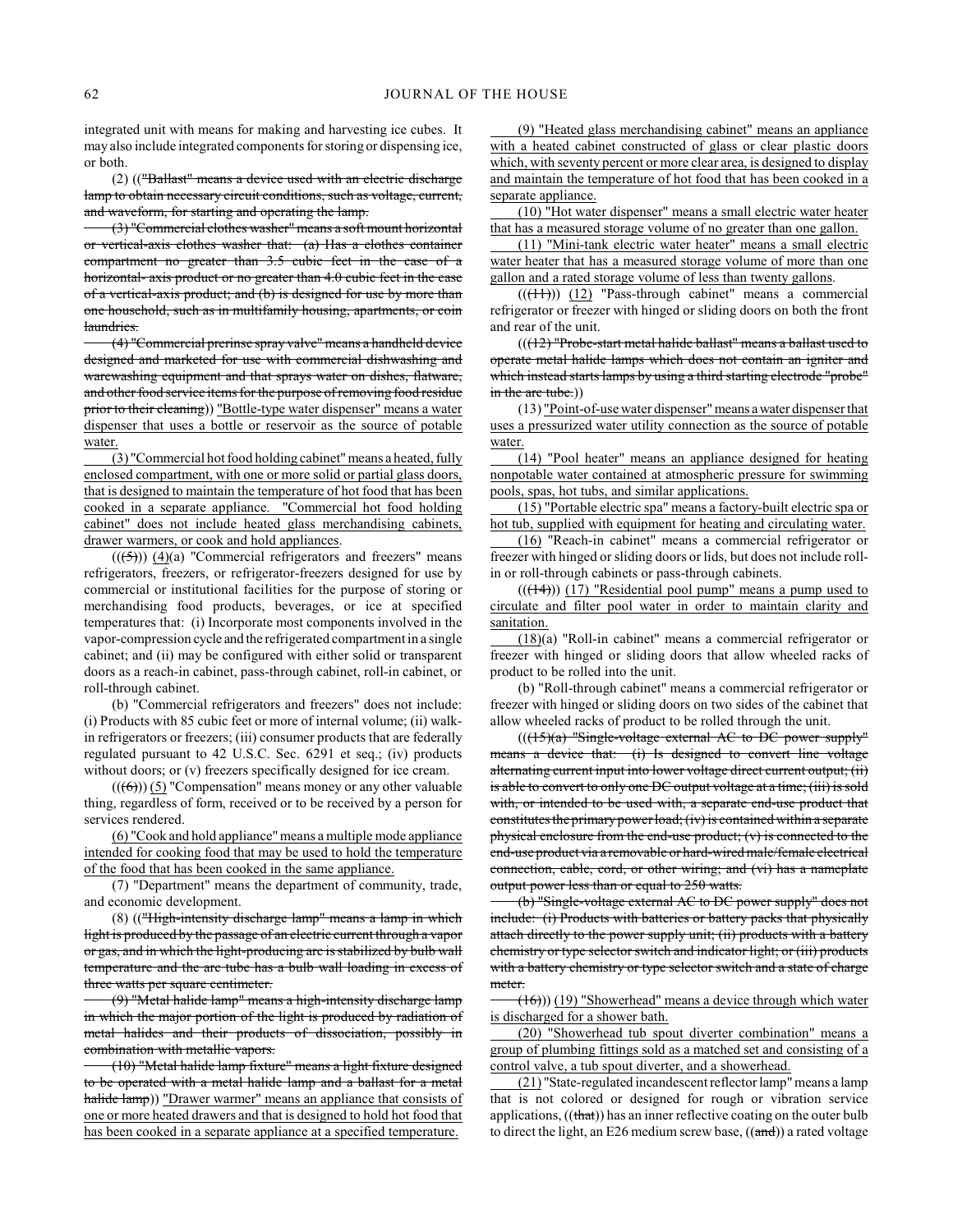or voltage range that lies at least partially within 115 to 130 volts, and  $((that))$  falls into one of the following categories:

(a) A bulged reflector or elliptical reflector bulb shape and which has a diameter which equals or exceeds 2.25 inches; or

(b) A reflector, parabolic aluminized reflector, or similar bulb shape and which has a diameter of 2.25 to 2.75 inches.

 $(((17)$  "Transformer" means a device consisting of two or more coils of insulated wire and that is designed to transfer alternating current by electromagnetic induction from one coil to another to change the original voltage or current value.

 $(18)(a)$  "Unit heater" means a self-contained, vented fan-type commercial space heater that uses natural gas or propane, and that is designed to be installed without ducts within a heated space.

(b) "Unit heater" does not include any products covered by federal standards established pursuant to 42 U.S.C. Sec. 6291 et seq. or any product that is a direct vent, forced flue heater with a sealed combustion burner)) (22) "Tub spout diverter" means a device designed to stop the flow of water into a bathtub and to divert it so that the water discharges through a showerhead.

(23) "Wine chillers designed and sold for use by an individual" means refrigerators designed and sold for the cooling and storage of wine by an individual.

**Sec.** 2. RCW 19.260.030 and 2006 c 194 s 2 are each amended to read as follows:

(1) This chapter applies to the following types of new products sold, offered for sale, or installed in the state:

(a) Automatic commercial ice cube machines;

(b) ((commercial clothes washers; (c) commercial prerinse spray  $\overline{\text{values}}$ ; (d))) Commercial refrigerators and freezers; (((e) metal halide lamp fixtures; (f) single-voltage external AC to DC power supplies;  $\left(\frac{1}{2}\right)$ 

(c) State-regulated incandescent reflector lamps; ((and (h) unit heaters))

(d) Wine chillers designed and sold for use by an individual;

(e) Hot water dispensers and mini-tank electric water heaters;

(f) Bottle-type water dispensers and point-of-use water dispensers;

(g) Pool heaters, residential pool pumps, and portable electric spas;

(h) Tub spout diverters; and

(i) Commercial hot food holding cabinets.

(2) This chapter applies equally to products whether they are sold, offered for sale, or installed as  $((a))$  stand-alone products or as  $((a))$  components of  $((\text{another}))$  other products.

 $((2))$   $(3)$  This chapter does not apply to:

(a) New products manufactured in the state and sold outside the state $((,))$ ;

(b) New products manufactured outside the state and sold at wholesale inside the state for final retail sale and installation outside the state $((,))$ ;

(c) Products installed in mobile manufactured homes at the time of construction( $($ , $)$ ); or

(d) Products designed expressly for installation and use in recreational vehicles.

**Sec.** 3. RCW 19.260.040 and 2006 c 194 s 3 are each amended to read as follows:

The ((legislature establishes the following)) minimum efficiency standards  $((**for**))$  specified in this section apply to the types of new products set forth in RCW 19.260.030.

(1)(a) Automatic commercial ice cube machines must have daily energy use and daily water use no greater than the applicable values in the following table:

*Format change to accommodate text.*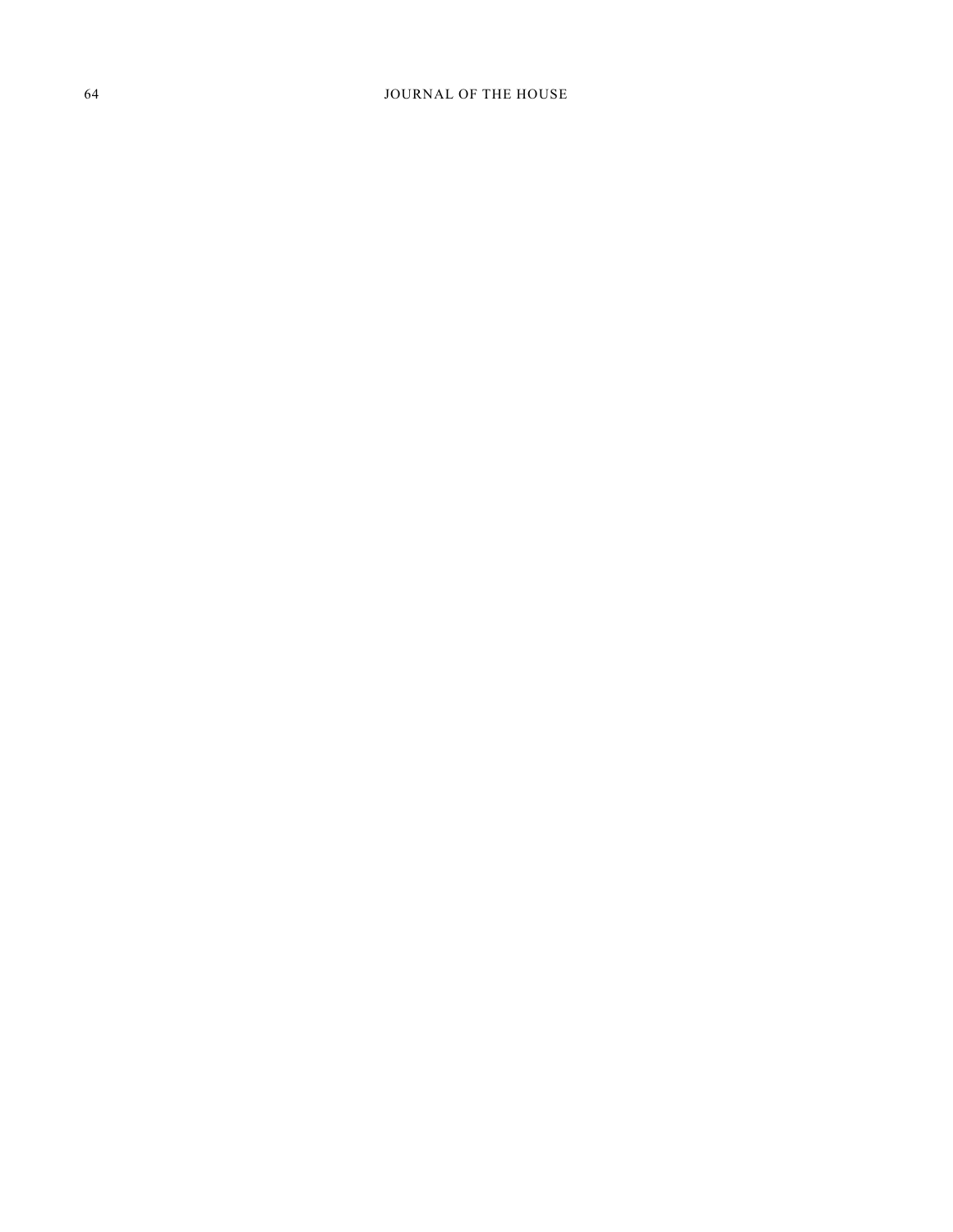### NINETY FIFTH DAY, APRIL 16, 2009 65

|                       |                 |                    | Maximum          | Maximum condenser        |
|-----------------------|-----------------|--------------------|------------------|--------------------------|
|                       |                 | Harvest rate       | energy use       | water use                |
| Equipment type        | Type of cooling | (lbs. ice/24 hrs.) | $(kWh/100$ lbs.) | $(gallons/100$ lbs. ice) |
| Ice-making head       | water           | $500$              | 7.80 - .0055H    | 200 - .022H              |
|                       |                 | $=500<1436$        | $5.58 - .0011H$  | 200 - .022H              |
|                       |                 | $= 1436$           | 4.0              | 200 - .022H              |
| Ice-making head       | air             | 450                | 10.26 - .0086H   | Not applicable           |
|                       |                 | $=450$             | $6.89 - .0011H$  | Not applicable           |
| Remote condensing but | air             | $<$ 1000           | $8.85 - 0.0038$  | Not applicable           |
| not remote compressor |                 | $-1000$            | 5.10             | Not applicable           |
| Remote condensing and | air             | <934               | $8.85 - .0038H$  | Not applicable           |
| remote compressor     |                 | $> = 934$          | 5.3              | Not applicable           |
| Self-contained models | water           | $<$ 200 $\,$       | 11.40 - .0190H   | 191 - .0315H             |
|                       |                 | $=200$             | 7.60             | 191 - .0315H             |
| Self-contained models | air             | < 175              | 18.0 - .0469H    | Not applicable           |
|                       |                 | $=175$             | 9.80             | Not applicable           |

Where H = harvest rate in pounds per twenty-four hours which must be reported within 5% of the tested value. "Maximum water use" applies only to water used for the condenser.

(b) For purposes of this section, automatic commercial ice cube machines shall be tested in accordance with the ARI 810-2003 test method as published by the air-conditioning and refrigeration institute. Ice- making heads include all automatic commercial ice cube machines that are not split system ice makers or self-contained models as defined in ARI 810-2003.

(2) ((Commercial clothes washers must have a minimum modified energy factor of 1.26. For the purposes of this section, capacity and modified energy factor are defined and measured in accordance with the current federal test method for clothes washers as found at 10 C.F.R. Sec. 430.23.

(3) Commercial prerinse spray valves must have a flow rate equal to or lessthan 1.6 gallons per minute when measured in accordance with the American society for testing and materials' "Standard Test Method for Prerinse Spray Valves," ASTM F2324-03.

 $\left(\frac{4}{2}\right)$ )(a) Commercial refrigerators and freezers must meet the applicable requirements listed in the following table:

| Equipment Type                                                                                                         | Doors       | Maximum Daily Energy Consumption (kWh) |
|------------------------------------------------------------------------------------------------------------------------|-------------|----------------------------------------|
| Reach-in cabinets, pass-through cabinets,                                                                              | Solid       | $0.10V + 2.04$                         |
| and roll-in or roll-through cabinets that are<br>refrigerators                                                         | Transparent | $0.12V + 3.34$                         |
| Reach-in cabinets, pass-through cabinets,<br>and roll-in or roll-through cabinets that are<br>"pulldown" refrigerators | Transparent | $.126V + 3.51$                         |
| Reach-in cabinets, pass-through cabinets,                                                                              | Solid       | $0.40V + 1.38$                         |
| and roll-in or roll-through cabinets that are<br>freezers                                                              | Transparent | $0.75V + 4.10$                         |
| Reach-in cabinets that are refrigerator-freezers<br>with an AV of $5.19$ or higher                                     | Solid       | $0.27AV - 0.71$                        |

 $kWh = kilowatt hours$ 

 $V =$  total volume (ft.3)

 $AV = adjusted volume = [1.63 x freezer volume (ft3)] + refrigerator volume (ft3)$ 

(b) For purposes of this section, "pulldown" designates products designed to take a fully stocked refrigerator with beverages at 90 degrees Fahrenheit and cool those beverages to a stable temperature of 38 degrees Fahrenheit within 12 hours or less. Daily energy consumption shall be measured in accordance with the American national standards institute/American society of heating, refrigerating and air- conditioning engineers test method 117-2002, except that the back- loading doors of pass-through and roll-through refrigerators and freezers must remain closed throughout the test, and except that the controls of all appliances must be adjusted to obtain the following product temperatures.

| compartment<br><b>Urc</b><br>type<br>. or<br>roduc' | Fahrenheit<br>temperature in<br>ntegrated.<br>deorees<br>: product<br>average |
|-----------------------------------------------------|-------------------------------------------------------------------------------|
| $\sim$                                              | າດ<br>20                                                                      |
| <b>TPP7PF</b><br>.                                  |                                                                               |

 $((5)$  Metal halide lamp fixtures designed to be operated with lamps rated greater than or equal to 150 watts but less than or equal to 500 watts shall not contain a probe-start metal halide lamp ballast.

 $(6)(a)$  Single-voltage external AC to DC power supplies shall meet the requirements in the following table:

| Mamamlata autuut<br><b>Namebiate</b><br><del>. vuuvut</del> | $\Gamma$ $\alpha$<br>. .<br>Manusawa Litteraturun Motern Made<br>ா<br><del>m Emicigne</del><br>$T$ active<br><u>wmmmun</u><br>$\tau$ ivrous |
|-------------------------------------------------------------|---------------------------------------------------------------------------------------------------------------------------------------------|
| <b>Watt</b>                                                 | Nomenandota Instrume<br><b>Namepiate Output</b><br>. IV. T                                                                                  |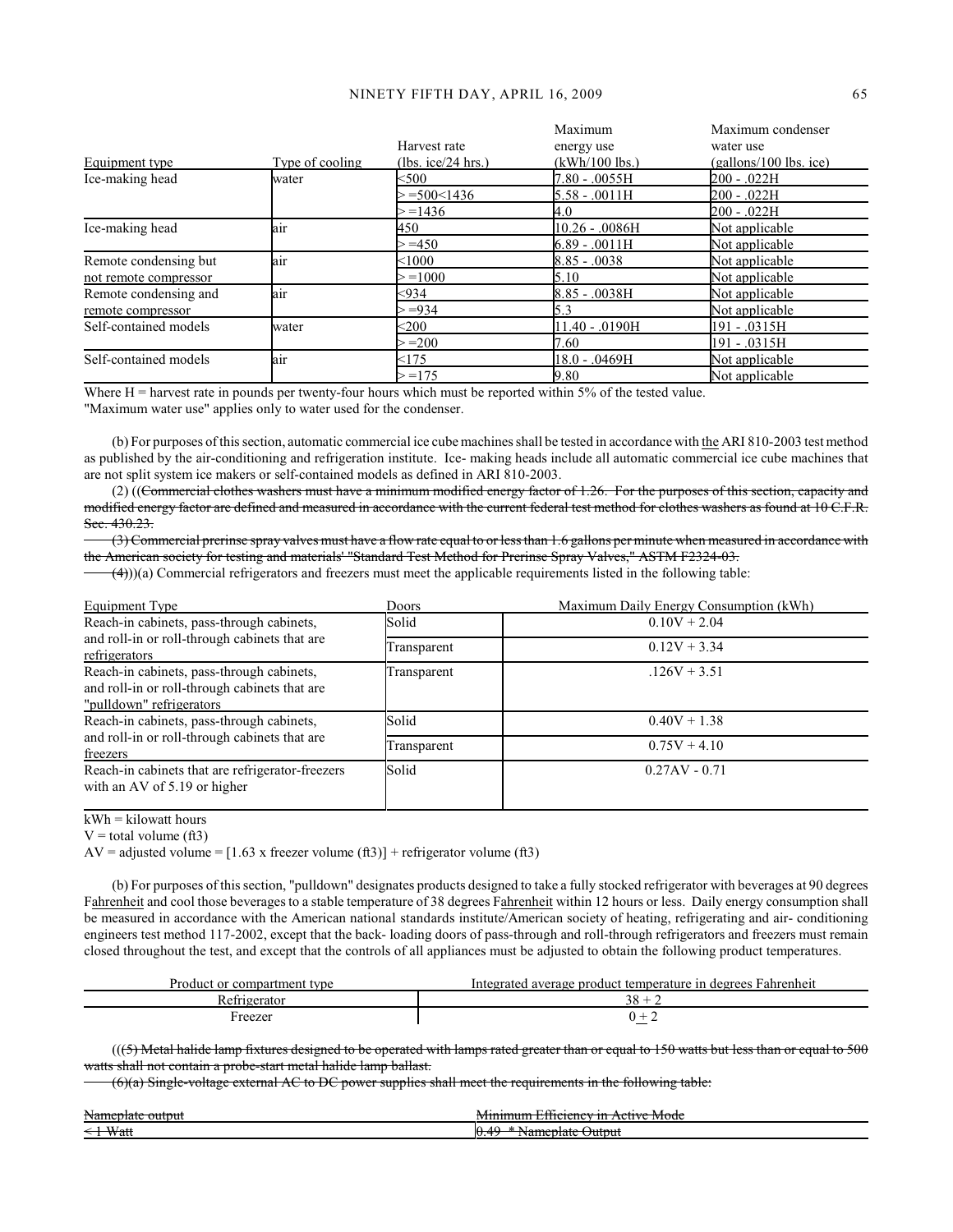# 66 JOURNAL OF THE HOUSE

| $\rightarrow$ or $=$ 1 Watt and $\le$ or $=$ 49 Watts | $0.00 * L_2$ (Momentate Outset) $0.40$<br><del>Lii (iyamcdiate Quibut) + 0.45</del> |
|-------------------------------------------------------|-------------------------------------------------------------------------------------|
| $>49$ Watts                                           | 0.84                                                                                |
|                                                       | <b>Maximum Energy Consumption in No-Load Mode</b>                                   |
| $\leftarrow 10$ Watts                                 | $0.5$ Watts                                                                         |
| $\ge$ or = 10 Watts and $\le$ or = 250 Watts          | $0.75$ Watto<br>0.75 waits                                                          |

#### Where Ln (Nameplate Output) - Natural Logarithm of the nameplate output expressed in Watts

(b) For the purposes of this section, efficiency of single-voltage external AC to DC power supplies shall be measured in accordance with the United States environmental protection agency's "Test Method for Calculating the Energy Efficiency of Single-Voltage External AC to DC and AC to AC Power Supplies," by Ecos Consulting and Power Electronics Application Center, dated August 11, 2004.

 $(7)$ ) (3)(a) The lamp electrical power input of state-regulated incandescent reflector lamps shall meet the minimum average lamp efficacy requirements for federally regulated incandescent reflector lamps ((contained)) specified in 42 U.S.C. Sec. 6295(i)(l)(A)-(B).

(b) The following types of incandescent lamps are exempt from these requirements:

(i) Lamps rated at fifty watts or less of the following types: BR 30, ER 30, BR 40, and ER 40;

(ii) Lamps rated at sixty-five watts of the following types: BR 30, BR 40, and ER 40; and

(iii) R 20 lamps of forty-five watts or less.

 $(((8)$  Unit heaters must be equipped with intermittent ignition devices and must have either power venting or an automatic flue damper.) (4)(a) Wine chillers designed and sold for use by an individual must meet requirements specified in the California Code of Regulations, Title 20, section 1605.3 in effect as of the effective date of this section.

(b) Wine chillers designed and sold for use by an individual shall be tested in accordance with the method specified in the California Code of Regulations, Title 20, section 1604 in effect as of the effective date of this section.

(5)(a) The standby energy consumption of bottle-type water dispensers, and point-of-use water dispensers, dispensing both hot and cold water, manufactured on or after January 1, 2010, shall not exceed 1.2 kWh/day.

(b) The test method for water dispensers shall be the environmental protection agency energy star program requirements for bottled water coolers version 1.1.

(6)(a) The standby energy consumption of hot water dispensers and mini-tank electric water heaters manufactured on or after January 1, 2010, shall be not greater than 35 watts.

(b) This subsection does not apply to any water heater:

(i) That is within the scope of 42 U.S.C. Sec.  $6292(a)(4)$  or  $6311(1)$ ;

(ii) That has a rated storage volume of less than 20 gallons; and

(iii) For which there is no federal test method applicable to that type of water heater.

(c) Hot water dispensers shall be tested in accordance with the method specified in the California Code of Regulations, Title 20, section 1604 in effect as of the effective date of this section.

(d) Mini-tank electric water heaters shall be tested in accordance with the method specified in the California Code of Regulations, Title 20, section 1604 in effect as of the effective date of this section.

(7) The following standards are established for pool heaters, residential pool pumps, and portable electric spas:

(a) Natural gas pool heaters shall not be equipped with constant burning pilots.

(b) Residential pool pump motors manufactured on or after January 1, 2010, must meet requirements specified in the California Code of Regulations, Title 20, section 1605.3 in effect as of the effective date of this section.

(c) Portable electric spas manufactured on or after January 1, 2010, must meet requirements specified in the California Code of Regulations, Title 20, section 1605.3 in effect as of the effective date of this section.

(d) Portable electric spas must be tested in accordance with the method specified in the California Code of Regulations, Title 20, section 1604 in effect as of the effective date of this section.

(8)(a) The leakage rate of tub spout diverters shall be no greater than the applicable requirements shown in the following table:

|                     |                                  | Maximum Leakage Rate      |
|---------------------|----------------------------------|---------------------------|
| Appliance           | <b>Testing Conditions</b>        | Effective January 1, 2009 |
|                     | When new                         | $0.01$ gpm                |
| Tub spout diverters | After 15,000 cycles of diverting | $0.05$ gpm                |

(b) Showerhead tub spout diverter combinations shall meet both the federal standard for showerheads established pursuant to 42 U.S.C. Sec. 6291 et seq. and the standard for tub spout diverters specified in this section.

(9)(a) The idle energy rate of commercial hot food holding cabinets manufactured on or after January 1, 2010, shall be no greater than 40 watts per cubic foot of measured interior volume.

(b) The idle energy rate of commercial hot food holding cabinets shall be determined using ANSI/ASTM F2140-01 standard test method for the performance of hot food holding cabinets (test for idle energy rate dry test). Commercial hot food holding cabinet interior volume shall be calculated using straight line segments following the gross interior dimensions of the appliance and using the following equation: Interior height x interior width x interior depth. Interior volume shall not account for racks, air plenums, or other interior parts.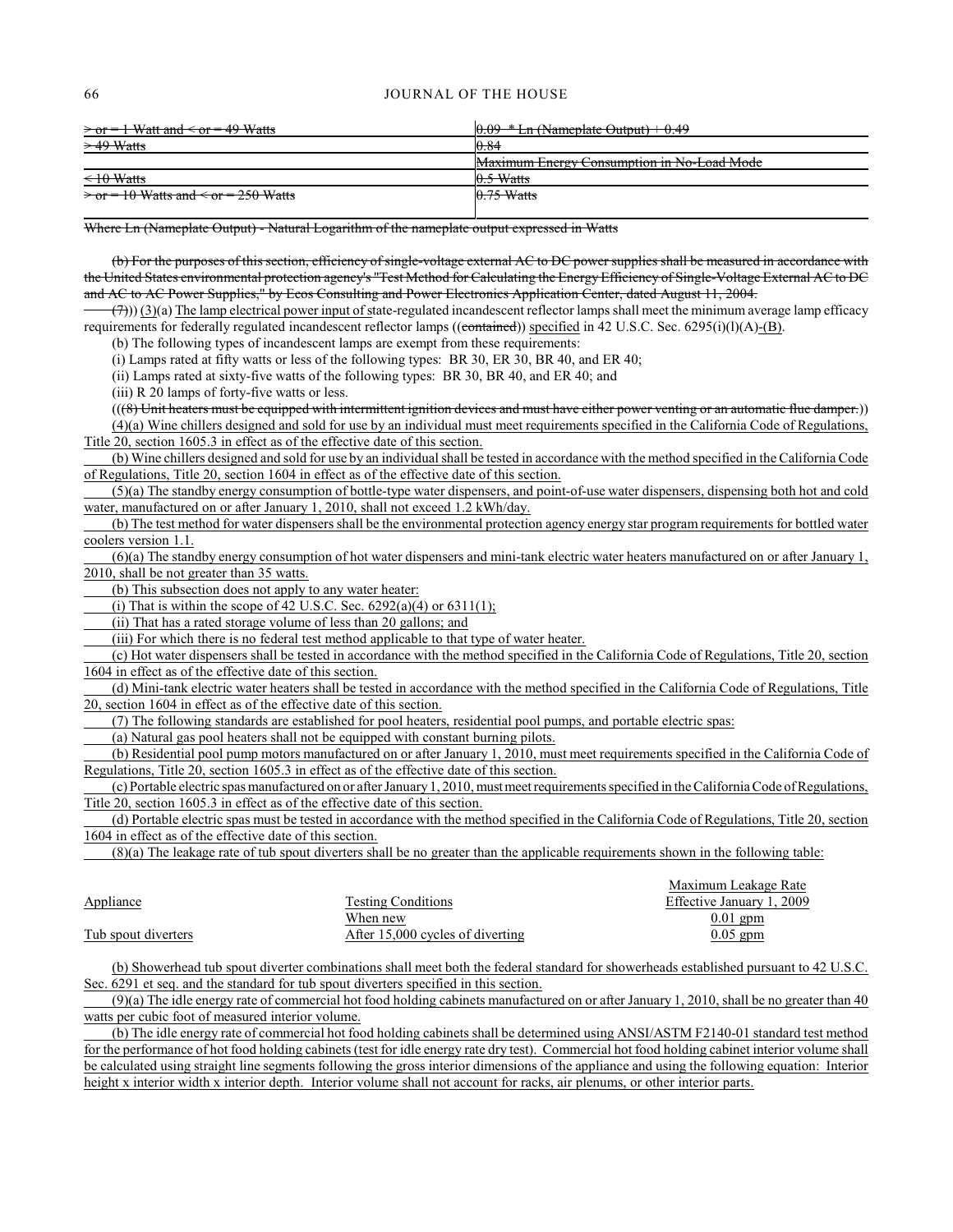**Sec.** 3. RCW 19.260.050 and 2006 c 194 s 4 are each amended to read as follows:

(1) No new ((commercial prerinse spray valve, commercial clothes washer,)) commercial refrigerator or freezer $((,))$  or stateregulated incandescent reflector lamp((, or unit heater)) manufactured on or after January 1, 2007, may be sold or offered for sale in the state unless the efficiency of the new product meets or exceeds the efficiency standards set forth in RCW 19.260.040. No new automatic commercial ice cube machine $((, \frac{single-voltage}{erg}$ external AC to DC power supply, or metal halide lamp fixtures)) manufactured on or after January 1, 2008, may be sold or offered for sale in the state unless the efficiency of the new product meets or exceeds the efficiency standards set forth in RCW 19.260.040.

(2) On or after January 1, 2008, no new ((commercial prerinse spray valve, commercial clothes washer,)) commercial refrigerator or freezer((<del>, single-voltage external AC to DC power supply,</del>)) or stateregulated incandescent reflector  $\text{lamp}((, \text{or unit heater}))$  manufactured on or after January 1, 2007, may be installed for compensation in the state unless the efficiency of the new product meets or exceeds the efficiency standards set forth in RCW 19.260.040. On or after January 1, 2009, no new automatic commercial ice cube machine ( $(\sigma$ metal halide lamp fixtures)) manufactured on or after January 1, 2008, may be installed for compensation in the state unless the efficiency of the new product meets or exceeds the efficiency standards set forth in RCW 19.260.040.

(3) Standards for ((metal halide lamp fixtures and)) stateregulated incandescent reflector lamps are effective on the dates specified in subsections (1) and (2) of this section.

 $\overline{(4)}$  The following products, if manufactured on or after January 1, 2010, may not be sold or offered in the state unless the efficiency of the new product meets or exceeds the efficiency standards set forth in RCW 19.260.040:

(a) Wine chillers designed and sold for use by an individual;

(b) Hot water dispensers and mini-tank electric water heaters;

(c) Bottle-type water dispensers and point-of-use water dispensers;

(d) Pool heaters, residential pool pumps, and portable electric spas;

(e) Tub spout diverters; and

(f) Commercial hot food holding cabinets.

(5) The following products, if manufactured on or after January 1, 2010, may not be installed for compensation in the state on or after January 1, 2011, unless the efficiency of the new product meets or exceeds the efficiency standards set forth in RCW 19.260.040:

(a) Wine chillers designed and sold for use by an individual;

(b) Hot water dispensers and mini-tank electric water heaters;

(c) Bottle-type water dispensers and point-of-use water dispensers;

(d) Pool heaters, residential pool pumps, and portable electric spas;

(e) Tub spout diverters; and

(f) Commercial hot food holding cabinets.

**NEW SECTION. Sec.** 4. If any provision of this act or its application to any person or circumstance is held invalid, the remainder of the act or the application of the provision to other persons or circumstances is not affected."

On page 1, line 1 of the title, after "code;" strike the remainder of the title and insert "and amending RCW 19.260.020, 19.260.030, 19.260.040, and 19.260.050."

and the same is herewith transmitted.

Thomas Hoemann, Secretary

# **SENATE AMENDMENT TO HOUSE BILL**

There being no objection, the House concurred in the Senate amendment to ENGROSSED SUBSTITUTE HOUSE BILL NO. 1004 and advanced the bill as amended by the Senate to final passage.

# **FINAL PASSAGE OF HOUSE BILL AS SENATE AMENDED**

Representative Morris spoke in favor of the passage of the bill.

The Speaker (Representative Moeller presiding) stated the question before the House to be the final passage of Engrossed Substitute House Bill No. 1004, as amended by the Senate.

# **ROLL CALL**

The Clerk called the roll on the final passage of Engrossed Substitute House Bill No. 1004, as amended by the Senate, and the bill passed the House by the following vote: Yeas, 86; Nays, 11; Absent, 0; Excused, 1.

Voting yea: Representatives Alexander, Anderson, Angel, Appleton, Armstrong, Bailey, Blake, Campbell, Carlyle, Chandler, Chase, Clibborn, Cody, Conway, Cox, Crouse, Dammeier, Darneille, Dickerson, Driscoll, Dunshee, Eddy, Ericks, Finn, Goodman, Grant-Herriot, Green, Haigh, Haler, Hasegawa, Hinkle, Hope, Hudgins, Hunt, Hunter, Hurst, Jacks, Kagi, Kelley, Kenney, Kessler, Kirby, Kretz, Kristiansen, Liias, Linville, Maxwell, McCoy, McCune, Miloscia, Moeller, Morrell, Morris, Nelson, O'Brien, Ormsby, Orwall, Parker, Pearson, Pedersen, Pettigrew, Priest, Probst, Quall, Roach, Roberts, Rodne, Rolfes, Santos, Seaquist, Sells, Short, Simpson, Smith, Springer, Sullivan, Takko, Upthegrove, Van De Wege, Wallace, Walsh, Warnick, White, Williams, Wood and Mr. Speaker.

Voting nay: Representatives Condotta, DeBolt, Ericksen, Herrera, Johnson, Klippert, Orcutt, Ross, Schmick, Shea and Taylor. Excused: Representative Flannigan.

ENGROSSED SUBSTITUTE HOUSE BILL NO. 1004, as amended by the Senate, having received the necessary constitutional majority, was declared passed.

There being no objection, House Rule 13 (C) was suspended allowing the House to work past 10:00 p.m.

The Speaker (Representative Moeller presiding) called upon Representative Morris to preside.

# **MESSAGE FROM THE SENATE**

April 16, 2009

Mr. Speaker:

The Senate has passed:

HOUSE BILL NO. 1050, SECOND SUBSTITUTE HOUSE BILL NO. 1355, HOUSE BILL NO. 1361, HOUSE BILL NO. 1888, HOUSE BILL NO. 2132,

and the same are herewith transmitted. Thomas Hoemann, Secretary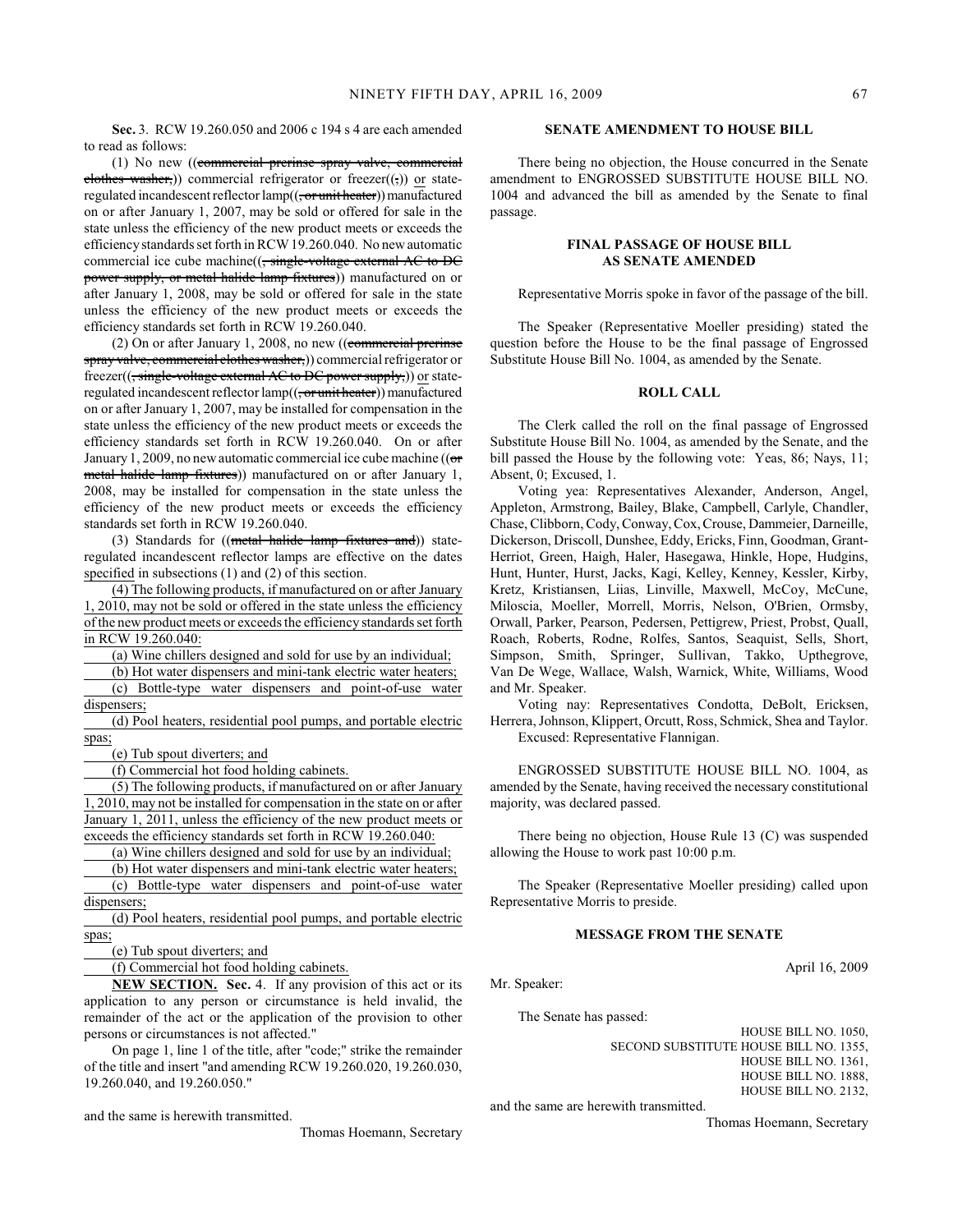There being no objection, the House reverted to the sixth order of business.

### **SECOND READING**

**SECOND SUBSTITUTE SENATE BILL NO. 5045, by Senate Committee on Ways & Means (originally sponsored by Senators Kilmer, Zarelli, Brown, Kauffman, Shin, Marr, King, Regala, Rockefeller, Haugen, Berkey, Eide, Kastama, Jarrett, Pridemore, McAuliffe and Ranker)**

**Promoting economic development and community revitalization. Revised for 2nd Substitute: Regarding community revitalization financing.**

The bill was read the second time.

There being no objection, the committee amendment by the Committee on Finance was before the body for the purpose of amendment. (For committee amendment, see Journal, Day 85, April 6, 2009.)

With the consent of the House, amendment (686) to the committee amendment was withdrawn.

Representative Kelley moved the adoption of amendment (744) to the committee amendment:

On page 1, line 19 of the amendment, after "year" insert "and the additional amounts designated for demonstration projects in section 402 of this act"

On page 6, line 8 of the amendment, after "401" insert "or section 402"

On page 16, after line 20 of the amendment, insert the following: "**NEWSECTION. Sec. 402.** A new section is added to chapter 82.14 RCW to read as follows:

(1) Demonstration projects are designated to determine the feasibility of local revitalization financing. For the purpose of this section, "annual state contribution limit" means two million two hundred and fifty thousand dollars statewide per fiscal year. Notwithstanding section 401 of this act, the department shall approve each demonstration project as follows:

(a) The Whitman county Pullman/Moscow corridor improvement project award shall not exceed two hundred thousand dollars;

(b) The University Place improvement project award shall not exceed five hundred thousand dollars;

(c) The Tacoma international financial services area/Tacoma dome project award shall not exceed five hundred thousand dollars;

(d) The Bremerton downtown improvement project award shall not exceed three hundred and thirty thousand dollars;

(e) The Auburn downtown redevelopment project award shall not exceed two hundred and fifty thousand dollars;

(f) The Vancouver Columbia Waterfront/downtown project award shall not exceed two hundred and twenty thousand dollars; and

(g) The Spokane University District project award shall not exceed two hundred and fifty thousand dollars.

(2) Local government sponsors of demonstration projects must submit to the department no later than September 1, 2009, documentation that substantiates that the project has met the conditions, limitations, and requirements provided in this act.

(3) Within sixty days of such submittal, the department shall approve demonstration projects that have met these conditions, limitations, and requirements.

(4) Local government sponsors of demonstration projects may elect to decline the project awards as designated in this section, and may elect instead to submit applications according to the process described in section 401 of this act."

On page 19, line 14 of the amendment, after "(5)(a)" strike "No" and insert "Except as provided in (c) of this subsection, no"

On page 19, after line 27 of the amendment, insert the following: "(c) For a demonstration project described in section 402 of this

act, no tax may be imposed under the authority of this section before: (i) July 1, 2010; and

(ii) Bonds have been issued according to section 701 of this act."

Representatives Kelley and Orcutt spoke in favor of the adoption of the amendment to the committee amendment.

Amendment (744) to the committee amendment was adopted.

The committee amendment as amended was adopted.

There being no objection, the rules were suspended, the second reading considered the third and the bill, as amended by the House, was placed on final passage.

Representatives Kenney, Orcutt and Smith spoke in favor of the passage of the bill.

The Speaker (Representative Morris presiding) stated the question before the House to be the final passage of Second Substitute Senate Bill No. 5045, as amended by the House.

#### **ROLL CALL**

The Clerk called the roll on the final passage of Second Substitute Senate Bill No. 5045, as amended by the House, and the bill passed the House by the following vote: Yeas, 92; Nays, 5; Absent, 0; Excused, 1.

Voting yea: Representatives Alexander, Anderson, Angel, Appleton, Armstrong, Bailey, Blake, Campbell, Carlyle, Chandler, Chase, Clibborn, Cody, Conway, Cox, Crouse, Dammeier, Darneille, DeBolt, Dickerson, Driscoll, Dunshee, Eddy, Ericks, Ericksen, Finn, Goodman, Grant-Herriot, Green, Haigh, Haler, Hasegawa, Herrera, Hinkle, Hope, Hudgins, Hunt, Hunter, Hurst, Jacks, Johnson, Kagi, Kelley, Kenney, Kessler, Kirby, Klippert, Kretz, Liias, Linville, Maxwell, McCoy, McCune, Miloscia, Moeller, Morrell, Morris, Nelson, O'Brien, Orcutt, Ormsby, Orwall, Parker, Pearson, Pedersen, Pettigrew, Priest, Probst, Quall, Roberts, Rodne, Rolfes, Ross, Schmick, Seaquist, Sells, Short, Simpson, Smith, Springer, Sullivan, Takko, Taylor, Upthegrove, Van De Wege, Wallace, Walsh, Warnick, White, Williams, Wood and Mr. Speaker.

Voting nay: Representatives Condotta, Kristiansen, Roach, Santos and Shea.

Excused: Representative Flannigan.

SECOND SUBSTITUTE SENATE BILL NO. 5045, as amended by the House, having received the necessary constitutional majority, was declared passed.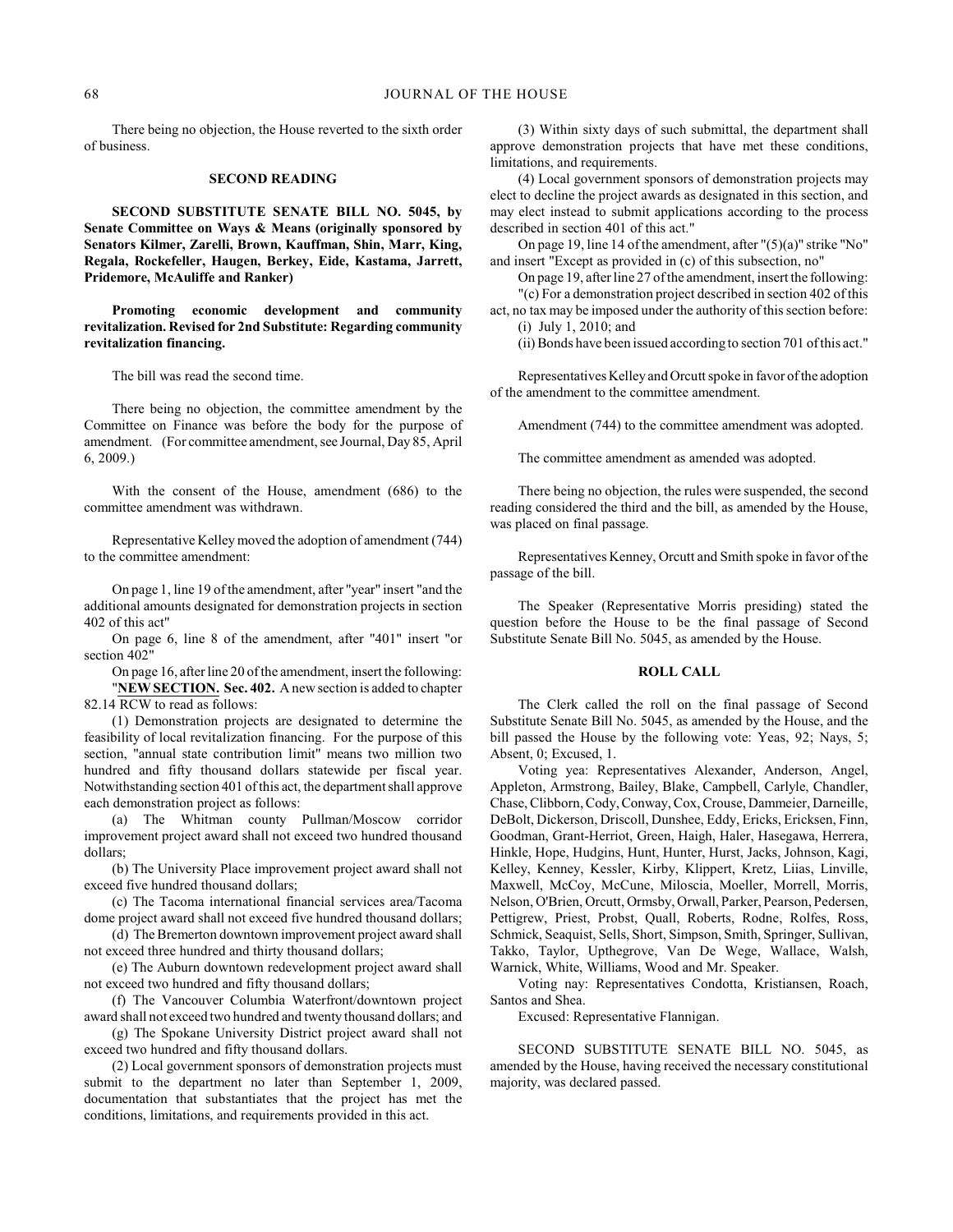# **STATEMENT FOR THE JOURNAL**

I intended to vote NAY on SECOND SUBSTITUTE SENATE BILL NO. 5045.

MARALYN CHASE, 32nd District

# **SECOND READING**

**ENGROSSED SECOND SUBSTITUTE SENATE BILL NO. 5649, by Senate Committee on Ways & Means (originally sponsored by Senators Rockefeller, Hobbs, Pridemore, Kohl-Welles, Keiser, Fraser, Sheldon, Shin, McAuliffe, Kline and Oemig)**

#### **Regarding energy efficiency in buildings.**

The bill was read the second time.

There being no objection, the committee amendment was not adopted. (For committee amendment, see Journal, Day 85, April 6, 2009.)

Amendment (618) to the committee amendment was ruled out of order.

Representative McCoy moved the adoption of amendment (711):

Strike everything after the enacting clause and insert the following:

"**NEW SECTION. Sec.** 1. FINDINGS. (1) The legislature finds that improving energy efficiency in structures is one of the most cost- effective means to meet energy requirements, and that while there have been significant efficiency savings achieved in the state over the past quarter century, there remains enormous potential to achieve even greater savings. Increased weatherization and more extensive efficiency improvements in residential, commercial, and public buildings achieves many benefits, including reducing energy bills, avoiding the construction of newelectricitygenerating facilities with associated climate change impacts, and creation of family-wage jobs in performing energy audits and improvements.

(2) It is the intent of the legislature that financial and technical assistance programs be expanded to direct municipal, state, and federal funds, as well as electric and natural gas utility funding, toward greater achievement of energy efficiency improvements. To this end, the legislature establishes a policy goal of assisting in weatherizing twenty thousand homes and businesses in the state in each of the next five years. The legislature also intends to attain this goal in part through supporting programs that rely on community organizations and that there be maximum family-wage job creation in fields related to energy efficiency.

### **PART 1**

### **Energy Efficiency Improvement Program**

**NEW SECTION. Sec.** 2. DEFINITIONS. The definitions in this section apply throughout this chapter unless the context clearly requires otherwise.

(1) "Customers" means residents, businesses, and building owners.

(2) "Direct outreach" means:

(a) The use of door-to-door contact, community events, and other methods of direct interaction with customers to inform them of energy efficiency and weatherization opportunities; and

(b) The performance of energy audits.

(3) "Energy audit" means an assessment of building energy efficiency opportunities, from measures that require very little investment and without any disruption to building operation, normally involving general building operational measures, to low or relatively higher cost investment, such as installing timers to turn off equipment, replacing light bulbs, installing insulation, replacing equipment and appliances with higher efficiency equipment and appliances, and similar measures. The term includes an assessment of alternatives for generation of heat and power from renewable energy resources, including installation of solar water heating and equipment for photovoltaic electricity generation.

(4) "Energy efficiency and conservation block grant program" means the federal program created under the energy independence and security act of 2007 (P.L. 110-140).

(5) "Energy efficiency services" means energy audits, weatherization, energy efficiency retrofits, energy management systems as defined in RCW 39.35.030, and other activities to reduce a customer's energy consumption, and includes assistance with paperwork, arranging for financing, program design and development, and other postenergy audit assistance and education to help customers meet their energy savings goals.

(6) "Low-income individual" means an individual whose annual household income does not exceed eighty percent of the area median income for the metropolitan, micropolitan, or combined statistical area in which that individual resides as determined annually by the United States department of housing and urban development.

(7) "Sponsor" means any entity or group of entities that submits a proposal under section 102 of this act, including but not limited to any nongovernmental nonprofit organization, local community action agency, tribal nation, community service agency, public service company, county, municipality, publicly owned electric, or natural gas utility.

(8) "Sponsor match" means the share, if any, of the cost of efficiency improvements to be paid by the sponsor.

(9) "Weatherization" means making energy and resource conservation and energy efficiency improvements.

**NEW SECTION. Sec.** 3. The Washington State University extension energy program is authorized to implement grants for pilot programs providing community-wide urban residential and commercial energy efficiency upgrades. The Washington State University extension energy program must coordinate and collaborate with the department of community, trade, and economic development on the design, administration, and implementation elements of the pilot program.

(1) There must be at least three grants for pilot programs, awarded on a competitive basis to sponsors for conducting direct outreach and delivering energy efficiency services that, to the extent feasible, ensure a balance of participation for: (a) Geographic regions in the state; (b) types of fuel used for heating; (c) owner-occupied and rental residences; (d) small commercial buildings; and (e) singlefamily and multifamily dwellings.

(2) The pilot programs must:

(a) Provide assistance for energy audits and energy efficiency-related improvements to structures owned by or used for residential, commercial, or nonprofit purposes in specified urban neighborhoods where the objective is to achieve a high rate of participation among building owners within the pilot area;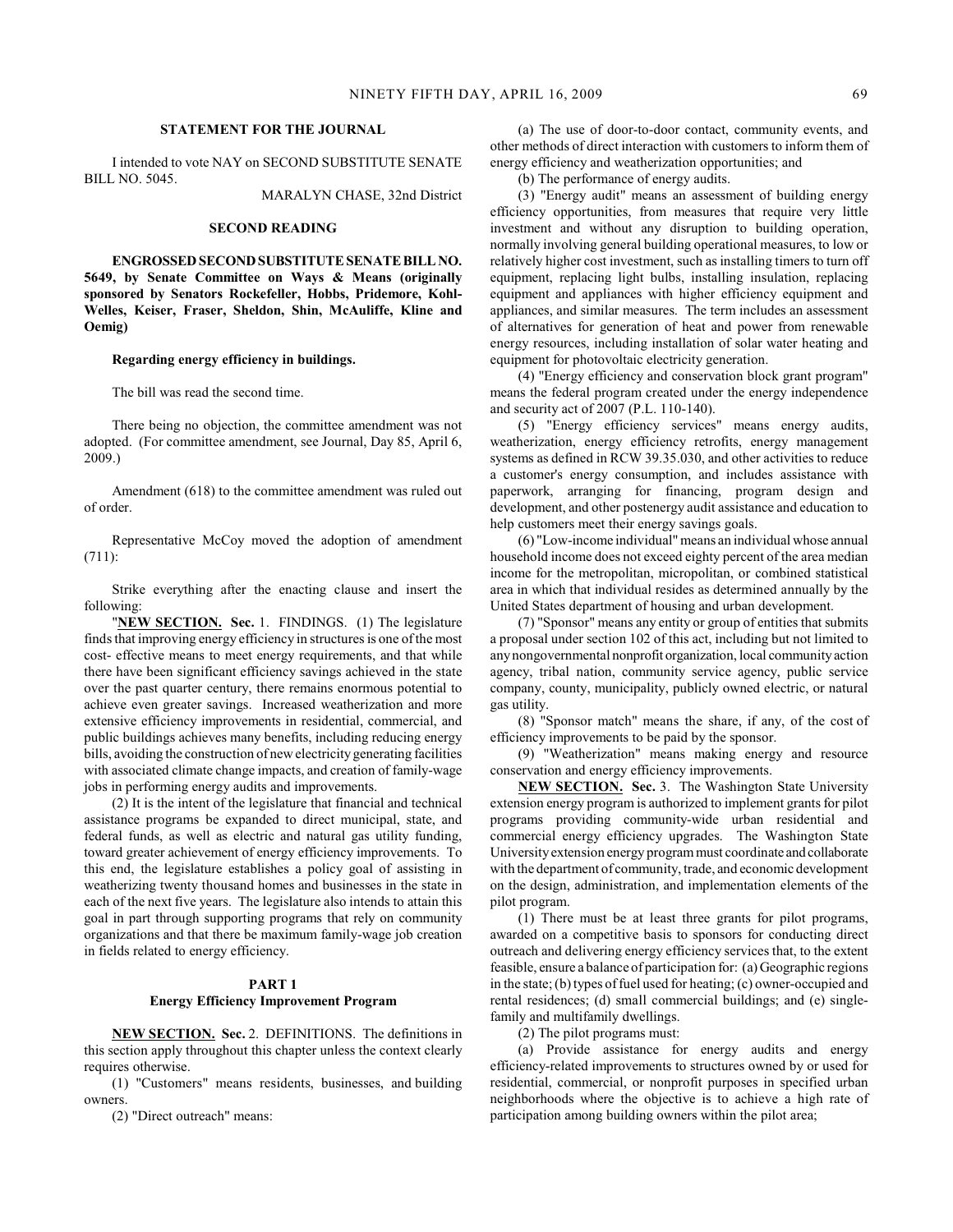(b) Utilize volunteer support to reach out to potential customers through the use of community-based institutions;

(c) Employ qualified energy auditors and energy efficiency service providers to perform the energy audits using recognized energy efficiency and weatherization services that are cost-effective;

(d) Select and provide oversight of contractors to perform energy efficiency services. Sponsors shall give preference to contractors that participate in quality control and efficiency training, use workers trained from workforce training and apprentice programs established under chapter . . ., Laws of 2009 (Engrossed Second Substitute House Bill No. 2227) if these workers are available, pay prevailing wages, hire from the community in which the program is located, and create employment opportunities for veterans, members of the national guard, and low-income and disadvantaged populations; and

(e) Work with customers to secure financing for their portion of the project and apply for and administer utility, public, and charitable funding provided for energy audits and retrofits.

(3) The Washington State University extension energy program must give priority to sponsors that can secure a sponsor match of at least one dollar for each dollar awarded.

(a) A sponsor may use its own moneys, including corporate or ratepayer moneys, or moneys provided by landlords, charitable groups, government programs, the Bonneville power administration, or other sources to pay the sponsor match.

(b) A sponsor may meet its match requirement in whole or in part through providing labor, materials, or other in-kind expenditures.

(4)(a) Pilot programs receiving funding must report compliance with performance metrics for each sponsor receiving a grant award. The performance metrics include:

(i) Monetary and energy savings achieved;

(ii) Savings-to-investment ratio achieved for customers;

(iii) Wage levels of jobs created;

(iv) Utitilization of preapprentice and apprenticeship programs; and

(v) Efficiency and speed of delivery of services.

(b) Pilot programs receiving funding under this section are required to report to the Washington State University energy extension program on compliance with the performance metrics every six months following the receipt of grants, with the last report submitted six months after program completion.

(c) The Washington State University extension energy program shall review the accuracy of these reports and provide a progress report on all grant pilot programs to the appropriate committees of the legislature by December 1st of each year.

(5)(a) By December 1, 2009, the Washington State University extension energy program shall provide a report to the governor and appropriate legislative committees on the: Number of grants awarded; number of jobs created or maintained; number and type of individuals trained through workforce training and apprentice programs; number of veterans, members of the national guard, and individuals of low-income and disadvantaged populations employed by pilot programs; and amount of funding provided through the grants as established in subsection (1) of this section and the performance metrics established in subsection (4) of this section.

(b) By December 1, 2010, the Washington State University extension energy program shall provide a final report to the governor and appropriate legislative committees on the: Number of grants awarded; number of jobs created or maintained; number and type of individuals trained through workforce training and apprentice programs; number of veterans, members of the national guard, and individuals of low-income and disadvantaged populations employed by pilot programs; and amount of funding provided through the grants as established in subsection (1) of this section and the performance metrics established in subsection (4) of this section.

**NEW SECTION. Sec.** 4. FARM ENERGY ASSESSMENTS. (1) The legislature finds that increasing energy costs put farm viability and competitiveness at risk and that energy efficiency improvements on the farm are the most cost-effective way to manage these costs. The legislature further finds that current on-farm energy efficiency programs often miss opportunities to evaluate and conserve all types of energy, including fuels and fertilizers.

(2) The Washington State University extension energy program, in consultation with the department of agriculture, shall form an interdisciplinary team of agricultural and energy extension agencies to develop and offer new methods to help agricultural producers assess their opportunities to increase energy efficiency in all aspects of their operations. The interdisciplinary team must develop and deploy:

(a) Online energy self-assessment software tools to allow agricultural producers to assess whole-farm energy use and to identify the most cost-effective efficiency opportunities;

(b) Energy auditor training curricula specific to the agricultural sector and designed for use by agricultural producers, conservation districts, agricultural extensions, and commodity groups;

(c) An effective infrastructure of trained energy auditors available to assist agricultural producers with on-farm energy audits and identify cost-share assistance for efficiency improvements; and

(d) Measurement systems for cost savings, energy savings, and carbon emission reduction benefits resulting from efficiency improvements identified by the interdisciplinary team.

(3) The Washington State University extension energy program shall seek to obtain additional resources for this section from federal and state agricultural assistance programs and from other sources.

(4) The Washington State University extension energy program shall provide technical assistance for farm energy assessment activities as specified in this section.

## **PART 2 Low-Income Weatherization Programs**

**Sec.** 5. RCW 70.164.020 and 1995 c 399 s 199 are each amended to read as follows:

 $((\theta)$  less the context clearly requires otherwise,)) The definitions in this section apply throughout this chapter unless the context clearly requires otherwise.

(1) "Credit enhancement" means instruments that enhance the security for the payment of the lender's obligations and includes, but is not limited to insurance, letters of credit, lines of credit, or other similar agreements.

(2) "Department" means the department of community, trade, and economic development.

 $((\overline{(2)}))$  (3) "Direct outreach" means:

(a) The use of door-to-door contact, community events, and other methods of direct interaction with customers to inform them of energy efficiency and weatherization opportunities; and

(b) The performance of energy audits.

(4) "Energy ((assessment)) audit" means an analysis of a dwelling unit to determine the need for cost-effective energy conservation measures as determined by the department.

 $((\rightarrow{(\rightarrow)}))$  (5) "Energy efficiency services" means energy audits, weatherization, energy efficiency retrofits, energy management systems as defined in RCW 39.35.030, and other activities to reduce a customer's energy consumption, and includes assistance with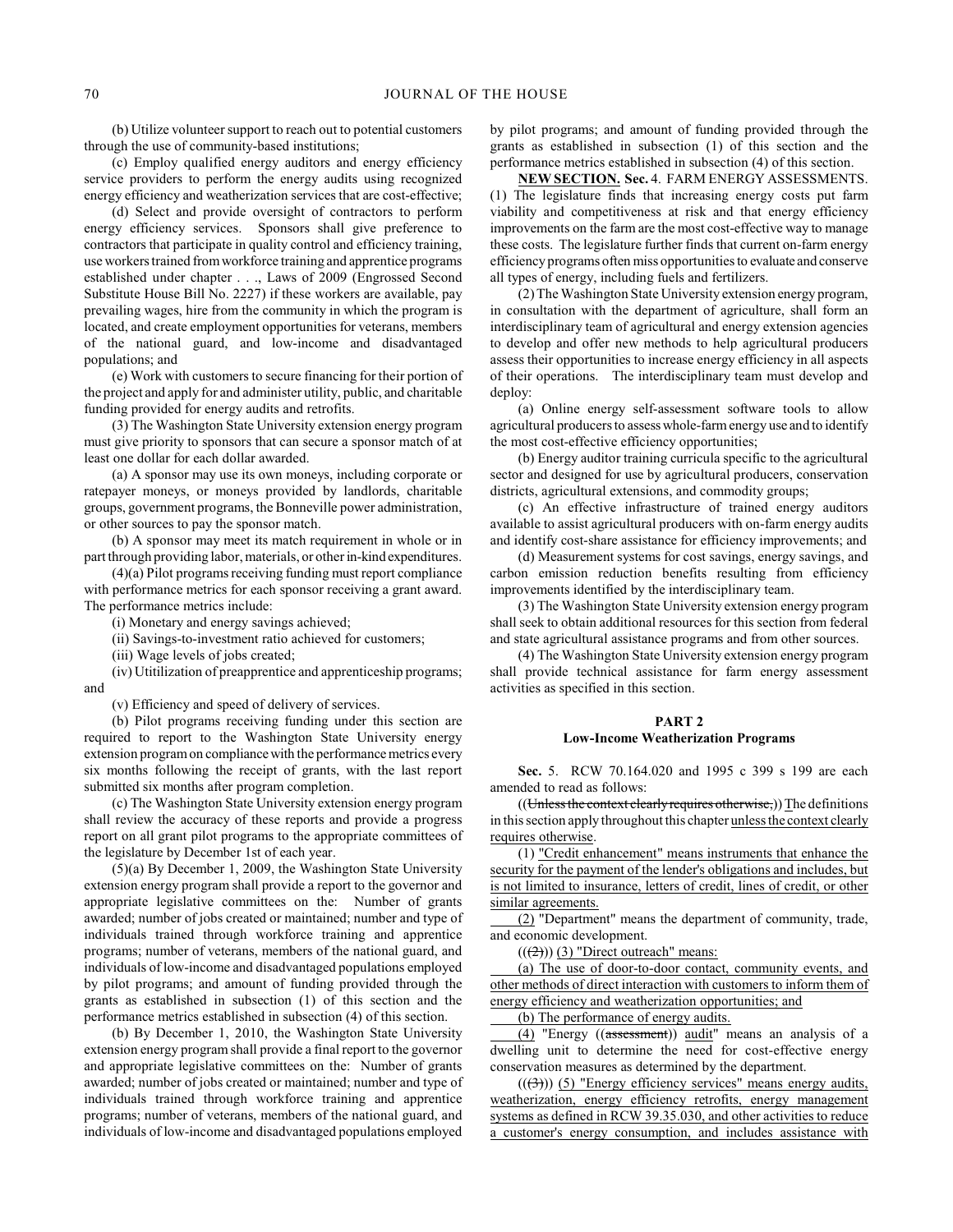paperwork, arranging for financing, program design and development, and other postenergy audit assistance and education to help customers meet their energy savings goals.

(6) "Financial institution" means any person doing business under the laws of this state or the United States relating to banks, bank holding companies, savings banks, trust companies, savings and loan associations, credit unions, consumer loan companies, equipment leasing and project finance and the affiliates, subsidiaries, and service corporations thereof.

(7) "Household" means an individual or group of individuals living in a dwelling unit as defined by the department.

 $((\left(4\right)))$  (8) "Low income" means household income ((that is at or below one hundred twenty-five percent of the federally established poverty level)) as defined by the department, provided that the definition may not exceed eighty percent of median household income, adjusted for household size, for the county in which the dwelling unit to be weatherized is located.

 $((\left(\frac{5}{2}\right))$  (9) "Nonutility sponsor" means any sponsor other than a public service company, municipality, public utility district, mutual or cooperative, furnishing gas or electricity used to heat low-income residences.

 $((\left(\frac{\Theta}{\Theta}\right))(10)$  "Residence" means a dwelling unit as defined by the department.

 $((\overline{(\tau)}))$  (11) "Sponsor" means any entity that submits a proposal under RCW 70.164.040, including but not limited to any local community action agency, tribal nation, community service agency, or any other participating agency or any public service company, municipality, public utility district, mutual or cooperative, or any combination of such entities that jointly submits a proposal.

 $(((8))$  (12) "Sponsor match" means the share $((, \text{if any}))$  of the cost of weatherization to be paid by the sponsor.

 $((\rightarrow))$  (13) "Sustainable residential weatherization" or "weatherization" means ((materials or measures, and their installation, that are used to improve the thermal efficiency of a residence)) activities that use funds administered by the department for one or more of the following: (a) Energy and resource conservation; (b) energy efficiencyimprovements;(c) repairs, indoor air quality improvements, and health and safety improvements; and (d) client education. Funds administered by the department for activities authorized under this subsection may only be used for the preservation of a dwelling unit occupied by a low-income household and must, to the extent feasible, be used to support and advance sustainable technologies.

 $((\text{(10)}))$  (14) "Weatherizing agency" means any approved department grantee, tribal nation, or any public service company, municipality, public utility district, mutual or cooperative, or other entity that bears the responsibility for ensuring the performance of weatherization of residences under this chapter and has been approved by the department.

**Sec.** 6. RCW 70.164.040 and 1987 c 36 s 4 are each amended to read as follows:

(1) The department shall solicit proposals for low-income weatherization programs from potential sponsors. A proposal shall state the amount of the sponsor match, the amount requested ((from the low-income weatherization assistance account)), the name of the weatherizing agency, and any other information required by the department.

(2)(a) A sponsor may use its own moneys, including corporate or ratepayer moneys, or moneys provided by landlords, charitable groups, government programs, the Bonneville power administration, or other sources to pay the sponsor match.

(b) Moneys provided by a sponsor pursuant to requirements in this section shall be in addition to and shall not supplant any funding for low-income weatherization that would otherwise have been provided by the sponsor or any other entity enumerated in (a) of this subsection.

(c) No proposal may require any contribution as a condition of weatherization from any household whose residence is weatherized under the proposal.

(d) Proposals shall provide that full levels of all cost-effective, structurally feasible, sustainable residential weatherization materials, measures, and practices, as determined by the department, shall be installed when a low-income residence is weatherized.

(3)(a) The department may in its discretion accept, accept in part, or reject proposals submitted. The department shall allocate funds appropriated from the low-income weatherization assistance account among proposals accepted or accepted in part so as to:

(i) Achieve the greatest possible expected monetary and energy savings by low-income households and other energy consumers  $((and))$  over the longest period of time;

(ii) Identify and correct, to the extent practical, health and safety problems for residents of low-income households, including asbestos, lead, and mold hazards;

(iii) Create family-wage jobs that may lead to careers in the construction trades or in the energy efficiency sectors; and

(iv) Leverage, to the extent feasible, environmentally friendly sustainable technologies, practices, and designs.

(b) The department shall, to the extent feasible, ensure a balance of participation in proportion to population among low-income households for:  $((\overline{a}))$  (i) Geographic regions in the state;  $((\overline{b}))$  (ii) types of fuel used for heating, except that the department shall encourage the use of energy efficient sustainable technologies;  $((\epsilon))$ (iii) owner-occupied and rental residences; and  $((\text{d}))$  (iv) singlefamily and multifamily dwellings.

(c) The department shall give priority to the weatherization of dwelling units occupied by low-income households with incomes at or below one hundred twenty-five percent of the federally established poverty level.

(d) The department may allocate funds to a nonutility sponsor without requiring a sponsor match if the department determines that such an allocation is necessary to provide the greatest benefits to lowincome residents of the state.

(e) The department shall give preference to sponsors that employ individuals trained from workforce training and apprentice programs established under chapter . . ., Laws of 2009 (Engrossed Second Substitute House Bill No. 2227) if these workers are available, and create employment opportunities for veterans, members of the national guard, and low-income and disadvantaged populations.

(4)(a) A sponsor may elect to: (i) Pay a sponsor match as a lump sum at the time of weatherization, or (ii) make yearly payments to the low-income weatherization assistance account over a period not to exceed ten years. If a sponsor elects to make yearly payments, the value of the payments shall not be less than the value of the lump sum payment that would have been made under  $(a)(i)$  of this subsection.

(b) The department may permit a sponsor to meet its match requirement in whole or in part through providing labor, materials, or other in-kind expenditures.

(5) Programs receiving funding under this section must report to the department every six months following the receipt of a grant regarding the number of dwelling units weatherized, the number of jobs created or maintained, and the number of individuals trained through workforce training and apprentice programs, with the last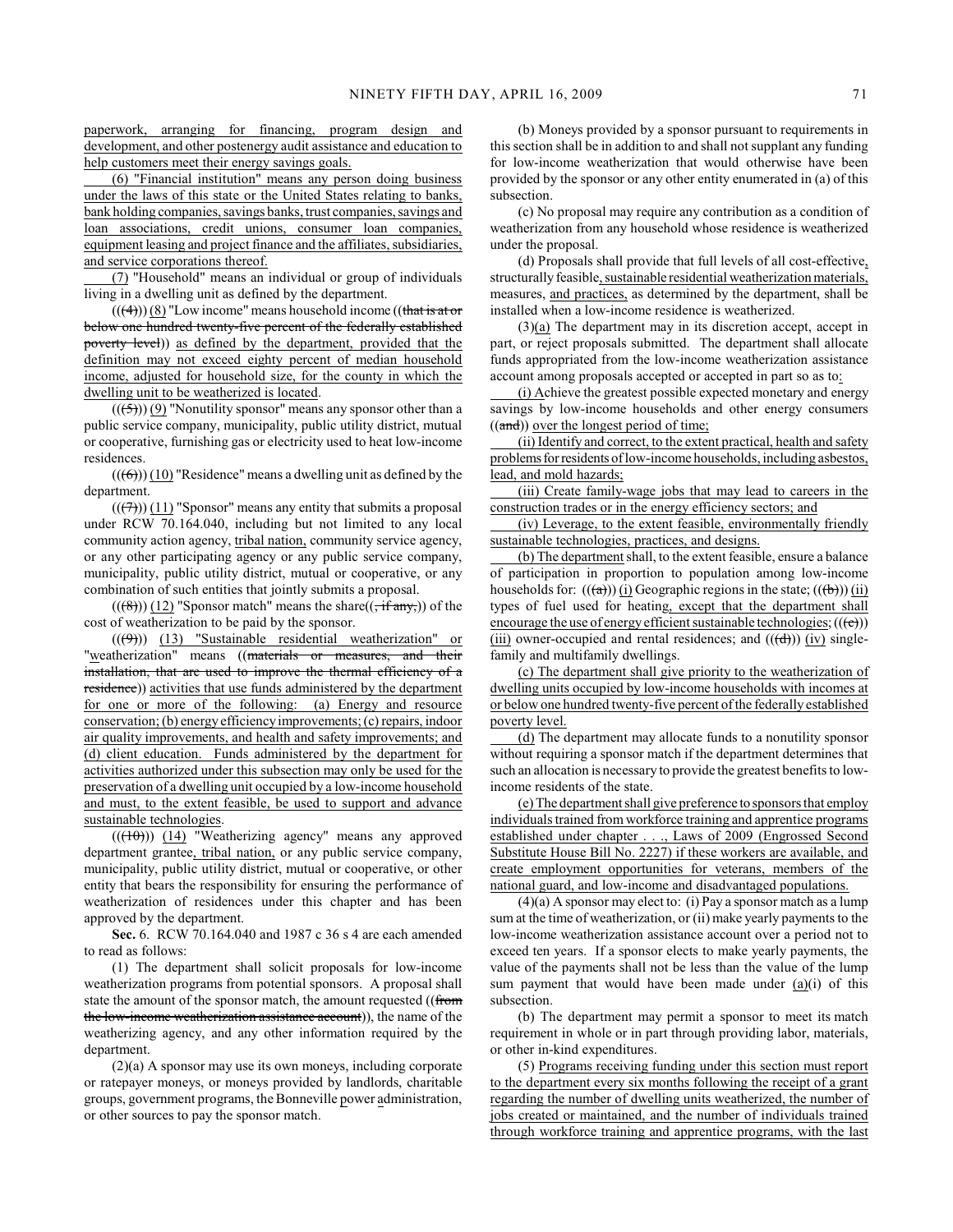### report submitted six months after program completion. The director of the department shall review the accuracy of these reports.

(6) The department shall adopt rules to carry out this section.

**Sec.** 7. RCW 70.164.050 and 1987 c 36 s 5 are each amended to read as follows:

(1) The department is responsible for ensuring that sponsors and weatherizing agencies comply with the state laws, the department's rules, and the sponsor's proposal in carrying out proposals.

(2) Before a residence is weatherized, the department shall require that an energy ((assessment)) audit be conducted.

(3) To the greatest extent practicable and allowable under federal rules and regulations, the department shall maximize available federal low-income home energy assistance program funding for weatherization projects.

**Sec.** 8. RCW 70.164.060 and 1987 c 36 s 6 are each amended to read as follows:

Before a leased or rented residence is weatherized, written permission shall be obtained from the owner of the residence for the weatherization. The department shall adopt rules to ensure that: (1) The benefits of weatherization assistance ( $(m$  connection with a leased or rented residence)), including utility bill reduction and preservation of affordable housing stock, accrue primarily to lowincome tenants occupying a leased or rented residence; (2) as a result of weatherization provided under this chapter, the rent on the residence is not increased and the tenant is not evicted; and (3) as a result of weatherization provided under this chapter, no undue or excessive enhancement occurs in the value of the residence. This section is in the public interest and any violation by a landlord of the rules adopted under this section shall be an act in trade or commerce violating chapter 19.86 RCW, the consumer protection act.

**NEW SECTION. Sec.** 9. A new section is added to chapter 70.164 RCW to read as follows:

(1) The department must: (a) Establish a process to award grants on a competitive basis to provide grants to financial institutions for the purpose of creating credit enhancements, such as loan loss reserve funds as specified in sections 206 and 208 of this act, and consumer financial products and services that will be used to obtain energy efficiency services; and (b) develop criteria, in consultation with the department of financial institutions, regarding the extent to which funds will be provided for the purposes of credit enhancements and set forth principles for accountability for financial institutions receiving funding for credit enhancements.

(2) The department must:

(a) Give priority to financial institutions that provide both consumer financial products or services and direct outreach;

(b) Approve any financing mechanisms offered by local municipalities under section 208 of this act; and

(c) Require any financial institution or other entity receiving funding for credit enhancements to:

(i) Provide books, accounts, and other records in such a form and manner as the department may require;

(ii) Provide an estimate of projected loan losses; and

(iii) Provide the financial institution's plan to manage loan loss risks, including the rationale for sizing a loan loss reserve and the use of other credit enhancements, as applicable.

**NEW SECTION. Sec.** 10. A new section is added to chapter 70.164 RCW to read as follows:

PROMOTING THE INVOLVEMENT OF FINANCIAL INSTITUTIONS IN FINANCING ENERGY EFFICIENCY PROJECTS--FINDINGS AND INTENT. (1) The legislature finds that the creation and use of risk reduction mechanisms will promote greaterinvolvement oflocalfinancialinstitutions and other financing mechanisms in funding energy efficiency improvements and will achieve greater leverage of state and federal dollars. Risk reduction mechanisms will allow financial institutions to lend to a broader pool of applicants on more attractive terms, such as potentially lower rates and longer loan terms. Placing a portion of funds in long-term risk reduction mechanisms will support a sustained level of energy efficiency investment by financial institutions while providing funding to projects quickly.

(2) It is the intent of the legislature to leverage new federal funding aimed at promoting energy efficiency projects, improving energy efficiency, and increasing family-wage jobs. To this end, the legislature intends to invest a portion of all federal funding, subject to federal requirements, for energy efficiency projects in financial mechanisms that will provide for maximum leverage of financing.

**NEW SECTION. Sec.** 11. A new section is added to chapter 70.164 RCW to read as follows:

The department may create an appliance efficiency rebate program with available funds from the energy efficient appliances rebate program authorized under the federal energy policy act of 2005 (P.L. 109-58).

**NEW SECTION. Sec.** 12. A new section is added to chapter 70.164 RCW to read as follows:

PROMOTING THE INVOLVEMENT OF FINANCIAL INSTITUTIONS IN FINANCING ENERGY EFFICIENCY PROJECTS. (1) Local municipalities receiving federal stimulus moneys through the federal energy efficiency and conservation block grant program or state energy program are authorized to use those funds, subject to federal requirements, to establish loan loss reserves or toward risk reduction mechanisms, such as loan loss reserves, to leverage financing for energy efficiency projects.

(2) Interest rate subsidies, financing transaction cost subsidies, capital grants to energy users, and other forms of grants and incentives that support financing energy efficiency projects are authorized uses of federal energy efficiency funding.

(3) Financing mechanisms offered by local municipalities under this section must conform to all applicable state and federal rules and regulations.

**NEW SECTION. Sec.** 13. A new section is added to chapter 70.164 RCW to read as follows:

PROMOTING THE INVOLVEMENT OF STATE-CHARTERED BOND AUTHORITIES IN FINANCING ENERGY EFFICIENCY PROJECTS. (1) The legislature finds that the state bond authorities have capacities that can be applied to financing energy efficiency projects for their respective eligible borrowers: Washington economic development finance authority for industry; Washington state housing finance commission for single-family and multifamily housing, commercial properties, agricultural properties, and nonprofit facilities; Washington higher education facilities authority for private, nonprofit higher education; and Washington health care facilities authority for hospitals and all types of health clinics.

(2)(a) Subject to federal requirements, the state bond authorities may accept and administer an allocation of the state's share of the federal energy efficiency funding for designing energy efficiency finance loan products and for developing and operating energy efficiency finance programs. The state bond authorities shall coordinate with the department on the design of the bond authorities' program.

(b) The department may make allocations of the federal funding to the state bond authorities and may direct and administer funding for outreach, marketing, and delivery of energy services to support the programs by the state bond authorities.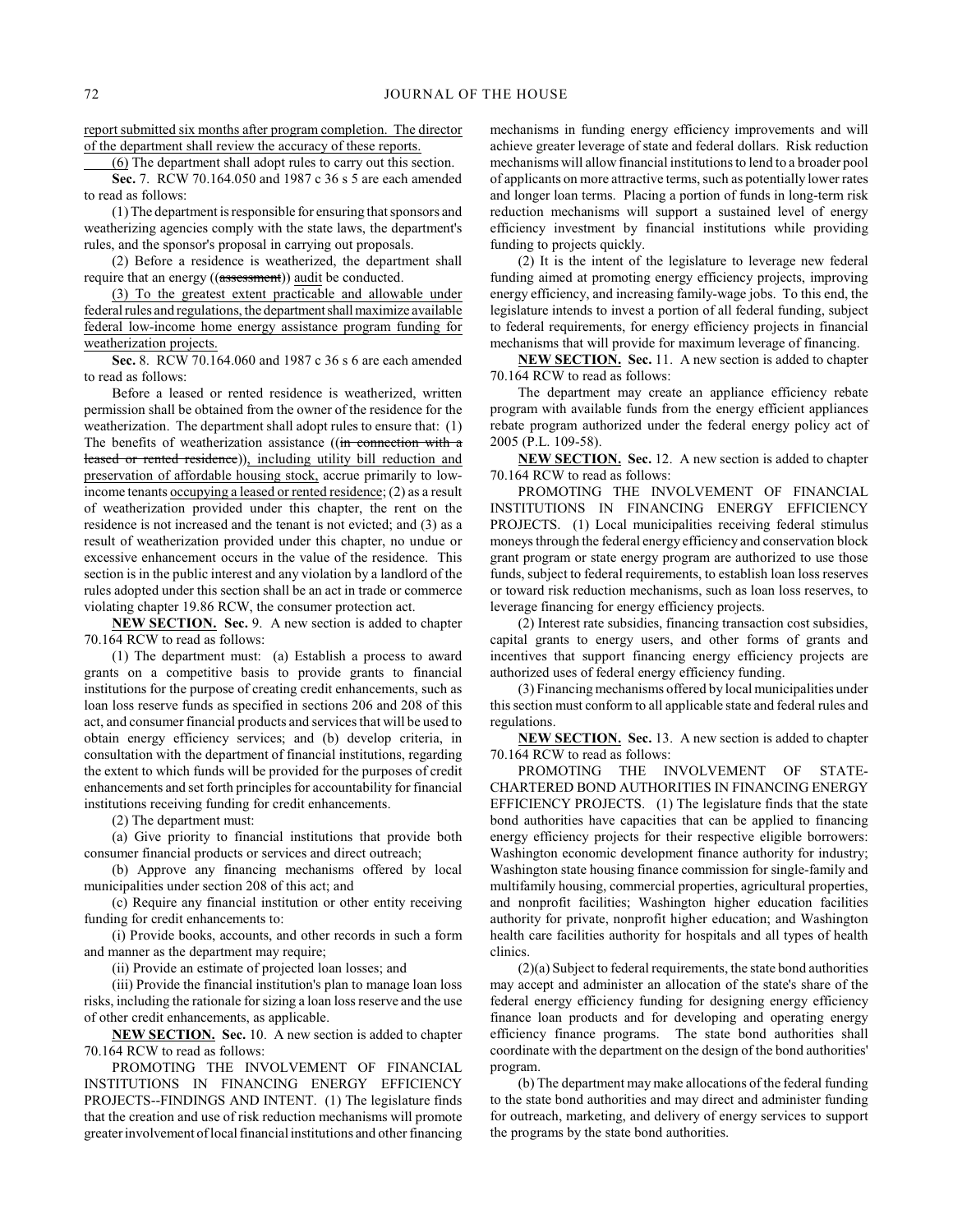(c) The legislature authorizes a portion of the federal energy efficiency funds to be used by the state bond authorities for credit enhancements and reserves for such programs.

(3) The Washington state housing finance commission may:

(a) Issue revenue bonds as the term "bond" is defined in RCW 43.180.020 for the purpose of financing loans for energy efficiency and renewable energy improvement projects in accordance with RCW 43.180.150;

(b) Establish eligibility criteria for financing that will enable it to choose applicants who are likely to repay loans made or acquired by the commission and funded from the proceeds of federal funds or commission bonds; and

(c) Participate fully in federal and other governmental programs and take such actions as are necessary and consistent with chapter 43.180 RCW to secure to itself and the people of the state the benefits of programs to promote energy efficiency and renewable energy technologies.

#### **PART 3**

#### **Energy Efficiency in Publicly Funded Housing**

**NEW SECTION. Sec.** 14. A new section is added to chapter 43.185 RCW to read as follows:

ENERGY AUDITS AND RETROFITS IN PUBLICLY FUNDED HOUSING. (1) The legislature finds that growing preservation and rehabilitation needs in the housing trust fund property portfolio provide opportunities to advance energy efficiency and weatherization efforts for low-income individuals in Washington state while protecting the state's six hundred million dollars in affordable housing investments. Preservation of existing affordable housing, when done in conjunction with weatherization activities, is a cost-effective, prudent, and environmentally friendly strategy to ensure that low-income housing remains durable, safe, and affordable. Therefore, the legislature intends that where federal funds are available for increasing and improving energy efficiency of lowincome housing that these funds must be utilized, subject to federal requirements, for energy audits and implementing energy efficiency measures in the state housing trust fund real estate portfolio.

(2) The department shall review all housing properties in the housing trust fund real estate portfolio and identify those in need of major renovation or rehabilitation. In its review, the department shall survey property owners for information including, but not limited to, the age of the building and the type of heating, cooling, plumbing, and electrical systems contained in the property. The department shall prioritize all renovation or rehabilitation projects identified in the review by the department's ability to:

(a) Achieve the greatest possible expected monetary and energy savings by low-income households and other energy consumers over the greatest period of time;

(b) Promote the greatest possible health and safety improvements for residents of low-income households; and

(c) Leverage, to the extent feasible, technologically advanced and environmentally friendly sustainable technologies, practices, and designs.

(3) Subject to the availability of amounts appropriated for this specific purpose, the department shall use the prioritization of potential energy efficiency needs and opportunities in subsection (2) of this section to make offers of energy audit services to project owners and operators. The department shall use all practicable means to achieve the completion of energy audits in at least twenty-five percent ofthe properties in its portfolio that exceed twenty-five years in age, by June 30, 2011. Where the energy audits identify costeffective weatherization and other energy efficiency measures, the department shall accord a priority within appropriated funding levels to include funding for energy efficiency improvements when the department allocates funding for renovation or rehabilitation of the property.

# **PART 4**

## **Miscellaneous**

**NEW SECTION. Sec.** 15. Sections 101 through 103 of this act constitute a new chapter in Title 70 RCW.

**NEW SECTION. Sec.** 16. Captions and part headings used in this act are not any part of the law.

**NEW SECTION. Sec.** 17. A new section is added to chapter 43.06 RCW to read as follows:

The governor shall designate an existing full-time equivalent position within state government as the single point of accountability for all energy and climate change initiatives within state agencies. All agencies, councils, or work groups with energy or climate initiatives must coordinate with the person in this designated position.

**NEW SECTION. Sec.** 18. If any provision of this act or its application to any person or circumstance is held invalid, the remainder of the act or the application of the provision to other persons or circumstances is not affected.

**NEW SECTION. Sec.** 19. This act is necessary for the immediate preservation of the public peace, health, or safety, or support of the state government and its existing public institutions, and takes effect immediately."

Correct the title.

Representative McCoy moved the adoption of amendment (731) to amendment (711):

On page 3, line 31 of the striking amendment, after "shall" strike "give preference to contractors that" and insert "require contractors to"

On page 3, line 36 of the striking amendment, after "wages" insert "under chapter 39.12 RCW"

On page 9, line 26 of the striking amendment, after "shall" strike "give preference to sponsors that" and insert "require sponsors to"

On page 9, line 29 of the striking amendment, after "available," insert "pay prevailing wages under chapter 39.12 RCW, hire from the community in which the program is located,"

Representatives McCoy and Condotta spoke in favor of the adoption of the amendment to amendment (711).

Amendment (731) to amendment (711) was adopted.

Representative McCoy moved the adoption of amendment (746) to amendment (711):

On page 11, line 4 of the striking amendment, after "chapter" strike "70.164" and insert "43.330"

On page 11, line 29 of the striking amendment, after "chapter" strike "70.164" and insert "43.330"

On page 12, line 13 of the striking amendment, after "chapter" strike "70.164" and insert "43.330"

On page 12, line 19 of the striking amendment, after "chapter" strike "70.164" and insert "43.330"

On page 13, line 1 of the striking amendment, after "chapter" strike "70.164" and insert "43.330"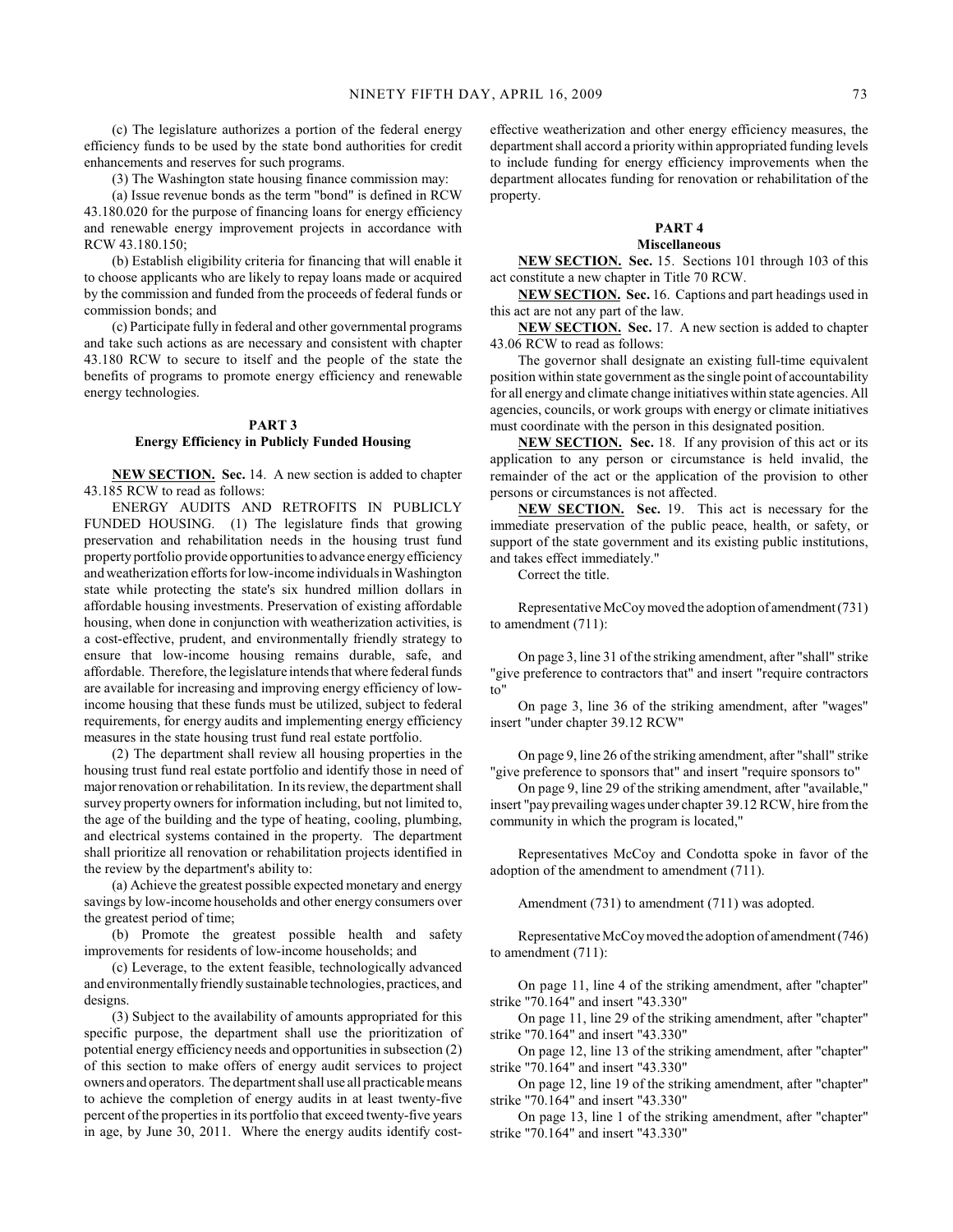Representatives McCoy and Crouse spoke in favor of the adoption of the amendment to amendment (711).

Amendment (746) to amendment (711) was adopted.

Amendment (711) as amended was adopted.

There being no objection, the rules were suspended, the second reading considered the third and the bill, as amended by the House, was placed on final passage.

Representatives McCoy and Conway spoke in favor of the passage of the bill.

Representatives Crouse and Condotta spoke against the passage of the bill.

The Speaker (Representative Morris presiding) stated the question before the House to be the final passage of Engrossed Second Substitute Senate Bill No. 5649, as amended by the House.

#### **ROLL CALL**

The Clerk called the roll on the final passage of Engrossed Second Substitute Senate Bill No. 5649, as amended by the House, and the bill passed the House by the following vote: Yeas, 63; Nays, 34; Absent, 0; Excused, 1.

Voting yea: Representatives Appleton, Blake, Campbell, Carlyle, Chase, Clibborn, Cody, Conway, Cox, Darneille, Dickerson, Driscoll, Dunshee, Eddy, Ericks, Finn, Goodman, Green, Haigh, Hasegawa, Hudgins, Hunt, Hunter, Hurst, Jacks, Kagi, Kelley, Kenney, Kessler, Kirby, Liias, Linville, Maxwell, McCoy, Miloscia, Moeller, Morrell, Morris, Nelson, O'Brien, Ormsby, Orwall, Pedersen, Pettigrew, Priest, Probst, Quall, Roberts, Rolfes, Santos, Seaquist, Sells, Simpson, Springer, Sullivan, Takko, Upthegrove, Van De Wege, Wallace, White, Williams, Wood and Mr. Speaker.

Voting nay: Representatives Alexander, Anderson, Angel, Armstrong, Bailey, Chandler, Condotta, Crouse, Dammeier, DeBolt, Ericksen, Grant-Herriot, Haler, Herrera, Hinkle, Hope, Johnson, Klippert, Kretz, Kristiansen, McCune, Orcutt, Parker, Pearson, Roach, Rodne, Ross, Schmick, Shea, Short, Smith, Taylor, Walsh and Warnick.

Excused: Representative Flannigan.

ENGROSSED SECOND SUBSTITUTE SENATE BILL NO. 5649, as amended by the House, having received the necessary constitutional majority, was declared passed.

**SUBSTITUTE SENATE BILL NO. 5921, by Senate Committee on Economic Development, Trade & Innovation (originally sponsored by Senators Rockefeller, Pridemore, Ranker, Kline and Kohl-Welles)**

**Creating a clean energy collaborative. Revised for 1st Substitute: Creating a clean energy leadership initiative.**

The bill was read the second time.

There being no objection, the committee amendment by the Committee on Technology, Energy & Communications was adopted. (For committee amendment, see Journal, Day 75, March 27, 2009.)

Representative McCoy moved the adoption of amendment (710):

Strike everything after the enacting clause and insert the following:

"**NEW SECTION. Sec.** 1. The legislature finds that Washington is recognized as a leader in sustainability and climate change and has the foundation to become a leader in the clean energy technologies, products, and servicesthat will be required throughout the world to provide reliable and reduced-emission energy. However, to become a leader, Washington will need policies and strategies to develop new clean energy technologies, attract federal and private investments, attract and grow clean energy companies, and create green jobs.

The legislature further finds that positioning Washington to be competitive for federal and private sector clean energy investments will require collaboration between Washington's state agencies, clean energy technology companies, research institutions, national laboratory, and workforce development system to identify our strengths and develop the requisite policies and strategies.

It is the intent of the legislature to create a clean energy leadership initiative that will set the path to leverage Washington's energy infrastructure and make Washington a hub for clean energy technology and a leader in the creation of green jobs and the development, deployment, and export of clean energy technologies and services.

**NEW SECTION. Sec.** (1) The office of the governor, in collaboration with a statewide, public-private alliance, shall convene a clean energy leadership council to prepare a strategy for growing the clean energy technology sector in Washington state. The clean energy leadership council shall be supported by public and private resources including, to the extent available, the resources of the energy policy division of the department of community, trade, and economic development and Washington State University's energy program. The governor, in consultation with the public-private alliance, shall appoint and convene the council by July 31, 2009.

(2) The clean energy leadership council must develop strategies and recommendations for growing Washington's clean energy sector. The clean energy leadership council must consist of the following clean energy leaders:

(a) Up to ten representatives of companies in the clean energy sector;

(b) Representatives of two organizations providing support to clean energy companies; and

(c) One representative from each of the following: A public university; the Pacific Northwest national laboratory; a venture capital firm making investments in clean energy companies; and a professional services firm serving clean energy technology.

(3) The clean energy leadership council must also include the following members:

(a) Four members of the legislature, with one member from each caucus of the house of representatives appointed by the speaker of the house of representatives and one member from each caucus of the senate appointed by the president of the senate;

(b) The director of the department of community, trade, and economic development or its successor agency;

(c) The governor's designee for energy and climate change initiatives within state government; and

(d) One representative from the economic development commission.

(4) The clean energy leadership council must be cochaired by: (a) A representative of the clean energy sector, selected by the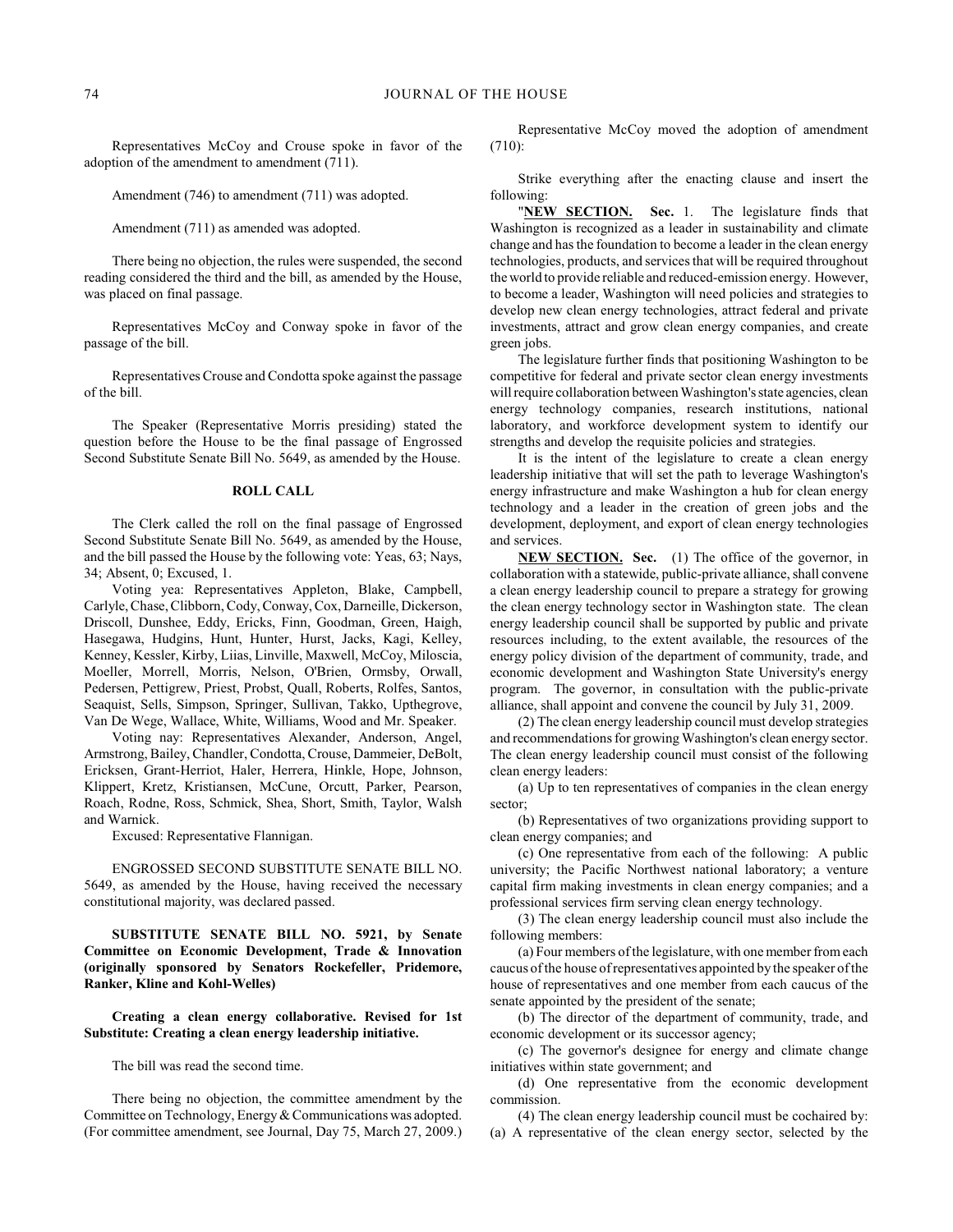members of the clean energy leadership council; and (b) the director of the department of community, trade, and economic development or its successor agency.

(5) The clean energy leadership council must designate one of its members as its representative on the evergreen jobs leadership team to ensure that the efforts of the clean energy leadership council align with the work of the evergreen jobs leadership team in coordinating the state's effort to lead in the green economy.

(6) The clean energy leadership council may appoint such advisory groups as it deems necessary to carry out its work.

(7) The clean energy leadership council shall:

(a) Conduct a strategic analysis to identify the clean energy industry segments where Washington can either provide national leadership or become one of the top ten states in that segment. The council shall contract with national experts with detailed knowledge of energy markets and other states' operations to conduct the strategic analysis. The strategic analysis must:

(i) Identify where Washington has a competitive advantage or emerging strength in research, development, or deployment of clean energy solutions;

(ii) Evaluate Washington's competitiveness in its business environment, including regulatory requirements, as it relates to supporting clean energy projects and companies, compared to other states and regions; and

(iii) Evaluate Washington's ability to provide national leadership in reducing carbon emissions, developing and deploying utility-scale clean energy applications, and creating exportable products and applications;

(b) Develop a set of strategic recommendations, including implementation steps and responsible parties for carrying them out. The strategic recommendations must provide direction for positioning each clean energy segment identified to provide national leadership and must include a delineation of clear, specific outcomes for each segment to achieve. The strategic recommendations must include recommendations on:

(i) Consistent policy frameworks that provide stability to encourage investment through a combination of incentives, regulation, taxation, and use of government purchasing power to build viable markets;

(ii) The steps necessary for increasing Washington's ability to obtain available competitive federal funds;

(iii) The development of public-private partnerships that can help each sector grow, including partnerships to facilitate development and deployment of new technologies at scale;

(iv) Necessary investments in universities;

(v) Management, entrepreneurial, and emerging business needs; (vi) Joint use facilities, demonstration facilities, and signature

research centers that are needed for leadership;

(vii) Market access requirements;

(viii) Infrastructure needs; and

(ix) Capital and financing requirements;

(c) Recommend an institutional mechanism to foster effective implementation of its recommendations, including organizational structure, staffing, and funding;

(d) Review investments made by the energy policy division of the department of community, trade, and economic development, Washington State University's energy program, utilities, and other entities to identify ways to leverage, increase the effectiveness of, or redirect those funds to increase the state's competitiveness in clean energy technology; and

(e) Make recommendations on potential clean energy programs and projects for possible federal funding through the state energy program, consistent with federal requirements and guidelines.

(8)(a) By December 1, 2009, the clean energy leadership council shall submit an interim clean energy strategy and initial recommendations to the governor and appropriate committees of the legislature.

(b) By December 1, 2010, the clean energy leadership council shall complete and submit its final clean energy strategy and recommendations to the governor and appropriate committees of the legislature.

**NEW SECTION. Sec.** (1) The energy policy division of the department of community, trade, and economic development, or its successor agency, must consider the clean energy leadership strategy developed under section 2 of this act when preparing its application for federal state energy program funding and determining the type and number of clean energy projects to fund.

(2) The energy policy division of the department of community, trade, and economic development, or its successor agency, must consult the clean energy leadership council prior to awarding federal energy stimulus funding for clean energy projects.

**NEW SECTION.** Sec. (1) The governor shall designate an existing full-time equivalent position within state government as the single point of accountability for all energy and climate change initiatives within state agencies. All agencies, councils, or work groups with energy or climate change initiatives must coordinate with the person in this designated position.

(2) The person designated by the governor under subsection (1) of this section shall chair the evergreen jobs leadership team established in section 3, chapter . . . (Engrossed Second Substitute House Bill No. 2227), Laws of 2009.

**NEW SECTION. Sec.** This act expires December 31, 2011.

**NEW SECTION. Sec.** This act is necessary for the immediate preservation of the public peace, health, or safety, or support of the state government and its existing public institutions, and takes effect immediately."

Correct the title.

Representative McCoy moved the adoption of amendment (719) to amendment (710):

On page 2, line 37 of the striking amendment, after "(6)" insert "Legislators shall not receive any compensation, including reimbursement of expenses, for their participation on the clean energy leadership council.

 $(7)$ "

Renumber the remaining subsections consecutively and correct any internal references accordingly.

Representatives McCoy and Haler spoke in favor of the adoption of the amendment to amendment (710).

Amendment (719) to amendment (710) was adopted.

Representative Haler moved the adoption of amendment (728) to amendment (710):

On page 4, line 7 of the striking amendment, after "(d)" insert "Evaluate the restoration and redevelopment of unfinished nuclear power project sites for the purpose of creating a carbonless energy park and creating four next generation nuclear generation facilities by 2050;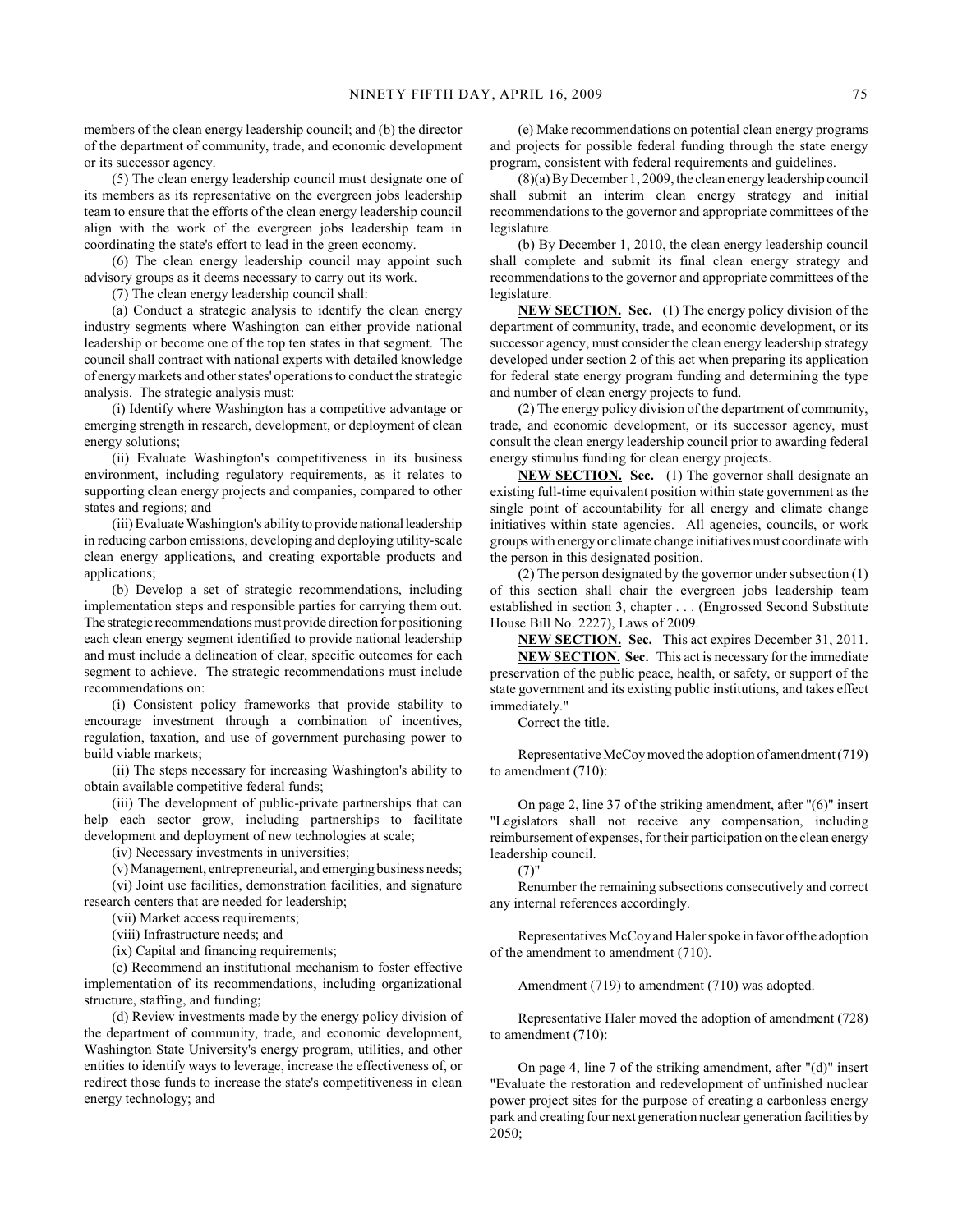(e)"

Reletter the remaining subsections consecutively and correct any internal references accordingly.

Representative Haler spoke in favor of the adoption of the amendment to amendment (710).

Representative McCoy spoke against the adoption of the amendment to amendment (710).

Amendment (728) to amendment (710) was not adopted.

Representative McCoy moved the adoption of amendment (739) to amendment (710):

On page 4, line 25 of the striking amendment, after "strategy" insert "once it is"

On page 4, line 31 of the striking amendment, after "council" insert ", once it has been convened,"

Representatives McCoy and Haler spoke in favor of the adoption of the amendment to amendment (710).

Amendment (739) to amendment (710) was adopted.

Amendment (710) as amended was adopted.

There being no objection, the rules were suspended, the second reading considered the third and the bill, as amended by the House, was placed on final passage.

Representative McCoy spoke in favor of the passage of the bill.

Representative Haler spoke against the passage of the bill.

The Speaker (Representative Morris presiding) stated the question before the House to be the final passage of Substitute Senate Bill No. 5921, as amended by the House.

# **ROLL CALL**

The Clerk called the roll on the final passage of Substitute Senate Bill No. 5921, as amended by the House, and the bill passed the House by the following vote: Yeas, 64; Nays, 33; Absent, 0; Excused, 1.

Voting yea: Representatives Anderson, Appleton, Blake, Campbell, Carlyle, Chase, Clibborn, Cody, Conway, Dammeier, Darneille, Dickerson, Driscoll, Dunshee, Eddy, Ericks, Finn, Goodman, Green, Haigh, Hasegawa, Hudgins, Hunt, Hunter, Hurst, Jacks, Kagi, Kelley, Kenney, Kessler, Kirby, Liias, Linville, Maxwell, McCoy, Miloscia, Moeller, Morrell, Morris, Nelson, O'Brien, Ormsby, Orwall, Pedersen, Pettigrew, Priest, Probst, Quall, Roberts, Rodne, Rolfes, Santos, Seaquist, Sells, Simpson, Springer, Sullivan,Takko, Upthegrove,Van DeWege,White, Williams, Wood and Mr. Speaker.

Voting nay: Representatives Alexander, Angel, Armstrong, Bailey, Chandler, Condotta, Cox, Crouse, DeBolt, Ericksen, Grant-Herriot, Haler, Herrera, Hinkle, Hope, Johnson, Klippert, Kretz, Kristiansen, McCune, Orcutt, Parker, Pearson, Roach, Ross, Schmick, Shea, Short, Smith, Taylor, Wallace, Walsh and Warnick.

Excused: Representative Flannigan.

SUBSTITUTE SENATE BILL NO. 5921, as amended by the House, having received the necessary constitutional majority, was declared passed.

**ENGROSSED SECOND SUBSTITUTE SENATE BILL NO. 5560, by Senate Committee on Ways & Means (originally sponsored by Senators Ranker, Swecker, Brown, Hargrove, Pridemore, Marr, Kilmer, Rockefeller, Kauffman, Haugen, Eide, Hobbs, Kohl-Welles, Jarrett, Fraser, Jacobsen and Murray)**

**Regarding state agency climate leadership.**

The bill was read the second time.

There being no objection, the committee amendment by the Committee on Agriculture & Natural Resources was before the House for purpose of amendment. (For committee amendment, see Journal, Day 85, April 6, 2009.)

With the consent of the House, amendments (715), (732), (733), (734) and (709) to the committee amendment were withdrawn.

Representative Chase moved the adoption of amendment (759) to the committee amendment:

On page 2, after line 38 of the striking amendment, insert the following:

"**Sec. 3**. RCW 70.235.010 and 2008 c 14 s 2 are each amended to read as follows:

The definitions in this section apply throughout this chapter unless the context clearly requires otherwise.

(1) "Carbon dioxide equivalents" means a metric measure used to compare the emissions from various greenhouse gases based upon their global warming potential.

(2) "Climate advisory team" means the stakeholder group formed in response to executive order 07-02.

(3) "Climate impacts group" means the University of Washington's climate impacts group.

(4) "Department" means the department of ecology.

(5) "Direct emissions" means emissions of greenhouse gases from sources of emissions, including stationary combustion sources, mobile combustion emissions, process emissions, and fugitive emissions.

(6) "Director" means the director of the department.

(7) "Greenhouse gas" and "greenhouse gases" includes carbon dioxide, methane, nitrous oxide, hydrofluorocarbons, perfluorocarbons, and sulfur hexafluoride.

(8) "Indirect emissions" means emissions of greenhouse gases associated with the purchase of electricity, heating, cooling, or steam.

(9) "Person" means an individual, partnership, franchise holder, association, corporation, a state, a city, a county, or any subdivision or instrumentality of the state.

(10) "Program" means the department's climate change program.

(11) "Small-scale powered equipment" means a tool or other nonroad or marine machine powered by a gasoline, diesel, or propane spark ignition engine that has a standard manufacturer's listed horsepower rating of fifty horsepower or less. Examples of the term "small-scale powered equipment" include, but are not limited to, the following items when the components of the definition are satisfied: Lawnmowers, string trimmers, leaf blowers, air compressors, chainsaws, turf equipment, and lawn and garden tractors.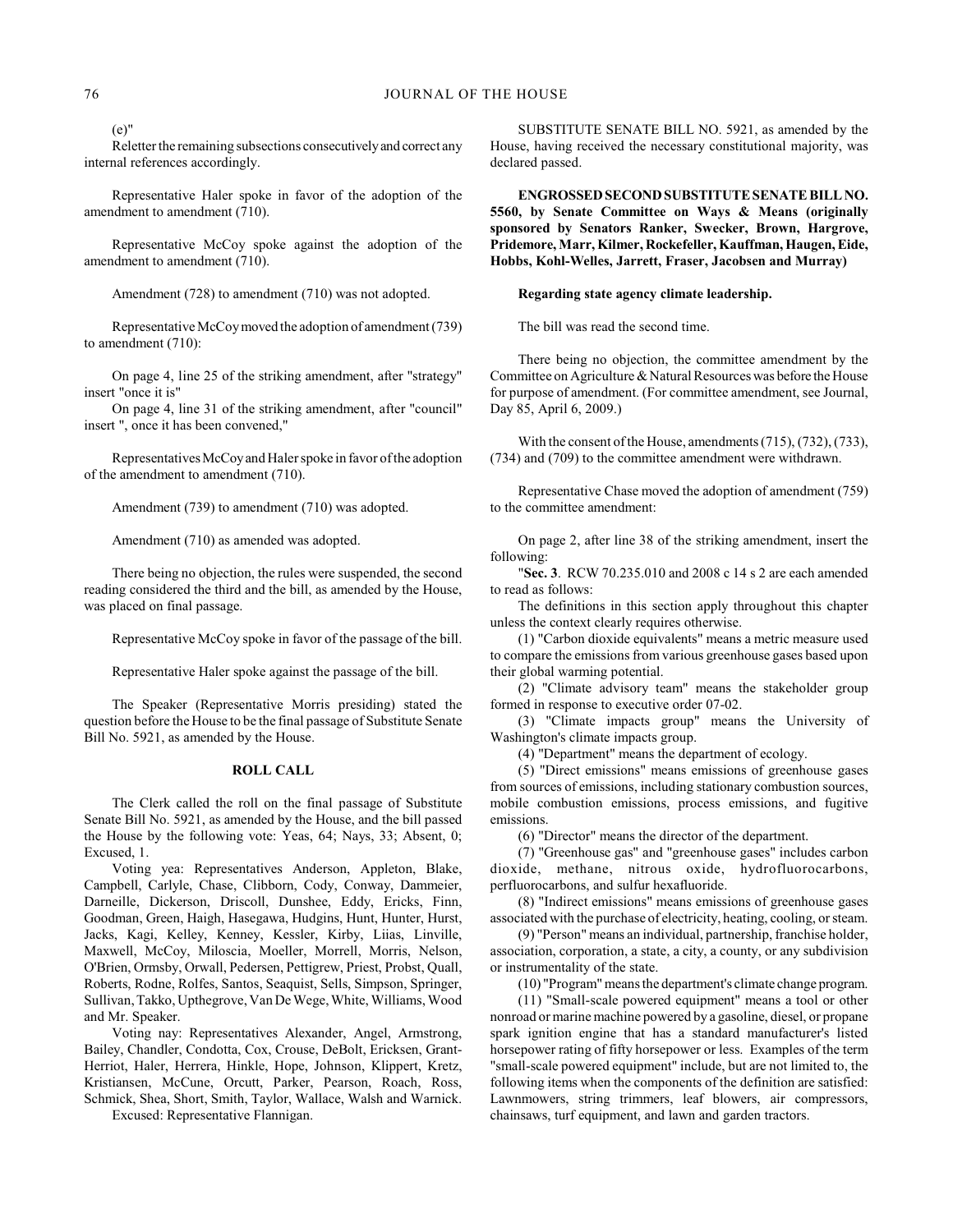(12) "Total emissions of greenhouse gases" means all direct emissions and all indirect emissions.

 $(((12)))$   $(13)$  "Western climate initiative" means the collaboration of states, Canadian provinces, Mexican states, and tribes to design a multisector market-based mechanism as directed under the western regional climate action initiative signed by the governor on February 22, 2007.

**NEW SECTION. Sec. 4**. A new section is added to chapter 70.235 RCW to read as follows:

 $(1)$  As part of satisfying the requirements of section 2 of this act, state agencies are, except as otherwise provided in this section, prohibited from purchasing small-scale powered equipment if the market offers an alternative itemthat is powered by an electrical cord or rechargeable battery.

(2)(a) The top administrative official of a state agency may waive the provisions of this section on a case-by-case basis if the top administrative official of the agency publishes a finding in the Washington State Register explaining the details as to why the purchase or use of the small-scale powered equipment was necessary and why the use of an electric-based alternative would have been impractical.

(b) The Washington State Register publication requirements of this section may be satisfied with one annual publication summarizing all instances where the requirements of this section were waived by the top administrative official in the preceding year.

(3) As a demonstration to other state agencies as to how the requirements of this section may be achieved, the department of general administration shall suspend the use of all spark ignition push lawnmowers, string trimmers, and leaf blowers on the capitol campus by October 1, 2009. The department of general administration shall document its transition from small-scale powered equipment to electrical or manual alternatives to aid other state agencies in their implementation of this section."

Renumber the sections consecutively and correct any internal references.

Representative Chase spoke in favor of the adoption of the amendment to the committee amendment.

## **COLLOQUY**

Representative Short: "In section 3, it lists RCW 70.235.010. My question is whether or not the section she is amending to take out the powered equipment, whether or not that applies to private individuals? Or is this just a function of state government under that RCW?"

Representative Chase: "This is state only."

Representative Short spoke against the adoption of the amendment to the committee amendment

Division was demanded and the demand was sustained.

The Speaker (Representative Morris presiding) divided the House. The result was  $57 - \text{YEAS}$ ;  $40 - \text{NAYS}$ .

Amendment (759) to the committee amendment was adopted.

Representative Alexander moved the adoption of amendment (716) to the committee amendment:

On page 3, beginning on line 31 of the amendment, after "agency." strike all material through "business." on line 34 and insert "((Such policies shall include but not be limited to a definition of what constitutes authorized use of a state owned or controlled passenger motor vehicle and other motor vehicles on official state business.))"

On page 4, line 5 of the amendment, after "vehicles." insert "State agencies must balance the life-cycle cost, ability to receive competent maintenance, vehicle durability, and a vehicle's ability to satisfy its purpose, as well as the miles per gallon when creating strategies and purchasing vehicles."

Representative Alexander spoke in favor of the adoption of the amendment to the committee amendment.

Representative Upthegrove spoke against the adoption of the amendment to the committee amendment.

Amendment (716) to the committee amendment was not adopted.

Representative Rolfes moved the adoption of amendment (730) to the committee amendment:

On page 5, beginning on line 1 of the striking amendment, strike all of sections 5 through 8

Renumber the remaining sections consecutively and correct any internal references accordingly.

Correct the title.

Representatives Rolfes and Short spoke in favor of the adoption of the amendment to the committee amendment.

Amendment (730) to the committee amendment was adopted.

Representative Short moved the adoption of amendment (745) to the committee amendment:

On page 7, after line 7 of the amendment, insert the following: "**NEW SECTION. Sec.** 9. The department of general administration must perform energy performance monitoring from July 2009 to July 2011 on each building that has completed an energy audit and installed energy conservation measures within the last five years and report to the legislature on the cost of the energy conservation measures, the projected energy savings, and the actual energy savings realized."

Renumber the remaining sections consecutively and correct any internal references accordingly.

Representatives Short and Dunshee spoke in favor of the adoption of the amendment to the committee amendment.

Amendment (745) to the committee amendment was adopted.

Representative Dunshee moved the adoption of amendment (623) to the committee amendment:

On page 7, after line 24 of the amendment, insert the following: "**NEW SECTION. Sec. 10.** A new section is added to chapter 70.235 RCW to read as follows:

Beginning in 2010, when distributing capital funds through competitive programs for infrastructure and economic development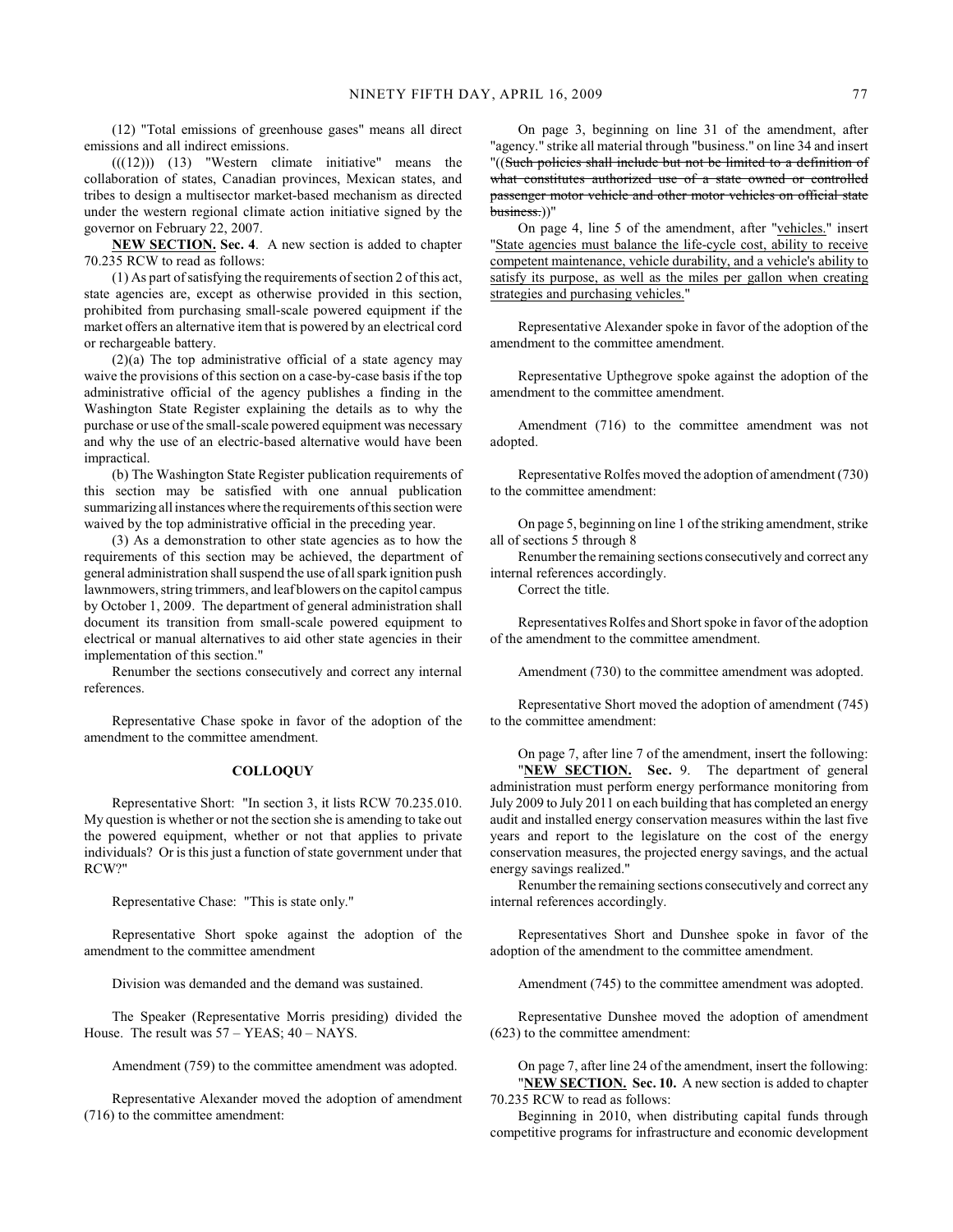projects, all state agencies must consider whether the entity receiving the funds has adopted policies to reduce greenhouse gas emissions. Agencies also must consider whether the project is consistent with:

(1) The state's limits on the emissions of greenhouse gases established in RCW 70.235.020;

(2) Statewide goals to reduce annual per capita vehicle miles traveled by 2050, in accordance with RCW47.01.440, except that the agency shall consider whether project locations in rural counties, as defined in RCW 43.160.020, will maximize the reduction of vehicle miles traveled; and

(3) Applicable federal emissions reduction requirements."

Renumber the remaining section consecutively and correct any internal references accordingly.

Representative Dunshee spoke in favor of the adoption of the amendment to the committee amendment.

Representatives Short, Orcutt and Schmick spoke against the adoption of the amendment to the committee amendment.

An electronic roll call was requested.

The Speaker (Representative Morris presiding) stated the question before the House to be the adoption of amendment (623) to the committee amendment to Engrossed Second Substitute Senate Bill No. 5560.

# **ROLL CALL**

The Clerk called the roll on the adoption of amendment (623) to the committee amendment to Engrossed Second Substitute Senate Bill No. 5560 and the amendment was adopted by the following vote: Yeas, 53; Nays, 44; Absent, 0; Excused, 1.

Voting yea: Representatives Appleton, Blake, Campbell, Carlyle, Chase, Clibborn, Cody, Conway, Darneille, Dickerson, Dunshee, Eddy, Ericks, Goodman, Green, Haigh, Hasegawa, Hudgins, Hunt, Hunter, Jacks, Kagi, Kenney, Kessler, Kirby, Liias, Maxwell, McCoy, Miloscia, Moeller, Morrell, Morris, Nelson, Ormsby, Orwall, Pedersen, Pettigrew, Priest, Quall, Roberts, Rolfes, Santos, Sells, Simpson, Sullivan, Takko, Upthegrove, Van De Wege, Wallace, White, Williams, Wood and Mr. Speaker.

Voting nay: Representatives Alexander, Anderson, Angel, Armstrong, Bailey, Chandler, Condotta, Cox, Crouse, Dammeier, DeBolt, Driscoll, Ericksen, Finn, Grant-Herriot, Haler, Herrera, Hinkle, Hope, Hurst, Johnson, Kelley, Klippert, Kretz, Kristiansen, Linville, McCune, O'Brien, Orcutt, Parker, Pearson, Probst, Roach, Rodne, Ross, Schmick, Seaquist, Shea, Short, Smith, Springer, Taylor, Walsh and Warnick.

Excused: Representative Flannigan.

Amendment (623) to the committee amendment was adopted.

Representative Rolfes moved the adoption of amendment (729) to the committee amendment:

On page 7, after line 24 of the amendment, insert the following: "(3) The legislature further finds that state agency leadership is needed in the development of preparation and adaptation actions for climate change to ensure the economic health, safety, and environmental well-being of the state and its citizens.

**NEW SECTION. Sec. 10.** (1) The departments of ecology, agriculture, community, trade, and economic development, fish and wildlife, natural resources, and transportation shall develop an integrated climate change response strategy to better enable state and local agencies, public and private businesses, nongovernmental organizations, and individuals to prepare for, address, and adapt to the impacts of climate change. The integrated climate change response strategy should be developed, where feasible and consistent with the direction of the strategy, in collaboration with local government agencies with climate change preparation and adaptation plans.

(2) The department of ecology shall serve as a central clearinghouse for relevant scientific and technical information about the impacts of climate change on Washington's ecology, economy, and society, as well as serve as a central convener for the development of vital programs and necessary policies to help the state adapt to a rapidly changing climate.

(3) The department of ecology shall consult and collaborate with the departments of fish and wildlife, agriculture, community, trade, and economic development, natural resources, and transportation in developing an integrated climate change response strategy and plans of action to prepare for and adapt to climate change impacts.

**NEW SECTION. Sec. 11.** (1) The integrated climate change response strategy should address the impact of and adaptation to climate change, as well as the regional capacity to undertake actions, existing ecosystem and resource management concerns, and health and economic risks. In addition, the departments of ecology, agriculture, community, trade, and economic development, fish and wildlife, natural resources, and transportation should include a range of scenarios for the purposes of planning in order to assess project vulnerability and, to the extent feasible, reduce expected risks and increase resiliency to the impacts of climate change.

(2)(a) By December 1, 2011, the department of ecology shall compile an initial climate change response strategy, including information and data from the departments of fish and wildlife, agriculture, community, trade, and economic development, natural resources, and transportation that: Summarizes the best known science on climate change impacts to Washington; assesses Washington's vulnerability to the identified climate change impacts; prioritizes solutions that can be implemented within and across state agencies; and identifies recommended funding mechanisms and technical and other essential resources for implementing solutions.

(b) The initial strategy must include:

(i) Efforts to identify priority planning areas for action, based on vulnerability and risk assessments;

(ii) Barriers challenging state and local governments to take action, such as laws, policies, regulations, rules, and procedures that require revision to adequately address adaptation to climate change;

(iii) Opportunities to integrate climate science and projected impacts into planning and decision making; and

(iv) Methods to increase public awareness of climate change, its projected impacts on the community, and to build support for meaningful adaptation policies and strategies.

**NEW SECTION. Sec. 12.** The departments of ecology, agriculture, community, trade, and economic development, fish and wildlife, natural resources, and transportation may consult with qualified nonpartisan experts from the scientific community as needed to assist with developing an integrated climate change response strategy. The qualified nonpartisan experts from the scientific community may assist the department of ecology on the following components:

(1) Identifying the timing and extent of impacts from climate change;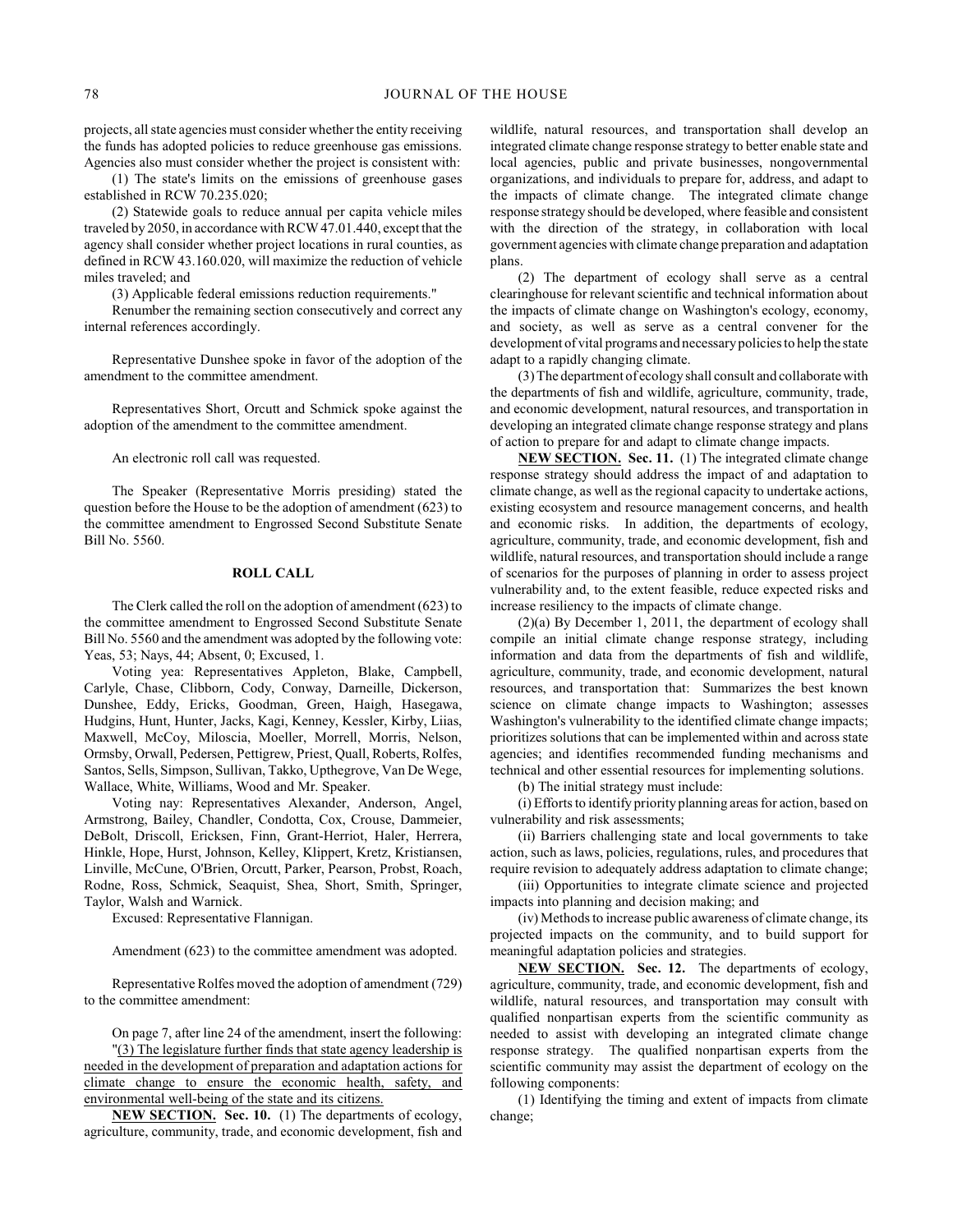(2) Assessing the effects of climate variability and change in the context of multiple interacting stressors or impacts;

(3) Developing forecasting models;

(4) Determining the resilience of the environment, natural systems, communities, and organizations to deal with potential or actual impacts of climate change and the vulnerability to which a natural or social system is susceptible to sustaining damage from climate change impacts; and

(5) Identifying other issues, as determined by the department of ecology, necessary to develop policies and actions for the integrated climate change response strategy.

NEW SECTION. Sec. 13. State agencies shall strive to incorporate adaptation plans of action as priority activities when planning or designing agency policies and programs. Agencies shall consider: The integrated climate change response strategy when designing, planning, and funding infrastructure projects; and incorporating natural resource adaptation actions and alternative energy sources when designing and planning infrastructure projects.

**NEW SECTION. Sec. 14.** Sections 10 through 13 of this act constitute a new chapter in Title 43 RCW."

Renumber the remaining section consecutively and correct any internal references accordingly.

Representative Rolfes spoke in favor of the adoption of the amendment to the committee amendment.

Representatives Short, Ericksen and Orcutt spoke against the adoption of the amendment to the committee amendment.

Division was demanded and the demand was sustained.

The Speaker (Representative Morris presiding) divided the House. The result was 55 – YEAS; 41 – NAYS.

Amendment (729) to the committee amendment was adopted.

The question before the House was the adoption of the committee amendment.

Division was demanded and the demand was sustained.

The Speaker (Representative Morris presiding) divided the House. The result was 60 – YEAS; 37 – NAYS.

The committee amendment as amended was adopted.

There being no objection, the rules were suspended, the second reading considered the third and the bill, as amended by the House, was placed on final passage.

Representative Upthegrove spoke in favor of the passage of the bill.

Representative Short spoke against the passage of the bill.

The Speaker (Representative Morris presiding) stated the question before the House to be the final passage of Engrossed Second Substitute Senate Bill No. 5560, as amended by the House.

### **ROLL CALL**

The Clerk called the roll on the final passage of Engrossed Second Substitute Senate Bill No. 5560, as amended by the House, and the bill passed the House by the following vote: Yeas, 60; Nays, 37; Absent, 0; Excused, 1.

Voting yea: Representatives Appleton, Blake, Campbell, Carlyle, Chase, Clibborn, Cody, Conway, Darneille, Dickerson, Driscoll, Dunshee, Eddy, Ericks, Finn, Goodman, Green, Haigh, Hasegawa, Hudgins, Hunt, Hunter, Hurst, Jacks, Kagi, Kelley, Kenney, Kessler, Kirby, Liias, Linville, Maxwell, McCoy, Miloscia, Moeller, Morrell, Morris, Nelson, O'Brien, Ormsby, Orwall, Pedersen, Pettigrew, Priest, Quall, Roberts, Rolfes, Santos, Seaquist, Sells, Simpson, Springer, Sullivan, Takko, Upthegrove, Van De Wege, White, Williams, Wood and Mr. Speaker.

Voting nay: Representatives Alexander, Anderson, Angel, Armstrong, Bailey, Chandler, Condotta, Cox, Crouse, Dammeier, DeBolt, Ericksen, Grant-Herriot, Haler, Herrera, Hinkle, Hope, Johnson, Klippert, Kretz, Kristiansen, McCune, Orcutt, Parker, Pearson, Probst, Roach, Rodne, Ross, Schmick, Shea, Short, Smith, Taylor, Wallace, Walsh and Warnick.

Excused: Representative Flannigan.

ENGROSSED SECOND SUBSTITUTE SENATE BILL NO. 5560, as amended by the House, having received the necessary constitutional majority, was declared passed.

# **SENATE BILL NO. 5540, by Senators Pridemore, Hargrove, Marr, Shin and Haugen**

#### **Establishing high capacity transportation corridor areas.**

The bill was read the second time.

Representative Cox moved the adoption of amendment (682):

On page 2, line 23, after "(1)" strike "A" and insert "Subject to subsection (2) of this section, a"

On page 2, after line 34, insert the following:

"(2) Before the governing body of an authorized transit agency, as provided in subsection (1) of this section, may establish a high capacity transportation corridor area, the governing body of the transit agency proposing to establish the corridor area must:

(a) Unanimously approve the establishment of the corridor area; and

(b) Obtain unanimous approval to establish the corridor area from the legislative authority of the county or counties in which the proposed corridor area is to be located."

Renumber the remaining subsections consecutively and correct any internal references accordingly.

Representatives Cox, Roach and Cox (again) spoke in favor of the adoption of the amendment.

Representatives Moeller and Moeller (again) spoke against the adoption of the amendment.

An electronic roll call was requested.

The Speaker (Representative Morris presiding) stated the question before the House to be the adoption of amendment (682) to Senate Bill No. 5540.

### **ROLL CALL**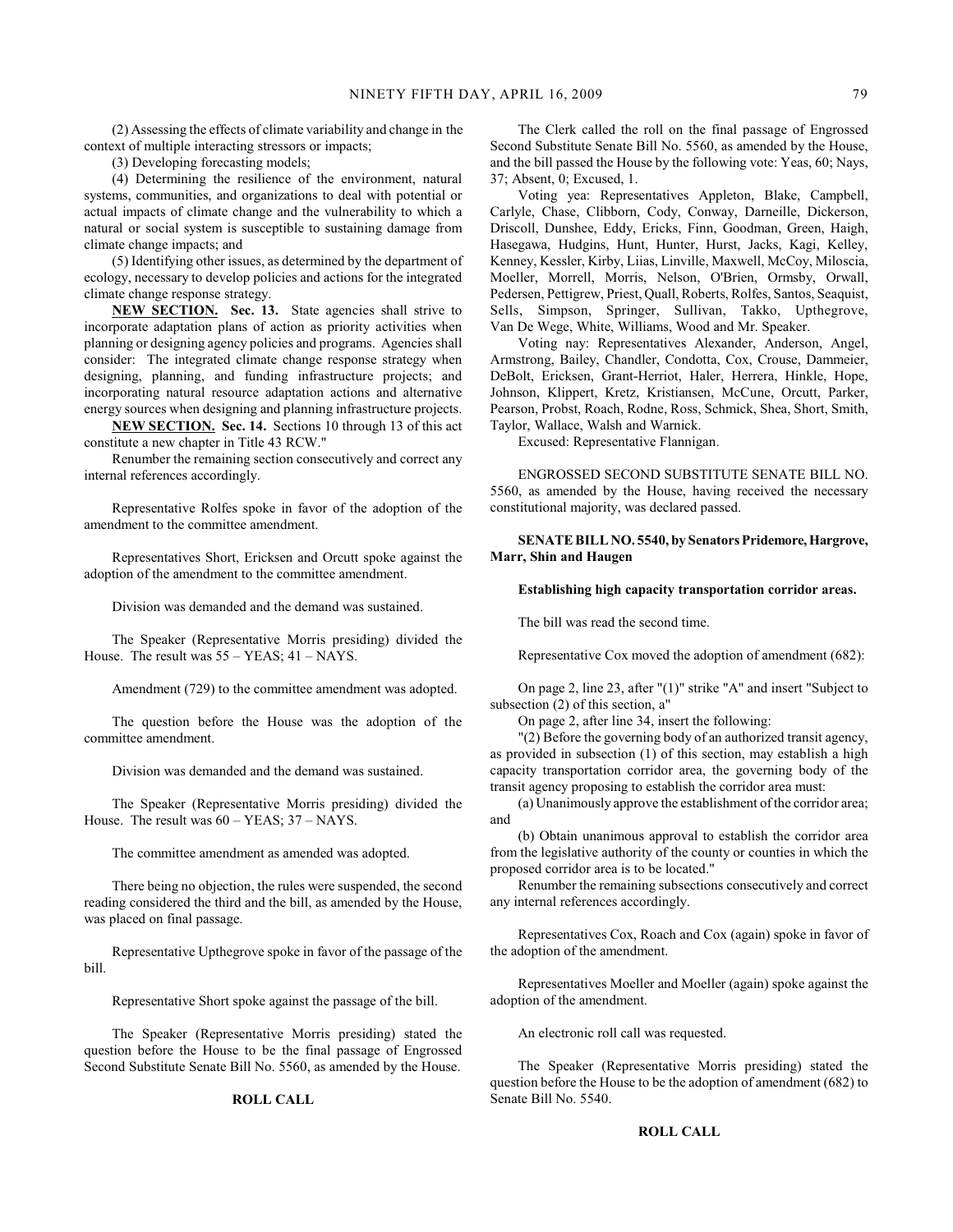The Clerk called the roll on the adoption of amendment (682) to Senate Bill No. 5540 and the amendment was not adopted by the following vote: Yeas, 43; Nays, 54; Absent, 0; Excused, 1.

Voting yea: Representatives Alexander, Anderson, Angel, Armstrong, Bailey, Chandler, Condotta, Cox, Crouse, Dammeier, DeBolt, Driscoll, Ericksen, Grant-Herriot, Haler, Herrera, Hinkle, Hope, Hurst, Johnson, Kelley, Klippert, Kretz, Kristiansen, McCune, O'Brien, Orcutt, Parker, Pearson, Priest, Probst, Roach, Rodne, Ross, Schmick, Seaquist, Shea, Short, Smith, Taylor, Wallace, Walsh and Warnick.

Voting nay: Representatives Appleton, Blake, Campbell, Carlyle, Chase, Clibborn, Cody, Conway, Darneille, Dickerson, Dunshee, Eddy, Ericks, Finn, Goodman, Green, Haigh, Hasegawa, Hudgins, Hunt, Hunter, Jacks, Kagi, Kenney, Kessler, Kirby, Liias, Linville, Maxwell, McCoy, Miloscia, Moeller, Morrell, Morris, Nelson, Ormsby, Orwall, Pedersen, Pettigrew, Quall, Roberts, Rolfes, Santos, Sells, Simpson, Springer, Sullivan, Takko, Upthegrove, Van De Wege, White, Williams, Wood and Mr. Speaker.

Excused: Representative Flannigan.

Amendment (682) was not adopted.

Representative Orcutt moved the adoption of amendment (619):

On page 2, line 25, after "one" strike "or more" On page 3, line 3, after "area" strike "or areas"

Representatives Orcutt, Orcutt (again) and Ericksen spoke in favor of the adoption of the amendment.

Representatives Moeller and Moeller (again) spoke against the adoption of the amendment.

An electronic roll call was requested.

The Speaker (Representative Morris presiding) stated the question before the House to be the adoption of amendment (619) to Senate Bill No. 5540.

# **ROLL CALL**

The Clerk called the roll on the adoption of amendment (619) to Senate Bill No. 5540 and the amendment was not adopted by the following vote: Yeas, 43; Nays, 54; Absent, 0; Excused, 1.

Voting yea: Representatives Alexander, Anderson, Angel, Armstrong, Bailey, Campbell, Chandler, Condotta, Cox, Crouse, Dammeier, DeBolt, Driscoll, Ericksen, Grant-Herriot, Haler, Herrera, Hinkle, Hope, Hurst, Johnson, Kelley, Klippert, Kretz, Kristiansen, McCune, Orcutt, Parker, Pearson, Priest, Probst, Roach, Rodne, Ross, Schmick, Seaquist, Shea, Short, Smith, Taylor, Wallace, Walsh and Warnick.

Voting nay: Representatives Appleton, Blake, Carlyle, Chase, Clibborn, Cody, Conway, Darneille, Dickerson, Dunshee, Eddy, Ericks, Finn, Goodman, Green, Haigh, Hasegawa, Hudgins, Hunt, Hunter, Jacks, Kagi, Kenney, Kessler, Kirby, Liias, Linville, Maxwell, McCoy, Miloscia, Moeller, Morrell, Morris, Nelson, O'Brien, Ormsby, Orwall, Pedersen, Pettigrew, Quall, Roberts, Rolfes, Santos, Sells, Simpson, Springer, Sullivan, Takko, Upthegrove, Van De Wege, White, Williams, Wood and Mr. Speaker.

Excused: Representative Flannigan.

Amendment (619) was not adopted.

Representative Shea moved the adoption of amendment (593):

On page 2, line 35, after "(2)" strike "A" and insert "Subject to subsection (3) of this section, a"

On page 3, after line 5, insert the following:

"(3) To authorize the imposition of a tax or taxes to support implementation of a high capacity transportation corridor area, a majority approval is required at an election in which the number of voters approving the tax or taxes is at least forty percent of the total number of voters voting within the proposed corridor area boundaries at the preceding general election."

Renumber the remaining subsections consecutively and correct any internal references accordingly.

Representatives Shea, Herrera and Orcutt spoke in favor of the adoption of the amendment.

Representative Liias spoke against the adoption of the amendment.

An electronic roll call was requested.

The Speaker (Representative Morris presiding) stated the question before the House to be the adoption of amendment (593) to Senate Bill No. 5540.

### **ROLL CALL**

The Clerk called the roll on the adoption of amendment (593) to Senate Bill No. 5540 and the amendment was not adopted by the following vote: Yeas, 41; Nays, 56; Absent, 0; Excused, 1.

Voting yea: Representatives Alexander, Anderson, Angel, Armstrong, Bailey, Campbell, Chandler, Condotta, Cox, Crouse, Dammeier, DeBolt, Driscoll, Ericksen, Grant-Herriot, Haler, Herrera, Hinkle, Hope, Johnson, Kelley, Klippert, Kretz, Kristiansen, McCune, Orcutt, Parker, Pearson, Priest, Probst, Roach, Rodne, Ross, Schmick, Shea, Short, Smith, Taylor, Wallace, Walsh and Warnick.

Voting nay: Representatives Appleton, Blake, Carlyle, Chase, Clibborn, Cody, Conway, Darneille, Dickerson, Dunshee, Eddy, Ericks, Finn, Goodman, Green, Haigh, Hasegawa, Hudgins, Hunt, Hunter, Hurst, Jacks, Kagi, Kenney, Kessler, Kirby, Liias, Linville, Maxwell, McCoy, Miloscia, Moeller, Morrell, Morris, Nelson, O'Brien, Ormsby, Orwall, Pedersen, Pettigrew, Quall, Roberts, Rolfes, Santos, Seaquist, Sells, Simpson, Springer, Sullivan, Takko, Upthegrove, Van De Wege, White, Williams, Wood and Mr. Speaker.

Excused: Representative Flannigan.

Amendment (593) was not adopted.

Representative Shea moved the adoption of amendment (594):

On page 2, line 35, after "(2)" strike "A" and insert "Subject to subsection (3) of this section, a"

On page 3, after line 5, insert the following:

"(3) A three-fifths majority of those voting within the boundaries of the high capacity transportation corridor area is required to authorize imposition of taxes to support implementation of a high capacity transportation corridor area."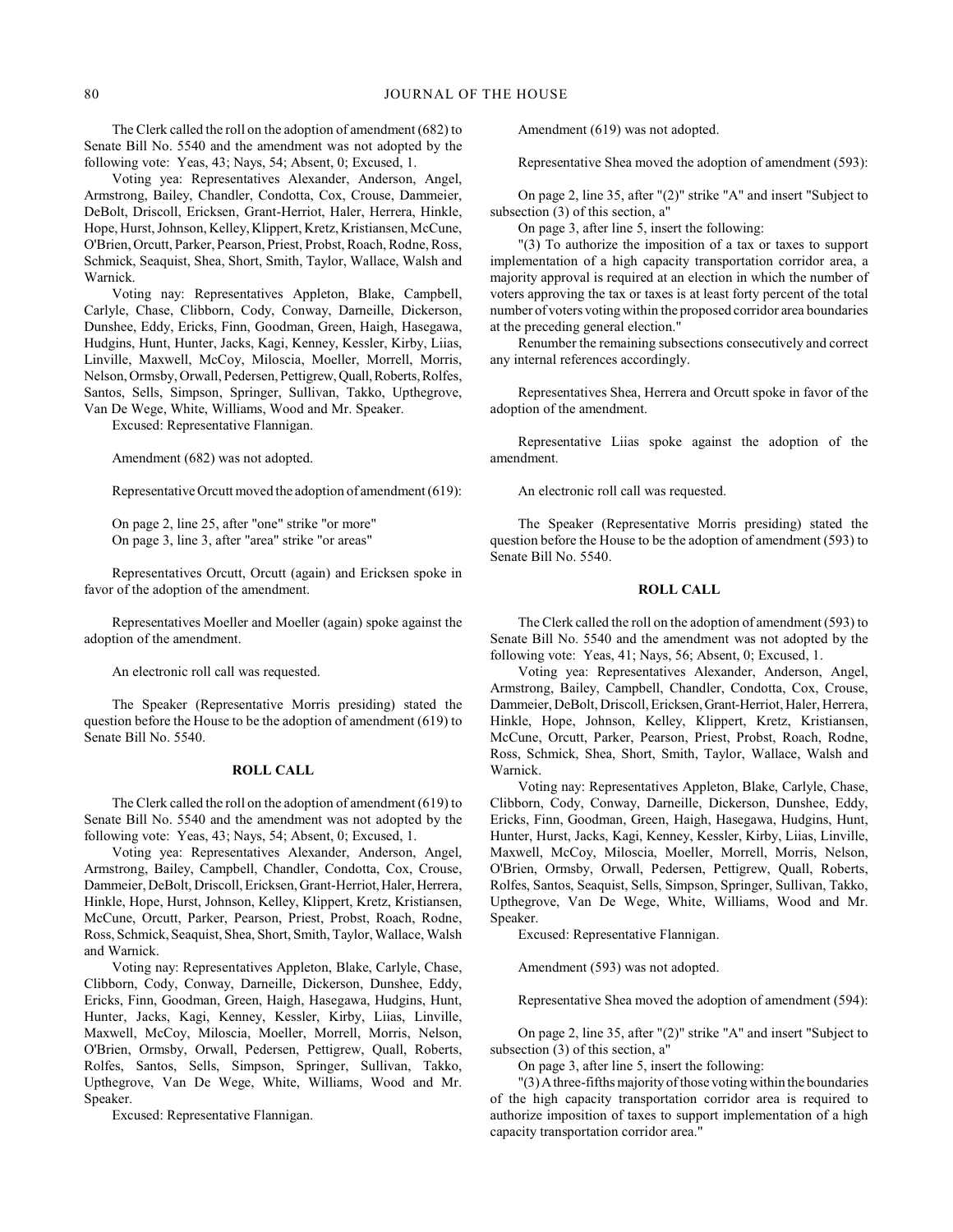Renumber the remaining subsections consecutively and correct any internal references accordingly.

Representatives Shea, Ericksen and Herrera spoke in favor of the adoption of the amendment.

Representatives Jacks and Moeller spoke against the adoption of the amendment.

An electronic roll call was requested.

The Speaker (Representative Morris presiding) stated the question before the House to be the adoption of amendment (594) to Senate Bill No. 5540.

### **ROLL CALL**

The Clerk called the roll on the adoption of amendment (594) to Senate Bill No. 5540 and the amendment was not adopted by the following vote: Yeas, 43; Nays, 54; Absent, 0; Excused, 1.

Voting yea: Representatives Alexander, Anderson, Angel, Armstrong, Bailey, Campbell, Chandler, Condotta, Cox, Crouse, Dammeier, DeBolt, Driscoll, Ericksen, Grant-Herriot, Haler, Herrera, Hinkle, Hope, Johnson, Kelley, Klippert, Kretz, Kristiansen, McCune, Morrell, Orcutt, Parker, Pearson, Priest, Probst, Roach, Rodne, Ross, Schmick, Shea, Short, Smith, Taylor, Van De Wege, Wallace, Walsh and Warnick.

Voting nay: Representatives Appleton, Blake, Carlyle, Chase, Clibborn, Cody, Conway, Darneille, Dickerson, Dunshee, Eddy, Ericks, Finn, Goodman, Green, Haigh, Hasegawa, Hudgins, Hunt, Hunter, Hurst, Jacks, Kagi, Kenney, Kessler, Kirby, Liias, Linville, Maxwell, McCoy, Miloscia, Moeller, Morris, Nelson, O'Brien, Ormsby, Orwall, Pedersen, Pettigrew, Quall, Roberts, Rolfes, Santos, Seaquist, Sells, Simpson, Springer, Sullivan, Takko, Upthegrove, White, Williams, Wood and Mr. Speaker.

Excused: Representative Flannigan.

Amendment (594) was not adopted.

Representative Herrera moved the adoption of amendment (595):

On page 2, line 35, after "(2)" strike "A" and insert "Subject to subsection (3) of this section, a"

On page 3, after line 5, insert the following:

"(3) Before a transit agency described in subsection (1) of this section may submit a measure to the voters within the high capacity transportation corridor area for voter approval of a high capacity transportation system or finance plan required under RCW 81.104.100, the transit agency shall:

(a) Conduct a public hearing, and provide opportunity for public comment, on the proposed boundaries of the high capacity transportation corridor area, and provide notice to all voters within the transit agency's boundaries at least ten days before the hearing;

(b) Cause an advisory vote to be held which asks all voters within the transit agency's boundaries to approve the proposed boundaries of the high capacity transportation corridor area; and

(c) Publish the results of the advisory vote described in subsection (b) of this subsection in a newspaper or newspapers of general circulation within the boundaries of the transit agency, identifying the approval rating of voters who reside within the proposed high capacity transportation corridor area and the approval

rating of voters who reside outside of the proposed high capacity transportation corridor area."

Renumber the remaining subsections consecutively and correct any internal references accordingly.

Representatives Herrera, Herrera (again), Roach, Orcutt and Angel spoke in favor of the adoption of the amendment.

Representatives Simpson and Simpson (again) spoke against the adoption of the amendment.

An electronic roll call was requested.

The Speaker (Representative Morris presiding) stated the question before the House to be the adoption of amendment (595) to Senate Bill No. 5540.

#### **ROLL CALL**

The Clerk called the roll on the adoption of amendment (595) to Senate Bill No. 5540 and the amendment was not adopted by the following vote: Yeas, 48; Nays, 49; Absent, 0; Excused, 1.

Voting yea: Representatives Alexander, Anderson, Angel, Armstrong, Bailey, Campbell, Chandler, Condotta, Cox, Crouse, Dammeier, DeBolt, Driscoll, Eddy, Ericksen, Grant-Herriot, Haler, Hasegawa, Herrera, Hinkle, Hope, Hunter, Hurst, Johnson, Kelley, Klippert, Kretz, Kristiansen, McCune, Morrell, Orcutt, Parker, Pearson, Priest, Probst, Roach, Rodne, Ross, Schmick, Seaquist, Shea, Short, Smith, Taylor, Van De Wege, Wallace, Walsh and Warnick.

Voting nay: Representatives Appleton, Blake, Carlyle, Chase, Clibborn, Cody, Conway, Darneille, Dickerson, Dunshee, Ericks, Finn, Goodman, Green, Haigh, Hudgins, Hunt, Jacks, Kagi, Kenney, Kessler, Kirby, Liias, Linville, Maxwell, McCoy, Miloscia, Moeller, Morris, Nelson, O'Brien, Ormsby, Orwall, Pedersen, Pettigrew, Quall, Roberts, Rolfes, Santos, Sells, Simpson, Springer, Sullivan, Takko, Upthegrove, White, Williams, Wood and Mr. Speaker.

Excused: Representative Flannigan.

Amendment (595) was not adopted.

Representative Herrera moved the adoption of amendment (597):

On page 3, beginning on line 24, strike all of section 3 Renumber the remaining sections consecutively and correct any internal references accordingly.

Correct the title.

Representatives Herrera and Shea spoke in favor of the adoption of the amendment.

Representative Clibborn spoke against the adoption of the amendment.

### **POINT OF PARLIAMENTARY INQUIRY**

Representative Orcutt: "Mr. Speaker, I have no problem with the gentle lady from the 18th District going ahead of me but I do see a couple of amendments before us that begin on page 2 and page 3 which I thought were suppose to come before something on page 3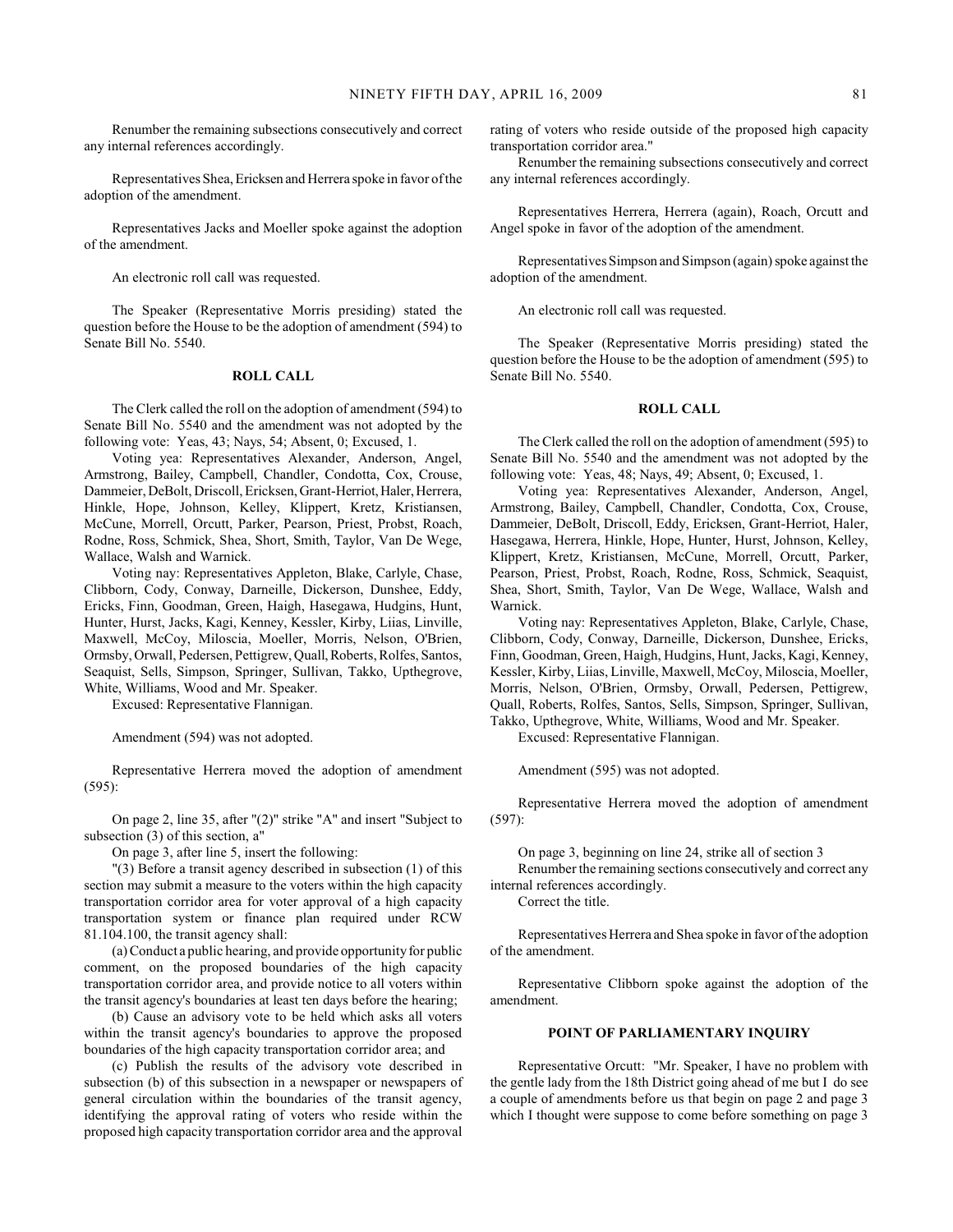beginning on line 24. I want to make sure that any vote on this doesn't nullify those amendments."

# **SPEAKER'S RULING**

The Speaker (Representative Morris presiding): "Your point is well taken. With the twelve amendments, the order was incorrect. We are going to defer further action on amendment (597) to Senate Bill No. 5540 and take it up in the correct order. The correct order will be (616), (652), (620), (663), (596) the (597) and (662)."

Representative Orcutt moved the adoption of amendment (616):

On page 2, line 35, after "(2)" strike "A" and insert "Except as provided in subsection (3) of this section, a"

On page 3, after line 5, insert the following:

"(3) A high capacity transportation corridor area is not authorized to impose or seek voter approval of the taxes authorized inRCW 81.104.150, 81.104.160, and 81.104.170." Renumber the remaining subsections consecutively and correct any internal references accordingly.

On page 3, from the beginning on line 24, strike Sections 3, 4, 5, 6, and 7.

Renumber the remaining sections consecutively and correct any internal references accordingly.

Correct the title.

Representatives Orcutt and Orcutt (again) spoke in favor of the adoption of the amendment.

Representative Clibborn spoke against the adoption of the amendment.

An electronic roll call was requested.

The Speaker (Representative Morris presiding) stated the question before the House to be the adoption of amendment (616) to Senate Bill No. 5540.

# **ROLL CALL**

The Clerk called the roll on the adoption of amendment (616) to Senate Bill No. 5540 and the amendment was not adopted by the following vote: Yeas, 44; Nays, 53; Absent, 0; Excused, 1.

Voting yea: Representatives Alexander, Anderson, Angel, Armstrong, Bailey, Chandler, Condotta, Cox, Crouse, Dammeier, DeBolt, Driscoll, Ericksen, Grant-Herriot, Haler, Herrera, Hinkle, Hope, Hurst, Johnson, Kelley, Klippert, Kretz, Kristiansen, McCune, Moeller, Morrell, Orcutt, Parker, Pearson, Priest, Probst, Roach, Rodne, Ross, Schmick, Seaquist, Shea, Short, Smith, Taylor, Van De Wege, Wallace, Walsh and Warnick.

Voting nay: Representatives Appleton, Blake, Campbell, Carlyle, Chase, Clibborn, Cody, Conway, Darneille, Dickerson, Dunshee, Eddy, Ericks, Finn, Goodman, Green, Haigh, Hasegawa, Hudgins, Hunt, Hunter, Jacks, Kagi, Kenney, Kessler, Kirby, Liias, Linville, Maxwell, McCoy, Miloscia, Moeller, Morris, Nelson, O'Brien, Ormsby, Orwall, Pedersen, Pettigrew, Quall, Roberts, Rolfes, Santos, Sells, Simpson, Springer, Sullivan, Takko, Upthegrove, White, Williams, Wood and Mr. Speaker.

Excused: Representative Flannigan.

Amendment (616) was not adopted.

Representative Moeller moved the adoption of amendment (652):

On page 3, line 1, after "chapter" strike all material through "81.104.170" on line 5, and insert ", subject to the following restrictions:

(a) Any combined tax rates imposed under this chapter within the boundaries of the transit agency establishing a high capacity transportation corridor area or areas may not exceed the maximum rates authorized under RCW 81.104.150, 81.104.160, and 81.104.170;

(b) If a majority of the voters within the boundaries of a high capacity transportation corridor area approve a proposition imposing any high capacity transportation taxes, the governing body of the high capacity transportation corridor area may not seek subsequent voter approval of any additional high capacity transportation taxes, notwithstanding any remaining authorized taxing capacity; and

(c) The governing body of a high capacity transportation corridor area may not submit any authorizing proposition for voterapproved taxes prior to July 1, 2012"

Representatives Moeller and Roach spoke in favor of the adoption of the amendment.

An electronic roll call was requested.

The Speaker (Representative Morris presiding) stated the question before the House to be the adoption of amendment (652) to Senate Bill No. 5540.

### **ROLL CALL**

The Clerk called the roll on the adoption of amendment (652) to Senate Bill No. 5540 and the amendment was adopted by the following vote: Yeas, 97; Nays, 0; Absent, 0; Excused, 1.

Voting yea: Representatives Alexander, Anderson, Angel, Appleton, Armstrong, Bailey, Blake, Campbell, Carlyle, Chandler, Chase, Clibborn, Cody, Condotta, Conway, Cox, Crouse, Dammeier, Darneille, DeBolt, Dickerson, Driscoll, Dunshee, Eddy, Ericks, Ericksen, Finn, Goodman, Grant-Herriot, Green, Haigh, Haler, Hasegawa, Herrera, Hinkle, Hope, Hudgins, Hunt, Hunter, Hurst, Jacks, Johnson, Kagi, Kelley, Kenney, Kessler, Kirby, Klippert, Kretz, Kristiansen, Liias, Linville, Maxwell, McCoy, McCune, Miloscia, Moeller, Morrell, Morris, Nelson, O'Brien, Orcutt, Ormsby, Orwall, Parker, Pearson, Pedersen, Pettigrew, Priest, Probst, Quall, Roach, Roberts, Rodne, Rolfes, Ross, Santos, Schmick, Seaquist, Sells, Shea, Short, Simpson, Smith, Springer, Sullivan, Takko, Taylor, Upthegrove, Van De Wege, Wallace, Walsh, Warnick, White, Williams, Wood and Mr. Speaker.

Excused: Representative Flannigan.

Amendment (652) was adopted.

Representative Orcutt moved the adoption of amendment (620):

On page 3, line 1, after "However," strike all material through "81.104.170" on line 5 and insert "tax rates of a high capacity transportation corridor areas are subject to the following restrictions:

(a) A high capacity transportation corridor area may only seek voter approval of a sales and use tax pursuant to RCW 81.104.170 for purposes of providing high capacity transportation services; and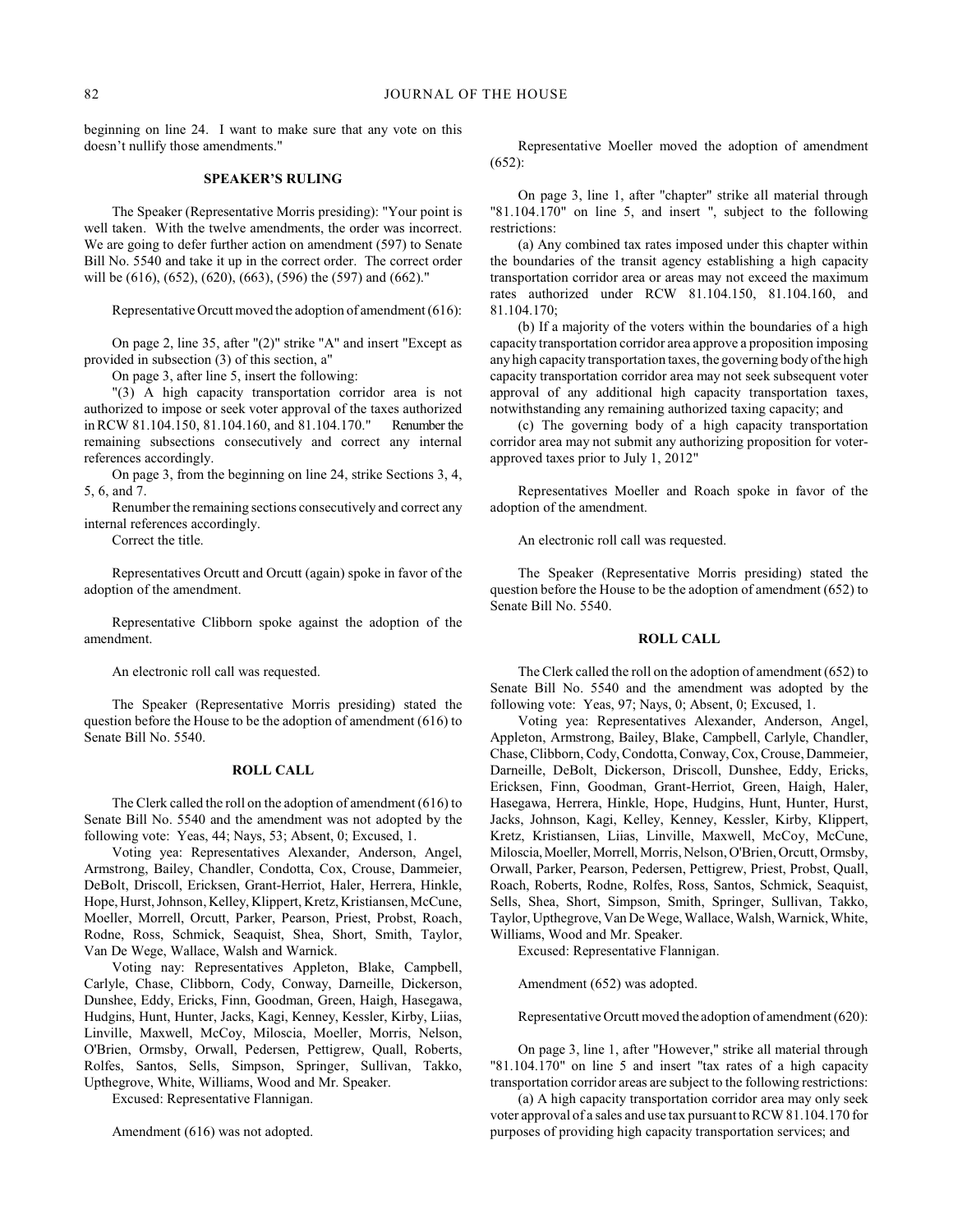(b) In no event may a transit agency establishing a high capacity transportation corridor area or areas impose combined sales and use tax rates within the boundaries of a corridor area that exceed ninetenths of one percent of the selling price (in the case of a sales tax) or value of the article used (in the case of a use tax). For purposes of this subsection, "sales and use tax rates" means tax rates authorized under RCW 81.104.170 and 82.14.045"

On page 3, beginning on line 24, strike all of sections 3 and 4 Renumber the remaining sections consecutively and correct any internal references accordingly.

On page 4, line 24, after "corridor areas," insert "subject to section 2 of this act,"

On page 5, beginning on line 9, insert "(1)"

On page 5, line 11, after "benefit areas," strike "high capacity transportation areas,"

On page 5, after line 16, insert the following:

"(2) Subject to section 2 of this act, high capacity transportation corridor areas are authorized to pledge revenues from the sales and use tax authorized by RCW 81.104.170, to retire bonds issued solely for the purpose of providing high capacity transportation service."

Correct the title.

Representatives Orcutt and Herrera spoke in favor of the adoption of the amendment.

Representative Liias spoke against the adoption of the amendment.

An electronic roll call was requested.

The Speaker (Representative Morris presiding) stated the question before the House to be the adoption of amendment (620) to Senate Bill No. 5540.

#### **ROLL CALL**

The Clerk called the roll on the adoption of amendment (620) to Senate Bill No. 5540 and the amendment was not adopted by the following vote: Yeas, 44; Nays, 52; Absent, 0; Excused, 1.

Voting yea: Representatives Alexander, Anderson, Angel, Armstrong, Bailey, Chandler, Condotta, Cox, Crouse, Dammeier, DeBolt, Driscoll, Ericksen, Grant-Herriot, Haler, Herrera, Hinkle, Hope, Hurst, Johnson, Kelley, Klippert, Kretz, Kristiansen, McCune, Morrell, Orcutt, Parker, Pearson, Priest, Probst, Roach, Rodne, Ross, Schmick, Seaquist, Shea, Short, Smith, Taylor, Van De Wege, Wallace, Walsh and Warnick.

Voting nay: Representatives Appleton, Blake, Campbell, Carlyle, Chase, Clibborn, Cody, Conway, Darneille, Dickerson, Dunshee, Eddy, Ericks, Finn, Goodman, Green, Haigh, Hasegawa, Hudgins, Hunt, Hunter, Jacks, Kagi, Kenney, Kessler, Kirby, Liias, Linville, Maxwell, McCoy, Miloscia, Moeller, Morris, Nelson, O'Brien, Ormsby, Orwall, Pedersen, Quall, Roberts, Rolfes, Santos, Sells, Simpson, Springer, Sullivan, Takko, Upthegrove, White, Williams, Wood and Mr. Speaker.

Excused: Representative Flannigan.

Amendment (620) was not adopted.

Representative Herrera moved the adoption of amendment (663):

On page 3, beginning on line 14, strike all of subsection (4) Renumber the remaining subsection consecutively and correct any internal references accordingly.

Representative Herrera spoke in favor of the adoption of the amendment.

Representative Williams spoke against the adoption of the amendment.

An electronic roll call was requested.

The Speaker (Representative Morris presiding) stated the question before the House to be the adoption of amendment (663) to Senate Bill No. 5540.

### **ROLL CALL**

The Clerk called the roll on the adoption of amendment (663) to Senate Bill No. 5540 and the amendment was not adopted by the following vote: Yeas, 44; Nays, 53; Absent, 0; Excused, 1.

Voting yea: Representatives Alexander, Anderson, Angel, Armstrong, Bailey, Chandler, Condotta, Cox, Crouse, Dammeier, DeBolt, Driscoll, Ericksen, Grant-Herriot, Haler, Herrera, Hinkle, Hope, Hurst, Johnson, Kelley, Klippert, Kretz, Kristiansen, McCune, Morrell, Orcutt, Parker, Pearson, Priest, Probst, Roach, Rodne, Ross, Schmick, Seaquist, Shea, Short, Smith, Taylor, Van De Wege, Wallace, Walsh and Warnick.

Voting nay: Representatives Appleton, Blake, Campbell, Carlyle, Chase, Clibborn, Cody, Conway, Darneille, Dickerson, Dunshee, Eddy, Ericks, Finn, Goodman, Green, Haigh, Hasegawa, Hudgins, Hunt, Hunter, Jacks, Kagi, Kenney, Kessler, Kirby, Liias, Linville, Maxwell, McCoy, Miloscia, Moeller, Morris, Nelson, O'Brien, Ormsby, Orwall, Pedersen, Pettigrew, Quall, Roberts, Rolfes, Santos, Sells, Simpson, Springer, Sullivan, Takko, Upthegrove, White, Williams, Wood and Mr. Speaker.

Excused: Representative Flannigan.

Amendment (663) was not adopted.

Representative Shea moved the adoption of amendment (596):

On page 3, line 18, after "area" strike all materials through "entity." on line 23 and insert "must be dissolved when all obligations under any general obligation bonds issued by the high capacity transportation corridor area for voter approved projects have been discharged."

Representative Shea spoke in favor of the adoption of the amendment.

Representative Jacks spoke against the adoption of the amendment.

An electronic roll call was requested.

The Speaker (Representative Morris presiding) stated the question before the House to be the adoption of amendment (596) to Senate Bill No. 5540.

## **ROLL CALL**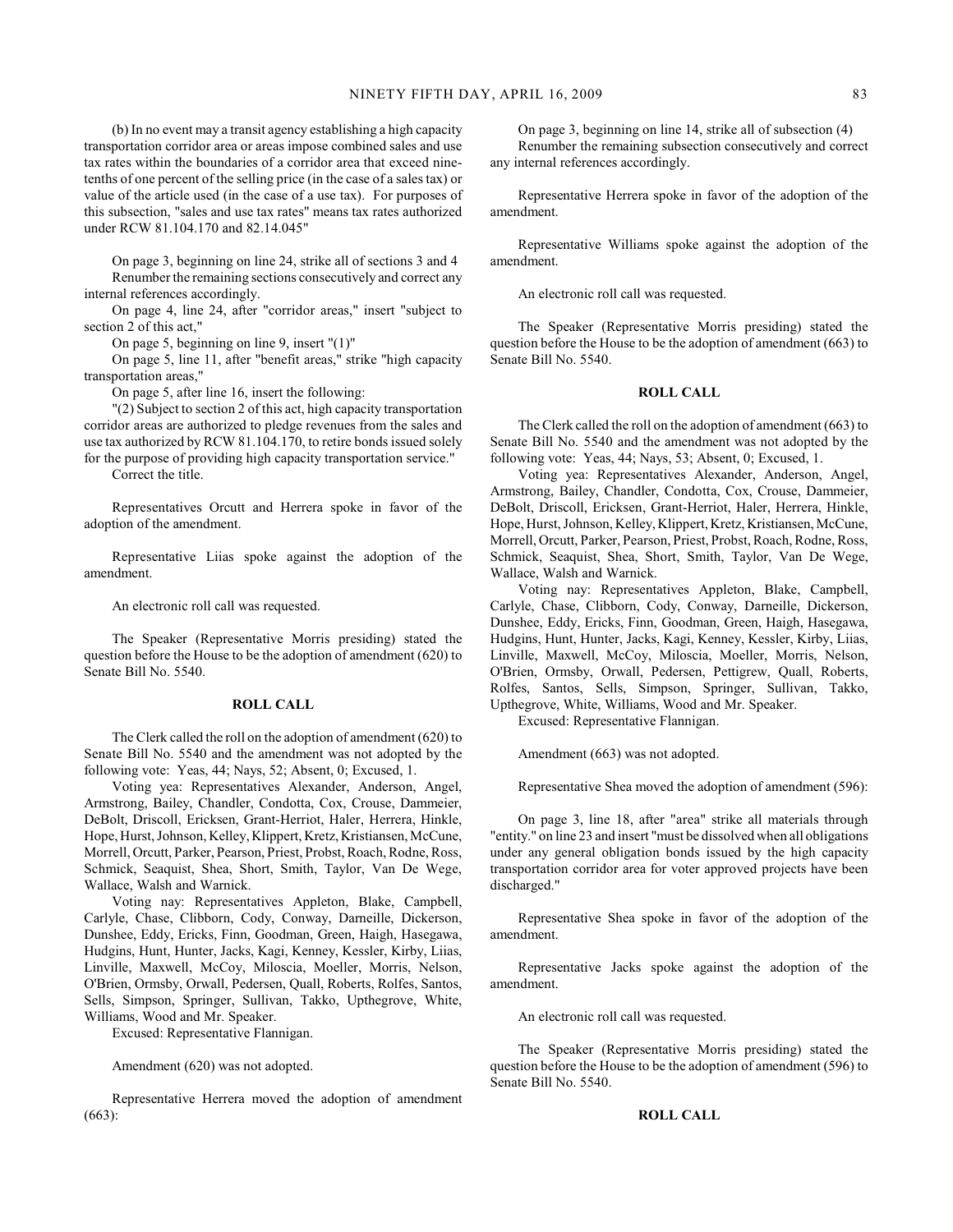The Clerk called the roll on the adoption of amendment (596) to Senate Bill No. 5540 and the amendment was not adopted by the following vote: Yeas, 45; Nays, 52; Absent, 0; Excused, 1.

Voting yea: Representatives Alexander, Anderson, Angel, Armstrong, Bailey, Campbell, Chandler, Condotta, Cox, Crouse, Dammeier, DeBolt, Driscoll, Ericksen, Grant-Herriot, Haler, Herrera, Hinkle, Hope, Hurst, Johnson, Kelley, Klippert, Kretz, Kristiansen, McCune, Morrell, Orcutt, Parker, Pearson, Priest, Probst, Roach, Rodne, Ross, Schmick, Seaquist, Shea, Short, Smith, Taylor, Van De Wege, Wallace, Walsh and Warnick.

Voting nay: Representatives Appleton, Blake, Carlyle, Chase, Clibborn, Cody, Conway, Darneille, Dickerson, Dunshee, Eddy, Ericks, Finn, Goodman, Green, Haigh, Hasegawa, Hudgins, Hunt, Hunter, Jacks, Kagi, Kenney, Kessler, Kirby, Liias, Linville, Maxwell, McCoy, Miloscia, Moeller, Morris, Nelson, O'Brien, Ormsby, Orwall, Pedersen, Pettigrew, Quall, Roberts, Rolfes, Santos, Sells, Simpson, Springer, Sullivan, Takko, Upthegrove, White, Williams, Wood and Mr. Speaker.

Excused: Representative Flannigan.

Amendment (596) was not adopted.

The House resumed consideration of amendment (597) to Senate Bill No.5540 after it was noted that the amendment was taken up out of order.

Representatives Herrera and Orcutt spoke in favor of the adoption of the amendment.

Representative Clibborn spoke against the adoption of the amendment.

An electronic roll call was requested.

The Speaker (Representative Morris presiding) stated the question before the House to be the adoption of amendment (597) to Senate Bill No. 5540.

## **ROLL CALL**

The Clerk called the roll on the adoption of amendment (597) to Senate Bill No. 5540 and the amendment was not adopted by the following vote: Yeas, 46; Nays, 51; Absent, 0; Excused, 1.

Voting yea: Representatives Alexander, Anderson, Angel, Armstrong, Bailey, Campbell, Chandler, Condotta, Cox, Crouse, Dammeier, DeBolt, Driscoll, Eddy, Ericksen, Grant-Herriot, Haler, Herrera, Hinkle, Hope, Hurst, Johnson, Kelley, Klippert, Kretz, Kristiansen, McCune, Morrell, Orcutt, Parker, Pearson, Priest, Probst, Roach, Rodne, Ross, Schmick, Seaquist, Shea, Short, Smith, Taylor, Van De Wege, Wallace, Walsh and Warnick.

Voting nay: Representatives Appleton, Blake, Carlyle, Chase, Clibborn, Cody, Conway, Darneille, Dickerson, Dunshee, Ericks, Finn, Goodman, Green, Haigh, Hasegawa, Hudgins, Hunt, Hunter, Jacks, Kagi, Kenney, Kessler, Kirby, Liias, Linville, Maxwell, McCoy, Miloscia, Moeller, Morris, Nelson, O'Brien, Ormsby, Orwall, Pedersen, Pettigrew, Quall, Roberts, Rolfes, Santos, Sells, Simpson, Springer, Sullivan, Takko, Upthegrove, White, Williams, Wood and Mr. Speaker.

Excused: Representative Flannigan.

Amendment (597) was not adopted.

Representative Orcutt moved the adoption of amendment (662):

On page 6, line 5, after "of" strike "forty" and insert "twentyfive"

Representatives Orcutt and Moeller spoke in favor of the adoption of the amendment.

An electronic roll call was requested.

The Speaker (Representative Morris presiding) stated the question before the House to be the adoption of amendment (662) to Senate Bill No. 5540.

## **ROLL CALL**

The Clerk called the roll on the adoption of amendment (662) to Senate Bill No. 5540 and the amendment was adopted by the following vote: Yeas, 93; Nays, 4; Absent, 0; Excused, 1.

Voting yea: Representatives Alexander, Anderson, Angel, Appleton, Armstrong, Bailey, Blake, Campbell, Carlyle, Chandler, Chase, Clibborn, Cody, Condotta, Conway, Cox, Crouse, Dammeier, Darneille, DeBolt, Dickerson, Driscoll, Dunshee, Eddy, Ericks, Ericksen, Goodman, Grant-Herriot, Green, Haigh, Haler, Hasegawa, Herrera, Hinkle, Hope, Hudgins, Hunt, Hunter, Hurst, Jacks, Johnson, Kagi, Kelley, Kenney, Kessler, Kirby, Klippert, Kretz, Kristiansen, Liias, Linville, Maxwell, McCoy, McCune, Miloscia, Moeller, Morrell, Morris, Nelson, O'Brien, Orcutt, Ormsby, Orwall, Parker, Pearson, Pedersen, Pettigrew, Priest, Probst, Quall, Roach, Roberts, Rodne, Rolfes, Ross, Santos, Schmick, Sells, Shea, Short, Smith, Springer, Sullivan, Takko, Taylor, Upthegrove, Van De Wege, Wallace, Walsh, Warnick, White, Wood and Mr. Speaker.

Voting nay: Representatives Finn, Seaquist, Simpson and Williams.

Excused: Representative Flannigan.

Amendment (662) was adopted.

There being no objection, the rules were suspended, the second reading considered the third and the bill, as amended by the House, was placed on final passage.

Representative Moeller spoke in favor of the passage of the bill.

Representatives Roach, Orcutt and Herrera spoke against the passage of the bill.

The Speaker (Representative Morris presiding) stated the question before the House to be the final passage of Senate Bill No. 5540, as amended by the House.

## **ROLL CALL**

The Clerk called the roll on the final passage of Senate Bill No. 5540, as amended by the House, and the bill passed the House by the following vote: Yeas, 52; Nays, 45; Absent, 0; Excused, 1.

Voting yea: Representatives Appleton, Blake, Campbell, Carlyle, Chase, Clibborn, Cody, Conway, Darneille, Dickerson, Dunshee, Eddy, Ericks, Finn, Goodman, Green, Haigh, Hasegawa, Hudgins, Hunt, Hunter, Jacks, Kagi, Kenney, Kessler, Kirby, Liias, Linville, Maxwell, McCoy, Moeller, Morris, Nelson, O'Brien, Ormsby, Orwall, Pedersen, Pettigrew, Quall, Roberts, Rolfes, Santos,